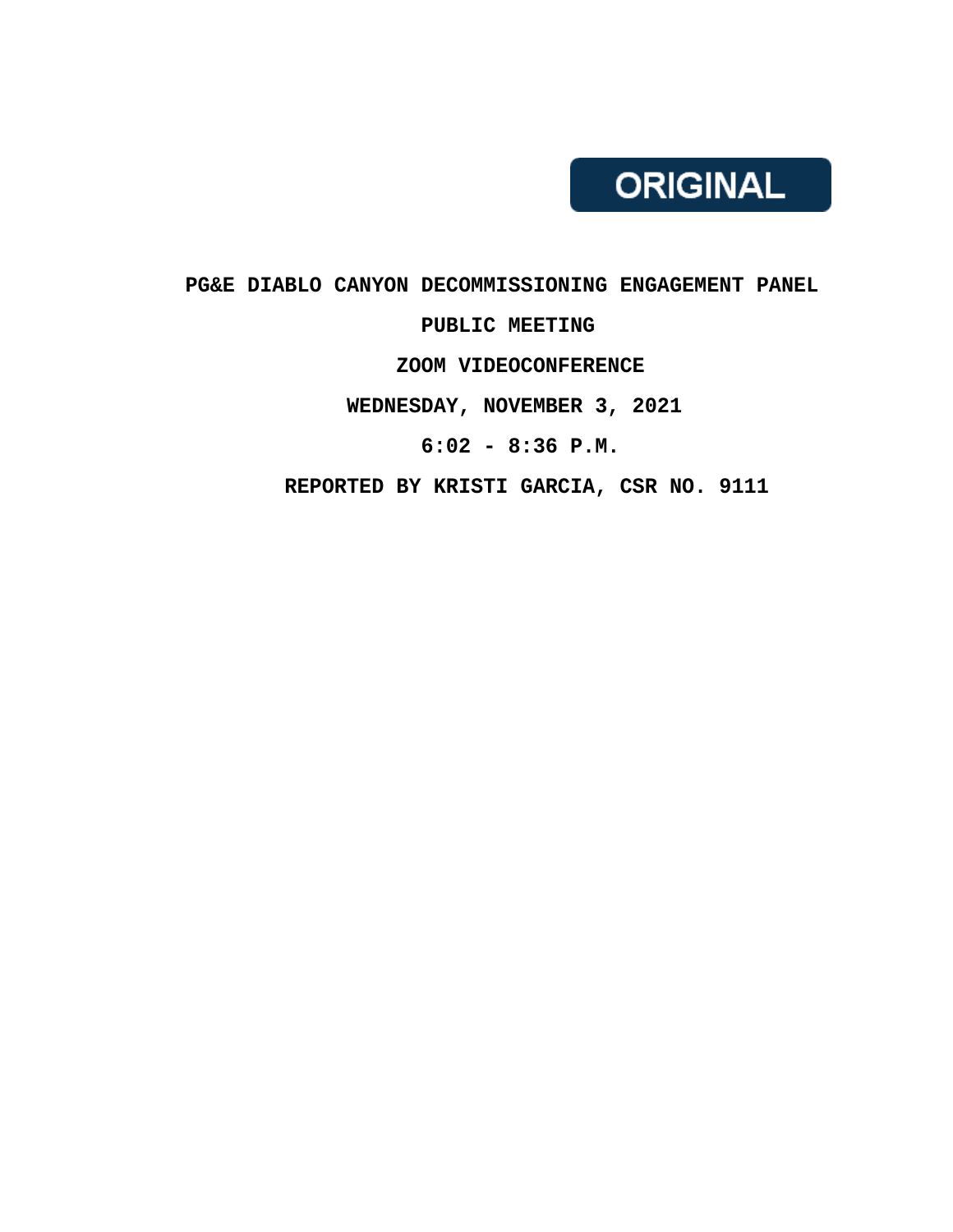| 1  | AGP VIDEO: And we are rolling. You are ready to          |
|----|----------------------------------------------------------|
|    | 2 go.                                                    |
| 3  | MR. ANDERS: Great. Welcome. My name is Chuck             |
| 4  | Anders. I'm the facilitator for the Diablo Canyon        |
| 5  | Decommissioning Engagement Panel. And I want to welcome  |
| 6  | all of the participants to tonight's meeting.            |
| 7  | And I would like to turn it over to Mariam Shah,         |
| 8  | one of our panel members, to kick things off. So go      |
| 9  | ahead, Mariam.                                           |
| 10 | MS. SHAH: Good evening, everyone. And welcome to         |
| 11 | the 20th meeting of the Diablo Canyon Decommissioning    |
| 12 | Engagement Panel. So including all of our workshops and  |
| 13 | meetings this is the 20th opportunity for all of us to   |
| 14 | learn and for you, the public, to participate on this    |
| 15 | very crucial decommissioning process.                    |
| 16 | In the vein of public participation the panel has        |
| 17 | decided that hearing more from the public is a top       |
|    | 18 priority. We decided we want to hear from meeting     |
| 19 | attendees on each of the topics at hand. And that we     |
| 20 | also want to hear from you before the end of the meeting |
| 21 | as we've done in the past, because nobody is as fresh at |
| 22 | 9:00 PM and able to share.                               |
| 23 | As such, we'll be introducing a new form of public       |
| 24 | comment tonight. Our method will more closely mirror     |
| 25 | the methods used at other public meetings that you may   |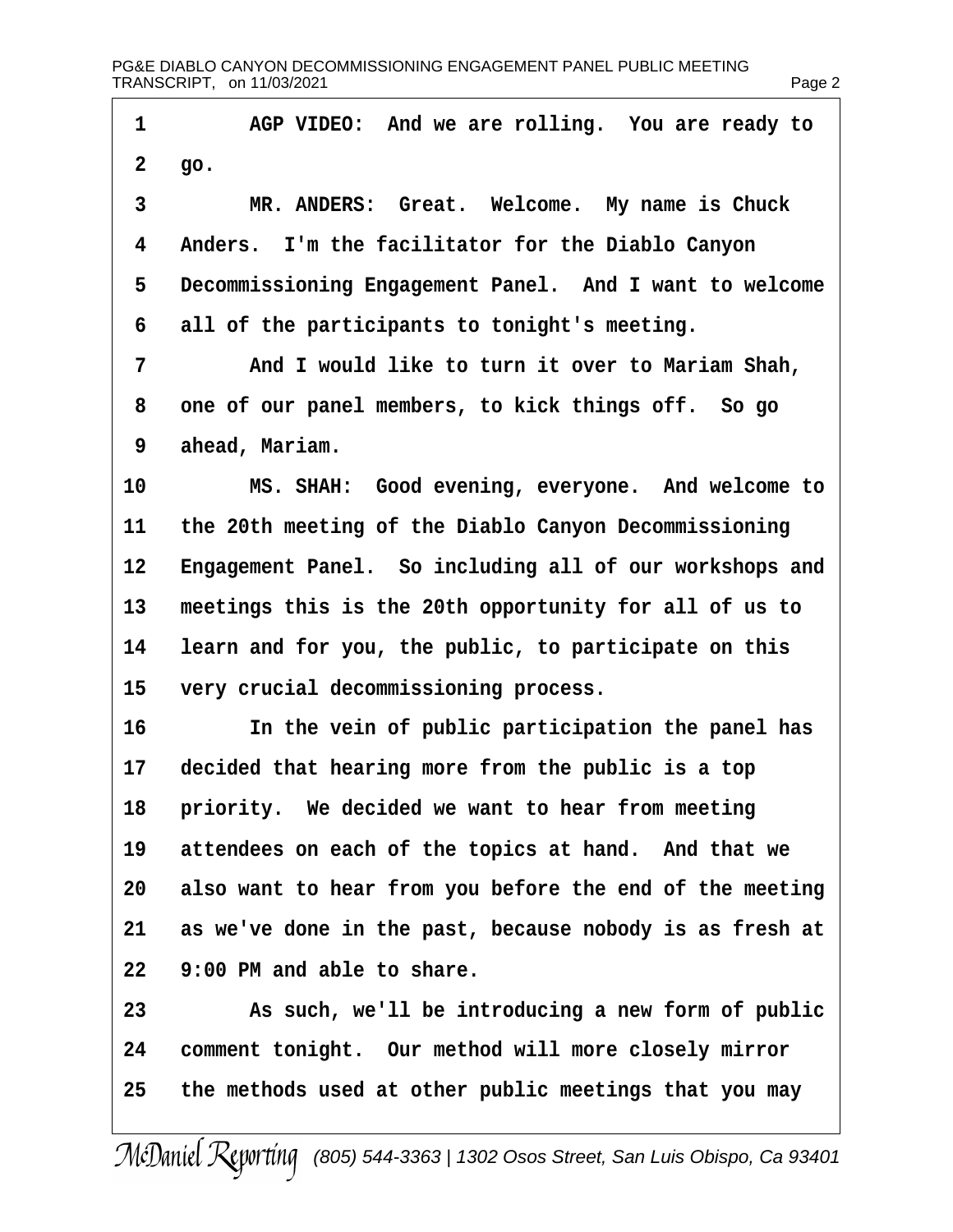| 1               | attend. We will open the meeting with a time for         |       |
|-----------------|----------------------------------------------------------|-------|
| 2               | general public comment on items that are not on          |       |
| 3               | tonight's agenda. Then after each topic is discussed     |       |
| 4               | tonight there will be time to comment on each of the     |       |
| 5               | specific topics presented.                               |       |
| 6               | If you ask a question during public comment I will       | 18:02 |
| 7               | do my best to record it with PG&E's staff backing me up. | 18:02 |
| 8               | At the end of each public comment period, after everyone | 18:02 |
| 9               | has spoken, I will read all the questions back to our    | 18:02 |
| 10              | staff. They will do the best to answer, or they have     | 18:02 |
| 11              | the e-mail addresses of all registered participants      | 18:02 |
| 12 <sup>°</sup> | tonight and they may need to send you an answer later.   | 18:02 |
| 13              | Please keep in mind that our PG&E staff can only respond | 18:02 |
| 14              | to topics that are relevant to the decommissioning here  | 18:02 |
| 15              | at Diablo Canyon, so there may be questions that they    | 18:02 |
| 16              | simply cannot answer. If so, they will let you know      | 18:02 |
| 17              | that.                                                    | 18:02 |
| 18              | After questions, members of our panel may also           | 18:02 |
| 19              | want to discuss public comments. And we will also have   | 18:02 |
| 20              | time for that. We are really hoping this gives people    | 18:02 |
| 21              | more opportunity for constructive participation, so      | 18:03 |
| 22              | please bear with us as we try something new.             | 18:03 |
| 23              | So without further ado, let me introduce our             | 18:03 |
| 24              | meeting. You'll see on our agenda that there are two     | 18:03 |
| 25              | main topics. First, we will hear about the pending       | 18:03 |
|                 |                                                          |       |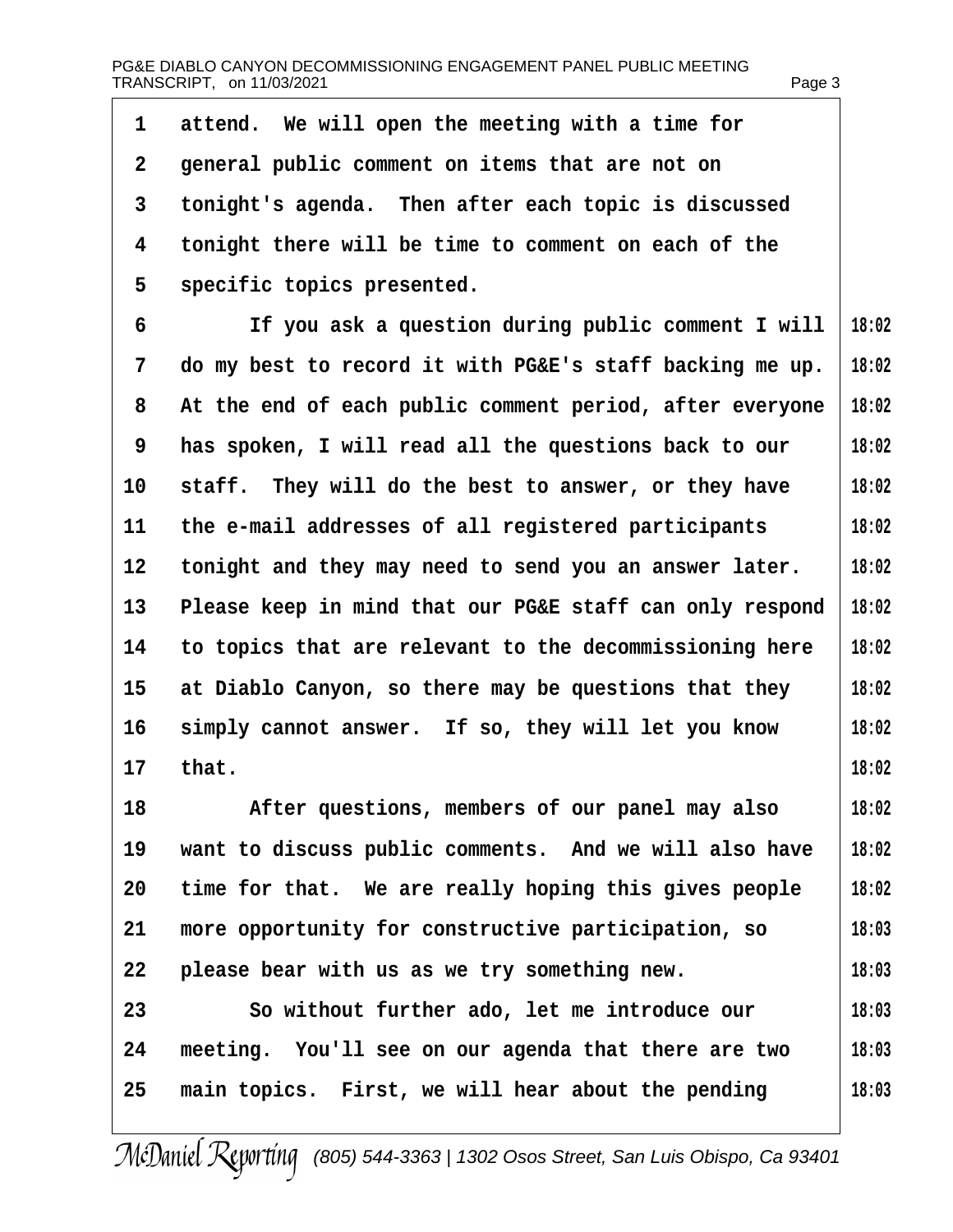| 1              | project application and receive an update on the CEQA    | 18:03 |
|----------------|----------------------------------------------------------|-------|
| $\overline{2}$ | process. We will also hear about some additional         | 18:03 |
| 3              | opportunities coming up for the public to participate in | 18:03 |
| 4              | this county process by Zoom.                             | 18:03 |
| 5              | After public comment on that topic we will review        | 18:03 |
| 6              | recommendations for updates to the DCDEP Strategic       | 18:03 |
| 7              | Vision documents and the process that's associated with  | 18:03 |
| 8              | making those updates. We are hoping that it will be an   | 18:03 |
| 9              | informative and more interactive meeting than ever       | 18:03 |
| 10             | before.                                                  | 18:03 |
| 11             | And so with that, let me turn things over to             | 18:03 |
| $12 \,$        | Dr. Tim Auran for a safety update tonight.               | 18:03 |
| 13             | DR. AURAN: Thank you very much, Miriam. This             | 18:03 |
| 14             | will be short.                                           | 18:03 |
| 15             | Today's safety minute is going to regard good            | 18:04 |
| 16             | communication. Respect and good communication go hand    | 18:04 |
| 17             | in hand. Respectful discussion (Zoom inaudible) areas    | 18:04 |
| 18             | of conflict but are normally charged that we have an     | 18:04 |
| 19             | understanding change is unlikely to occur.               | 18:04 |
| 20             | Disrespectful comments can result in people closing      | 18:04 |
| 21             | their minds to new ideas and can lead to polarization    | 18:04 |
| 22             | within groups. In the industrial setting this leads to   | 18:04 |
| 23             | people having an "it's not my job" attitude towards      | 18:04 |
| 24             | safety. This attitude can stem from a desire to avoid    | 18:04 |
| 25             | future conflict or simply stem from dislike of the       | 18:04 |
|                |                                                          |       |

I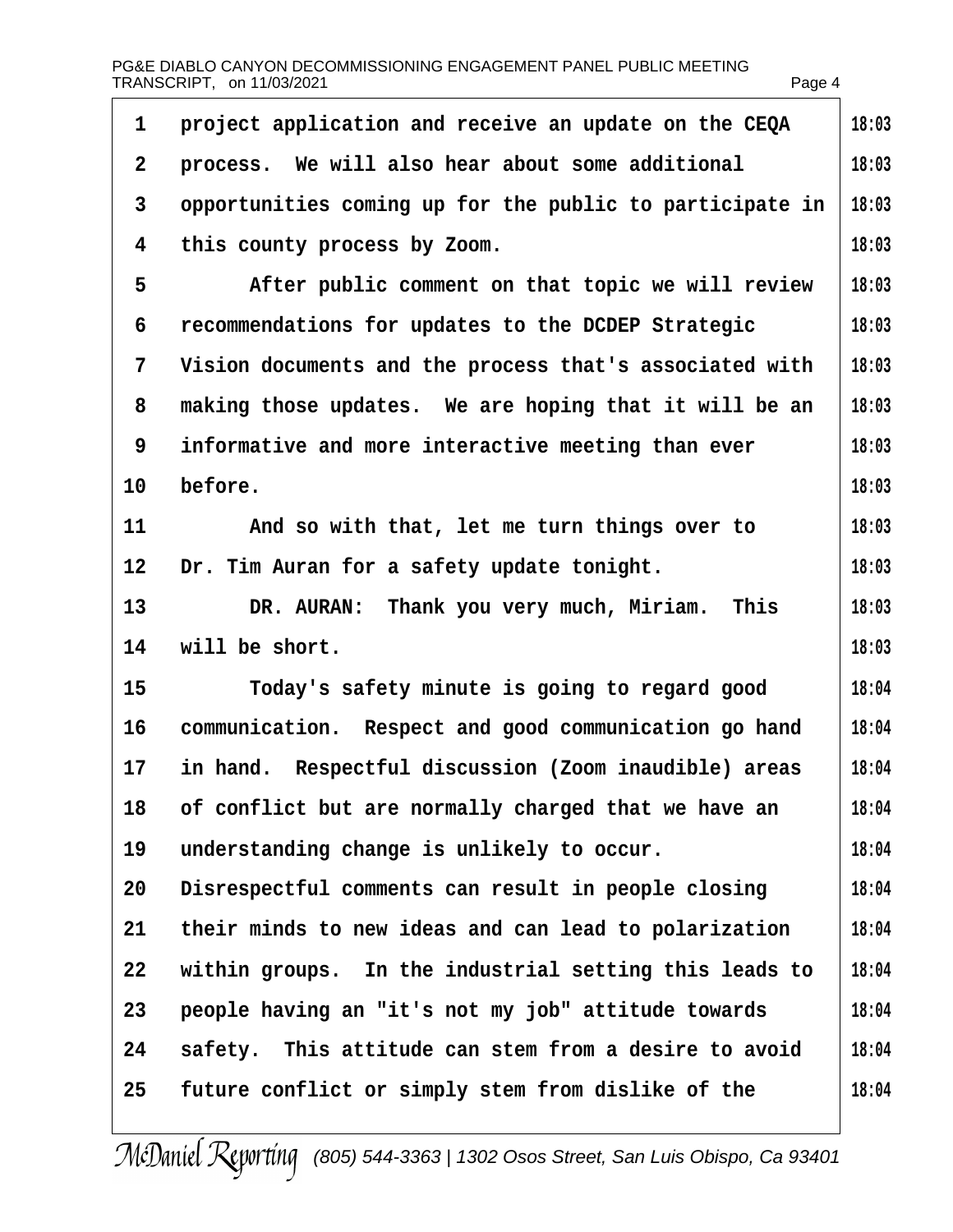| 1            | individual who may be affected by the safety culture.   | 18:04 |
|--------------|---------------------------------------------------------|-------|
| $\mathbf{2}$ | Workers and people in general feel more relaxed and are | 18:04 |
| 3            | arguably more productive (Zoom inaudible) in            | 18:04 |
| 4            | environments (Zoom inaudible) respectful. A work        | 18:04 |
| 5            | environment with open communication avoids many         | 18:04 |
| 6            | distractions of interpersonal conflict, promotes a safe | 18:04 |
| 7            | work environment, and allows work to proceed with focus | 18:04 |
| 8            | on the job at hand. Chuck.                              | 18:05 |
| 9            | MR. ANDERS: Great. Thank you. Thank you, Tim.           | 18:05 |
| 10           | I want to remind everyone this is a Webinar format      | 18:05 |
| 11           | and that all the presentations and the video of this    | 18:05 |
| 12           | meeting can be seen on the panel's website at           | 18:05 |
| 13           | DiabloCanyonPanel.org. And so after the meeting you can | 18:05 |
| 14           | check there and you can see copies of the presentations | 18:05 |
| 15           | and other resource materials, including the agenda.     | 18:05 |
| 16           | The public can also submit written comments any         | 18:05 |
| 17           | time they want by going to the website,                 | 18:05 |
| 18           | DiabloCanyonPanel.org, and clicking on the "submit"     | 18:05 |
| 19           | comment" button. And that becomes part of the public    | 18:05 |
| 20           | record also.                                            | 18:05 |
| 21           | So the next item on our agenda I would like to          | 18:05 |
| 22           | introduce Maureen who is a member of our panel to give  | 18:05 |
| 23           | us a PG&E update.                                       | 18:06 |
| 24           | Maureen Zawalick.                                       | 18:06 |
| 25           | MS. ZAWALICK: Thank you, Chuck. And thank you           | 18:06 |
|              |                                                         |       |

 $\overline{\phantom{a}}$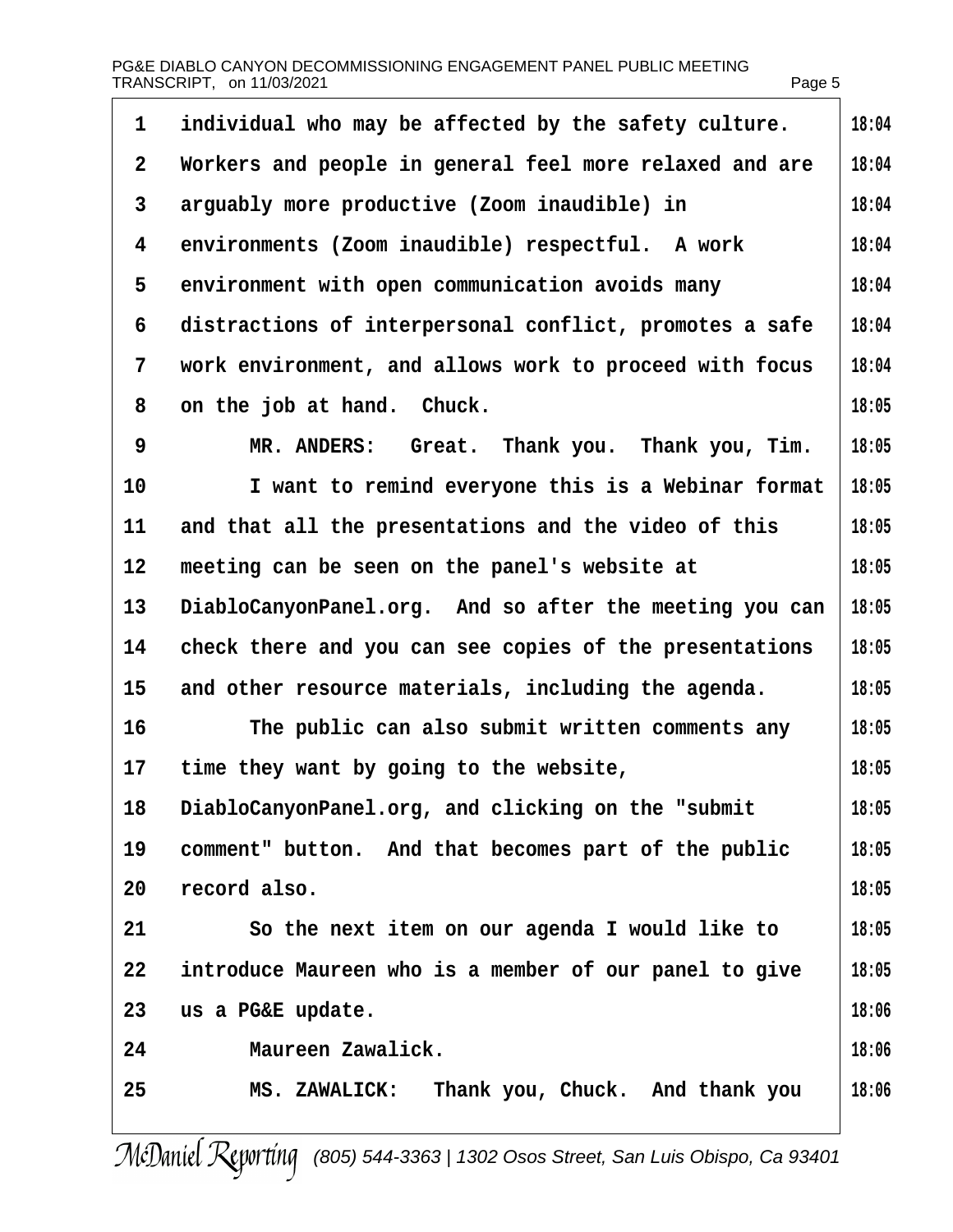| 1               | panel from the public. I first want to start with the   | 18:06 |
|-----------------|---------------------------------------------------------|-------|
| $\overline{2}$  | sound check. Tom Jones, can you hear me okay?           | 18:06 |
| 3               | MR. JONES: Hear you just fine. There is a               | 18:06 |
| 4               | clicking noise, though. If ADP can try and filter that  | 18:06 |
| 5               | out.                                                    | 18:06 |
| 6               | MS. ZAWALICK: Yeah, there is clicking noise.            | 18:06 |
| 7               | AGP VIDEO: I think this is Chuck's audio. If            | 18:06 |
| 8               | Chuck can deal with that. I can't do anything from this | 18:06 |
| 9               | end. But if he mutes himself it's okay.                 | 18:06 |
| 10              | MR. JONES: Thank you.                                   | 18:06 |
| 11              | MS. ZAWALICK: Okay. Great. Just wanted to check         | 18:06 |
| 12 <sub>2</sub> | on that.                                                |       |
| 13              | Okay. Good evening everyone. I really appreciate        | 18:06 |
| 14              | the opportunity to provide some key updates on the      | 18:06 |
| 15              | Diablo Canyon Power Plant Decommissioning Project.      | 18:06 |
| 16              | There's lots going on and lots to share. And really     | 18:06 |
| 17              | appreciate the continued collaboration with the         | 18:06 |
| 18              | Engagement Panel and the public.                        | 18:06 |
| 19              | So I want to first provide an update as part of         | 18:06 |
| 20              | our commitment to keep you updated regarding plans for  | 18:06 |
| 21              | how we will decommission Diablo Canyon Power Plant. I   | 18:07 |
| 22              | want to make you aware of -- that after, you know,      | 18:07 |
| 23              | comprehensive evaluations and analysis and benchmarking | 18:07 |
| 24              | and all of the collaborative discussions with key       | 18:07 |
| 25              | stakeholders, including the panel, PG&E will be         | 18:07 |
|                 |                                                         |       |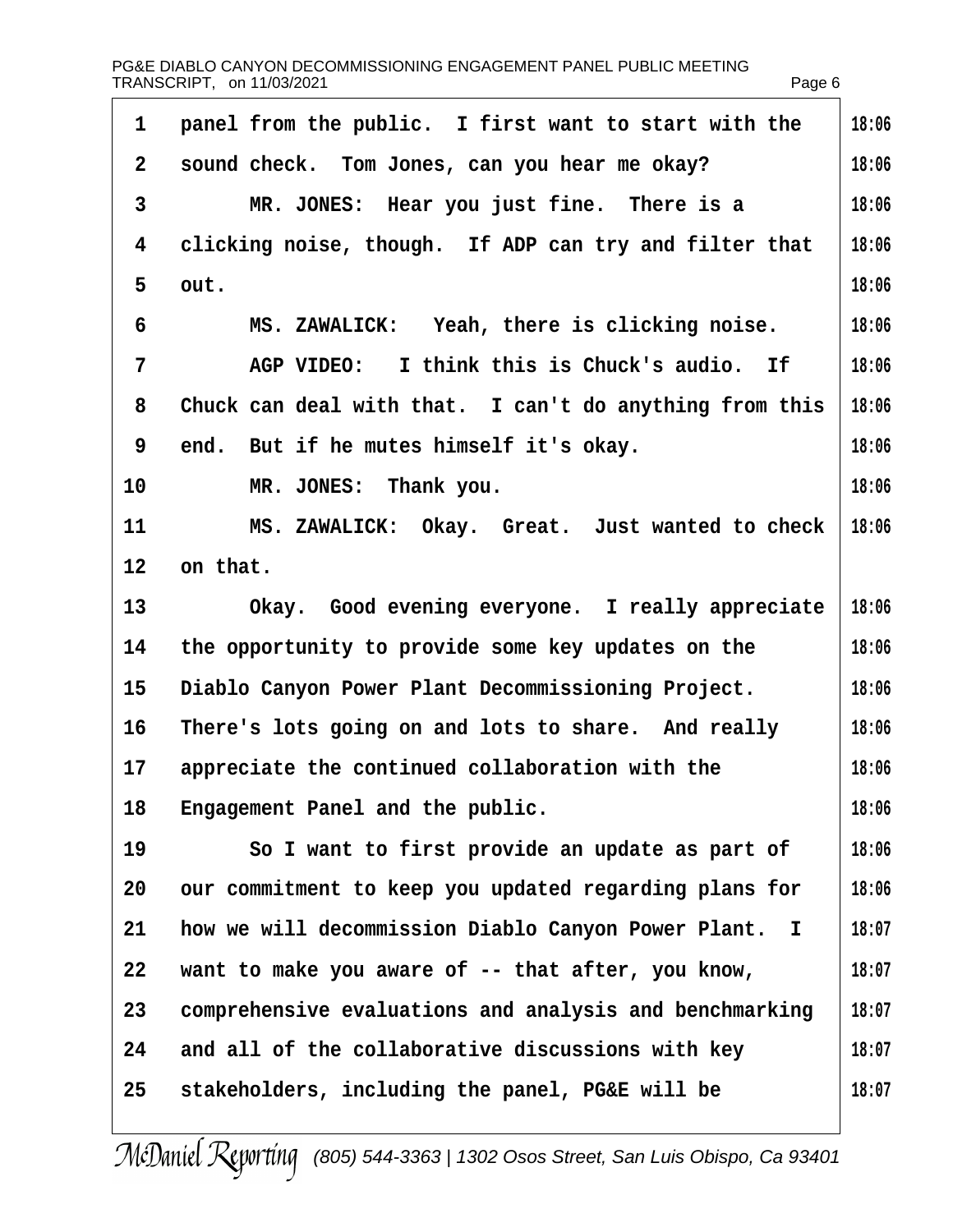| 1              | submitting the hybrid approach as our recommendation and | 18:07 |
|----------------|----------------------------------------------------------|-------|
| $\overline{2}$ | our December Nuclear Decommissioning Cost Triennial      | 18:07 |
| 3              | Proceedings filling to the CPUC, the California Public   | 18:07 |
| 4              | Utilities Commission.                                    | 18:07 |
| 5              | We discussed in previous meetings that there are,        | 18:07 |
| 6              | essentially, five strategies in the United States that   | 18:07 |
| 7              | we evaluated. They include self perform or self manage;  | 18:07 |
| 8              | decommissioning general contractor; hybrid, what we're   | 18:07 |
| 9              | putting forth to the CPUC; licensed stewardship; and the | 18:07 |
| 10             | license transfer asset sales. So those are the five      | 18:07 |
| 11             | strategies. And, again, we'll be putting forth in our    | 18:07 |
| 12             | filing the recommendation to CPUC to use the hybrid      | 18:08 |
| 13             | approach.                                                | 18:08 |
| 14             | The hybrid approach, you know, allows PG&E to            | 18:08 |
| 15             | remain stewards and owners, you know, of the project and | 18:08 |
| 16             | retain our employees in key areas that we have strong    | 18:08 |
| 17             | core competencies while using vendors and contractors in | 18:08 |
| 18             | other areas that we don't have those skill sets; perhaps | 18:08 |
| 19             | things like reactor vessel segmentation.                 | 18:08 |
| 20             | PG&E is using insights and experience that we've         | 18:08 |
| 21             | also gained from the safe and successful decommissioning | 18:08 |
| 22             | at Humboldt Bay Power Plant where we did also use the    | 18:08 |
| 23             | hybrid approach. And we're very -- you know, very much   | 18:08 |
| 24             | value the feedback and the meaningful engagement with    | 18:08 |
| 25             | this panel and the strategic vision input that we        | 18:08 |
|                |                                                          |       |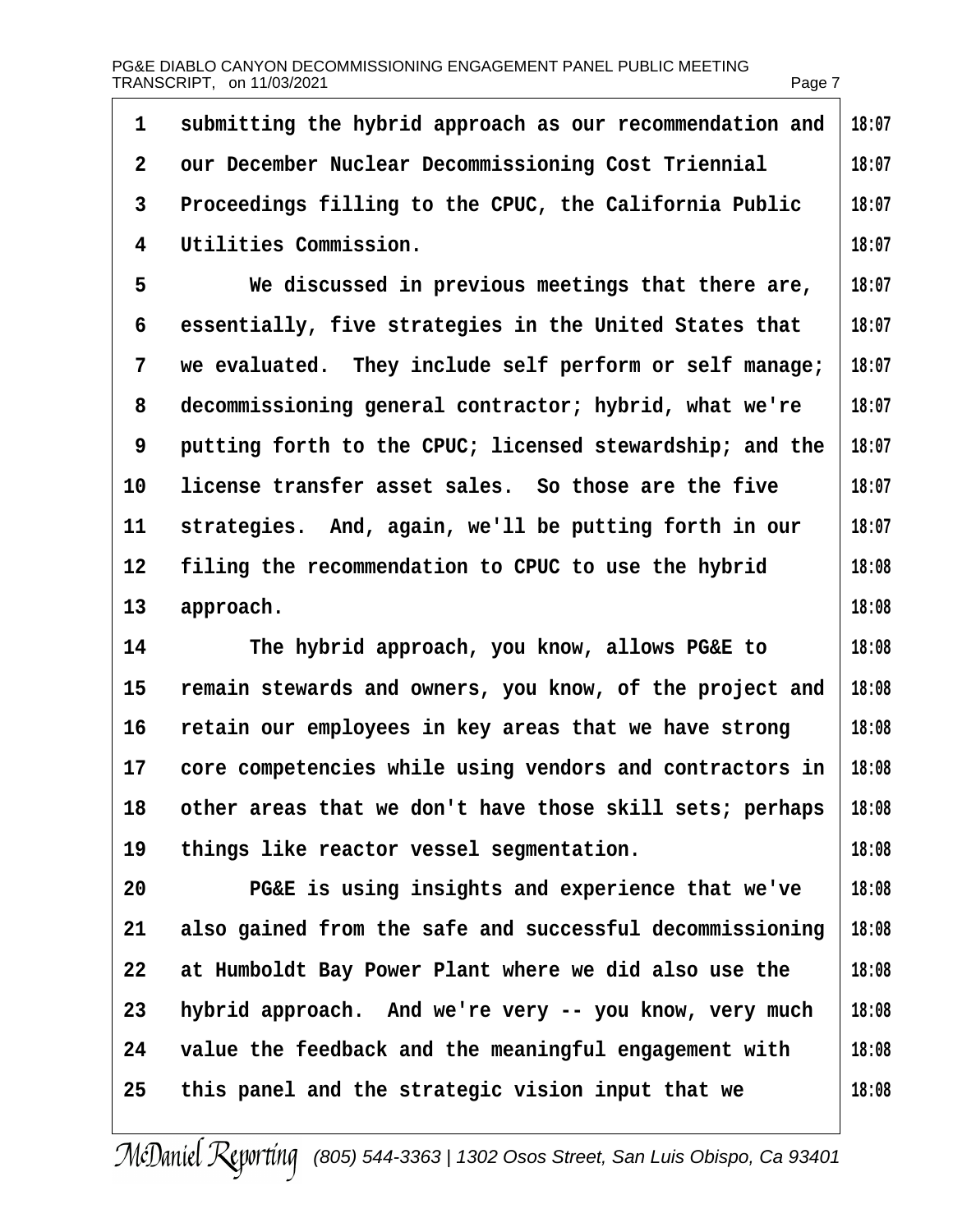| PG&E DIABLO CANYON DECOMMISSIONING ENGAGEMENT PANEL PUBLIC MEETING |        |
|--------------------------------------------------------------------|--------|
| TRANSCRIPT, on 11/03/2021                                          | Page 8 |

| 1                 | received to date, as well as input also from labor      | 18:08 |
|-------------------|---------------------------------------------------------|-------|
| 2                 | unions and other key stakeholders. So really just       | 18:08 |
| 3                 | wanted to highlight that as a key update. We have a lot | 18:08 |
| 4                 | going on. A lot of things over the next several months. | 18:08 |
| 5                 | And with that, I'll turn it over to Tom Jones to        | 18:08 |
| 6                 | add anything more on the Diablo Canyon Decommissioning  | 18:08 |
| 7                 | Project update.                                         | 18:09 |
| 8                 | MR. JONES: Thanks, Maureen. I think we'll hear a        | 18:09 |
| 9                 | lot of the coming attractions tonight from Trevor Keith | 18:09 |
| 10                | and Susan Strachan on the county environmental process. | 18:09 |
| 11                | Outside of that we also expect to have an update from   | 18:09 |
| $12 \overline{ }$ | Nuclear Regulatory Commission sometime soon for         | 18:09 |
| 13                | something called the PSDAR. And that's the Post         | 18:09 |
| 14                | Shutdown Decommissioning Activities Report. It's the    | 18:09 |
| 15                | NRC's version of the environmental process that the     | 18:09 |
| 16                | county is leading for the state and local governments.  | 18:09 |
| 17                | It's required by regulation as well. And it requires a  | 18:09 |
| 18                | meeting to be held in the host reactor community.       | 18:09 |
| 19                | So that was suspended during COVID. We heard an         | 18:09 |
| 20                | update from that branch of the NRC today at a           | 18:09 |
| 21                | conference. And they intend to do a hybrid model as     | 18:09 |
| 22                | well, not to confuse it with the contracting strategy.  | 18:09 |
| 23                | But both an in-person meeting and an online meeting.    | 18:09 |
| 24                | They just recently did it at Dwayne Arnold which is     | 18:09 |
| 25                | another power plant headed for decommissioning. And     | 18:10 |
|                   |                                                         |       |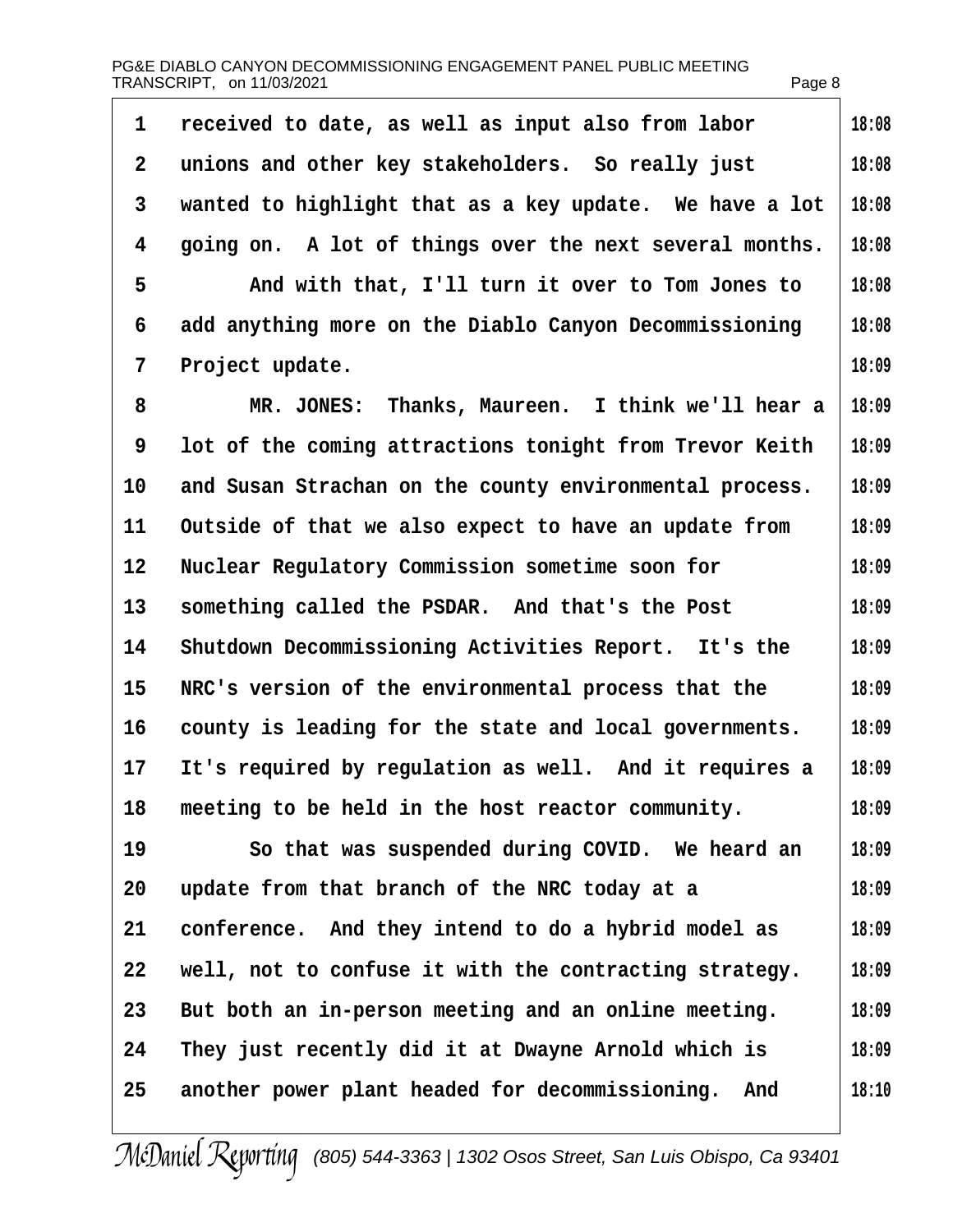|                | PG&E DIABLO CANYON DECOMMISSIONING ENGAGEMENT PANEL PUBLIC MEETING<br>TRANSCRIPT, on 11/03/2021 | Page 9 |
|----------------|-------------------------------------------------------------------------------------------------|--------|
| 1              | they intend to hold it, and the county will host them,                                          | 18:10  |
| $\overline{2}$ | at the County Government Center in San Luis Obispo. The                                         | 18:10  |
| 3              | date has yet to be scheduled.                                                                   | 18:10  |
| $\overline{4}$ | So I don't want the public to be confused. There                                                | 18:10  |
| 5              | will be six environmental meetings likely in the next 90                                        | 18:10  |
| 6              | days for Diablo Canyon, five of which the county will                                           | 18:10  |
| 7              | lead for the CEQA process, or the California                                                    | 18:10  |
| 8              | Environmental Quality Act, and one or potentially two                                           | 18:10  |
| 9              | from the Nuclear Regulatory Commission.                                                         | 18:10  |
| 10             | Lastly, an update for panel and some members of                                                 | 18:10  |
| 11             | the public might know. Our Director of Decommissioning,                                         | 18:10  |
| 12             | Eric Nelson, has been with the company for 30 years.                                            | 18:10  |
| 13             | Eric really helped fashion the 20 NTCP -- NDTCP, our                                            | 18:10  |
| 14             | budget. He brought together many of the engineering                                             | 18:10  |
| 15             | scope and things that led to the cost analysis. He is                                           | 18:10  |
| 16             | retired. And he's still living in Los Osos.                                                     | 18:10  |
| 17             | And we'll have a new panel -- excuse me, a new                                                  | 18:10  |
| 18             | project team member to introduce you to, Craig Murray,                                          | 18:10  |
| 19             | who has taken over that position. So that's a big                                               | 18:10  |
| 20             | leadership change for us. Craig comes to us with over                                           | 18:10  |
| 21             | 30 years of nuclear experience and extensive project                                            | 18:10  |
| 22             | management. I'm very familiar with the outlook. I've                                            | 18:11  |
| 23             | been there about 10 years.                                                                      | 18:11  |
| 24             | So those are the updates. And Maureen and I'd be                                                | 18:11  |
| 25             | happy to take any questions the panel might have.                                               | 18:11  |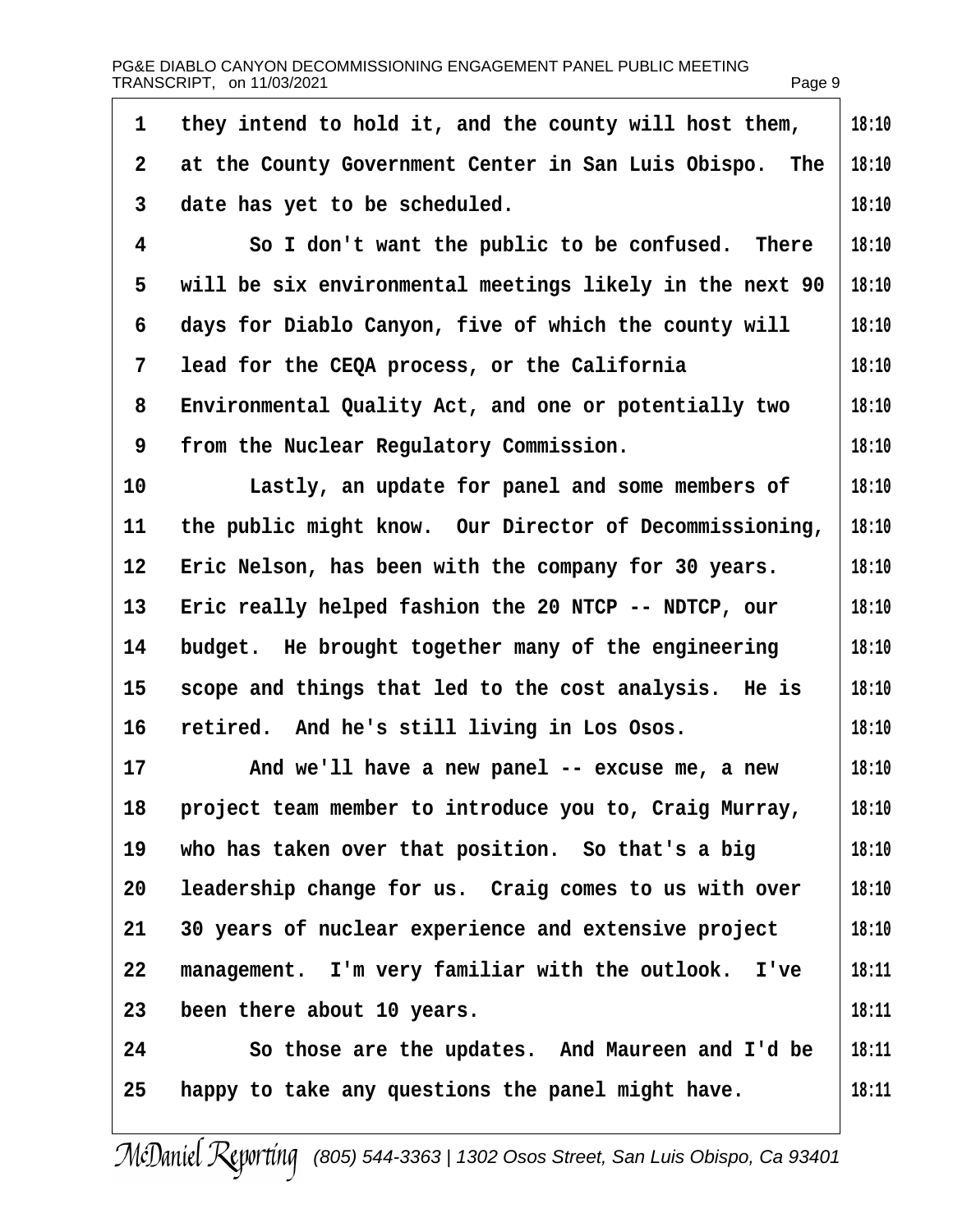| 1  | Chuck, I see you talking. It appears you're on           | 18:11 |
|----|----------------------------------------------------------|-------|
| 2  | mute. And Kara has a hand up. And then Bill Almas        | 18:11 |
| 3  | does.                                                    | 18:11 |
| 4  | Kara, why don't you go ahead because I can't hear        | 18:11 |
| 5  | Chuck.                                                   | 18:11 |
| 6  | MS. WOODRUFF: Okay. Thank you.                           | 18:11 |
| 7  | Maureen and Tom, I had a question about this             | 18:11 |
| 8  | hybrid contracting strategy you mentioned. We've had     | 18:11 |
| 9  | many discussions over our last public hearings about     | 18:11 |
| 10 | project labor agreements and making sure that            | 18:11 |
| 11 | decommissioning activities really favor local jobs. And  | 18:11 |
| 12 | I'm wondering if we go to a hybrid contracting strategy  | 18:12 |
| 13 | does that still hold true? So for example, if PG&E       | 18:12 |
| 14 | enters into some kind of agreement to secure local jobs, | 18:12 |
| 15 | does that mean there's subcontractors or contractors or  | 18:12 |
| 16 | other consultants that are tied to that or does that     | 18:12 |
| 17 | change that dynamic?                                     | 18:12 |
| 18 | MR. JONES: It's the most flexible and most               | 18:12 |
| 19 | advantageous based on that feedback. So I will say it    | 18:12 |
| 20 | this way: All labor strategies, employment strategies    | 18:12 |
| 21 | will cascade from that.                                  | 18:12 |
| 22 | Now, we're introducing this into the 2021 NDTCP.         | 18:12 |
| 23 | And some parties might argue it's not the most           | 18:12 |
| 24 | efficient. We think it's the most effective. And it's    | 18:12 |
| 25 | a model very similar to what they used at San Onofre and | 18:12 |
|    |                                                          |       |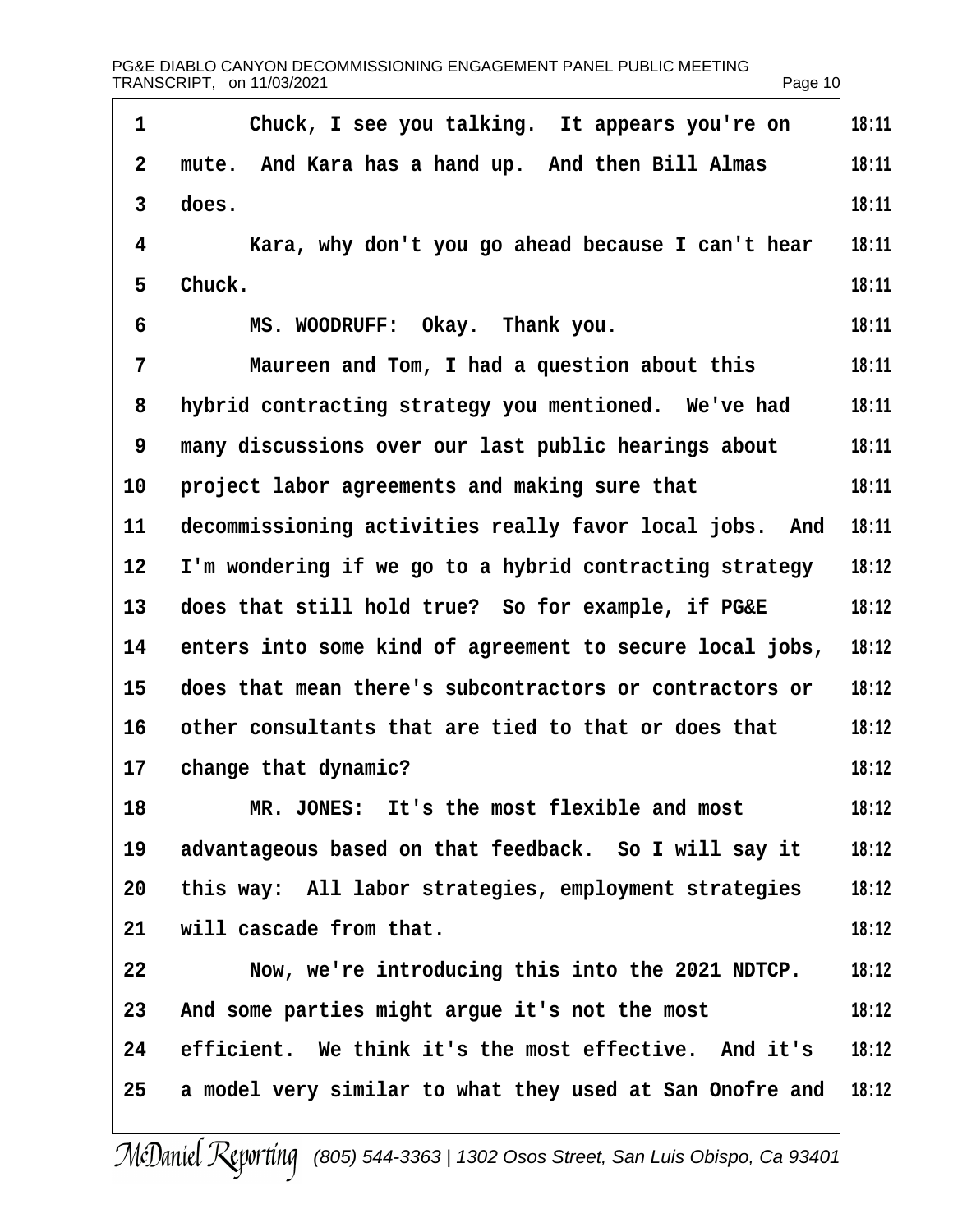| 1            | what we were successful in decommissioning Humboldt Bay  | 18:12 |
|--------------|----------------------------------------------------------|-------|
| $\mathbf{2}$ | with. The short answer is yes, it puts PG&E in the       | 18:12 |
| 3            | driver's seat for the employment. Essentially, we        | 18:12 |
| 4            | function as the general contractor and then we hire subs | 18:12 |
| 5            | to do those scopes of work that we don't have in-house.  | 18:12 |
| 6            | MR. ALMAS: Tom, so I'll ask my question. The NRC         | 18:12 |
| 7            | meeting is the, quote, hybrid meeting. Is that going to  | 18:13 |
| 8            | be specific to Title 50, their portion of the            | 18:13 |
| 9            | decommissioning, right?                                  | 18:13 |
| 10           | MR. JONES: Correct. It will be -- and it looks           | 18:13 |
| 11           | -- under NEPA, the National Environmental Protection     | 18:13 |
| 12           | Act, it looks at environmental consequences in that rue  | 18:13 |
| 13           | brick. And the NRC has done a generic EIS, an            | 18:13 |
| 14           | Environmental Impact Statement, similar to the EIR,      |       |
| 15           | Environmental Impact Report, in California. And then     | 18:13 |
| 16           | since they have done that for all decommissioning        | 18:13 |
| 17           | activities at a nuclear power plant you then fall in     | 18:13 |
| 18           | under different categories of that preexisting analysis. | 18:13 |
| 19           | So the NRC will run that meeting. So it's similar but a  | 18:13 |
| 20           | different -- different regulatory driver.                | 18:13 |
| 21           | MR. ALMAS: Different driver. And they won't              | 18:13 |
| 22           | cover the same -- a lot of the same topics. Out          | 18:13 |
| 23           | buildings, for example, that aren't involved would not   | 18:14 |
| 24           | be part of this (Zoom crosstalk).                        | 18:14 |
| 25           | MR. JONES: No. They will discuss anything in             | 18:14 |
|              |                                                          |       |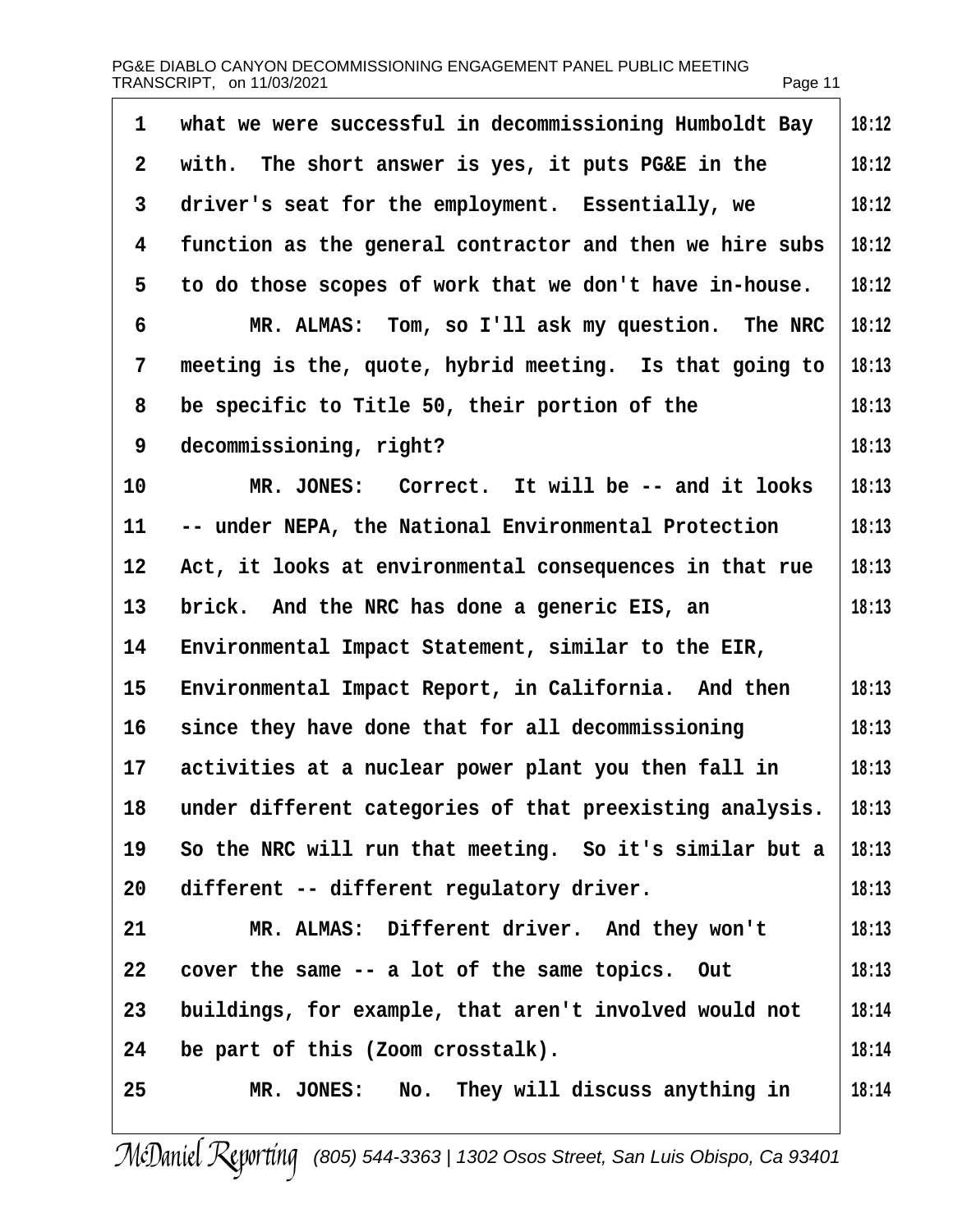|    | PG&E DIABLO CANYON DECOMMISSIONING ENGAGEMENT PANEL PUBLIC MEETING<br>TRANSCRIPT, on 11/03/2021 | Page 12 |
|----|-------------------------------------------------------------------------------------------------|---------|
| 1  | the part 50 (Zoom inaudible). So that 751 acre area.                                            | 18:14   |
| 2  | But they won't examine is repurposing the same way that                                         | 18:14   |
| 3  | the county will, for instance. They will look at if                                             | 18:14   |
| 4  | we're going to repurpose a building has that location                                           | 18:14   |
| 5  | been deemed clear of any radiological contamination? Is                                         | 18:14   |
| 6  | it fit for unrestricted use? It will look at different                                          | 18:14   |
| 7  | impacts.                                                                                        | 18:14   |
| 8  | They are not going to get -- and they don't get                                                 | 18:14   |
| 9  | into traffic the same way that the State does. They                                             | 18:14   |
| 10 | look at traffic but not entirely the same way. So the                                           | 18:14   |
| 11 | methodologies aren't consistent between the two. So                                             | 18:14   |
| 12 | they give it like a two circle vin diagram of an                                                | 18:14   |
| 13 | environmental regulation with some overlap and some not.                                        | 18:14   |
| 14 | MR. ALMAS: Okay. Thank you.                                                                     | 18:14   |
| 15 | MR. JONES: Chuck, is your audio back?                                                           | 18:14   |
| 16 | MR. ANDERS: Can you hear me now?                                                                | 18:14   |
| 17 | MR. JONES: Yeah.                                                                                | 18:15   |
| 18 | MR. ANDERS: I think I got it now.                                                               | 18:15   |
| 19 | MR. JONES: It's still clicking, Chuck. Chuck,                                                   | 18:15   |
| 20 | why don't we work on your clicking and mute. And I'll                                           | 18:15   |
| 21 | -- I'll take the questions here.                                                                | 18:15   |
| 22 | So, Kara, you hand is still up. I don't know if                                                 | 18:15   |
| 23 | that's for another question. But in order I had Scott,                                          |         |
| 24 | then Linda, then David. So Scott?                                                               | 18:15   |
| 25 | MR. LATHROP: Yes. Just for clarification, Tom, I                                                | 18:15   |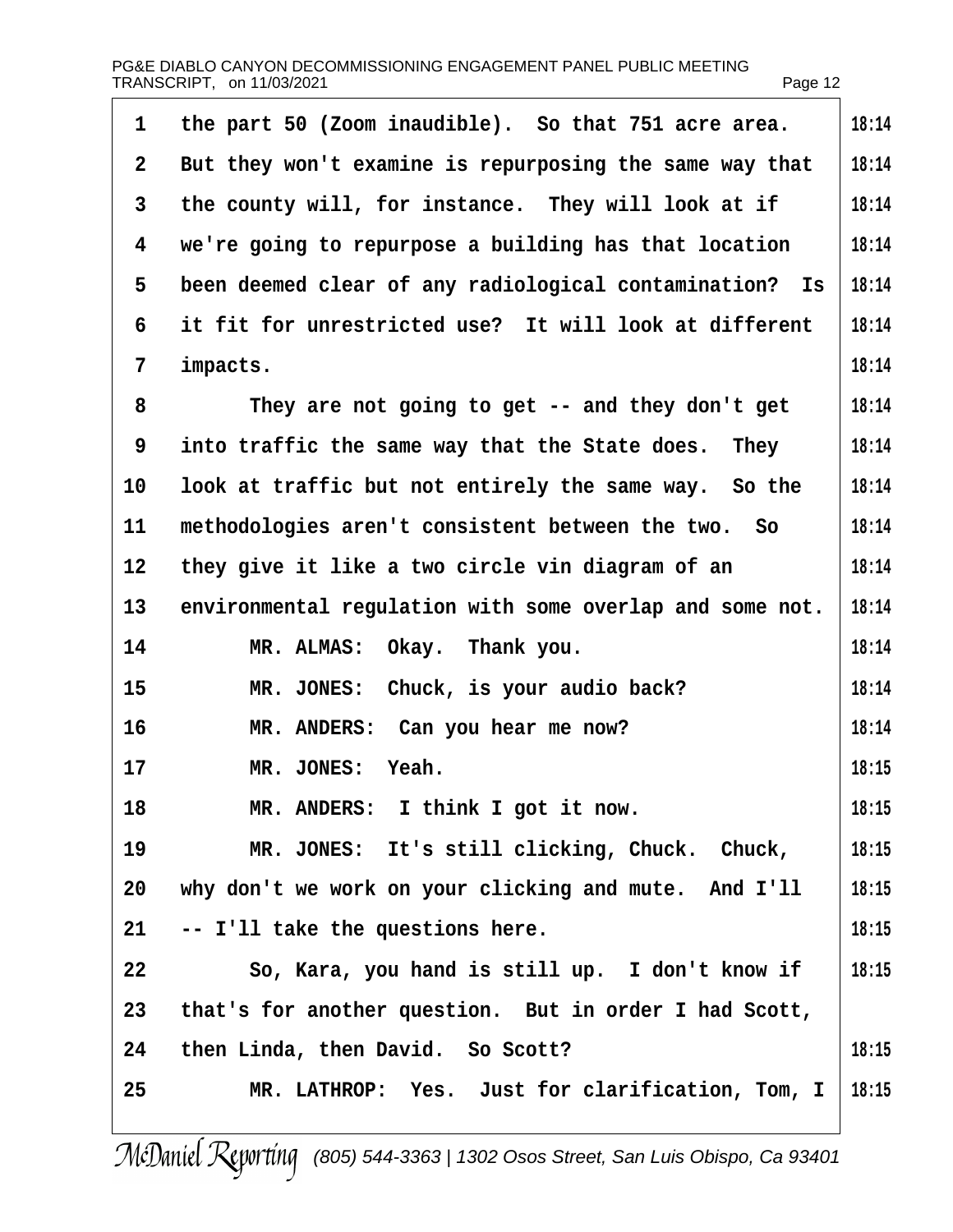|                | PG&E DIABLO CANYON DECOMMISSIONING ENGAGEMENT PANEL PUBLIC MEETING<br>TRANSCRIPT, on 11/03/2021 | Page 13 |
|----------------|-------------------------------------------------------------------------------------------------|---------|
| 1              | know you said that you would be acting as the general.                                          | 18:15   |
| $\overline{2}$ | So in reference to the whole decommissioning there is                                           | 18:15   |
| 3              | not a general contractor? And all the other contractors                                         | 18:15   |
| 4              | would be prime contractors that PG&E will sign                                                  | 18:15   |
| 5              | agreements with; is that correct?                                                               | 18:15   |
| 6              | MR. JONES: Most likely. We -- we would have the                                                 | 18:15   |
| 7              | option to still hire, for instance, a professional                                              | 18:15   |
| 8              | project management firm if we wanted to hand that scope                                         | 18:15   |
| 9              | out.                                                                                            | 18:15   |
| 10             | MR. LATHROP: So more construction management,                                                   | 18:15   |
| 11             | then, versus the general.                                                                       | 18:15   |
| 12             | MR. JONES: Right.                                                                               | 18:15   |
| 13             | MR. LATHROP: So there won't be a third party                                                    | 18:15   |
| 14             | general contractor. It will be construction management                                          | 18:15   |
| 15             | with prime contracts signed directly with PG&E.                                                 | 18:15   |
| 16             | MR. JONES: That's correct.                                                                      | 18:15   |
| 17             | MR. LATHROP: Thank you.                                                                         | 18:16   |
| 18             | MR. JONES: Now some of those might have subs                                                    | 18:16   |
| 19             | still, right? We still might have two or three people                                           | 18:16   |
| 20             | in the contract.                                                                                | 18:16   |
| 21             | MR. LATHROP: Yes. I understand.                                                                 |         |
| 22             | MS. ZAWALICK: Scott, your point is discreet                                                     | 18:16   |
| 23             | scopes.                                                                                         | 18:16   |
| 24             | MR. LATHROP: Yes. Yes.                                                                          | 18:16   |
| 25             | MR. JONES: All right. Scott then Linda.                                                         | 18:16   |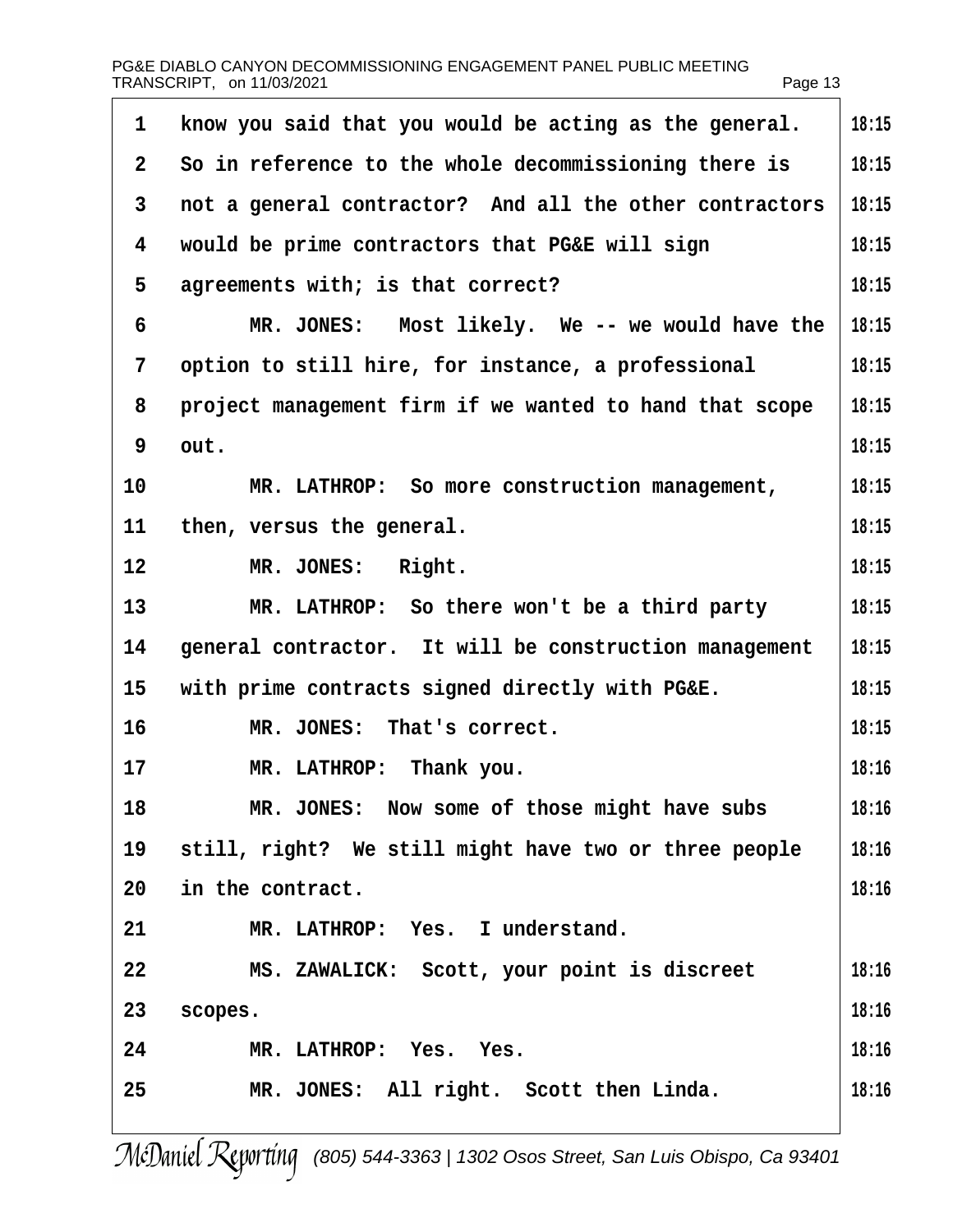| $\mathbf 1$    | MS. SEELEY: I have a question about the contracts        | 18:16 |
|----------------|----------------------------------------------------------|-------|
| 2              | for the hybrid model. Will those contracts be for the    | 18:16 |
| 3              | length of the project like -- will -- will -- can we be  | 18:16 |
| 4              | assured that PG&E will stay in the driver's seat for the | 18:16 |
| 5              | length of the -- of the contract? Like (Zoom             | 18:16 |
| 6              | inaudible).                                              | 18:16 |
| $\overline{7}$ | MR. JONES: Well, those are different questions.          | 18:16 |
| 8              | So what we pose in the rate case for validation from the | 18:16 |
| 9              | CPUC is this model. That has to go through the rate      | 18:16 |
| 10             | case still. So others could argue PG&E might not be as   | 18:16 |
| 11             | efficient. Some from a cost perspective might want       | 18:17 |
| 12             | someone else to do it. Others might want that point of   | 18:17 |
| 13             | view that you just articulated, for us to stay. So I     | 18:17 |
| 14             | can't give you 100 percent certainty on your question.   | 18:17 |
| 15             | That's our intention. And that's what we are filing.     | 18:17 |
| 16             | MS. SEELEY: Okay. Thank you.                             | 18:17 |
| 17             | MR. JONES: David?                                        | 18:17 |
| 18             | MR. BALDWIN: Hi, Tom. Thanks. Sort of I guess            | 18:17 |
| 19             | this is an add-on to a little bit of what Kara and, I    | 18:17 |
| 20             | think, Mariam kind of mentioned. So I don't have the --  | 18:17 |
| 21             | have it in front of me, but I know there was public      | 18:17 |
| 22             | testimony we got on a -- on a local hire project labor   | 18:17 |
| 23             | agreement or -- I can't remember the terminology exactly | 18:17 |
| 24             | that was used.                                           | 18:17 |
| 25             | And so is it -- would it be accurate to                  | 18:17 |
|                |                                                          |       |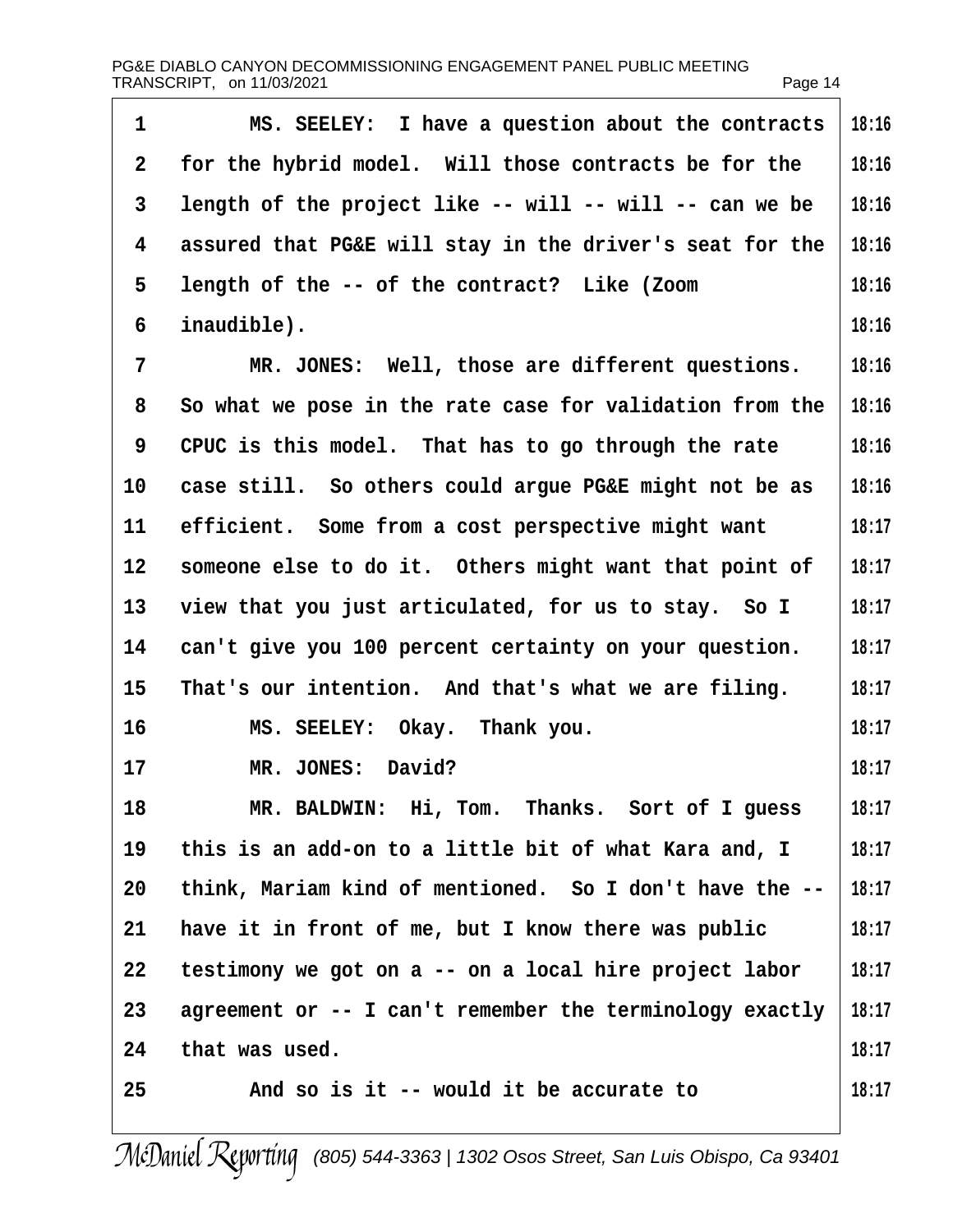| 1                 | characterize what PG&E is going to propose as similar to | 18:17 |
|-------------------|----------------------------------------------------------|-------|
| 2                 | the setup you have right now for maintenance? Right now  | 18:17 |
| 3                 | PG&E has their own forces there that perform a lot of    | 18:18 |
| 4                 | the work -- maintenance work and otherwise. You also     | 18:18 |
| 5                 | have general contractors there that perform maintenance  | 18:18 |
| 6                 | work and otherwise. Is -- is that a similar setup like   | 18:18 |
| 7                 | decommissioning will -- you envision your proposal?      | 18:18 |
| 8                 | MR. JONES: It will be similar but it won't be the        | 18:18 |
| 9                 | same, David. So we still will have core competencies.    | 18:18 |
| 10                | I think Maureen introduced it this way it: Core          | 18:18 |
| 11                | competencies that PG&E has on staff today, the part of   | 18:18 |
| $12 \overline{ }$ | our goal is to retain those employees because of their   | 18:18 |
| 13                | familiarity with the site. We think there's great        | 18:18 |
| 14                | efficiency in skilled, knowledgeable employees, right?   | 18:18 |
| 15                | For scopes outside of that work, we -- we do not         | 18:18 |
| 16                | -- you know, we'll obviously contract it out. We're not  | 18:18 |
| 17                | going to create craft for us when there are craft around | 18:18 |
| 18                | the United States and locally that do this far better    | 18:18 |
| 19                | than us, right? So think laborers, think demolition,     | 18:18 |
| 20                | things that we don't have on site right now. I would     | 18:18 |
| 21                | see that as the scope we've got to contract out.         | 18:18 |
| 22                | We've got a ways to go yet. We're still running          | 18:18 |
| 23                | the place for four more years and we've got this filling | 18:18 |
| 24                | for about eighteen months. So those contract scopes      | 18:19 |
| 25                | will get further refined.                                | 18:19 |
|                   |                                                          |       |

 $\overline{\phantom{a}}$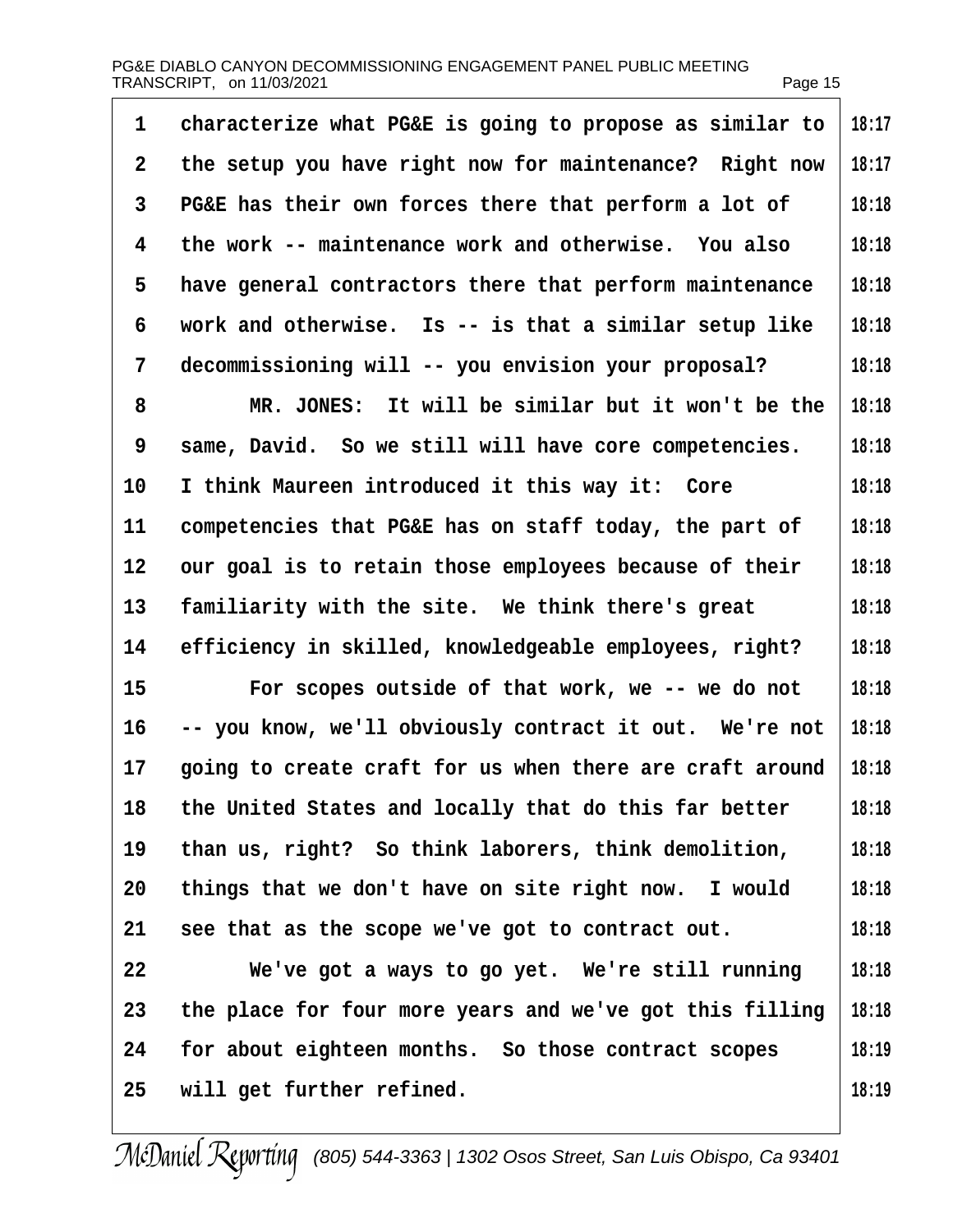| 1  | I would also just remind folks of the process.           | 18:19 |
|----|----------------------------------------------------------|-------|
| 2  | When we go into that contract phase we'll do requests    | 18:19 |
| 3  | for proposals to solicit participants to help us with    | 18:19 |
| 4  | the project. They might have different bid strategies    | 18:19 |
| 5  | and different demolition strategies. So we'll learn a    | 18:19 |
| 6  | lot when we do the RFP as well, right? People that do    | 18:19 |
| 7  | this scope that we're are not as familiar with will have | 18:19 |
| 8  | different approaches than we might think.                | 18:19 |
| 9  | So it will be dynamic, but I don't expect it to be       | 18:19 |
| 10 | radically different from how we manage today.            | 18:19 |
| 11 | I don't know, Maureen, if you have anything to add       | 18:19 |
| 12 | to that.                                                 | 18:19 |
| 13 | MS. ZAWALICK: Just one thing I wanted to add.            | 18:19 |
| 14 | David, in our request for information last summer on the | 18:19 |
| 15 | contracting strategy out to the industry we emphasized   | 18:19 |
| 16 | the importance of leveraging and using local labor.      | 18:19 |
| 17 | And in our recent discrete scopes of requests for        | 18:19 |
| 18 | proposals on things such as our cold and dark strategies | 18:19 |
| 19 | and component removals and so forth, we made sure that   | 18:19 |
| 20 | that's in the language as well. So we continue as PG&E   | 18:19 |
| 21 | to always emphasize using the local labor.               | 18:20 |
| 22 | MR. BALDWIN: Yeah. I just want to make sure that         | 18:20 |
| 23 | that doesn't get lost in an, obviously, complex scenario | 18:20 |
| 24 | here. But we had strong testimony from local labor       | 18:20 |
| 25 | representatives and local labor workers about the        | 18:20 |
|    |                                                          |       |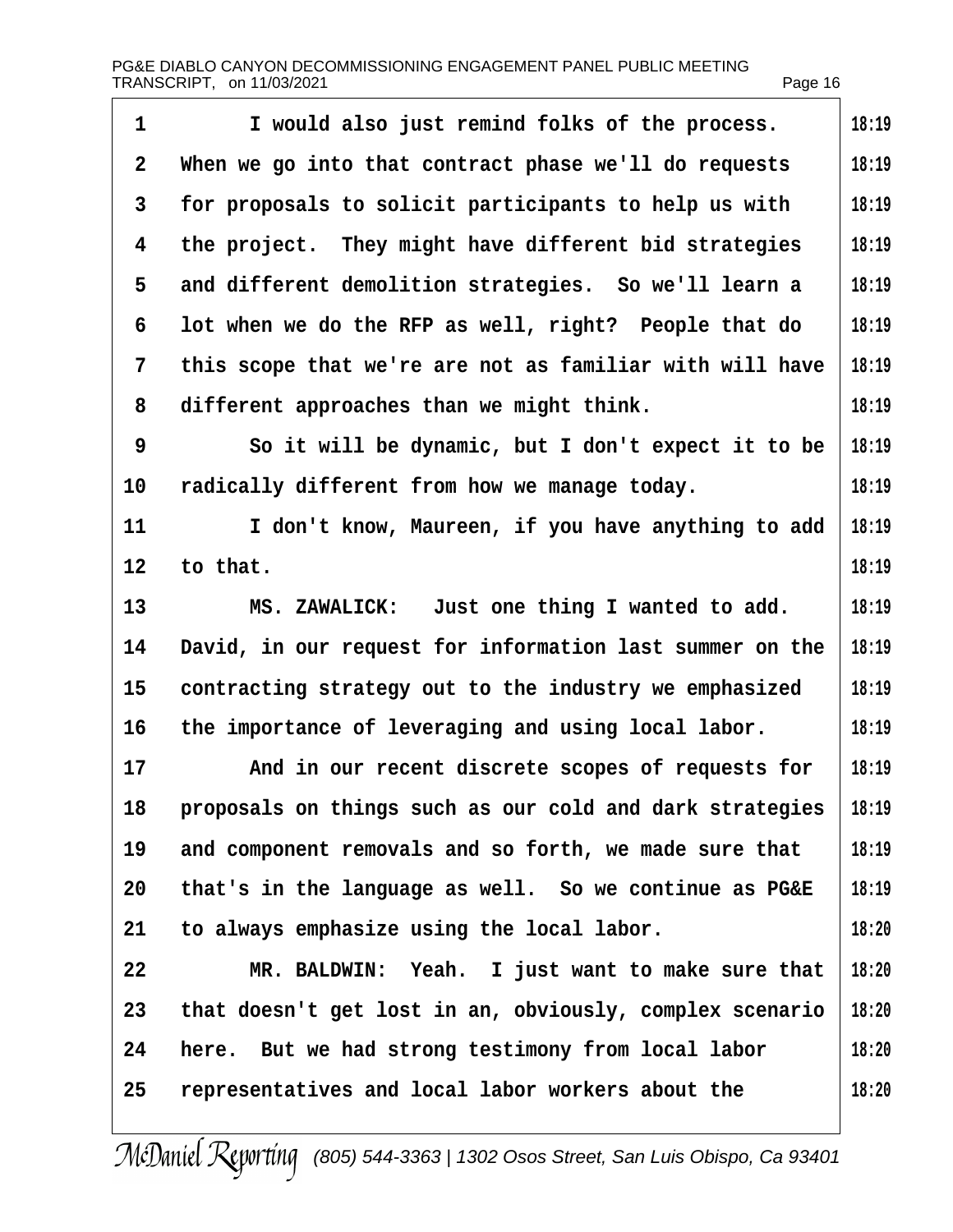| 1              | importance of an agreement that -- that makes sure that  | 18:20 |
|----------------|----------------------------------------------------------|-------|
| $\overline{2}$ | we do have local labor and a premises that are given the | 18:20 |
| 3              | opportunity to work on this project.                     | 18:20 |
| 4              | MR. JONES: David, that was a significant                 | 18:20 |
| 5              | consideration in this decision. And this -- this gives   | 18:20 |
| 6              | us the greatest flexibility to obtain that goal.         | 18:20 |
| $\overline{7}$ | MR. BALDWIN: Thank you.                                  | 18:20 |
| 8              | AGP VIDEO: We're not hearing you, Chuck.                 | 18:20 |
| 9              | MR. ANDERS: Can -- can you hear me now?                  | 18:20 |
| 10             | AGP VIDEO: Yes, we can.                                  | 18:20 |
| 11             | MR. ANDERS: Thank you. I apologize for the               | 18:20 |
| 12             | technical difficulties on my end.                        | 18:21 |
| 13             | Any further questions of Tom or Maureen?                 | 18:21 |
| 14             | All right. The next item on our agenda is general        | 18:21 |
| 15             | public comment. So I would ask any of the public         | 18:21 |
| 16             | attendees if you would like to speak on this topic.      | 18:21 |
| 17             | Now, other than the topics on our agenda, which is the   | 18:21 |
| 18             | -- the project application and the panel's strategic     | 18:21 |
| 19             | vision document. Anyone else? I have two people. I       | 18:21 |
| 20             | have Eric Greening and Jack Krasner. And Jeff Wilhite.   | 18:21 |
| 21             | Okay. Eric Greening, go ahead. Three minutes,            | 18:21 |
| 22             | please.                                                  | 18:21 |
| 23             | MR. LATHROP: Jack, you're going to have to mute          |       |
| 24             | and unmute. You keep clicking.                           | 18:21 |
| 25             | MR. GREENING: Okay. Good. Can you hear me now?           | 18:21 |
|                |                                                          |       |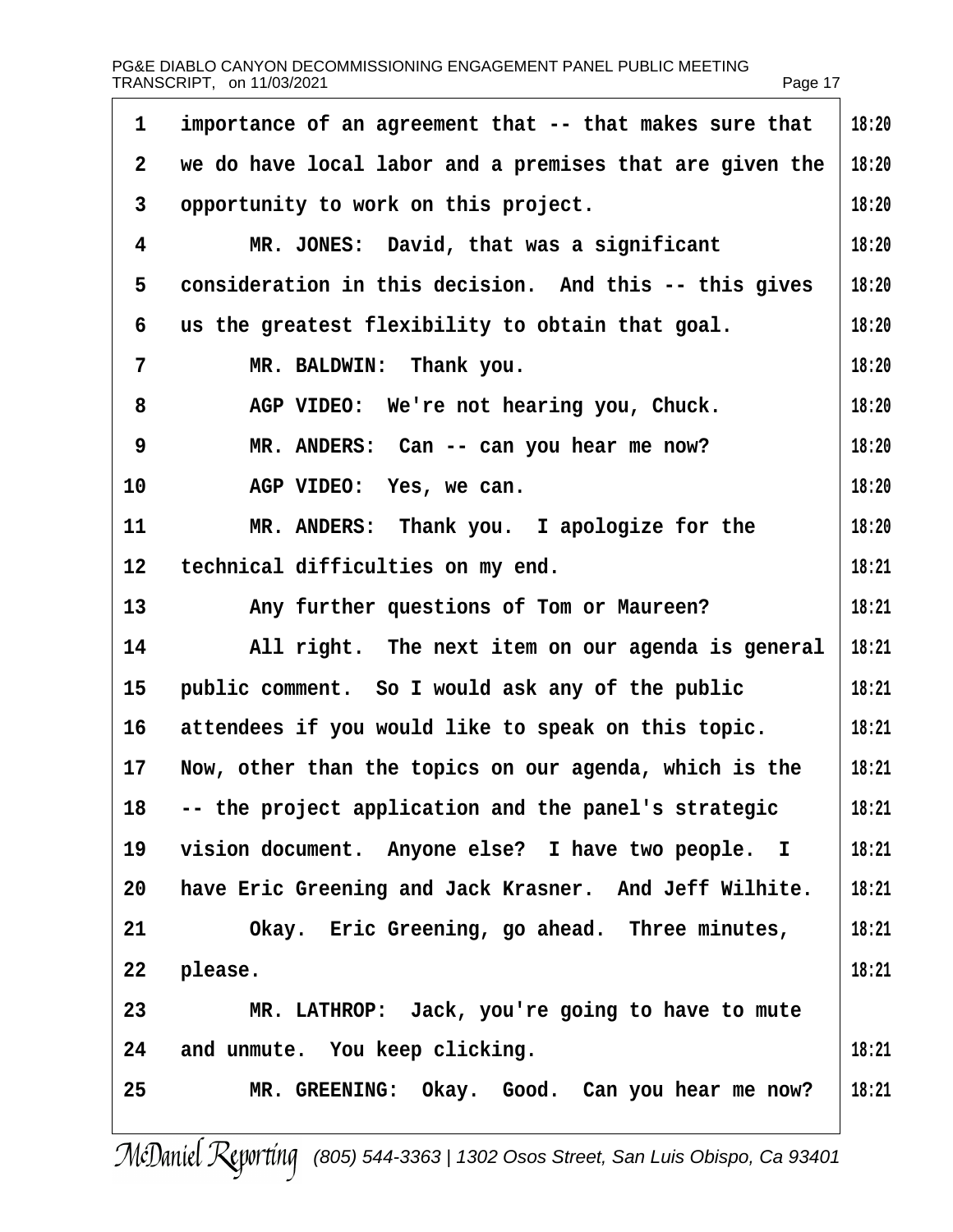1 AGP VIDEO: Yes. We can hear you. 2 MR. GREENING: Okay. Very good. Thank you. This 3 is Eric Greening. Thank you for that presentation. I'm 4 going to have more comments relative to the county 5 process and the EIR process. 6 But my comment right now is simply a suggestion 7 for a future meeting topic and presenters for it. And 8 that would be to invite someone from one or both of the 9 utilities active with the San Onofre Decommissioning. 10 And then sort of for another view from a different angle 11 of that process invite someone from the Samuel Lawrence 12 Foundation and get a feeling and learn what we can from 13 the experience of the utility that is several years 14 ahead of us on a track that is at least parallel to and 15 may have some resemblance to the tracks that we're going 16 to be on here. And, hopefully, we can learn from 17 missteps as well as successes. 18 And so, again, I would say don't do it without 19 having the balance. In other words, have someone from 20 one or the other of the utilities involved and have 21 someone from the Samuel Lawrence Foundation so that we 22 get a range of points of view on the experience and 23 lessons to be learned there. 24 And I'm thankful for the opportunity to engage on 25 agenda items as we go along. Thank you. **18:22 18:22 18:22 18:22 18:22 18:22 18:22 18:22 18:22 18:22 18:22 18:22 18:23 18:23 18:23 18:23 18:23 18:23 18:23 18:23 18:23 18:23 18:23 18:23**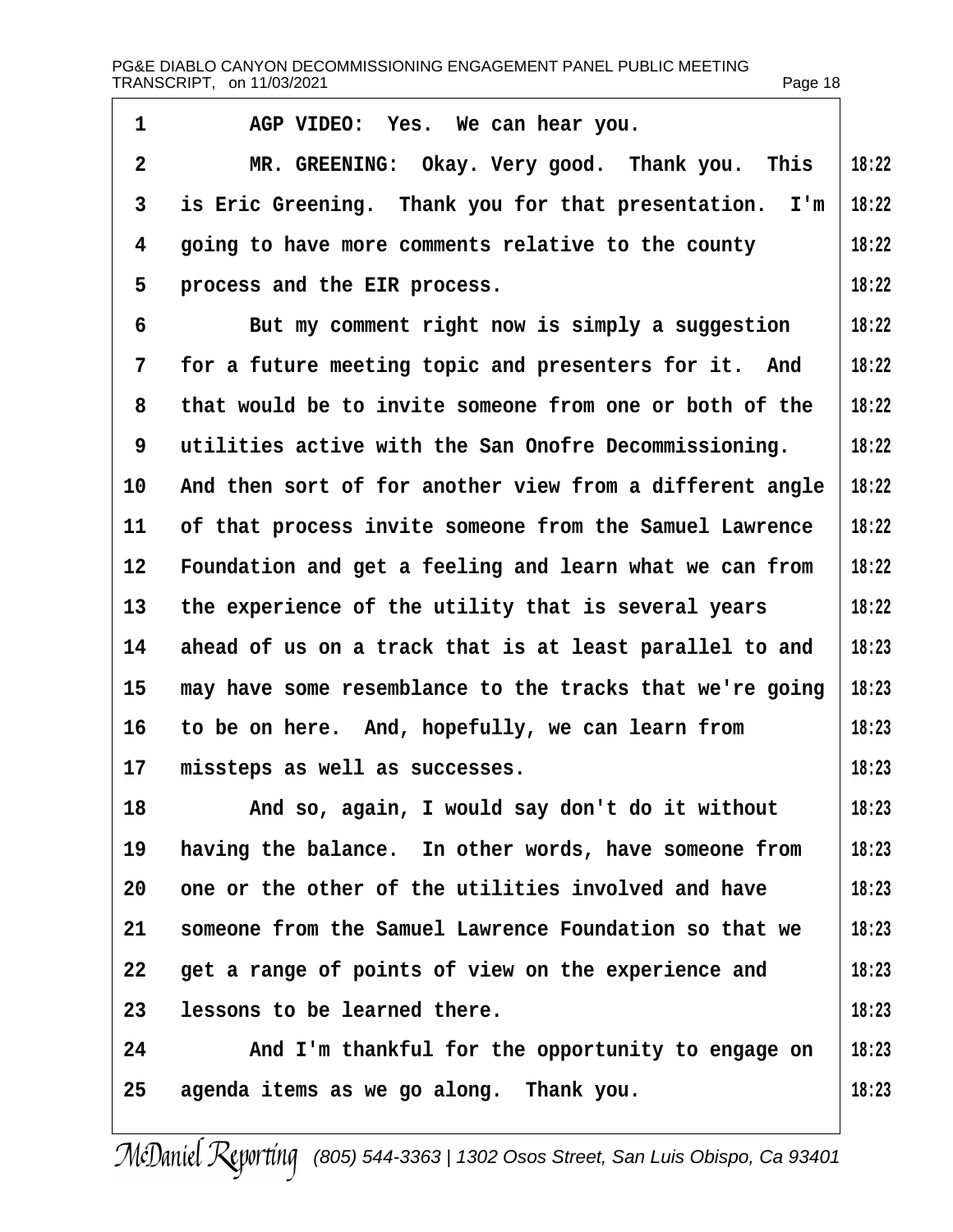| 1                 | MR. ANDERS: Thank you. Our next commenter is             | 18:23 |
|-------------------|----------------------------------------------------------|-------|
| 2                 | Jack Krasner followed by Ben Brown.                      | 18:23 |
| 3                 | MR. JONES: And, Mariam, when it's time we have an        | 18:23 |
| 4                 | update about the San Onofre lessons learned.             | 18:24 |
| 5                 | MR. KRASNER: Hi there, everybody on the panel.           | 18:24 |
| 6                 | Thank you for this opportunity.                          |       |
| 7                 | I live in Pismo Beach. And my questions are going        | 18:24 |
| 8                 | to be focused on the Pismo Beach Rail Yard and rail      | 18:24 |
| 9                 | transfer construction. In a recent notice in one of the  | 18:24 |
| 10                | local papers it indicates there are three additional     | 18:24 |
| 11                | locations for potential rail transfer sites, one of      | 18:24 |
| $12 \overline{ }$ | which is the Pismo Beach Materials Handling Facility on  | 18:24 |
| 13                | Price Canyon Road. Has that facility gone through CEQA   | 18:24 |
| 14                | and the EIR requirements to be approved? That's one      | 18:24 |
| 15                | question.                                                | 18:24 |
| 16                | I do see that a company in San Luis Obispo by the        | 18:24 |
| 17                | name of Precision Estimating Services has already built  | 18:24 |
| 18                | out 20,000 square foot hazardous waste transfer          | 18:24 |
| 19                | building, installed 3100 feet of new track and done some | 18:25 |
| 20                | significant upgrades on roadways and traffic signals.    | 18:25 |
| 21                | This facility is very close to a middle school and       | 18:25 |
| 22                | also quite close to residential properties. So I am      | 18:25 |
| 23                | alarmed by the location and the potential for problems.  | 18:25 |
| 24                | And want to know what has been done to mitigate such     | 18:25 |
| 25                | problems as they could come up. Thank you.               | 18:25 |
|                   |                                                          |       |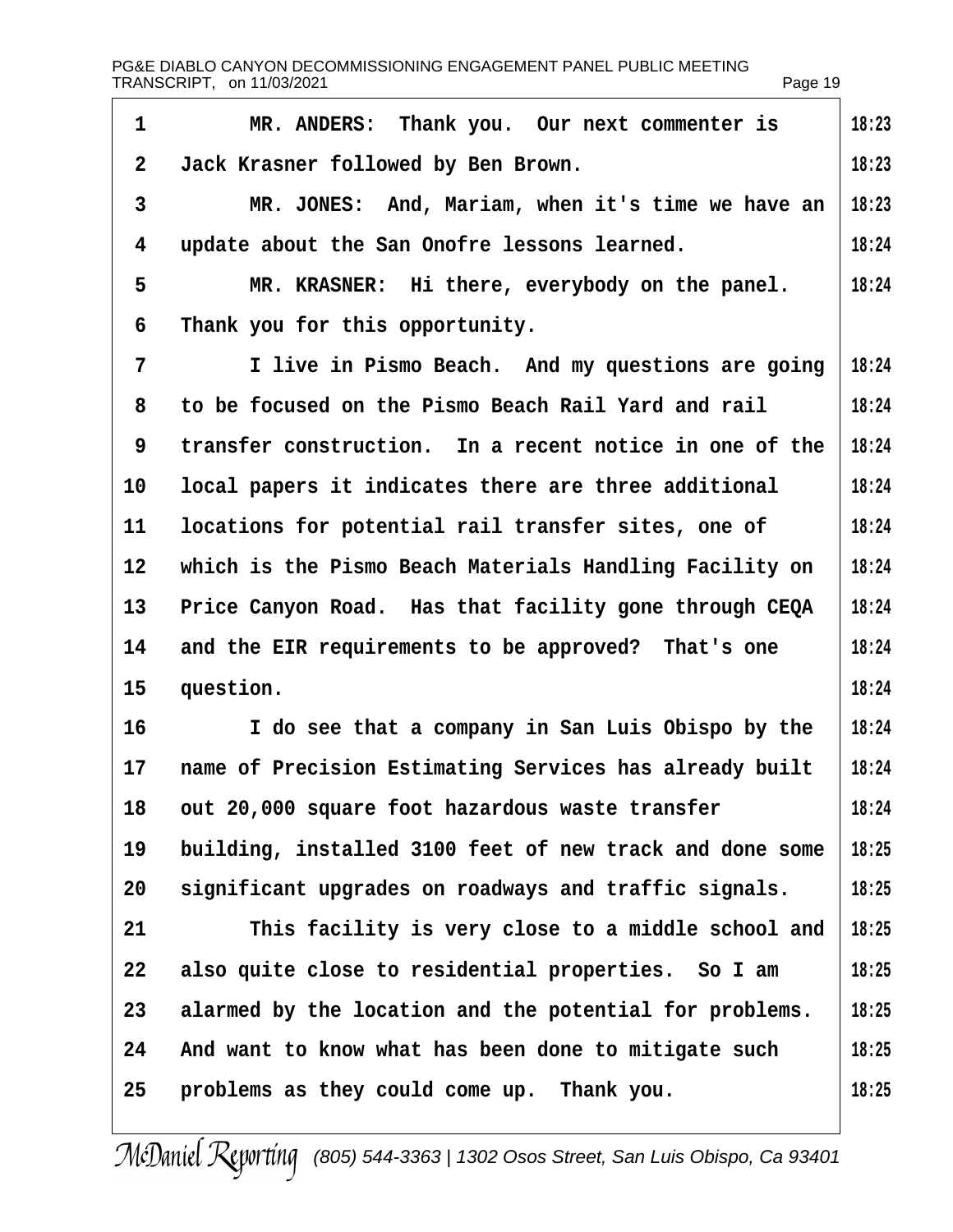| 1              | MR. JONES: Chuck, you are on mute.                       | 18:25 |
|----------------|----------------------------------------------------------|-------|
| $\overline{2}$ | Mr. Krasner, so this is general public comment.          | 18:25 |
| 3              | We are going to address the Environmental Impact Report, | 18:25 |
| 4              | including the scoping meetings and the experts from the  | 18:25 |
| 5              | County of San Luis Obispo Planning Department here       | 18:26 |
| 6              | tonight.                                                 | 18:26 |
| 7              | MR. KRASNER: Okay.                                       |       |
| 8              | MR. JONES: We can address that question at that          | 18:26 |
| 9              | time. So we'll have additional public comment at that    | 18:26 |
| 10             | period.                                                  | 18:26 |
| 11             | MR. KRASNER: Okay. Thank you very much.                  | 18:26 |
| 12             | MR. JONES: You're welcome.                               | 18:26 |
| 13             | MR. ANDERS: Our next commenter is Ben Brown.             | 18:26 |
| 14             | Ben, go ahead.                                           | 18:26 |
| 15             | MR. BROWN: Good evening, panel. My name is Ben           | 18:26 |
| 16             | Brown, San Luis Obispo. I had a comment and a related    | 18:26 |
| 17             | question.                                                | 18:26 |
| 18             | My comment is: I'm very concerned about the              | 18:26 |
| 19             | removal of this large amount of baseload clean power     | 18:26 |
| 20             | that's local to our area, especially in light of the     | 18:26 |
| 21             | COP26 Conference that's going on right now as we all     | 18:26 |
| 22             | race to reduce carbon emissions in our grids.            | 18:26 |
| 23             | My question is: What are plans by PG&E to provide        | 18:26 |
| 24             | a similar level of clean baseload power for the Central  | 18:26 |
| 25             | Coast after the removal of the Diablo Canyon asset?      | 18:26 |
|                |                                                          |       |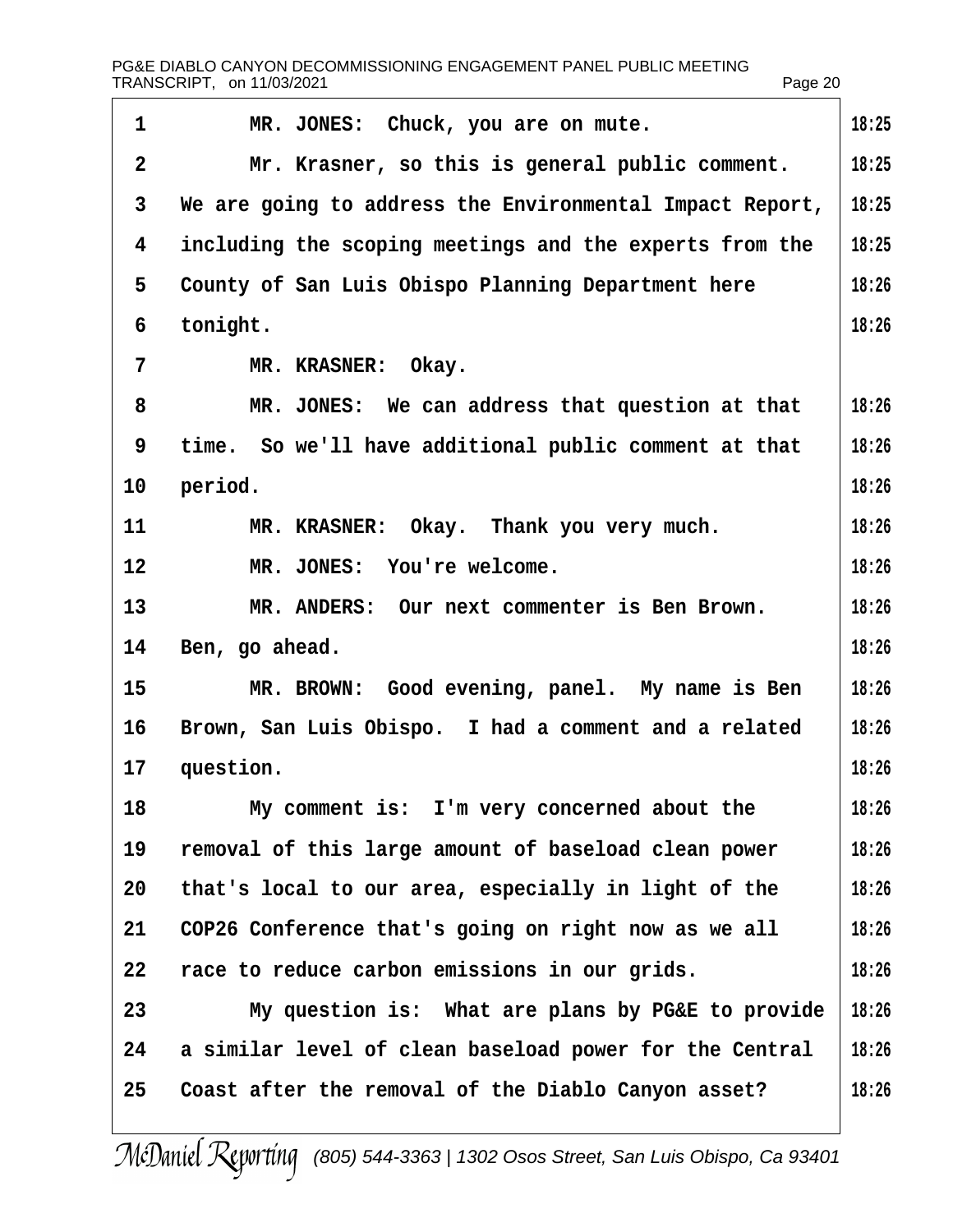| 1              | Thank you.                                              | 18:26 |
|----------------|---------------------------------------------------------|-------|
| $\overline{2}$ | MR. ANDERS: Thank you, Ben.                             | 18:27 |
| 3              | With that, I don't have any more questions or           | 18:27 |
| 4              | presenters. No more hands raised.                       | 18:27 |
| 5              | So let's go on to the discussion.                       | 18:27 |
| 6              | Now, Mariam, do you want to lead the discussion on      | 18:27 |
| 7              | the questions, please?                                  | 18:27 |
| 8              | MS. SHAH: Yeah. I'll just kind of go through a          | 18:27 |
| 9              | couple of the questions. It seems that if I'm -- was    | 18:27 |
| 10             | hearing you correctly, Tom, that both of Jack Krasner's | 18:27 |
| 11             | questions should, hopefully, be answered down the line  | 18:27 |
| 12             | during the presentations?                               | 18:27 |
| 13             | MR. JONES: That's correct. It's an appropriate          | 18:27 |
| 14             | time for that question. It was just out of sequence in  | 18:27 |
| 15             | terms of the public comment. And I know Susan and       | 18:27 |
| 16             | Trevor are listening. I'm sure they will incorporate    | 18:27 |
| 17             | that. And, you know, with Susan's overview she'll       | 18:27 |
| 18             | mention all three rail sites. I believe there is some   | 18:27 |
| 19             | imagery that will help with that.                       | 18:27 |
| 20             | MS. SHAH: Okay. That sounds great.                      | 18:27 |
| 21             | And, please, Mr. Krasner, ask again if you feel         | 18:27 |
| 22             | you want some follow-up.                                | 18:28 |
| 23             | And then I think the only other question I got was      | 18:28 |
| 24             | from Mr. Brown. What are plans by PG&E to provide clean | 18:28 |
| 25             | baseload power after the decommissioning? And I know    | 18:28 |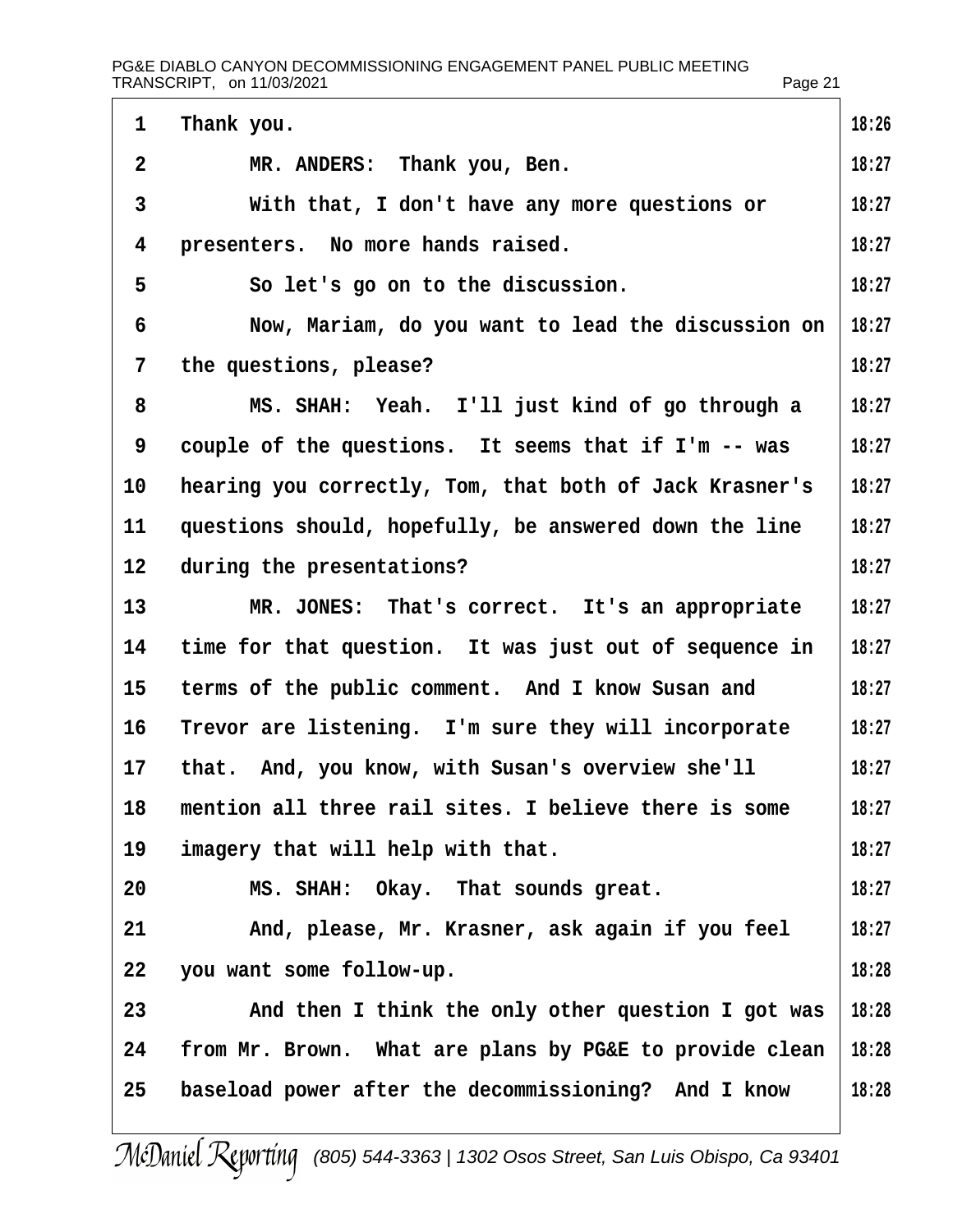| 1              | that's a broad question but give us your best. Thank    | 18:28 |
|----------------|---------------------------------------------------------|-------|
| $\overline{2}$ | you.                                                    | 18:28 |
| 3              | MR. JONES: Sure. So what's happening is we had          | 18:28 |
| 4              | the joint proposal in 2016 to close Diablo Canyon Power | 18:28 |
| 5              | Plant to ensure an orderly transition from Diablo       | 18:28 |
| 6              | Canyon.                                                 | 18:28 |
| $\overline{7}$ | There are three main drivers why Diablo is going        | 18:28 |
| 8              | offline from an energy consumption and deliverability   | 18:28 |
| 9              | standpoint. The first is community choice aggregation.  | 18:28 |
| 10             | When -- when customers leave for community choice       | 18:28 |
| 11             | aggregation PG&E no longer provides that power. So if   | 18:28 |
| 12             | you think of a large pie chart, our diameter keeps      | 18:28 |
| 13             | shrinking more and more. And the Central Coast is       | 18:28 |
| 14             | starting to go towards community choice aggregation as  | 18:28 |
| 15             | well. So the power delivery is no longer -- excuse me,  | 18:28 |
| 16             | the power generation is no longer PG&E's responsibility | 18:28 |
| 17             | to serve those customers. The transmission and          | 18:29 |
| 18             | deliverability is.                                      | 18:29 |
| 19             | So those community choice aggregators, they are         | 18:29 |
| 20             | out in the marketplace securing that power now. So it's | 18:29 |
| 21             | much broader than just the Pacific Gas and Electric     | 18:29 |
| 22             | Company. It's a California-wide state public policy     | 18:29 |
| 23             | issue.                                                  | 18:29 |
| 24             | So with that, this California Legislature and           | 18:29 |
| 25             | Governor Brown enacted Senate Bill 1090. And it         | 18:29 |
|                |                                                         |       |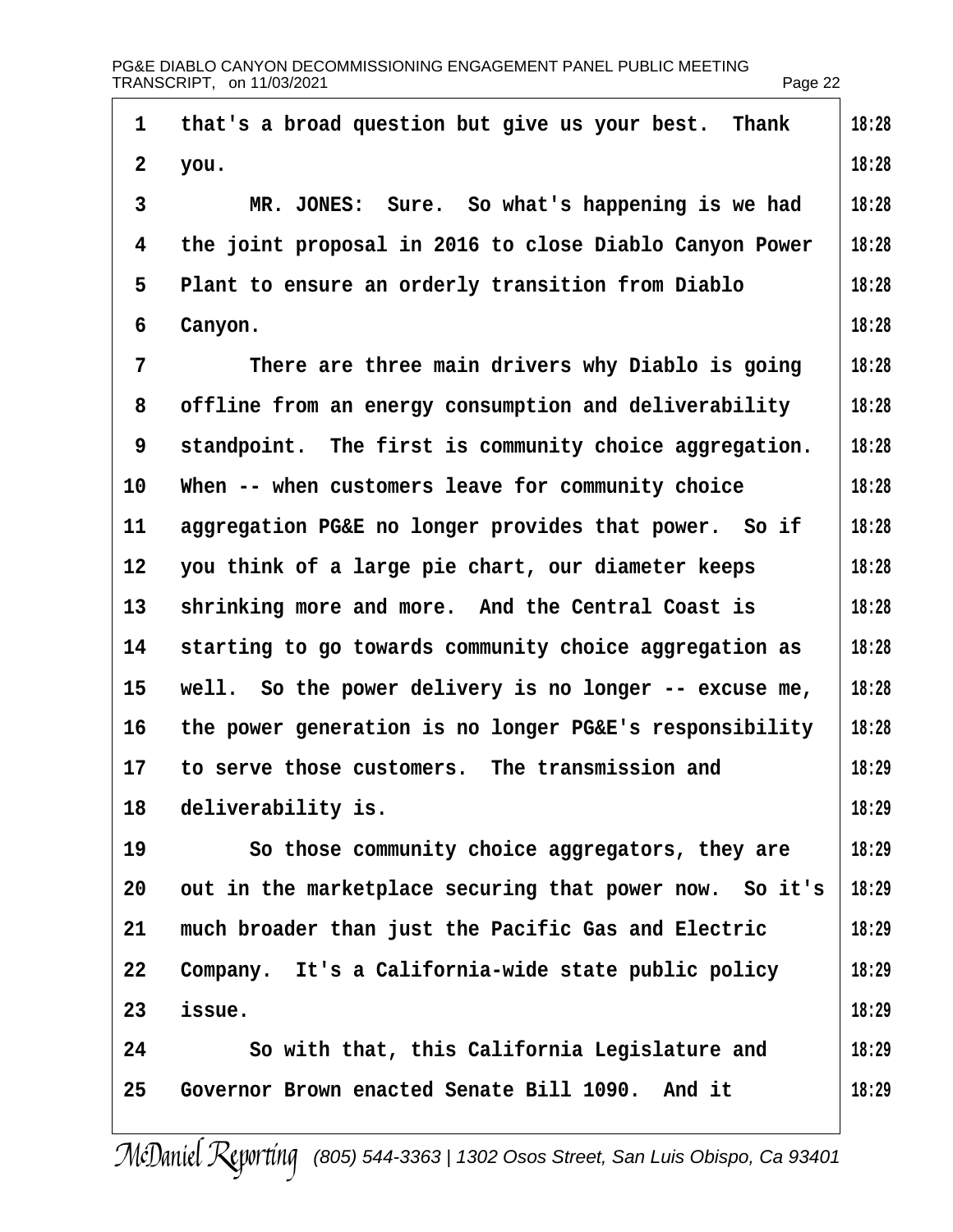| 1  | actually ordered that Diablo Canyon be replaced by the   | 18:29 |
|----|----------------------------------------------------------|-------|
| 2  | regulators, both the Public Utilities Commission and the | 18:29 |
| 3  | Cal ISO and that's the Independent System Operator, that | 18:29 |
| 4  | they sought to have carbon-free replacement for Diablo   | 18:29 |
| 5  | Canyon.                                                  |       |
| 6  | And with all of that going on -- and, Chuck, if          | 18:29 |
| 7  | you could mute again -- the net effect is that the       | 18:29 |
| 8  | demand still continues to decrease but our peaks are     | 18:29 |
| 9  | shifting. So the biggest challenge for the state with    | 18:29 |
| 10 | these different shifting issues and Diablo Canyon coming | 18:29 |
| 11 | offline is 5:00 PM to 9:00 PM. And that has to do with   | 18:29 |
| 12 | something called the duck chart.                         | 18:29 |
| 13 | So what we'll do, Mariam, is we'll provide an            | 18:29 |
| 14 | answer to that to put on the panel at PG&E's website     | 18:30 |
| 15 | that rerefer to the joint proposal and the changing      | 18:30 |
| 16 | energy landscape in California. It's not a simple        | 18:30 |
| 17 | one-answer question. It's a very dynamic challenge that  | 18:30 |
| 18 | the state's going to face when Diablo Canyon comes       | 18:30 |
| 19 | offline. But it's also much broader than just a PG&E     | 18:30 |
| 20 | answer to that challenge.                                | 18:30 |
| 21 | We're required to not only provide for our               | 18:30 |
| 22 | customers, but we're the provider of last resort. So if  | 18:30 |
| 23 | somebody else fails in delivering power, then it's up to | 18:30 |
| 24 | us, to Southern California Edison, and up to San Diego   | 18:30 |
| 25 | Gas and Electric to go out and get that power. But       | 18:30 |
|    |                                                          |       |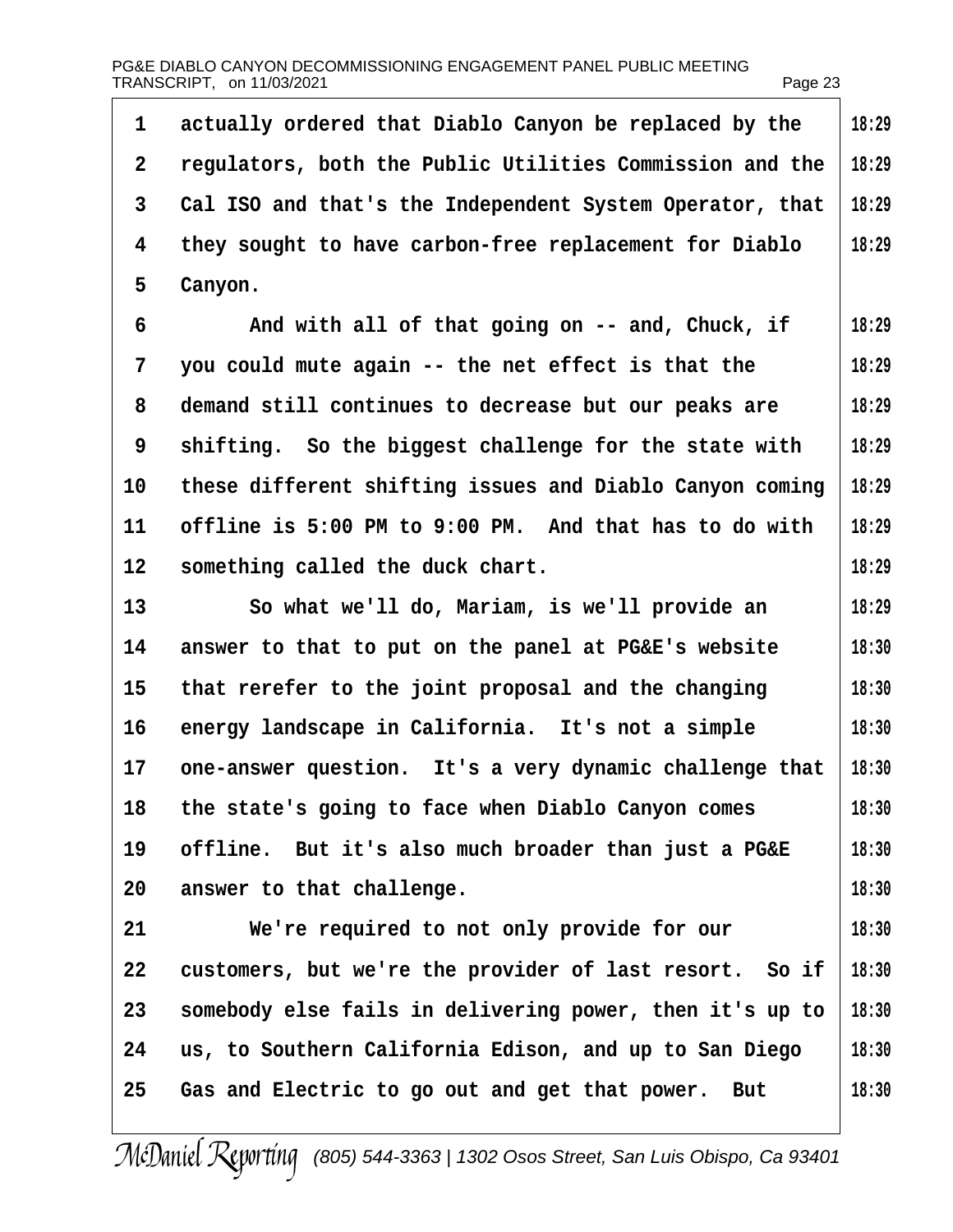| 1            | we'll provide an answer to that. We have it on our site  | 18:30 |
|--------------|----------------------------------------------------------|-------|
| $\mathbf{2}$ | as well -- on our larger PG&E site, but we'll bring that | 18:30 |
| 3            | over to the decommissioning panel to address that        | 18:30 |
| 4            | question -- for this question and those.                 | 18:30 |
| 5            | MS. SHAH: All right. Thank you. And those were           | 18:30 |
| 6            | all the questions I recorded. I know there was a         | 18:30 |
| 7            | suggestion about songs. And I don't know if you want to  | 18:30 |
| 8            | share, you know, that we do look at other power plants   | 18:30 |
| 9            | as a -- as a Commission.                                 | 18:31 |
| 10           | MR. JONES: You bet, Miriam.                              |       |
| 11           | So what we do is we look at benchmarking across.         | 18:31 |
| 12           | There are 36 sites that are going through                | 18:31 |
| 13           | decommissioning in the United States. Ten have           | 18:31 |
| 14           | graduated. I think of them as alumni status. They have   | 18:31 |
| 15           | successfully remediated the site and retired their       | 18:31 |
| 16           | Part 50 license. We expect Humboldt Bay that PG&E has    | 18:31 |
| 17           | owned and operated and decommissioned to be the 11th     | 18:31 |
| 18           | this year. So within the next six to eight weeks we      | 18:31 |
| 19           | expect to retire that license.                           | 18:31 |
| 20           | We are also benchmarking regularly on San Onofre.        | 18:31 |
| 21           | We have regular operational needs with them. And some    | 18:31 |
| 22           | of their employees are former Diablo Canyon employees.   | 18:31 |
| 23           | And then lastly, between PG&E and the panel there        | 18:31 |
| 24           | is a Memorandum of Understanding. And that includes the  | 18:31 |
| 25           | ability to benchmark.                                    | 18:31 |
|              |                                                          |       |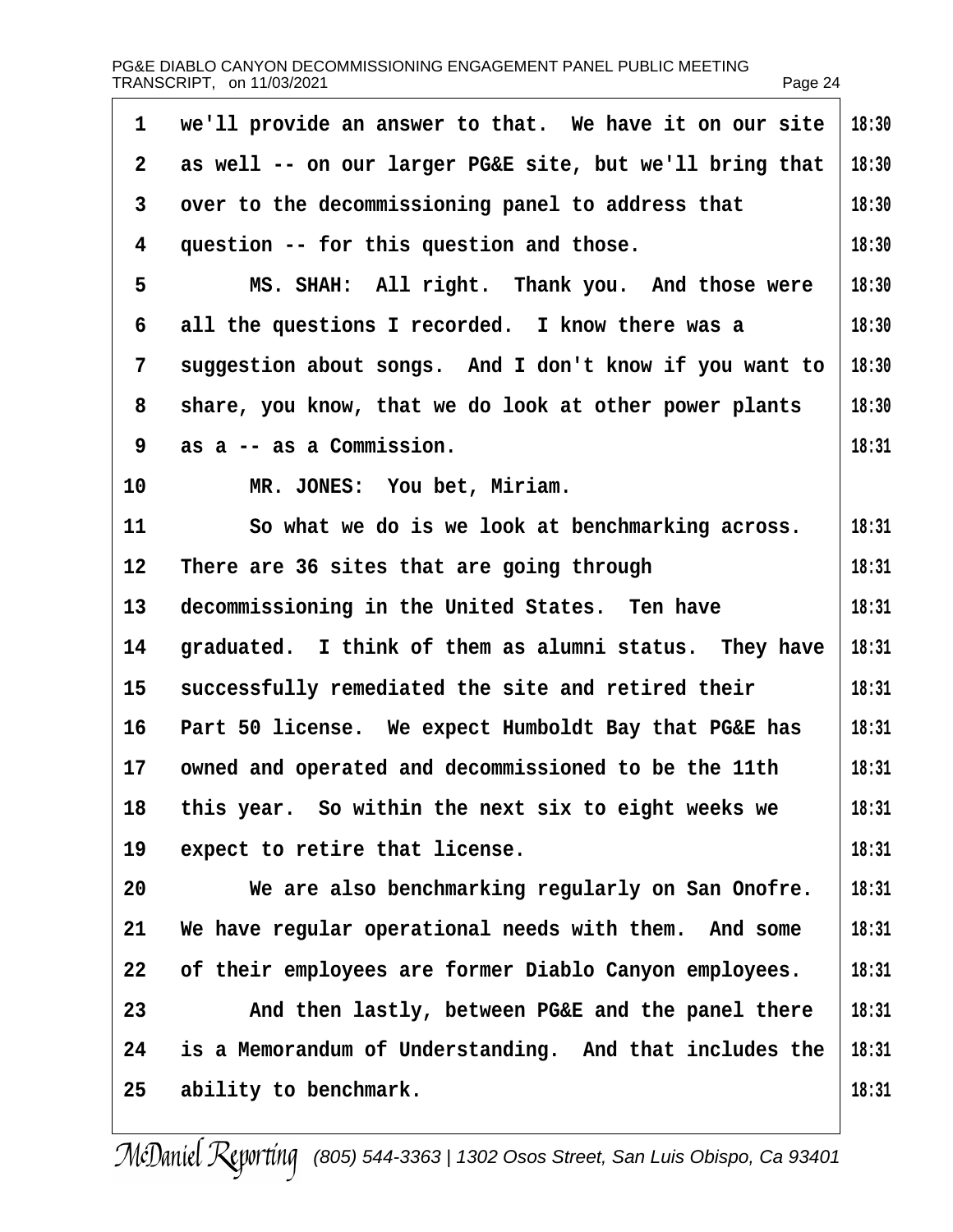| 1  | And so the panel is traveling down to San Onofre         | 18:31 |
|----|----------------------------------------------------------|-------|
| 2  | on the 16th and 17th of November. And Southern           | 18:31 |
| 3  | California Edison and their partner owners are going to  | 18:31 |
| 4  | host Diablo Canyon Engagement Panel for about a six-hour | 18:31 |
| 5  | briefing and walkthrough of the site. And it's a very    | 18:32 |
| 6  | active dynamic site right now. So it's the perfect time  | 18:32 |
| 7  | to really season the panel with what we're going to be   | 18:32 |
| 8  | looking at seven to ten years from now.                  | 18:32 |
| 9  | I do want to remind folks of the timeline, right?        | 18:32 |
| 10 | We're operating for four more years still. And then you  | 18:32 |
| 11 | don't get into really meaningful decommissioning until   | 18:32 |
| 12 | you transfer the fuel from the fixed spent fuel pool.    | 18:32 |
| 13 | And that on current schedule is 2929. So you are really  | 18:32 |
| 14 | starting to think nine years from now, 2929-2030 is when | 18:32 |
| 15 | we'll be looking at containment demolition -- you know,  | 18:32 |
| 16 | remediation and demolition. So we're still a ways out.   | 18:32 |
| 17 | And Edison has been fantastic to us with sharing         | 18:32 |
| 18 | information and resources. And we've tried to            | 18:32 |
| 19 | reciprocate with our lessons on Humboldt. So it's        | 18:32 |
| 20 | really nice. And, again, the panel will be down there    | 18:32 |
| 21 | in the next two weeks to see it with their own eyes.     | 18:32 |
| 22 | MS. ZAWALICK: Hey, Tom, I would also add that            | 18:32 |
| 23 | were very involved, PG&E, in the decommissioning         | 18:32 |
| 24 | project, you, Tom Jones, and Craig Murray as you         | 18:32 |
| 25 | mentioned in the team in industry working groups, the    | 18:32 |
|    |                                                          |       |

 $\overline{\phantom{a}}$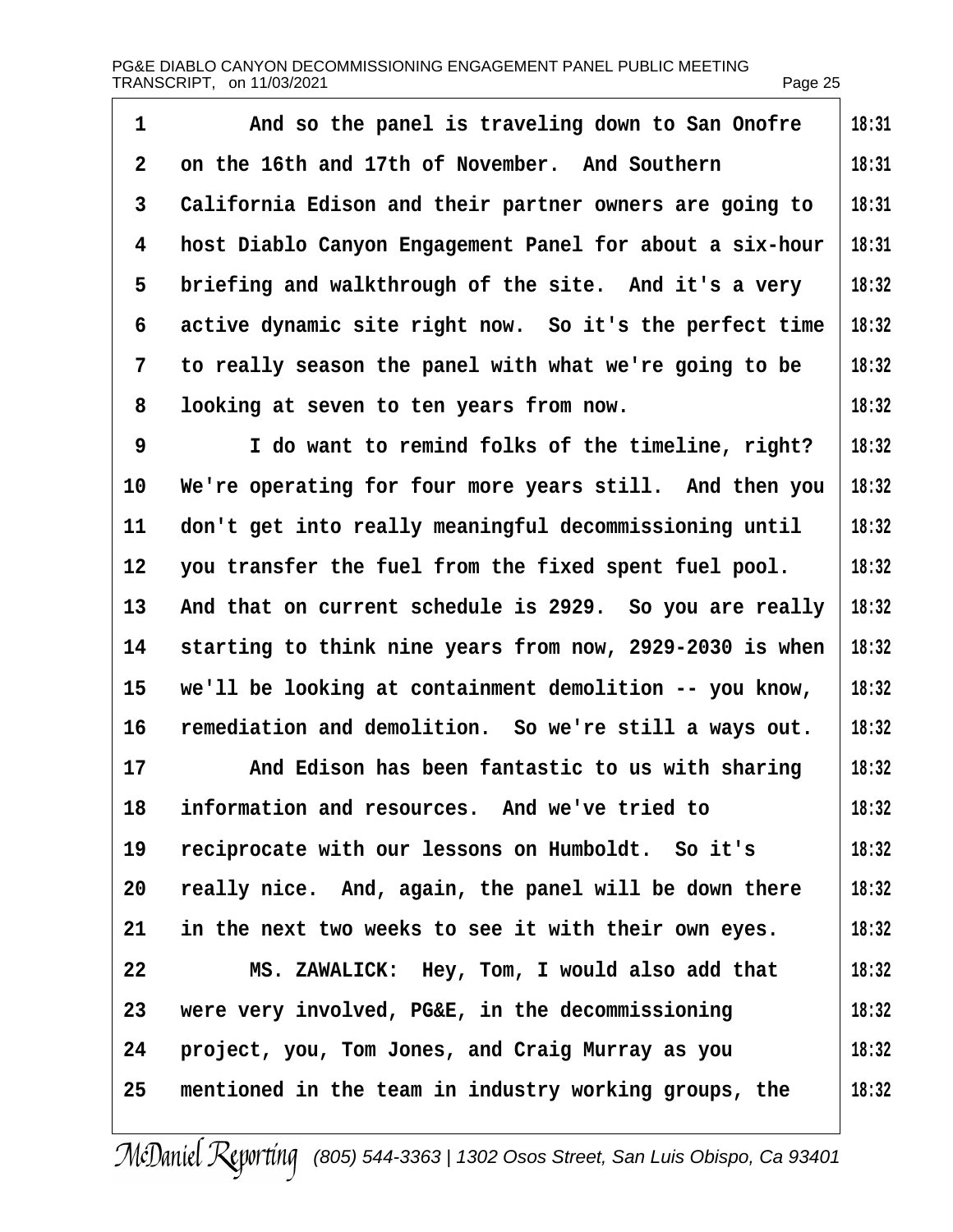| PG&E DIABLO CANYON DECOMMISSIONING ENGAGEMENT PANEL PUBLIC MEETING<br>TRANSCRIPT, on 11/03/2021 |                                                          | Page 26 |
|-------------------------------------------------------------------------------------------------|----------------------------------------------------------|---------|
| 1                                                                                               | Nuclear Institute, the Decommissioning Plant Coalition.  | 18:33   |
| $\overline{2}$                                                                                  | So getting a lot of benchmarking and industry input in   | 18:33   |
| 3                                                                                               | those venues as well.                                    | 18:33   |
| 4                                                                                               | MS. SHAH: Thank you. I think at this point I had         | 18:33   |
| 5                                                                                               | planned to turn it over to Chuck to kind of moderate now | 18:33   |
| 6                                                                                               | the comments of the panelists.                           | 18:33   |
| $\overline{7}$                                                                                  | Chuck, I don't know if you are having audio              | 18:33   |
| 8                                                                                               | issues, if you want me to do that or do you want to jump | 18:33   |
| 9                                                                                               | in and do that? I see Kara has a comment.                | 18:33   |
| 10                                                                                              | MR. ANDERS: I'm hopeful that I got it fixed.             | 18:33   |
| 11                                                                                              | Does this sound a little better?                         | 18:33   |
| 12                                                                                              | MS. SHAH: It does sound better. So you go for            | 18:33   |
| 13                                                                                              | it. Thank you.                                           | 18:33   |
| 14                                                                                              | MR. ANDERS: All right. My apologies for the              | 18:33   |
| 15                                                                                              | distractions before. Does the --                         | 18:33   |
| 16                                                                                              | MS. SHAH: You are muted.                                 | 18:33   |
| 17                                                                                              | MR. ANDERS: I'm sorry. Is -- I apologize for my          | 18:33   |
| 18                                                                                              | prior distractions. Does this sound okay?                | 18:33   |
| 19                                                                                              | MR. JONES: Sounds great, Chuck.                          | 18:33   |
| 20                                                                                              | MR. ANDERS: All right. Kara, I saw you have your         | 18:33   |
| 21                                                                                              | hand up. Go ahead. Do you have a comment?                | 18:34   |
| 22                                                                                              | MS. WOODRUFF: Yeah. Just a quick comment to Ben          | 18:34   |
| 23                                                                                              | Brown.                                                   | 18:34   |
| 24                                                                                              | One of the items we've discussed a little bit in         | 18:34   |
| 25                                                                                              | prior meetings is the opportunity for offshore wind      | 18:34   |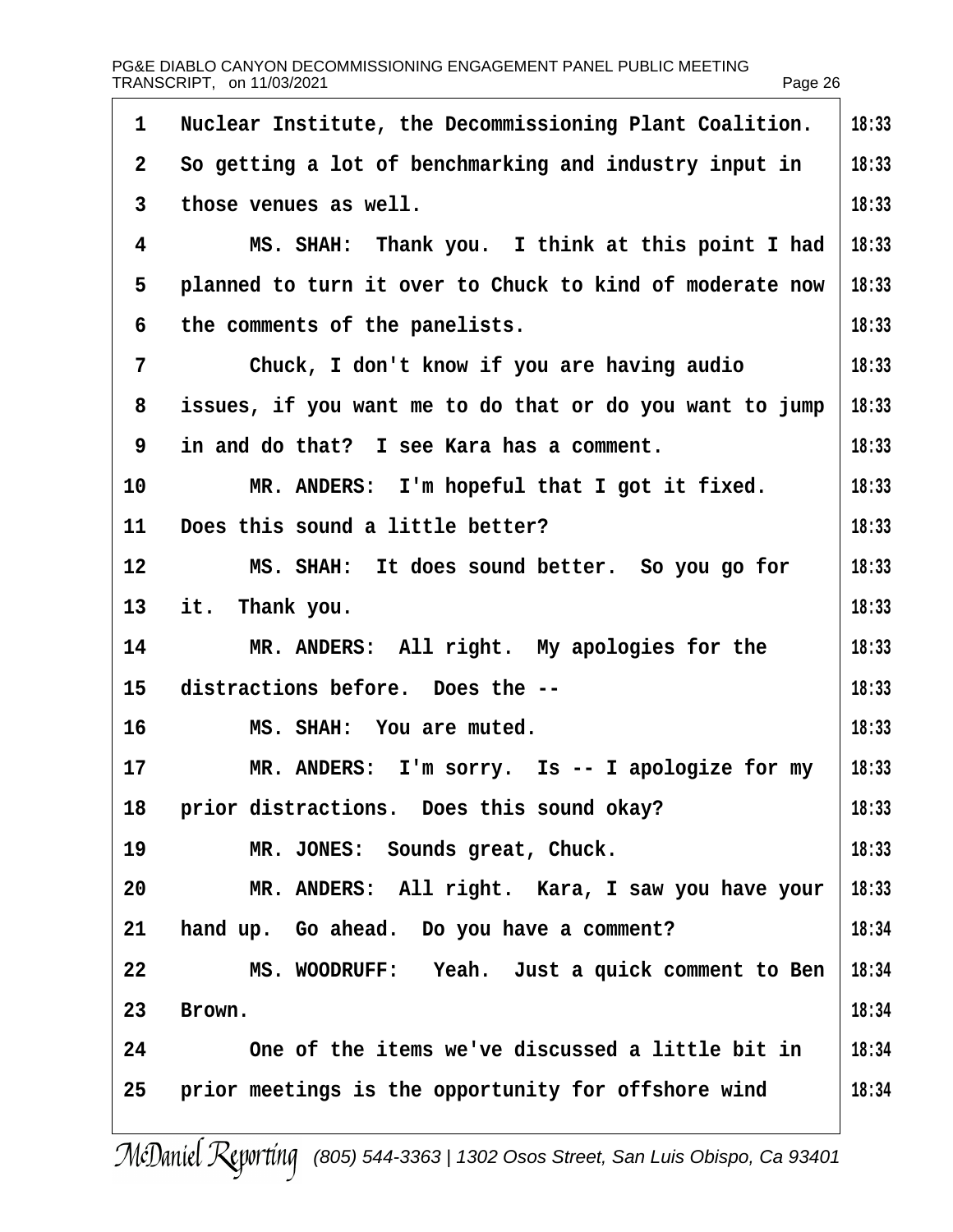| PG&E DIABLO CANYON DECOMMISSIONING ENGAGEMENT PANEL PUBLIC MEETING |         |
|--------------------------------------------------------------------|---------|
| TRANSCRIPT, on 11/03/2021                                          | Page 27 |

| 1              | turbines in the Morro Bay call area. And those, under a  | 18:34 |
|----------------|----------------------------------------------------------|-------|
| 2              | rosy scenario, if everything goes as planned, could be   | 18:34 |
| 3              | online as soon as 2029 or 2030 which coincides with what | 18:34 |
| 4              | Tom just said about the timeline for Diablo              | 18:34 |
| 5              | Decommissioning. And that's expected to bring online     | 18:34 |
| 6              | 3 gigawatts, which is as much as Diablo generated at 2.2 | 18:34 |
| $\overline{7}$ | plus what was lost when Morro Bay Power Plant shut down. | 18:34 |
| 8              | So there is an opportunity that's, you know,             | 18:34 |
| 9              | beginning to come online. A lot to do between now and    | 18:34 |
| 10             | then. But there are some alternatives definitely being   | 18:34 |
| 11             | considered.                                              | 18:34 |
| 12             | MR. ANDERS: Great. Thank you, Kara.                      | 18:34 |
| 13             | Any other comments before we move on to our next         | 18:34 |
| 14             | agenda item? Thank you to our members of the public who  | 18:34 |
| 15             | provided those -- those comments.                        | 18:35 |
| 16             | Our next agenda item is a discussion of the              | 18:35 |
| 17             | project application and CEQA process. And we're          | 18:35 |
| 18             | fortunate to have one of our panel members, Trevor       | 18:35 |
| 19             | Keith, who is going to kick this topic off. And Trevor   | 18:35 |
| 20             | is also an Ex Officio member of the panel.               | 18:35 |
| 21             | So, Trevor, please go ahead.                             | 18:35 |
| 22             | MR. KEITH: Thank you, Chuck. And thank you,              | 18:35 |
| 23             | panel, for having us back. We made a lot of progress     | 18:35 |
| 24             | with PG&E on the application in getting it to a point    | 18:35 |
| 25             | where we've got some more dates on the calendar.         | 18:35 |
|                |                                                          |       |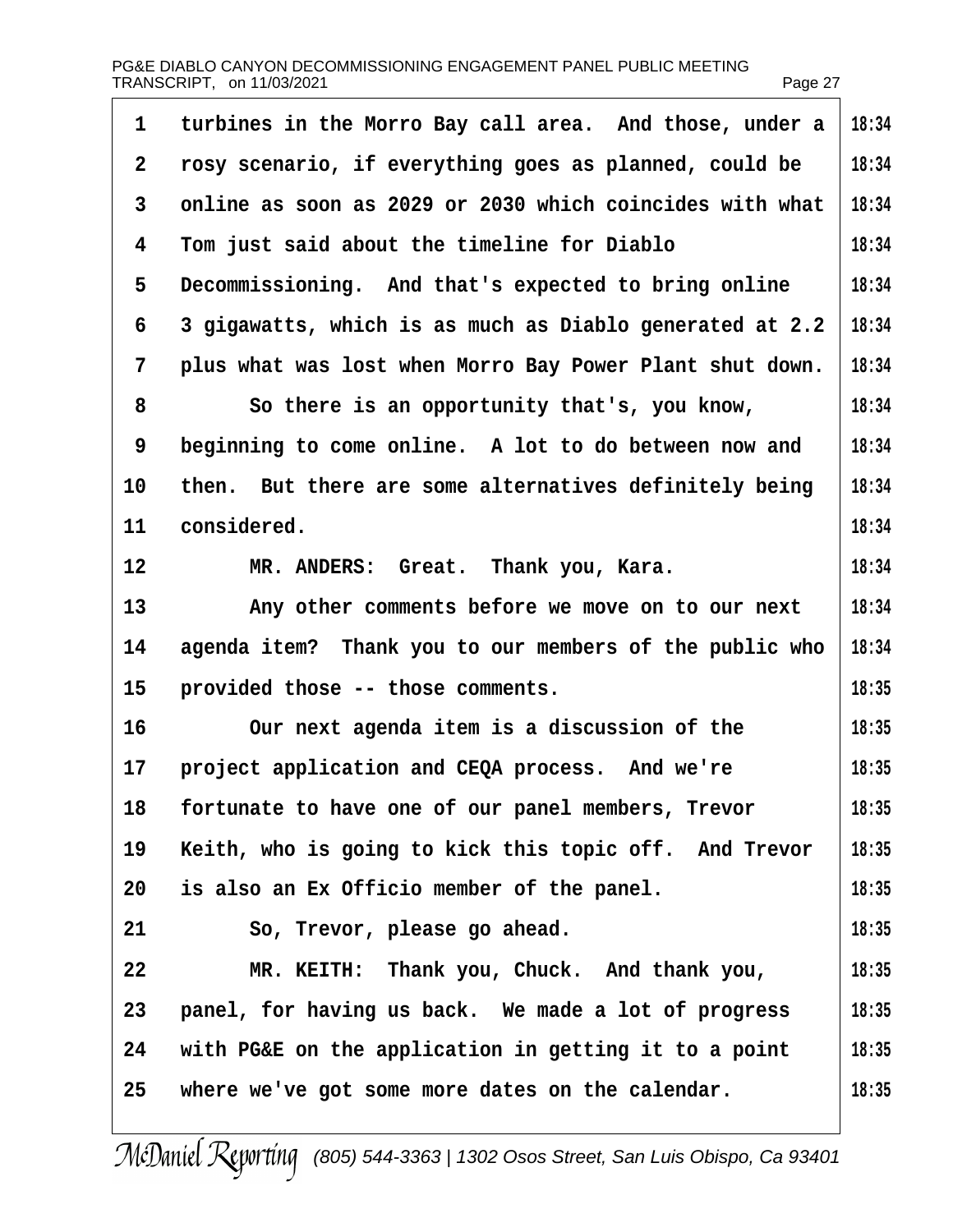| 1  | So with me tonight I have Susan who is our               | 18:35 |
|----|----------------------------------------------------------|-------|
| 2  | Decommissioning Manager here at the County of San Luis   | 18:35 |
| 3  | Obispo. And I'll turn it over for her to kind of go      | 18:35 |
| 4  | through where we are in the application process and kind | 18:35 |
| 5  | of next steps with some public engagement on the scoping | 18:35 |
| 6  | meetings. And then we're happy to take questions from    | 18:35 |
| 7  | the panel.                                               | 18:35 |
| 8  | So thank you, Chuck, again and, panel members, for       | 18:35 |
| 9  | having us back. And I will turn it over to Susan.        | 18:35 |
| 10 | MS. STRACHAN: Thank you. Thanks, Trevor. Thanks          | 18:36 |
| 11 | everyone.                                                | 18:36 |
| 12 | I appreciate the opportunity. I think I was              | 18:36 |
| 13 | before you in -- in May giving an update on where things | 18:36 |
| 14 | were with regard to the process. And so we have made a   | 18:36 |
| 15 | lot of progress since that time. And I'll go into        | 18:36 |
| 16 | details of where we are.                                 | 18:36 |
| 17 | Chuck, if the power point could get pulled up.           | 18:36 |
| 18 | Okay. Next slide, please. So what I'm going to           | 18:36 |
| 19 | talk about today is just an overview of the planning     | 18:36 |
| 20 | process and then talk about focusing on the CEQA process | 18:36 |
| 21 | and the timeline. We've got some public scoping          | 18:36 |
| 22 | meetings coming up. And I'll focus on the opportunities  | 18:36 |
| 23 | for public participation throughout the California       | 18:36 |
| 24 | <b>Environmental Quality Act process.</b>                | 18:36 |
| 25 | Next slide, please. So to give you an update on          | 18:37 |
|    |                                                          |       |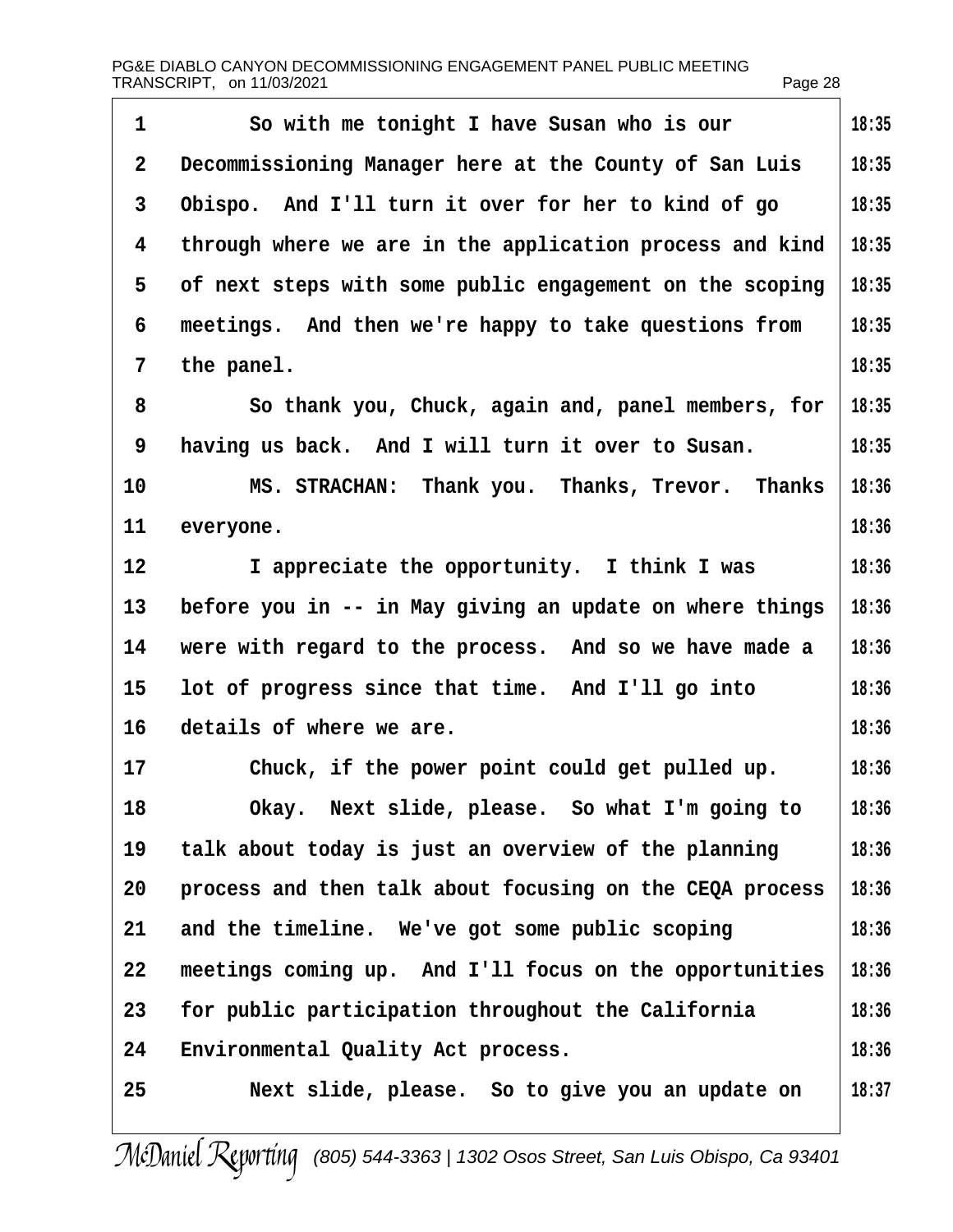|         | <b>IRANOURIPI, UII II/UJ/ZUZI</b>                        | Page za |
|---------|----------------------------------------------------------|---------|
| 1       | where we are from a permitting standpoint, PG&E filed an | 18:37   |
| 2       | application with us on March 29th. The application was   | 18:37   |
| 3       | for a -- for the portion of the site within the coastal  | 18:37   |
| 4       | zone, a coastal development permit development plan and  | 18:37   |
| 5       | then for the portion of the site outside of the coastal  | 18:37   |
| 6       | zone a conditional use permit.                           | 18:37   |
| 7       | Once we received the application the county does a       | 18:37   |
| 8       | 30-day review of the application to determine whether it | 18:37   |
| 9       | has all of the information we need to proceed into       | 18:37   |
| 10      | the -- the CEQA process. We also send out referral       | 18:37   |
| 11      | letters to numerous agencies and organizations for their | 18:37   |
| $12 \,$ | input.                                                   | 18:37   |
| 13      | So on April 28th we sent out what's referred to as       | 18:37   |
| 14      | an Information Hold Letter to PG&E identifying           | 18:37   |
| 15      | additional information that we needed in the             | 18:37   |
| 16      | application.                                             | 18:37   |
| 17      | PG&E responded on July 8th. And it was an                | 18:37   |
| 18      | application supplement providing information requested.  | 18:38   |
| 19      | And also they included some project description changes  | 18:38   |
| 20      | in that -- in that filing. We, again, had another 30     | 18:38   |
| 21      | days to go through that.                                 | 18:38   |
| 22      | And on August 9th -- and we, again, did the              | 18:38   |
| 23      | referrals to the -- the agencies. And on August 9th      | 18:38   |
| 24      | sent a second Information Hold Letter to PG&E. We got    | 18:38   |
| 25      | the responses back to -- to that letter on October 6th   | 18:38   |
|         |                                                          |         |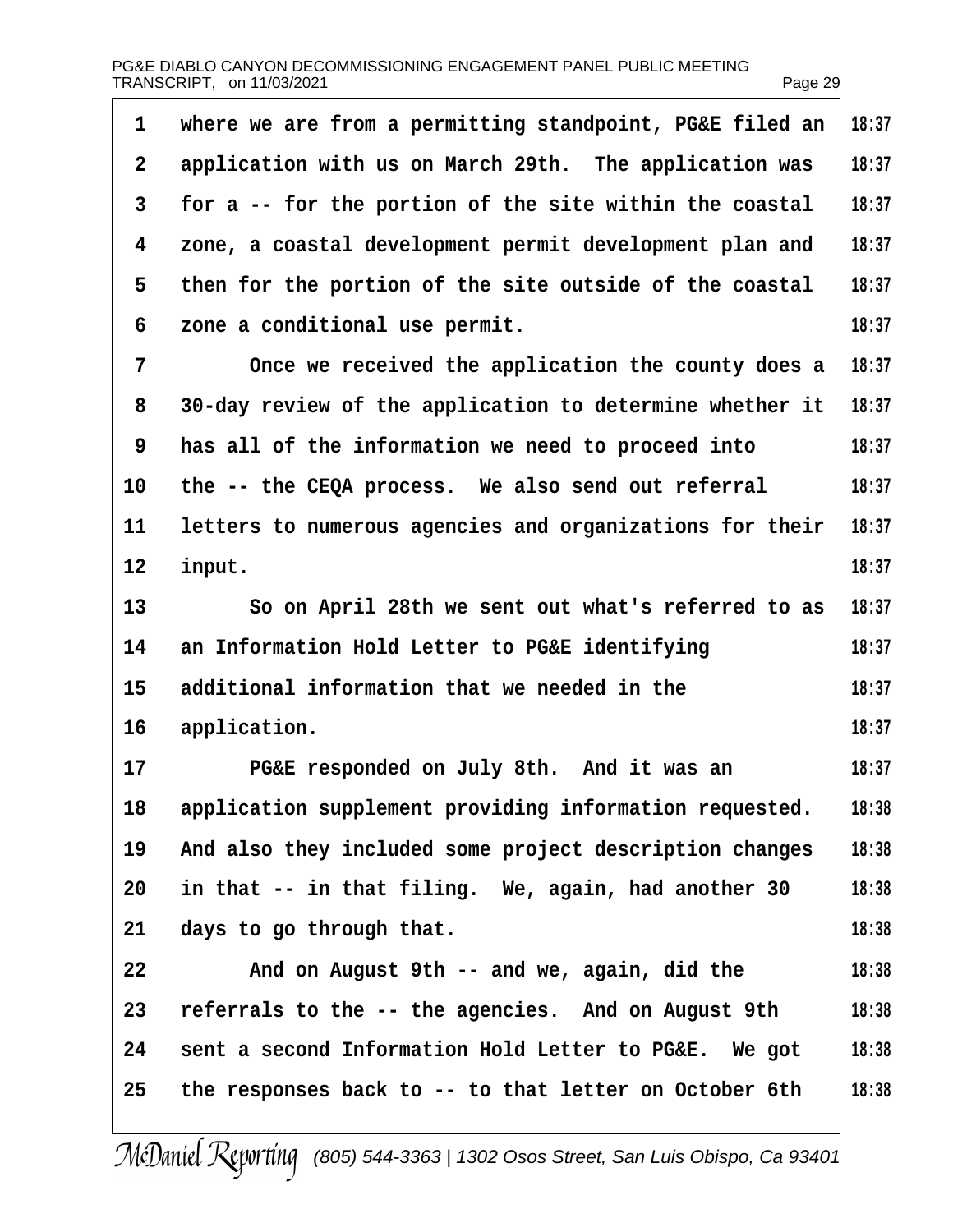|                | PG&E DIABLO CANYON DECOMMISSIONING ENGAGEMENT PANEL PUBLIC MEETING<br>TRANSCRIPT, on 11/03/2021 | Page 30 |
|----------------|-------------------------------------------------------------------------------------------------|---------|
| 1              | and reviewed that. Sent referral letters out again.                                             | 18:38   |
| $\overline{2}$ | But on October 27th we accepted the application as                                              | 18:38   |
| 3              | complete.                                                                                       | 18:38   |
| 4              | Next slide, please. So the big question: Where                                                  | 18:38   |
| 5              | do we go now? So, basically, the CEQA process begins.                                           | 18:38   |
| 6              | And we are going to prepare an environmental impact                                             | 18:38   |
| 7              | report for this project. San Luis Obispo County is the                                          | 18:38   |
| 8              | lead agency. We have other agencies that have                                                   | 18:38   |
| 9              | permitting authority over the project; State Lands                                              | 18:39   |
| 10             | Commission, for example; Coastal Commission; to the                                             | 18:39   |
| 11             | extent, the rail facilities that were mentioned                                                 | 18:39   |
| 12             | previously, that per -- discretionary permits are                                               | 18:39   |
| 13             | required for those. Those local jurisdictions would                                             | 18:39   |
| 14             | also serve as responsible agencies.                                                             | 18:39   |
| 15             | So we have the lead role in preparation of the                                                  | 18:39   |
| 16             | Environmental Impact Report but work hand-in-hand with                                          | 18:39   |
| 17             | the other agencies that have permitting authority.                                              | 18:39   |
| 18             | Aspen Environmental Group is going to prepare the                                               | 18:39   |
| 19             | Environmental Impact Report. What's significant about                                           | 18:39   |
| 20             | that is that Aspen prepared the Environmental Impact                                            | 18:39   |
| 21             | Report for the San Onofre Decommissioning. So to have a                                         | 18:39   |
| 22             | consultant who has done an EIR for decommissioning for a                                        | 18:39   |
| 23             | Nuclear Power Plant in California is fabulous. We're                                            | 18:39   |
| 24             | thrilled to have them on board.                                                                 | 18:39   |
| 25             | As I mentioned, that during this process we will                                                | 18:39   |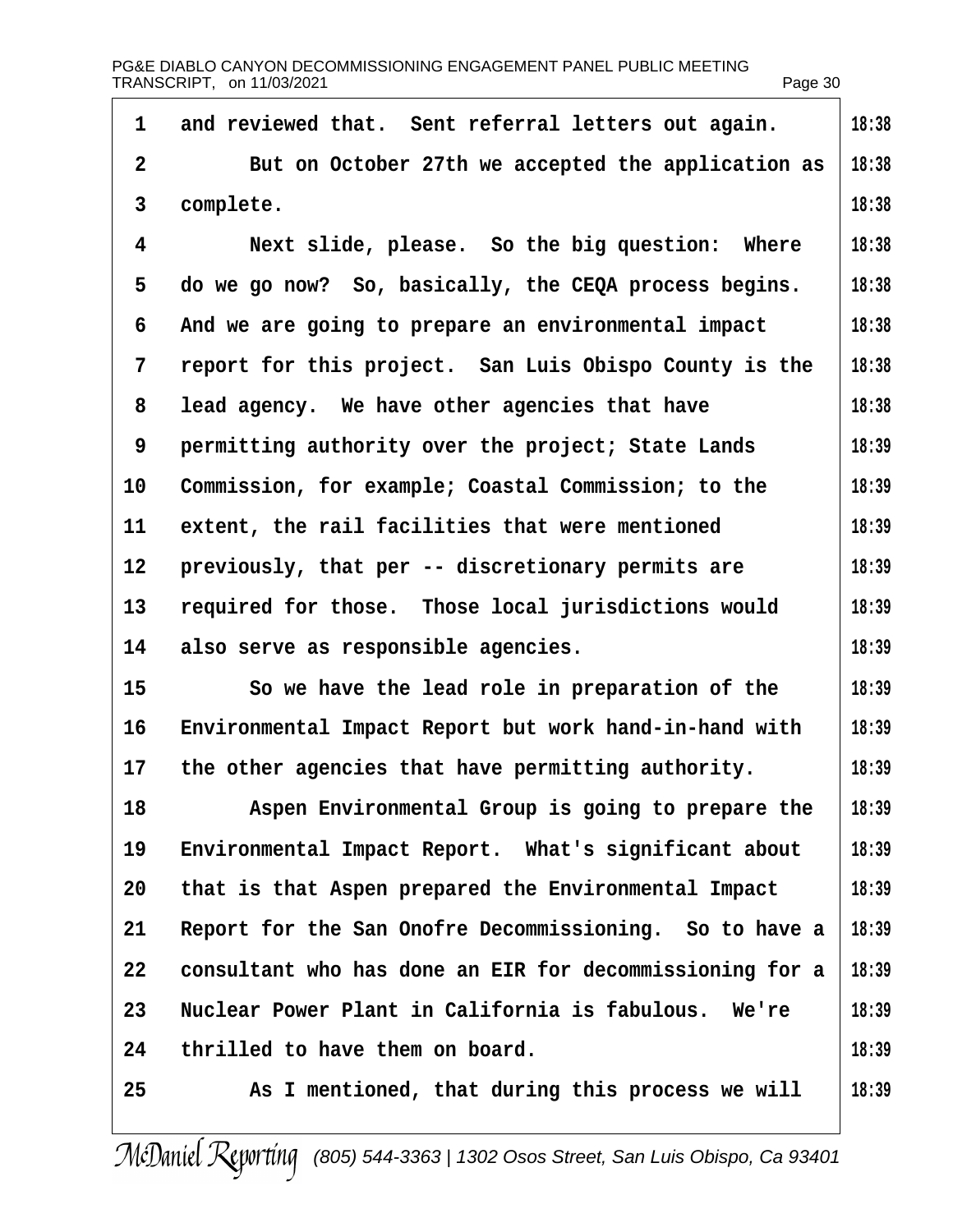| PG&E DIABLO CANYON DECOMMISSIONING ENGAGEMENT PANEL PUBLIC MEETING<br>TRANSCRIPT, on 11/03/2021 |                                                          | Page 31 |
|-------------------------------------------------------------------------------------------------|----------------------------------------------------------|---------|
| 1                                                                                               | coordinate with responsibile and also trustee agencies.  | 18:40   |
| 2                                                                                               | And, again, this is a key part for public participation. | 18:40   |
| 3                                                                                               | Next slide, please. So I briefly want to go              | 18:40   |
| 4                                                                                               | through the -- the EIR process. So first step is         | 18:40   |
| 5                                                                                               | issuance of the Notice of Preparation. And the Notice    | 18:40   |
| 6                                                                                               | of Preparation went out on October 28th. And I'll get    | 18:40   |
| 7                                                                                               | into details in a little bit about what -- what does     | 18:40   |
| 8                                                                                               | that mean? What does that entail?                        | 18:40   |
| 9                                                                                               | However, one of the pieces of it is holding of           | 18:40   |
| 10                                                                                              | scoping meetings. And, again, I'm going to get into      | 18:40   |
| 11                                                                                              | more detail on what those are about and when we're going | 18:40   |
| 12                                                                                              | to be having them. But a key component is the scoping    | 18:40   |
| 13                                                                                              | meetings are the first opportunity for public            | 18:40   |
| 14                                                                                              | involvement. And, again, I'll talk about that.           | 18:40   |
| 15                                                                                              | Once -- after scoping, then the draft                    | 18:40   |
| 16                                                                                              | Environmental Impact Report is prepared. When that       | 18:40   |
| 17                                                                                              | comes out a notice of availability is issued. And it     | 18:40   |
| 18                                                                                              | starts a public review period. We will do a 60-day       | 18:41   |
| 19                                                                                              | review period for that document. And this is an          | 18:41   |
| 20                                                                                              | opportunity for people to provide comments on the        | 18:41   |
| 21                                                                                              | document.                                                | 18:41   |
| 22                                                                                              | There will also be a Planning Commission Hearing.        | 18:41   |
| 23                                                                                              | No decision will be made. It's an opportunity to         | 18:41   |
| 24                                                                                              | provide comments at that hearing. So comments can be     | 18:41   |
| 25                                                                                              | submitted via U.S. mail. They can be submitted via       | 18:41   |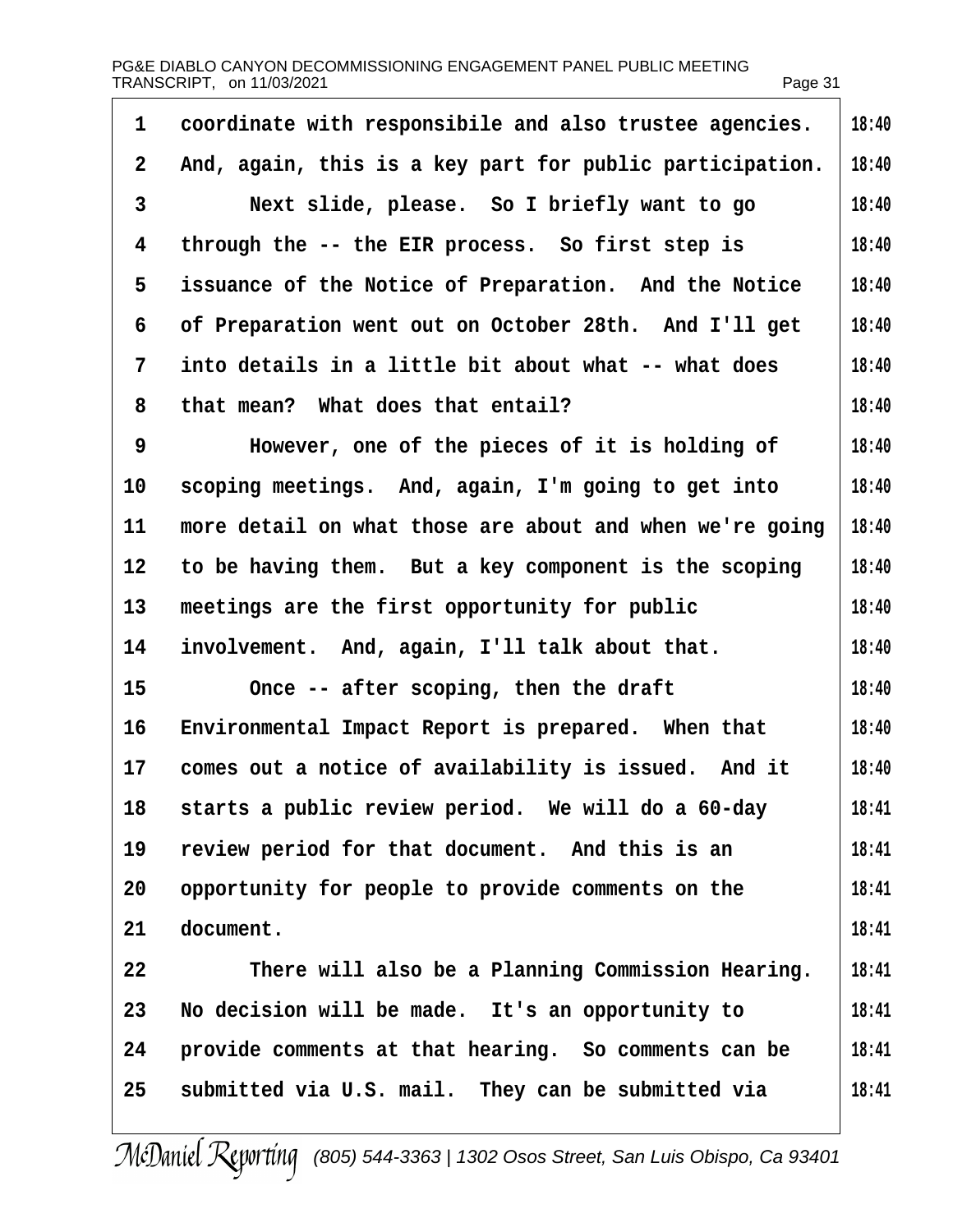| 1              | e-mail. They could also be done verbally at a Planning   | 18:41 |
|----------------|----------------------------------------------------------|-------|
| $\overline{2}$ | Commission Hearing. So, again, another opportunity for   | 18:41 |
| 3              | public involvement.                                      | 18:41 |
| 4              | After that is done then the final Environmental          | 18:41 |
| 5              | Impact Report is prepared. And that document consists    | 18:41 |
| 6              | of a response to the comments received on the draft EIR  | 18:41 |
| 7              | and then any necessary revisions to that document.       | 18:41 |
| 8              | Once that comes out, then it moves over into the         | 18:41 |
| 9              | decision making. So the activities are the EIR is        | 18:41 |
| 10             | certified. Findings have to be adopted. There's          | 18:41 |
| 11             | something referred to as a Statement of Overriding       | 18:42 |
| 12             | Consideration, if there is a significant impact that is  | 18:42 |
| 13             | overridden, I guess is the best way that -- that is      | 18:42 |
| 14             | where that comes in. Project decision happens in that    | 18:42 |
| 15             | time. And then if the project is approved a mitigation   | 18:42 |
| 16             | monitoring program is adopted.                           | 18:42 |
| 17             | So, again, this is all done in a public forum and        | 18:42 |
| 18             | an opportunity for public involvement. Once -- if it is  | 18:42 |
| 19             | approved by the county then the next step is that the    | 18:42 |
| 20             | responsible trustee agencies make their decisions.       | 18:42 |
| 21             | Next slide. Okay. So now let's talk about the            | 18:42 |
| 22             | first step in the EIR process. So I mentioned the        | 18:42 |
| 23             | issuance in the Notice of Preparation which happened on  | 18:42 |
| 24             | October 28th. The purpose of that notice is that it      | 18:42 |
| 25             | solicits agency organization and public input on the EIR | 18:42 |
|                |                                                          |       |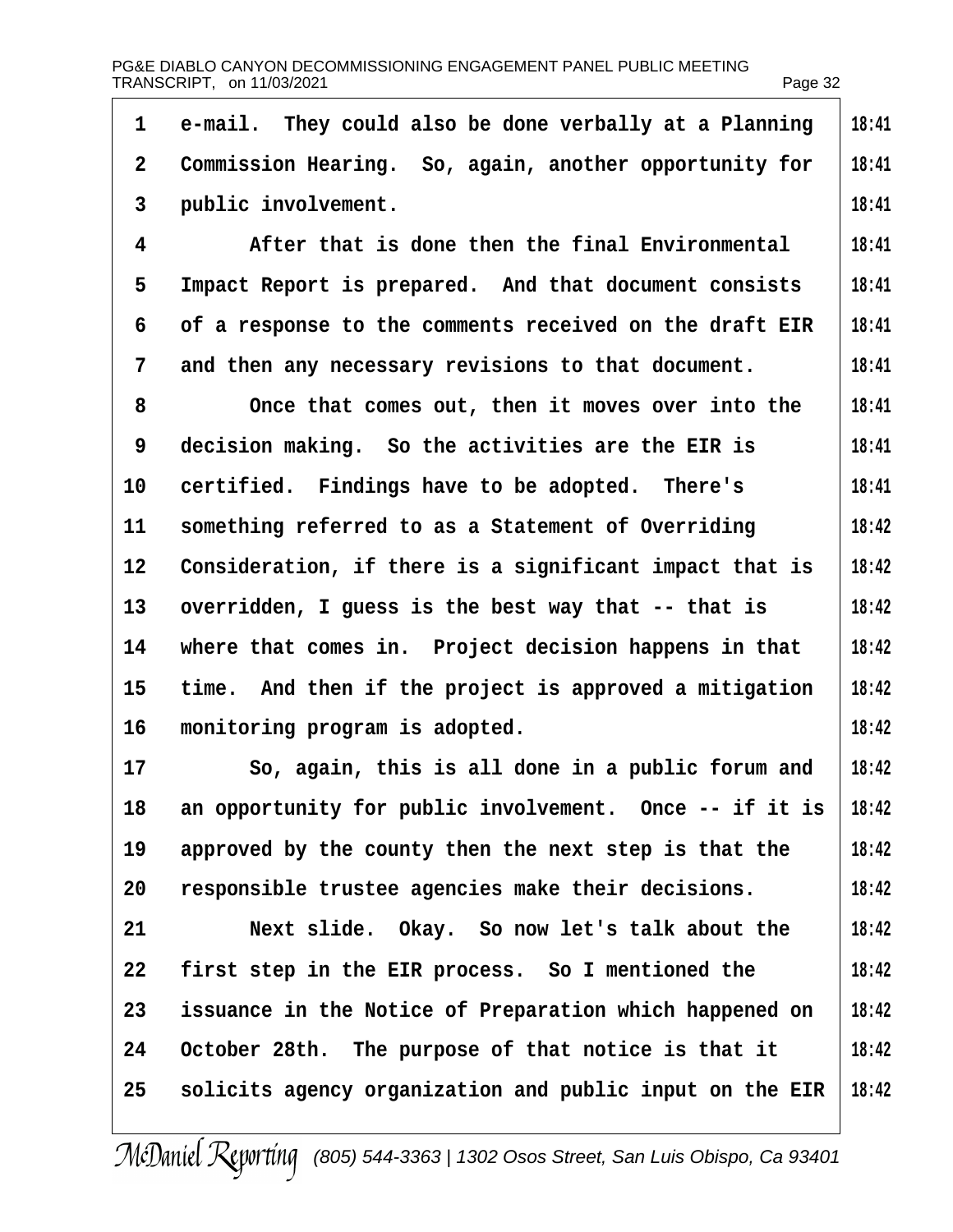|                                                                           | 18:42                                                                                                                              |
|---------------------------------------------------------------------------|------------------------------------------------------------------------------------------------------------------------------------|
|                                                                           | 18:42                                                                                                                              |
|                                                                           |                                                                                                                                    |
|                                                                           | 18:43                                                                                                                              |
| scoping comment period. And it provides the dates of                      | 18:43                                                                                                                              |
| the virtual scoping meetings that we're going to be                       | 18:43                                                                                                                              |
| holding.                                                                  | 18:43                                                                                                                              |
| Next slide. Now, the purpose of scoping is                                | 18:43                                                                                                                              |
| important because it -- again, it's an opportunity for                    | 18:43                                                                                                                              |
| agencies and the public to talk about what they think                     | 18:43                                                                                                                              |
| should be described or included in the EIR;<br>10                         | 18:43                                                                                                                              |
| specifically, project alternatives that should be                         | 18:43                                                                                                                              |
| addressed; how things should be evaluated; and then if<br>12 <sup>°</sup> | 18:43                                                                                                                              |
| 13<br>there is significant mitigation measures. Those are all             | 18:43                                                                                                                              |
| things that can be brought out as part of the scoping                     | 18:43                                                                                                                              |
| 15<br>comments during that period.                                        | 18:43                                                                                                                              |
| 16<br>Next slide, please. Now for scoping details,                        | 18:43                                                                                                                              |
| we're in the scoping comment period right now. Now,<br>17                 | 18:43                                                                                                                              |
| typically, scoping is a 30-day period. We've extended<br>18               | 18:43                                                                                                                              |
| it because day 30 fell -- I think it was the Friday                       | 18:44                                                                                                                              |
| after Thanksgiving. And we assumed that people would<br>20                | 18:44                                                                                                                              |
| not be too pleased having comments due, basically, the                    | 18:44                                                                                                                              |
| week of Thanksgiving. So we extended it another week,<br>22               | 18:44                                                                                                                              |
| 23<br>actually, to Monday December, 6th.                                  | 18:44                                                                                                                              |
| 24<br>We're going to hold five virtual scoping meetings.                  | 18:44                                                                                                                              |
| And the dates are listed there. We have one coming up<br>25               | 18:44                                                                                                                              |
|                                                                           | scope and content.<br>It includes a project description -- or included,<br>I should say, since it's been issued. It identifies the |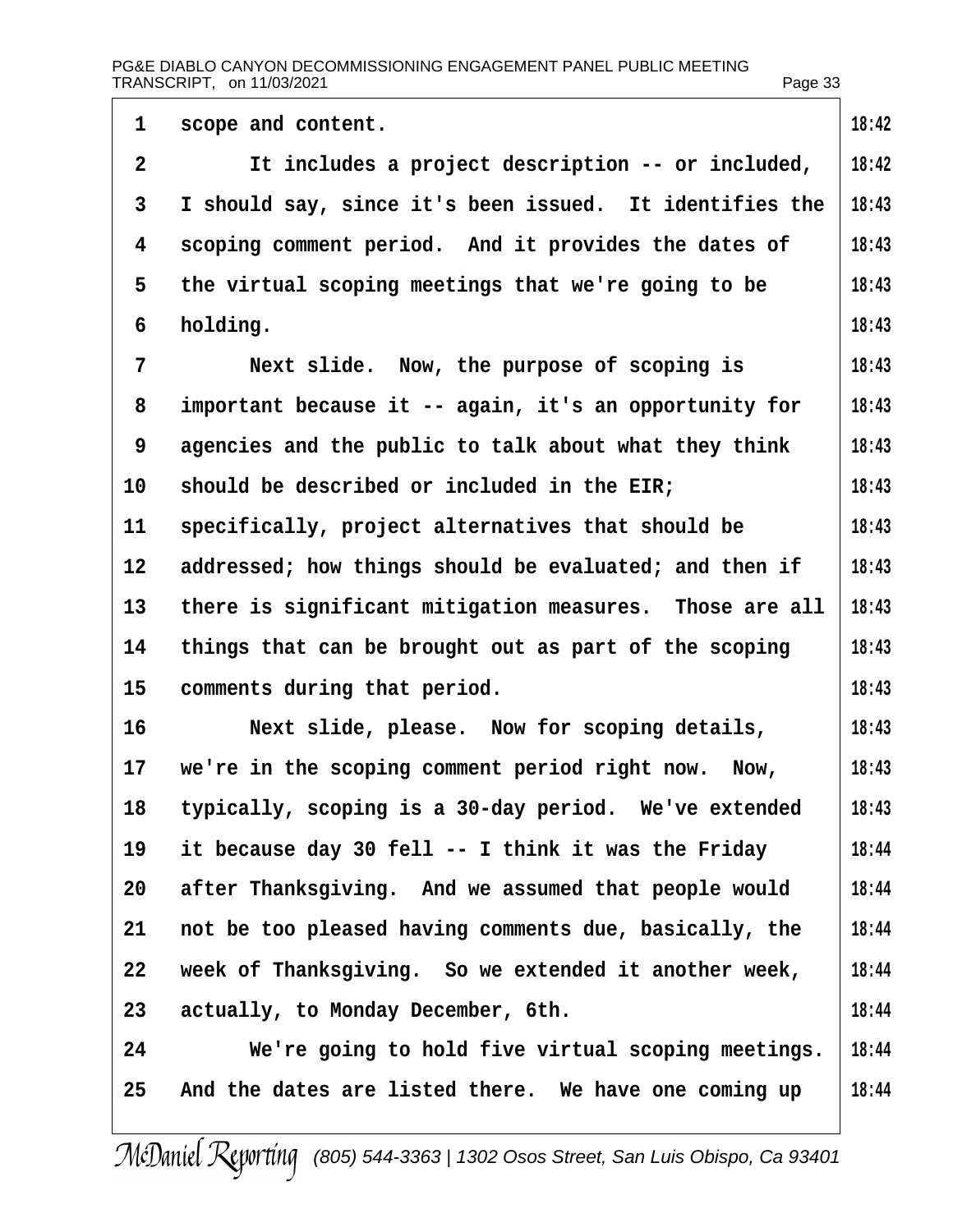| 1              | on Tuesday, November 9th, 10:00 AM. We will do another   | 18:44 |
|----------------|----------------------------------------------------------|-------|
| $\overline{2}$ | one at 6:00 PM that day. We'll have one on December 1st  | 18:44 |
| 3              | at 10:00 AM and another one at 6:00 PM. And then we're   | 18:44 |
| 4              | going to have one on Saturday, December 4th at 2:00 PM.  | 18:44 |
| 5              | So the idea with the number -- I -- I can tell           | 18:44 |
| 6              | you, based on my involvement on projects, I've never     | 18:44 |
| 7              | done one with that many scoping meetings. But the key    | 18:44 |
| 8              | to this is to provide as many opportunities as we can    | 18:44 |
| 9              | for the public and the public's different schedules to   | 18:44 |
| 10             | help accommodate and -- and give them the opportunity to | 18:44 |
| 11             | -- to attend one of these.                               | 18:45 |
| 12             | The details in terms of how to access the scoping        | 18:45 |
| 13             | meetings, I know that it's on the Engagement Panel       | 18:45 |
| 14             | website and they are also on the -- the county website.  | 18:45 |
| 15             | And -- and the comments -- we'll have the meetings where | 18:45 |
| 16             | verbal comments can be provided. But, again, comments    | 18:45 |
| 17             | can be provided via e-mail. And then they can be         | 18:45 |
| 18             | provided via U.S. mail. And those details are all        | 18:45 |
| 19             | online in terms of how to do that.                       | 18:45 |
| 20             | Next slide, please. So here's the agenda; what           | 18:45 |
| 21             | we'll be doing at the scoping meetings. We'll,           | 18:45 |
| 22             | obviously, have introductions. The Aspen team will be    | 18:45 |
| 23             | there. We'll try to give a project overview of the --    | 18:45 |
| 24             | the -- basically, the project description for the        | 18:45 |
| 25             | project. And then we're going to give people an          | 18:45 |
|                |                                                          |       |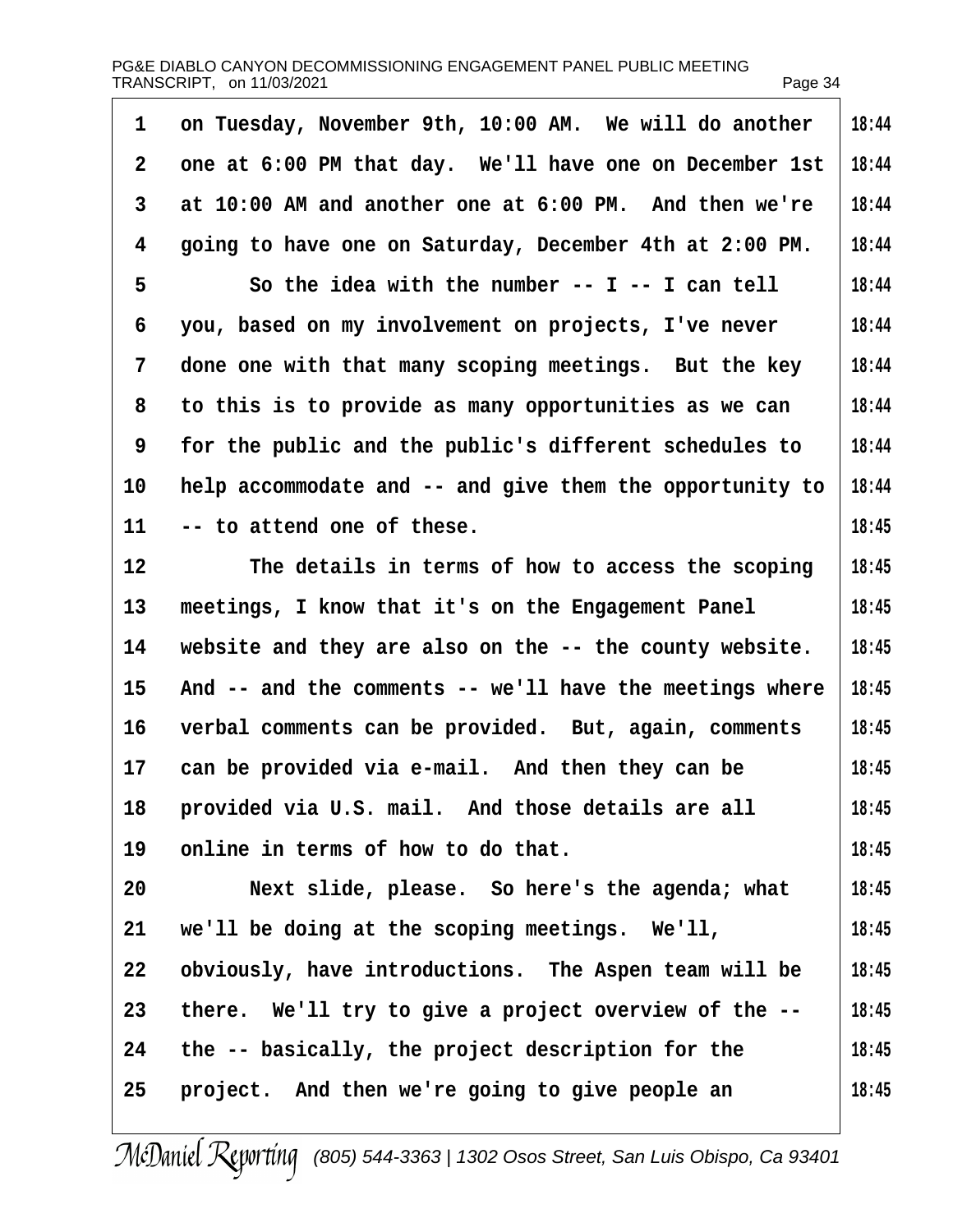| 1              | opportunity to ask questions on the project description. | 18:45 |
|----------------|----------------------------------------------------------|-------|
| $\overline{2}$ | Now, this is a county meeting but it's, obviously,       | 18:46 |
| 3              | a very detailed project. So we are -- we will have PG&E  | 18:46 |
| 4              | available to -- when -- during the question and answer   | 18:46 |
| 5              | phase of the -- of the meeting.                          | 18:46 |
| 6              | Then we're going to move into -- I have the words        | 18:46 |
| 7              | in here -- county-driven analysis regarding future site  | 18:46 |
| 8              | reuse concepts. This is not part of PG&E's               | 18:46 |
| 9              | application. This is an analysis that we're going to     | 18:46 |
| 10             | include -- and I'll get into more detail in a bit --     | 18:46 |
| 11             | looking at what are some potential options for the site  | 18:46 |
| 12             | post-decommissioning. We'll have that discussion. And    | 18:46 |
| 13             | then, again, get into questions and answers.             | 18:46 |
| 14             | And then Aspen will give an overview of the EIR          | 18:46 |
| 15             | process and another opportunity for questions and        | 18:46 |
| 16             | answers on the EIR process.                              | 18:46 |
| 17             | Once we get through all of that then we will open        | 18:46 |
| 18             | it up for scoping comments from attendees at the         | 18:46 |
| 19             | meetings.                                                | 18:46 |
| 20             | Next slide. So this gets into the ideas of, well,        | 18:47 |
| 21             | what are scoping comments? What are the kinds of things  | 18:47 |
| 22             | that people could ask? And so some of these suggested    | 18:47 |
| 23             | areas to comment on are, again, generally the scope --   | 18:47 |
| 24             | the scope and content of the EIR which would be covered  | 18:47 |
| 25             | in the EIR.                                              | 18:47 |
|                |                                                          |       |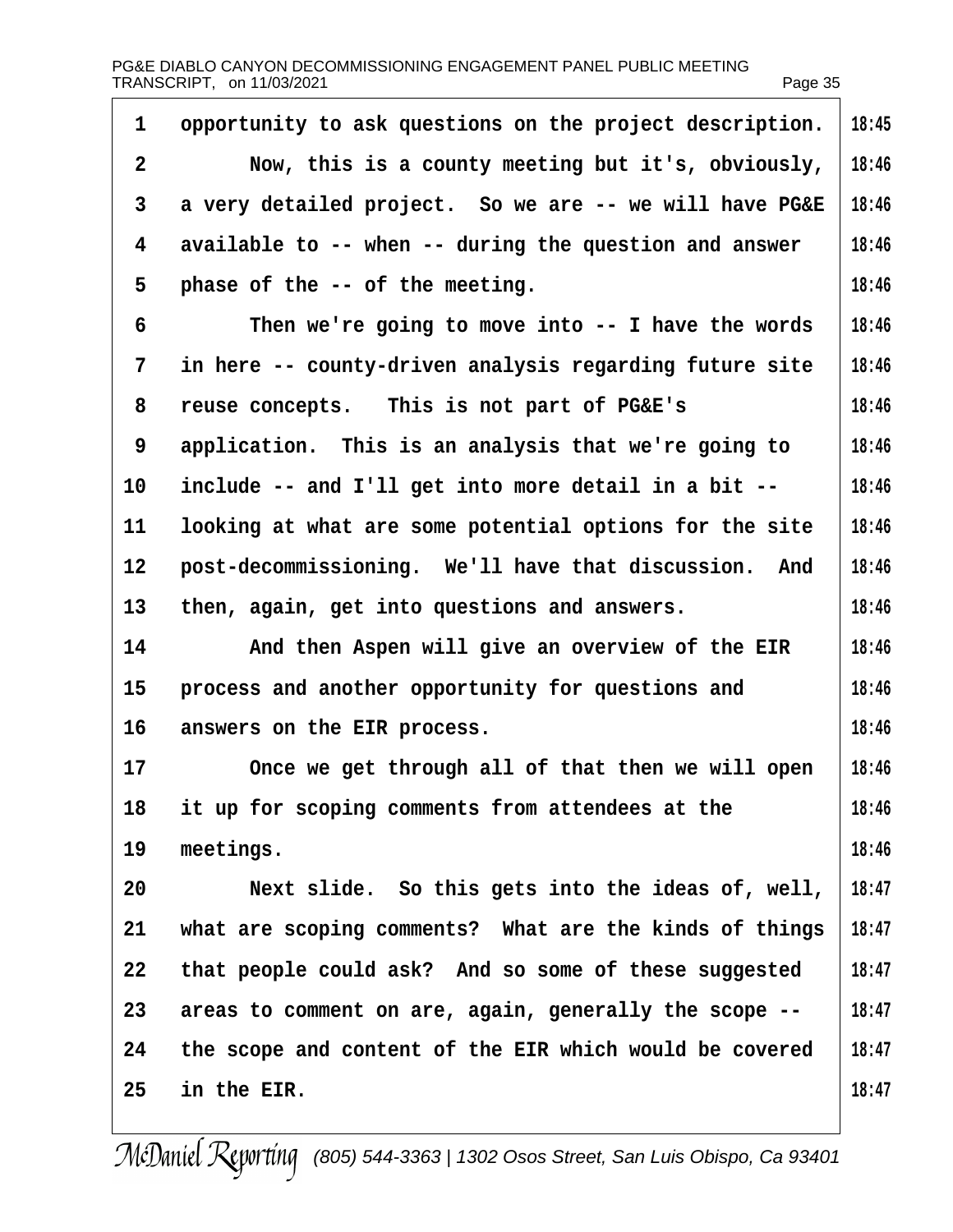| 1                 | If someone has local environmental knowledge that        | 18:47 |
|-------------------|----------------------------------------------------------|-------|
| 2                 | would be helpful for the -- for the Environmental Impact | 18:47 |
| 3                 | Report. They can talk about that. Issues that someone    | 18:47 |
| 4                 | feels needs evaluation or how the issues should be       | 18:47 |
| 5                 | evaluated; feasible alternatives to the proposed         | 18:47 |
| 6                 | project; and then mitigation measures to avoid a reduced | 18:47 |
| 7                 | impact.                                                  | 18:47 |
| 8                 | And then, again, as I mentioned on these future          | 18:47 |
| 9                 | site reuse options, what are some of the ideas that the  | 18:47 |
| 10                | public may have on those reuse options, the concepts.    | 18:47 |
| 11                | Next slide, please. So the next steps after              | 18:47 |
| $12 \overline{ }$ | scoping is we get to work -- Aspen gets to work on       | 18:48 |
| 13                | preparation of the draft EIR. So one thing to remember   | 18:48 |
| 14                | is there's then this -- this block of time where, you    | 18:48 |
| 15                | know, a lot of work is being done in terms of developing | 18:48 |
| 16                | the document. But there are not public meetings until    | 18:48 |
|                   | 17 that document actually comes out.                     | 18:48 |
| 18                | So as I said, the process will take several              | 18:48 |
| 19                | months. Once the draft EIR comes out we will have that   | 18:48 |
| 20                | public comment period that I mentioned before. And then  | 18:48 |
| 21                | second, we'll have the final Environmental Impact        | 18:48 |
| 22                | Report. And then public hearings on the certification    | 18:48 |
| 23                | of the EIR and the decision on the project.              | 18:48 |
| 24                | Next slide. Next slide, please. Thank you. Now,          | 18:48 |
| 25                | I was not intending to get into a focus-on-the-project   | 18:48 |
|                   |                                                          |       |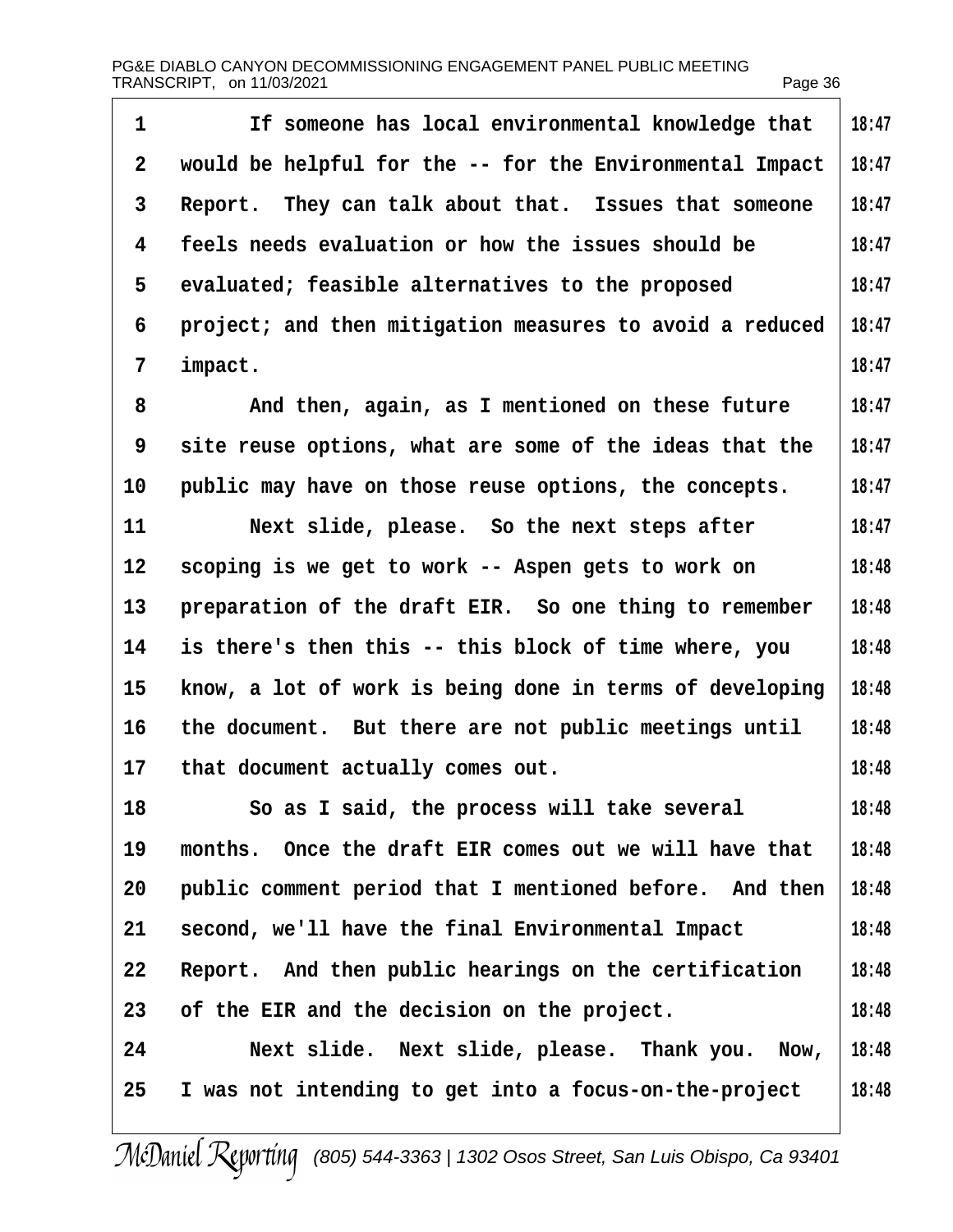| PG&E DIABLO CANYON DECOMMISSIONING ENGAGEMENT PANEL PUBLIC MEETING |         |
|--------------------------------------------------------------------|---------|
| TRANSCRIPT, on 11/03/2021                                          | Page 37 |

| 1  | description in this presentation. But, just generally,   | 18:48 |
|----|----------------------------------------------------------|-------|
| 2  | in terms of the EIR it will evaluate PG&E's proposed     | 18:49 |
| 3  | decommissioning. And it covers the time periods labeled  | 18:49 |
| 4  | there Phase I from 2024 to 2031 which is the phase where | 18:49 |
| 5  | a bulk of the decommissioning activities will happen.    | 18:49 |
| 6  | And then Phase II, 2032 to -- excuse me. I have a        | 18:49 |
| 7  | misprint. I apologize. 2032 to 2039 where it's           | 18:49 |
| 8  | primarily focused on -- activities are on soil           | 18:49 |
| 9  | remediation, final site of surveys which are required by | 18:49 |
| 10 | the Nuclear Regulatory Commission, and then final site   | 18:49 |
| 11 | restoration.                                             | 18:49 |
| 12 | Next slide, please. Now, as I mentioned on the           | 18:49 |
| 13 | future reuse options in the EIR it will be identified as | 18:49 |
| 14 | a Phase III. So the previous slide talked about Phases   | 18:49 |
| 15 | I and II, which are tied directly to PG&E's              | 18:49 |
| 16 | decommissioning effort. But this is post that time       | 18:50 |
| 17 | period. Again, it's a county-driven analysis. It's not   | 18:50 |
| 18 | part of PG&E's proposed project.                         | 18:50 |
| 19 | But the intent of it is, it's going to be included       | 18:50 |
| 20 | for a high level analysis of possible uses after         | 18:50 |
| 21 | decommissioning. So it will give an indication of what   | 18:50 |
| 22 | could be some of the potential impacts associated with   | 18:50 |
| 23 | any of the reuse options that are evaluated in the EIR.  | 18:50 |
| 24 | If somebody were then to come in and apply to do         | 18:50 |
| 25 | something on -- on that site then that would go through  | 18:50 |
|    |                                                          |       |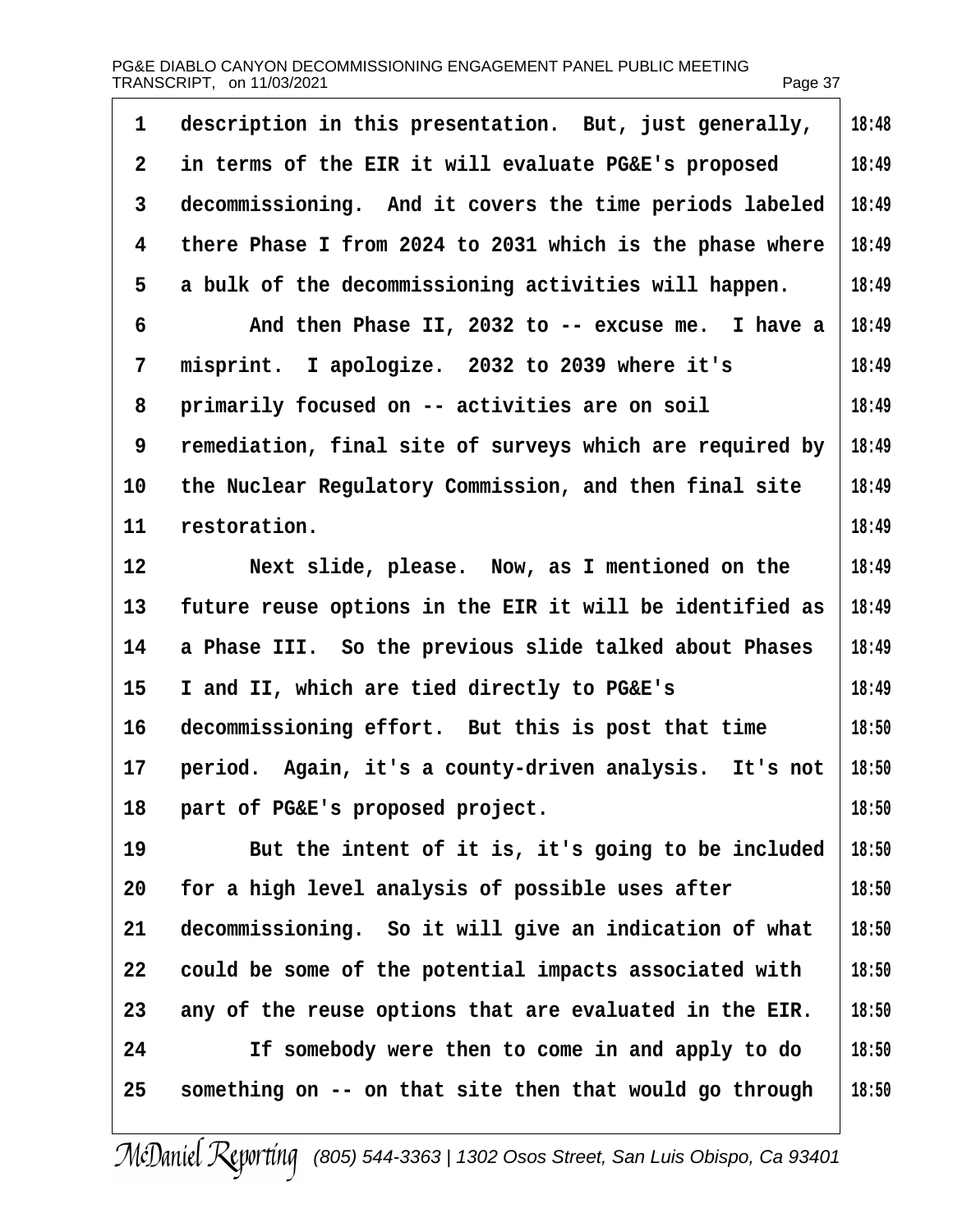| 1              | its own more detailed CEQA evaluation.                   | 18:50 |
|----------------|----------------------------------------------------------|-------|
| $\overline{2}$ | Next slide, please. So in terms of public                | 18:50 |
| 3              | participation opportunities, for information             | 18:50 |
| 4              | opportunities the County Planning and Building website   | 18:50 |
| 5              | is where the application -- PG&E's application materials | 18:50 |
| 6              | can be found. And we are working on a way to make that   | 18:50 |
| 7              | -- trying to make that a little bit more user friendly.  | 18:51 |
| 8              | And we'll be working on that very soon and getting that  | 18:51 |
| 9              | addressed.                                               | 18:51 |
| 10             | You can also sign up on the County Diablo                | 18:51 |
| 11             | Decommission e-mail list. So if you are on the County's  | 18:51 |
| 12             | web page over on the -- for Planning and Building, on    | 18:51 |
| 13             | the left-hand side there is a column of -- I'm           | 18:51 |
| 14             | forgetting the name -- but it's the things that are the  | 18:51 |
| 15             | most popular -- that people have the most interest in.   | 18:51 |
| 16             | And it says Diablo Decommissioning. You click on that.   | 18:51 |
| 17             | If you scroll down at the end of that page for Diablo    | 18:51 |
| 18             | Decommissioning there's a place to sign up for the       | 18:51 |
| 19             | e-mail list. So that's an automatic way to get           | 18:51 |
| 20             | notification of meetings or any activities.              | 18:51 |
| 21             | And then, again, in terms of EIR processing              | 18:51 |
| 22             | opportunities for involvement, it's scoping -- making    | 18:51 |
| 23             | comments on the scoping, draft EIR commenting period and | 18:51 |
| 24             | the public hearing, and then certification of the -- of  | 18:51 |
| 25             | the EIR and the project description.                     | 18:51 |
|                |                                                          |       |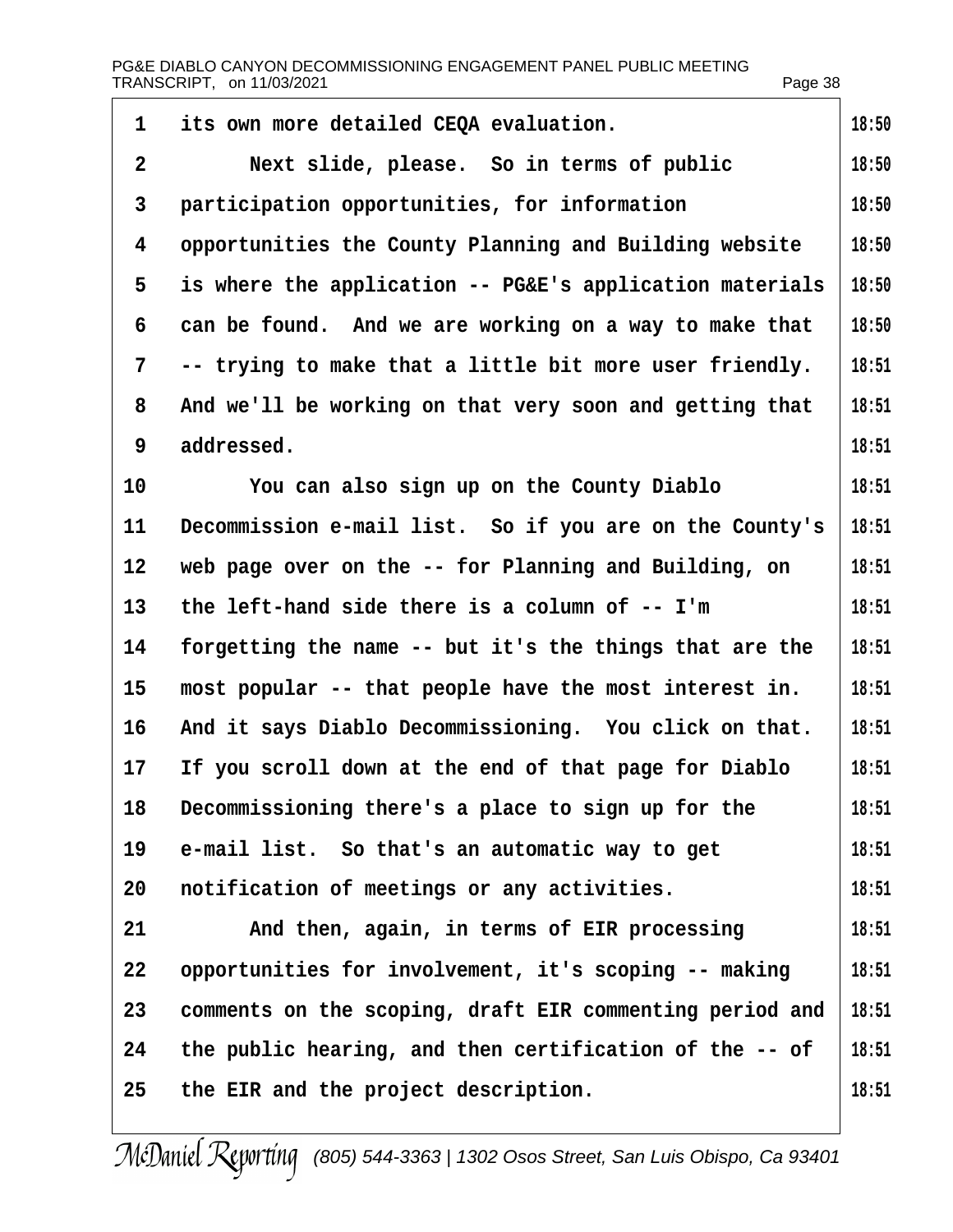| 1  | Couple things I do want to address is I -- I did         | 18:52 |
|----|----------------------------------------------------------|-------|
|    |                                                          |       |
| 2  | not -- and I apologize -- include schedule information   | 18:52 |
| 3  | in this presentation. We are -- we're working on the     | 18:52 |
| 4  | schedule fast and furiously, just aren't quite yet ready | 18:52 |
| 5  | to release that publicly. However, I do anticipate that  | 18:52 |
| 6  | we'll be doing that at the scoping meeting next week.    | 18:52 |
| 7  | And then I also want to address the comments with        | 18:52 |
| 8  | regard to the rail yards. So there's three rail yards    | 18:52 |
| 9  | that will be evaluated. The one at Pismo PG&E has        | 18:52 |
| 10 | stated that it would be used as a contingency. And it    | 18:52 |
| 11 | would not -- there would be no hazardous waste and no    | 18:52 |
| 12 | radioactive waste would be sent to that site. The other  | 18:52 |
| 13 | two locations are in Santa Barbara County, one in the    | 18:52 |
| 14 | City of Santa Maria and one in unincorporated            | 18:52 |
| 15 | Santa Barbara County. Both of those will be evaluated    | 18:52 |
| 16 | in the EIR; however, only one of those will be used.     | 18:52 |
| 17 | Notices were sent out to property owners around          | 18:53 |
| 18 | each of the -- all three of those locations. No          | 18:53 |
| 19 | decision has been made. They have not yet been           | 18:53 |
| 20 | evaluated. That's the purpose of the EIR. The reason     | 18:53 |
| 21 | we send the notices now is we want everyone to be aware  | 18:53 |
| 22 | that we are going to do an EIR. And we are going to be   | 18:53 |
| 23 | evaluating this particular site for that -- that rail    | 18:53 |
| 24 | yard for that use. And so we want the -- the public to   | 18:53 |
| 25 | be aware of that. So that's why that notice was sent     | 18:53 |
|    |                                                          |       |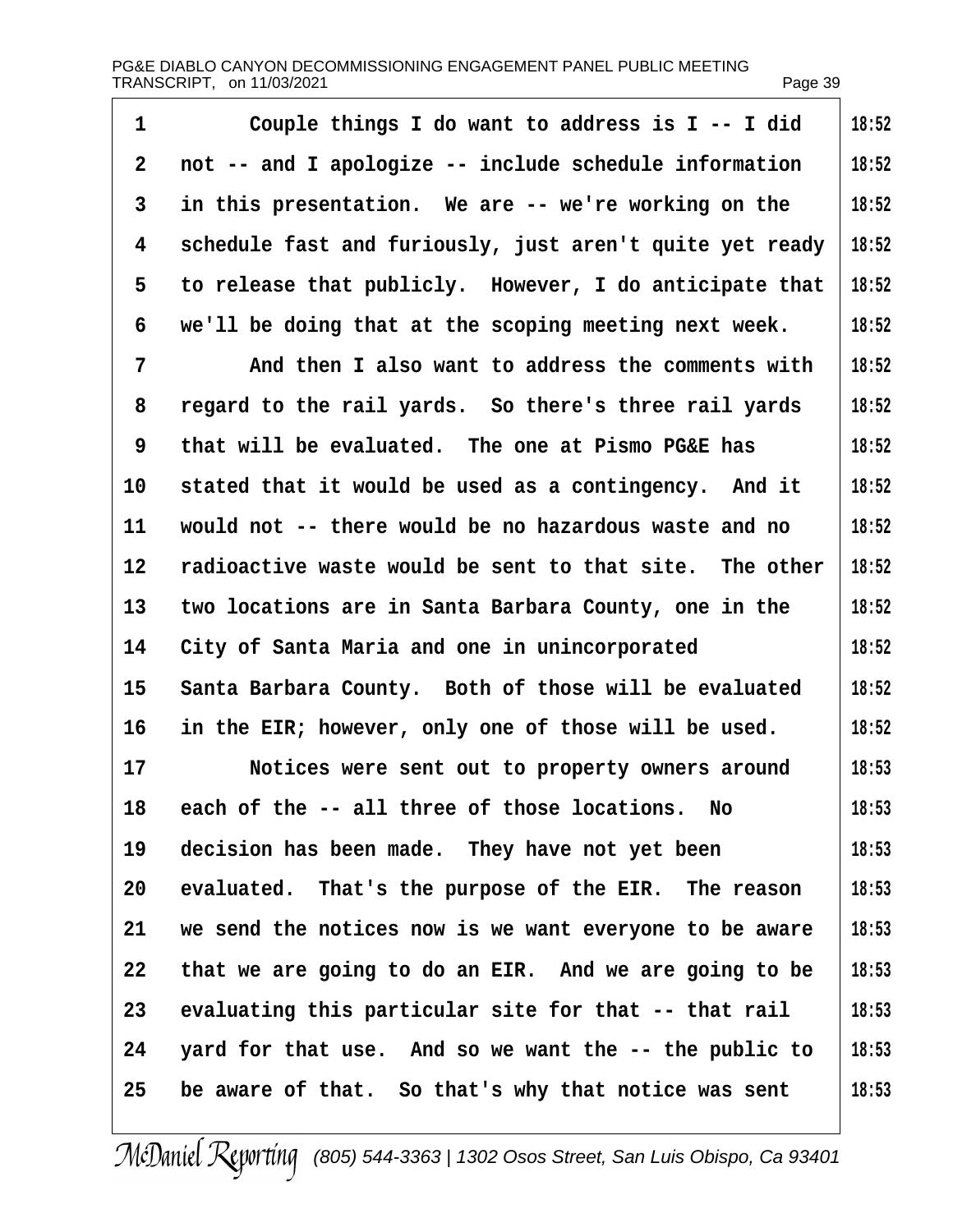| $\mathbf 1$       | out.                                                     | 18:53 |
|-------------------|----------------------------------------------------------|-------|
| $\overline{2}$    | And that concludes my presentation, but I'm more         | 18:53 |
| 3                 | than happy to answer any questions.                      | 18:53 |
| 4                 | MR. ANDERS: Great. Thank you, Sharon.                    | 18:53 |
| 5                 | MS. STRACHAN: It's Susan, Chuck.                         | 18:53 |
| 6                 | MR. ANDERS: Susan. I'm sorry. I apologize.               | 18:53 |
| $\overline{7}$    | MS. STRACHAN: For some reason I get called               | 18:53 |
| 8                 | Sharon a lot, so I probably would have just answered     | 18:53 |
| 9                 | yes.                                                     | 18:53 |
| 10                | MR. ANDERS: Thank you, Susan.                            | 18:53 |
| 11                | Now we have the opportunity for public comment on        | 18:53 |
| $12 \overline{ }$ | -- on these topics. And so I would ask any of the        | 18:54 |
| 13                | public attendees if you would like to make a public      | 18:54 |
| 14                | comment or ask a question now would be the time to do    | 18:54 |
| 15                | that. And go ahead and raise your hand.                  | 18:54 |
| 16                | MR. GREENING: I don't have a hand to raise but           | 18:54 |
| 17                | I'm in line. Eric here.                                  | 18:54 |
| 18                | MR. ANDERS: Okay. Who is that?                           | 18:54 |
| 19                | MR. GREENING: Eric. I don't have a raised hand           | 18:54 |
| 20                | since you brought me in as a panelist, but I will get in | 18:54 |
| 21                | line with whoever's --                                   | 18:54 |
| 22                | MR. ANDERS: Okay. I got you.                             | 18:54 |
| 23                | First we have Susan Harvey and then Eric Greening.       | 18:54 |
| 24                | So, Susan, please ask your question or make your         | 18:54 |
| 25                | comment.                                                 | 18:54 |
|                   |                                                          |       |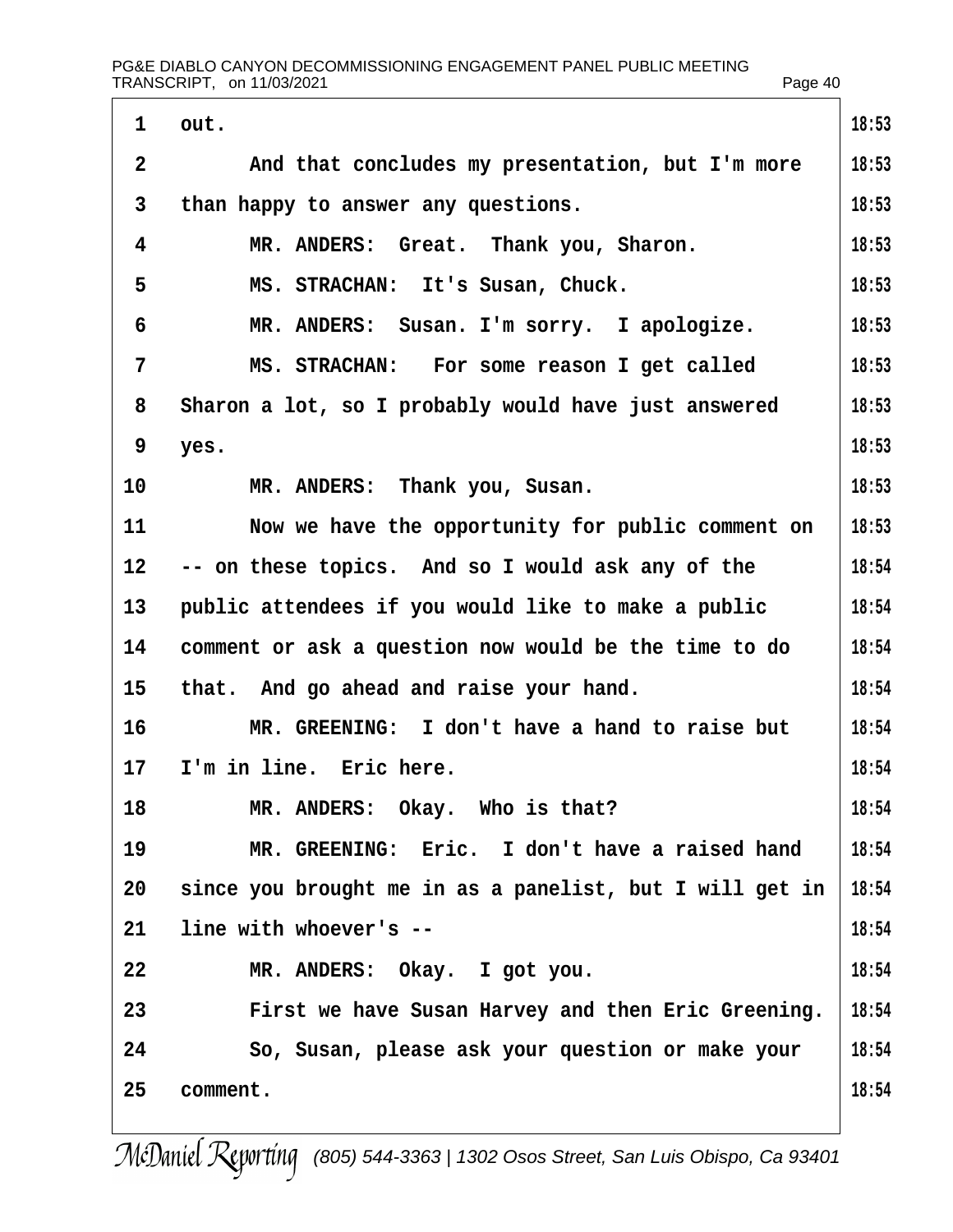| PG&E DIABLO CANYON DECOMMISSIONING ENGAGEMENT PANEL PUBLIC MEETING |         |
|--------------------------------------------------------------------|---------|
| TRANSCRIPT, on 11/03/2021                                          | Page 41 |

| $\mathbf 1$    | MS. HARVEY: Can you hear me now? There I go.             | 18:54 |
|----------------|----------------------------------------------------------|-------|
| $\overline{2}$ | Thank you. Thank you for the opportunity to comment.     | 18:54 |
| 3              | I'm wondering about Phase III and scoping comments       | 18:54 |
| 4              | and the county's analysis of reuse. Does that apply      | 18:54 |
| 5              | only to Parcel P? The EIR is only looking at Parcel P;   | 18:55 |
| 6              | is that correct?                                         | 18:55 |
| 7              | MS. STRACHAN: That's correct. It's just                  | 18:55 |
| 8              | Parcel P. So the reuse options would be limited to       | 18:55 |
| 9              | Parcel P.                                                | 18:55 |
| 10             | MS. HARVEY: Okay. Would the -- nothing in the            | 18:55 |
| 11             | EIR, then, would necessarily be looking at what          | 18:55 |
| 12             | opportunities there are for mitigating impacts with      | 18:55 |
| 13             | surrounding properties that PG&E owns?                   | 18:55 |
| 14             | MS. STRACHAN: The -- the -- it would look at             | 18:55 |
| 15             | impacts associated with decommissioning within Parcel P. | 18:55 |
| 16             | If there were a part of the project that would impact    | 18:55 |
| 17             | offsite -- so, for example, the rail site -- the rail    | 18:55 |
| 18             | loading facilities I mentioned, those are offsite. So    | 18:55 |
| 19             | we will evaluate that. But since the -- the project      | 18:55 |
| 20             | boundaries are limited to Parcel P that's where the      | 18:56 |
| 21             | focus is.                                                | 18:56 |
| 22             | MS. HARVEY: And you wouldn't -- I guess I didn't         | 18:56 |
| 23             | state that very well.                                    | 18:56 |
| 24             | Could there -- is there a potential for offsite          | 18:56 |
| 25             | mitigations for onsite impacts?                          | 18:56 |
|                |                                                          |       |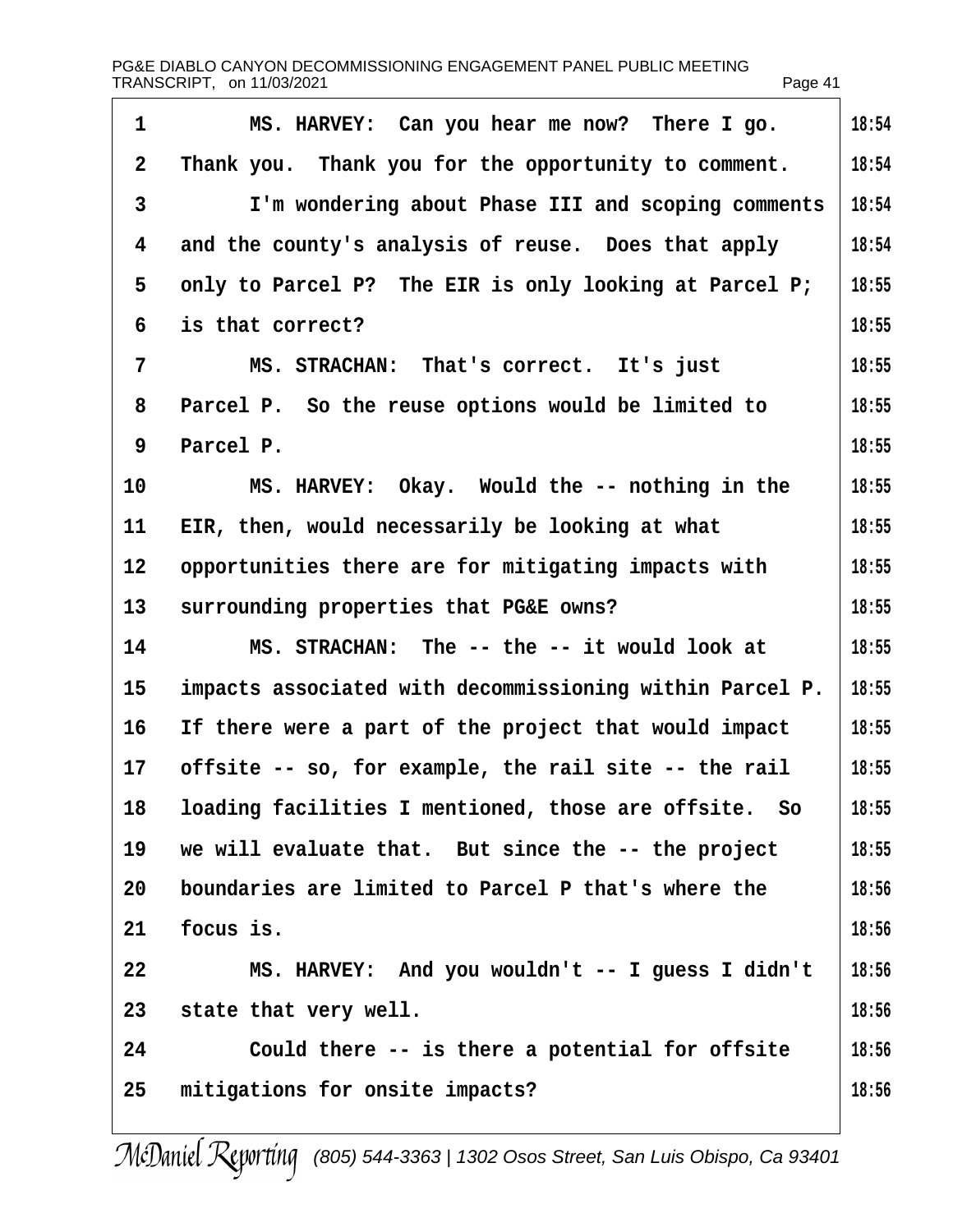| PG&E DIABLO CANYON DECOMMISSIONING ENGAGEMENT PANEL PUBLIC MEETING |         |
|--------------------------------------------------------------------|---------|
| TRANSCRIPT, on 11/03/2021                                          | Page 42 |

| 1            | MS. STRACHAN: You know, that's one that's too            | 18:56 |
|--------------|----------------------------------------------------------|-------|
| $\mathbf{2}$ | early to tell. It's hard for me to make an answer on     | 18:56 |
| 3            | that right now since we're just getting started.         | 18:56 |
| 4            | MS. HARVEY: Thank you so much.                           | 18:56 |
| 5            | MS. STRACHAN: Susan, I understand your question.         | 18:56 |
| 6            | But it depends on the impact. It's hard to answer that.  | 18:56 |
| 7            | MS. HARVEY: Thank you.                                   | 18:56 |
| 8            | MR. ANDERS: Great. Thank you, Susan.                     | 18:56 |
| 9            | Eric Greening, please go ahead. And also state           | 18:56 |
| 10           | your name at the beginning and your residence.           | 18:56 |
| 11           | MR. GREENING: Thank you. I'm Eric Greening. I            | 18:56 |
| 12           | live in the North County. And I think the reason people  | 18:56 |
| 13           | are calling Susan "Sharon" is because she's sharin' so   | 18:56 |
| 14           | much important information.                              | 18:56 |
| 15           | But, anyway, I do have a question that -- I guess        | 18:57 |
| 16           | the timeline is still a little bit mysterious on the     | 18:57 |
| 17           | EIR. But I have a concern to raise about that timeline   | 18:57 |
| 18           | in reference to something I brought up at the County     | 18:57 |
| 19           | Supervisors yesterday when -- when Susan was giving a    | 18:57 |
| 20           | progress report, which is that a very important          | 18:57 |
| 21           | increment of this project is the casks and how they will | 18:57 |
| 22           | be handled. And we don't yet know what that will look    | 18:57 |
| 23           | like.                                                    | 18:57 |
| 24           | And I was, essentially, defending the need of the        | 18:57 |
| 25           | EIR to provide full analysis and mitigation of the       | 18:57 |
|              |                                                          |       |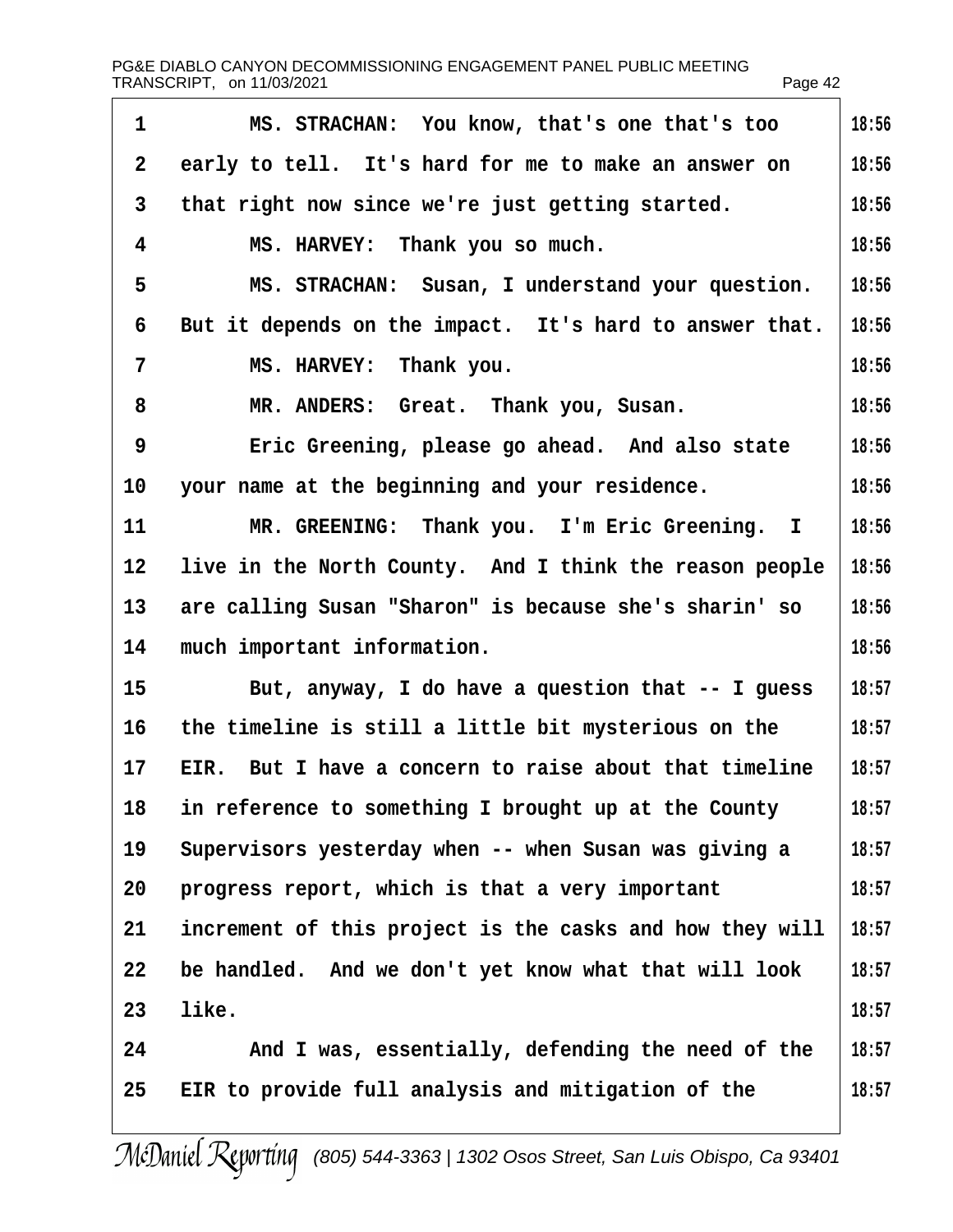| 1              | hazards thereof, even though the county doesn't have     | 18:57 |
|----------------|----------------------------------------------------------|-------|
| 2              | control over that particular increment of the project;   | 18:57 |
| 3              | for the same reason, for example, that it needs look at  | 18:57 |
| 4              | hazards and mitigations of those hazards relative to     | 18:57 |
| 5              | things like earthquakes, even though it has no control   | 18:57 |
| 6              | over the placement of faults or the timing or intensity  | 18:58 |
| $\overline{7}$ | of earthquakes.                                          | 18:58 |
| 8              | So in any event, my concern is the -- the                | 18:58 |
| 9              | consultants were given a budget which presumes a certain | 18:58 |
| 10             | workload and a certain timeline. And I would just like   | 18:58 |
| 11             | to hope that whatever it takes to fully understand the   | 18:58 |
| 12             | casks and how they will be handled, and, how they would  | 18:58 |
| 13             | be handled in the event of a need to replace one,        | 18:58 |
| 14             | et cetera, et cetera, so that mitigation measures could  | 18:58 |
| 15             | be developed as needed once the hazards are fully        | 18:58 |
| 16             | understood that we not rush this thing ahead of a full   | 18:58 |
| 17             | understanding thereof.                                   | 18:58 |
| 18             | And then the only other thing -- and I'm going to        | 18:58 |
| 19             | bring these up during scoping too. This morning I was    | 18:58 |
| 20             | at a very sobering global meeting relative to Fukushima  | 18:58 |
| 21             | and the plan to hemorrhage 860 trillion becquerels worth | 18:58 |
| 22             | of radioactive water into the Pacific. I can see a       | 18:59 |
| 23             | nexus for monitoring -- careful monitoring not only      | 18:59 |
| 24             | relative to Fukushima as a kind of a nexus for hazards   | 18:59 |
| 25             | we endure here generated locally, but also perhaps to    | 18:59 |
|                |                                                          |       |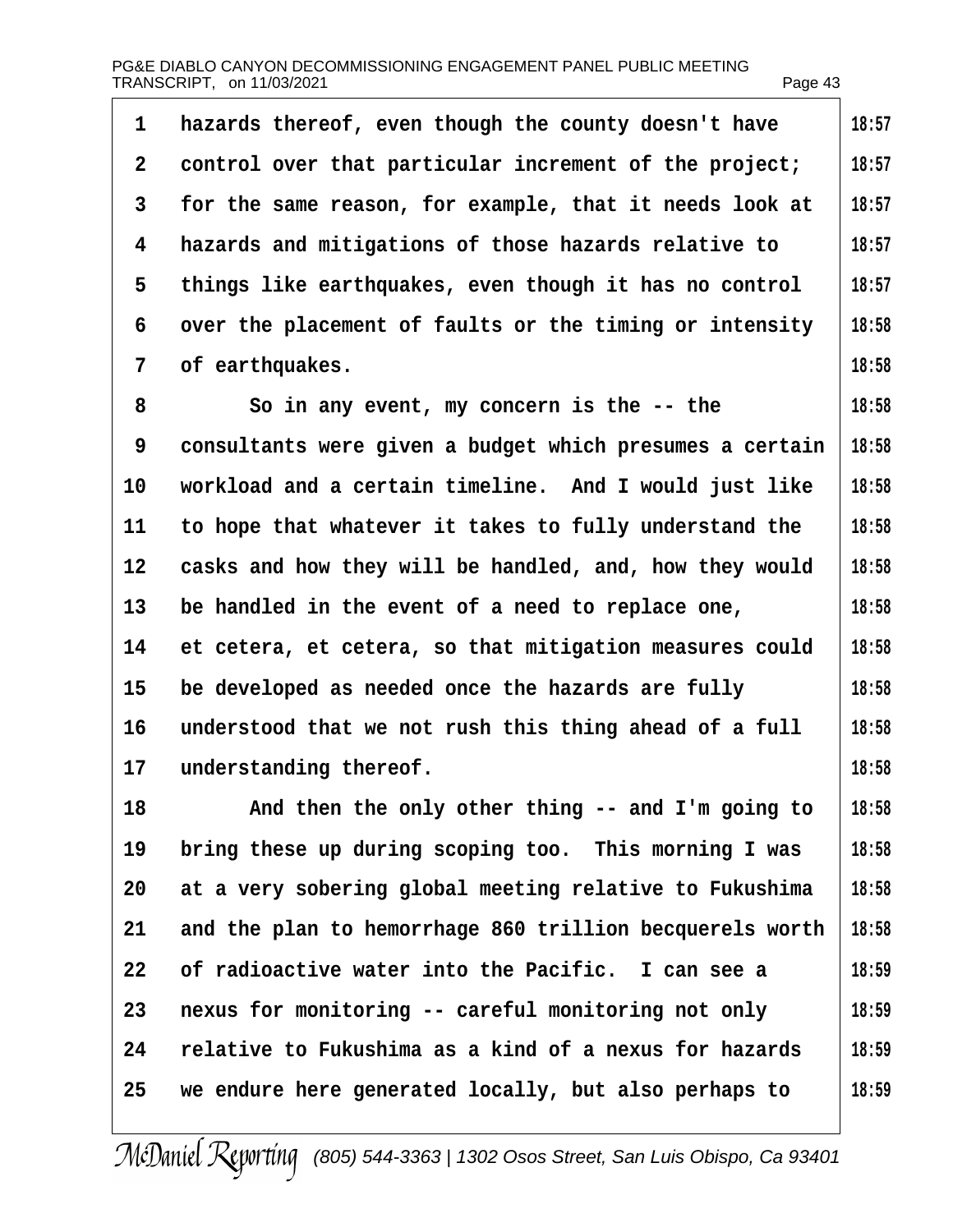|                | PG&E DIABLO CANYON DECOMMISSIONING ENGAGEMENT PANEL PUBLIC MEETING<br>TRANSCRIPT, on 11/03/2021 | Page 44 |
|----------------|-------------------------------------------------------------------------------------------------|---------|
| 1              | catch local -- anything that locally gets into the                                              | 18:59   |
| $\overline{2}$ | ocean.                                                                                          | 18:59   |
| 3              | Currently, the Mothers for Peace sample ocean                                                   | 18:59   |
| 4              | water and send it to Whit's Hole (phonetic). And it has                                         | 18:59   |
| 5              | detected spikes from Fukushima's cesium. But what we do                                         | 18:59   |
| 6              | not have and, apparently, don't have anywhere along the                                         | 18:59   |
| 7              | coast of -- of the U.S. is monitoring up the food chain.                                        | 18:59   |
| 8              | Concentrations in the sea water are one thing, but                                              | 18:59   |
| 9              | concentration in sea life, especially as you get toward                                         | 18:59   |
| 10             | the upper end of the food chain pyramid can be quite a                                          | 18:59   |
| 11             | bio concentrated other thing.                                                                   | 19:00   |
| 12             | And so I would just like to put out there the                                                   | 19:00   |
| 13             | possibility that we look at a program. And, presumably,                                         | 19:00   |
| 14             | the different isotopes we could identify what might come                                        | 19:00   |
| 15             | from a Diablo Decommissioning operation versus what                                             | 19:00   |
| 16             | might have come from Fukushima. But we definitely need                                          | 19:00   |
| 17             | to be gathering information about both. Thank you very                                          | 19:00   |
| 18             | much.                                                                                           | 19:00   |
| 19             | MR. ANDERS: Thank you. Thank you, Eric.                                                         | 19:00   |
| 20             | Any other public attendees that would like to make                                              | 19:00   |
| 21             | a comment on this issue, on the project application?                                            | 19:00   |
| 22             | All right. We have one panelist's hand up. And                                                  | 19:00   |
| 23             | that's Pat -- Patrick Lemieux.                                                                  | 19:00   |
| 24             | MR. LEMIEUX: Hi. Thank you. I'm Patrick                                                         | 19:00   |
| 25             | Lemieux. I'm a panelist on the Diable Canyon                                                    | 19:00   |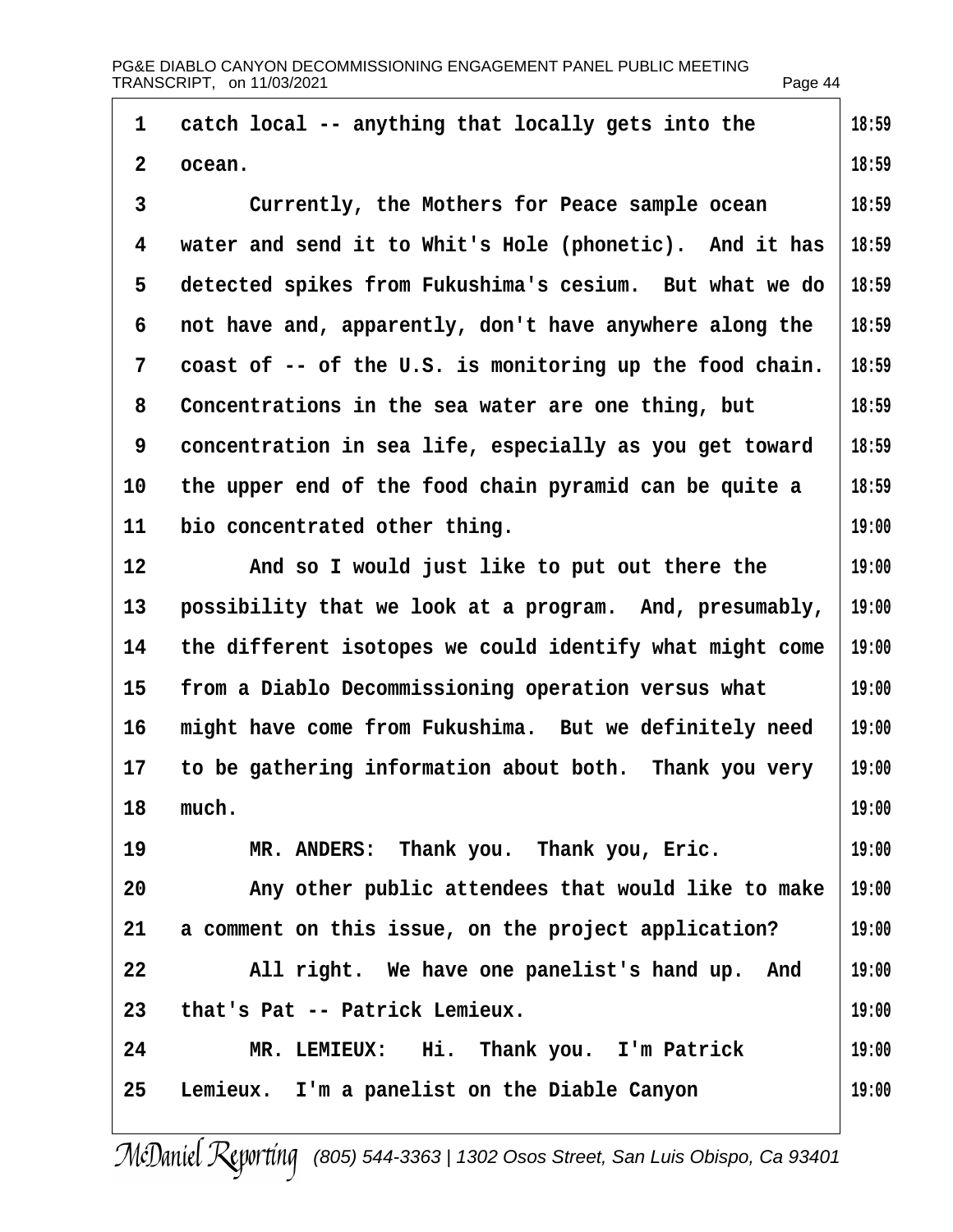| 1                 | Decommissioning Engagement Panel. And I have two         | 19:00 |
|-------------------|----------------------------------------------------------|-------|
| 2                 | questions for you, Susan. One is, I'm still a little     | 19:00 |
| 3                 | unsure of the timeline of the county-driven analysis of  | 19:01 |
| 4                 | future site reuse. You mentioned a Phase III starts in   | 19:01 |
| 5                 | 2039. And I'm unclear. Is that when a final decision     | 19:01 |
| 6                 | is made on the reuse of Parcel P or is that when work is | 19:01 |
| 7                 | actually starting?                                       | 19:01 |
| 8                 | MS. STRACHAN: Thank you. I appreciate that. And          | 19:01 |
| 9                 | I apologize for being unclear with that.                 | 19:01 |
| 10                | It's the time frame when a reuse option could            | 19:01 |
| 11                | occur. So it will be part of the EIR, just like -- and   | 19:01 |
| $12 \overline{ }$ | included in the EIR for the project. That's when the     | 19:01 |
| 13                | analysis will be done. But the Phase III is meant to     | 19:01 |
| 14                | show the phase in time. So you have Phases I and II      | 19:01 |
| 15                | where the actual decommissioning activities will occur.  | 19:01 |
| 16                | Phase III, site reuse. It's just what we're              | 19:01 |
| 17                | referring to it as; what would be after the site has     | 19:01 |
| 18                | been released by the NRC.                                | 19:01 |
| 19                | MR. LEMIEUX: So we're ready to build in 2039?            | 19:01 |
| 20                | MS. STRACHAN: That's the concept of that.                | 19:02 |
| 21                | MR. LEMIEUX: Okay. The other thing that I --             | 19:02 |
| 22                | that's -- that I'm unclear about that seems to fall into | 19:02 |
| 23                | the cracks [phonetic] in my mind with respect to the     | 19:02 |
| 24                | EIR -- and since there has been already a fair bit of    | 19:02 |
| 25                | discussion about railway impact and mitigation is the    | 19:02 |
|                   |                                                          |       |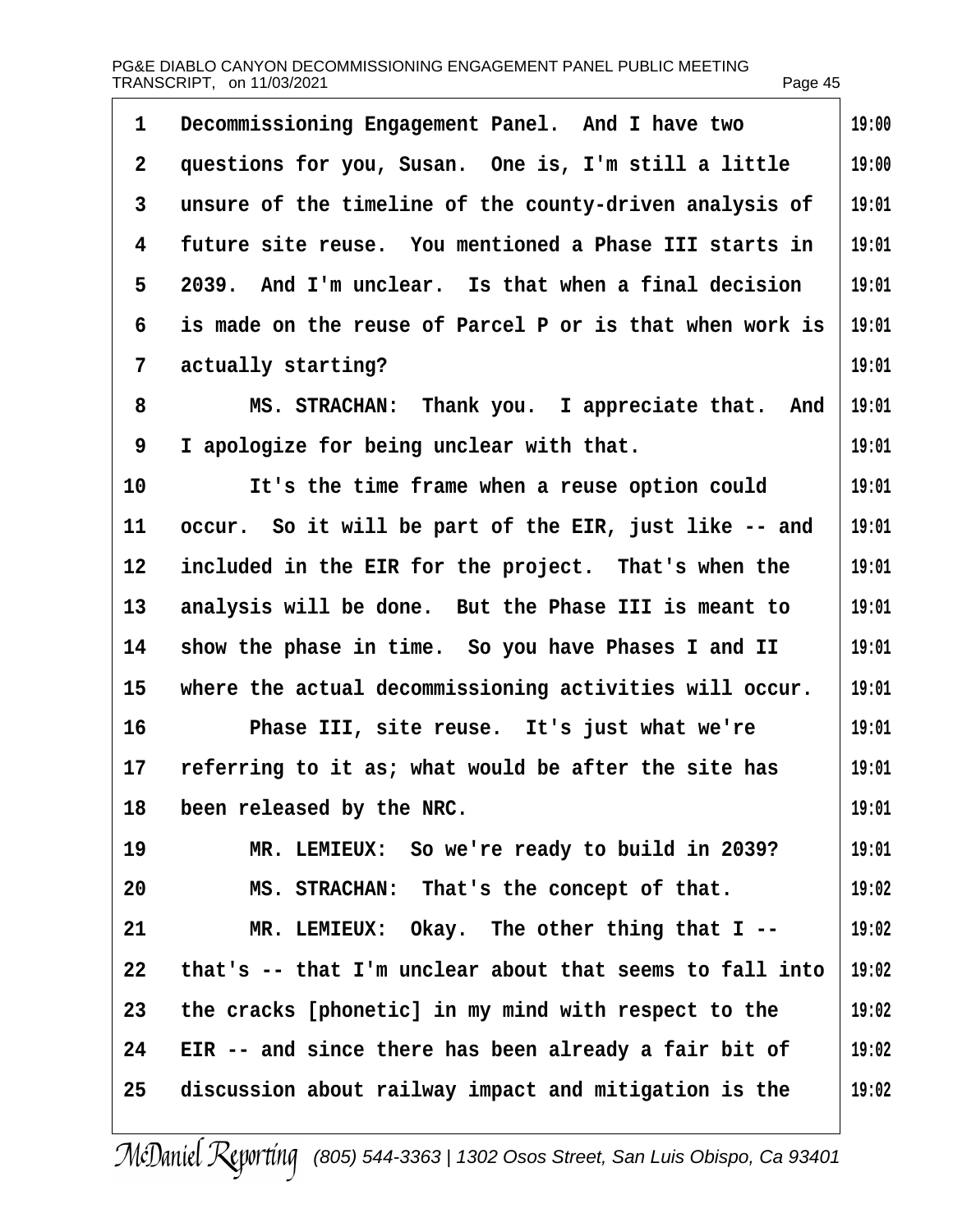| 1            | alternative to that would be barging. And my             | 19:02 |
|--------------|----------------------------------------------------------|-------|
| $\mathbf{2}$ | understanding is that that is -- while for a very long   | 19:02 |
| 3            | time that was not an option, this is now back on the     | 19:02 |
| 4            | table as a likely means of moving -- or participating in | 19:02 |
| 5            | the decommissioning of Diablo Canyon and, obviously,     | 19:02 |
| 6            | relieving a lot of the railway congestion that would     | 19:02 |
| 7            | otherwise occur.                                         | 19:02 |
| 8            | Is that an important part of the EIR that the            | 19:02 |
| 9            | county is doing? Are we still considering this as a      | 19:02 |
| 10           | likely method of removing stuff from the                 | 19:02 |
| 11           | decommissioning?                                         | 19:02 |
| 12           | MS. STRACHAN: So it is -- PG&E's proposal is a           | 19:03 |
| 13           | blended approach to transportation which includes        | 19:03 |
| 14           | barging. And the significance of the barging is that it  | 19:03 |
| 15           | -- you can -- you can transport a lot more waste on a    | 19:03 |
| 16           | barge than you can in a truck. So it does dramatically   | 19:03 |
| 17           | reduce the number of trucks on the road compared to if   | 19:03 |
| 18           | everything was being trucked out. So there is a portion  | 19:03 |
| 19           | of barging. There is direct truck, meaning truck from    | 19:03 |
| 20           | the site to a disposal facility. And then the third is   | 19:03 |
| 21           | truck to rail. So trucking from the site to one of       | 19:03 |
| 22           | those rail yards that I had mentioned.                   | 19:03 |
| 23           | But that is the proposal. And that's what will be        | 19:03 |
| 24           | evaluated in the EIR.                                    | 19:03 |
| 25           | MR. ANDERS: Thank you. Before we get into too            | 19:03 |
|              |                                                          |       |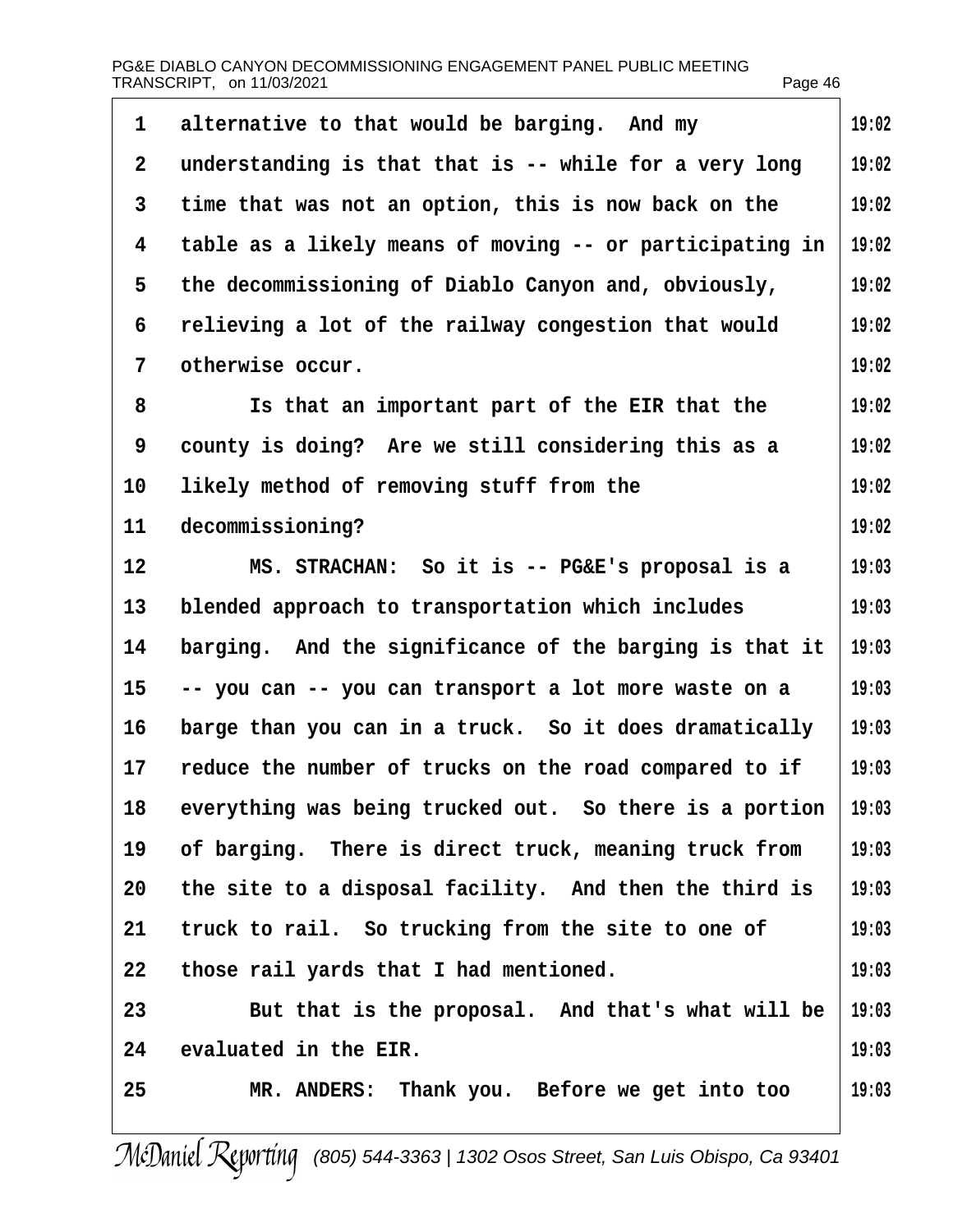|                | PG&E DIABLO CANYON DECOMMISSIONING ENGAGEMENT PANEL PUBLIC MEETING<br>TRANSCRIPT, on 11/03/2021 | Page 47 |
|----------------|-------------------------------------------------------------------------------------------------|---------|
| 1              | much more discussion, I don't know -- I don't see                                               | 19:03   |
| $\overline{2}$ | Patrick now. I don't know if he disappeared.                                                    | 19:03   |
| 3              | MR. JONES: He's still here.                                                                     | 19:03   |
| 4              | MR. ANDERS: Okay. Good. There you go.                                                           | 19:03   |
| 5              | Mariam, did we have any questions from the public                                               | 19:03   |
| 6              | that you felt weren't answered or we need you to                                                | 19:03   |
| $\overline{7}$ | follow-up on?                                                                                   | 19:04   |
| 8              | MS. SHAH: I think that Susan Harvey's questions                                                 | 19:04   |
| 9              | were answered in real time. And it sounds like --                                               | 19:04   |
| 10             | Susan, please correct me if I'm wrong -- that if she                                            | 19:04   |
| 11             | attends one of the scoping meetings that maybe these                                            | 19:04   |
| 12             | things can be flushed out more. Would that be fair?                                             | 19:04   |
| 13             | MS. STRACHAN: I think she's asking a very good                                                  | 19:04   |
| 14             | question. It's just a question that at this point in                                            | 19:04   |
| 15             | time I don't have an answer. Because we haven't done                                            | 19:04   |
|                | 16 the analysis so we don't know what the impacts are. So                                       | 19:04   |
| 17             | without knowing what the impacts are I can't get into                                           | 19:04   |
| 18             | detail of what the mitigation could be.                                                         | 19:04   |
| 19             | So it's -- it's a very good question. It's just                                                 | 19:04   |
| 20             | we're -- we're early in the game to be able to answer a                                         | 19:04   |
| 21             | question like that.                                                                             | 19:04   |
| 22             | MS. SHAH: Okay. And Eric Greening was asking                                                    | 19:04   |
| 23             | about cask safety. And I did want to point out that dry                                         | 19:04   |
| 24             | storage is going to be on our next agenda. But I don't                                          | 19:04   |
| 25             | know if you wanted to comment. Is cask safety going to                                          | 19:04   |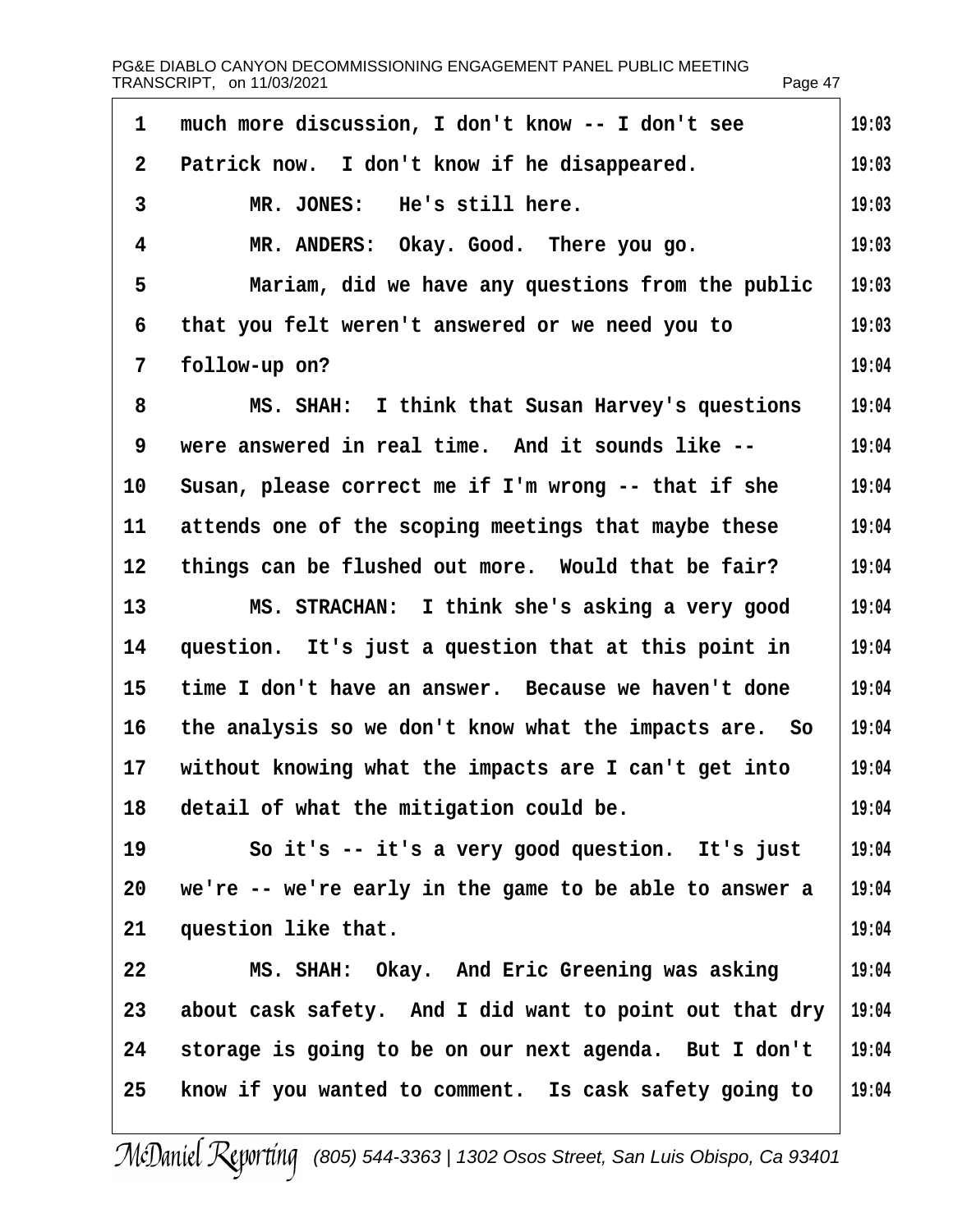| 1  | be part of the EIR process?                              | 19:05 |
|----|----------------------------------------------------------|-------|
| 2  | MS. STRACHAN: So there's a preemption issue when         | 19:05 |
| 3  | it deals with radiation hazards and nuclear safety. The  | 19:05 |
| 4  | state and local governments are preempted by the NRC.    | 19:05 |
| 5  | That is in the NRC's purview, so --                      | 19:05 |
| 6  | And then secondly, the dry cask storage area, the        | 19:05 |
| 7  | independence, that fuel storage installation, has        | 19:05 |
| 8  | already been permitted. So the location and the ability  | 19:05 |
| 9  | to -- its size to accommodate the waste from the         | 19:05 |
| 10 | decommissioning effort. The cask design that PG&E is     | 19:05 |
| 11 | now looking at is under the purview of the NRC.          | 19:05 |
| 12 | And, Tom, I don't know -- your hand was up. I            | 19:05 |
| 13 | don't know if you wanted to add to that.                 | 19:05 |
| 14 | MR. JONES: I think you hit it, but just to more          | 19:05 |
| 15 | overtly connect the dots, Susan. When the County Board   | 19:05 |
| 16 | of Supervisors and ultimately the Coastal Commission     | 19:05 |
| 17 | took action on the dry cask storage facility, that       | 19:05 |
| 18 | action for the land use is in perpetuity. The licensing  | 19:05 |
| 19 | for the NRC has a regular interval. But that was --      | 19:05 |
| 20 | both the application and the mitigation was based on a   | 19:06 |
| 21 | permanent facility.                                      | 19:06 |
| 22 | MS. SHAH: Okay. And the other -- just last thing         | 19:06 |
| 23 | I kind of noted from the public comment was the question | 19:06 |
| 24 | about local monitoring of ocean water. And I just        | 19:06 |
| 25 | wondered if anyone wanted to speak to monitoring of      | 19:06 |
|    |                                                          |       |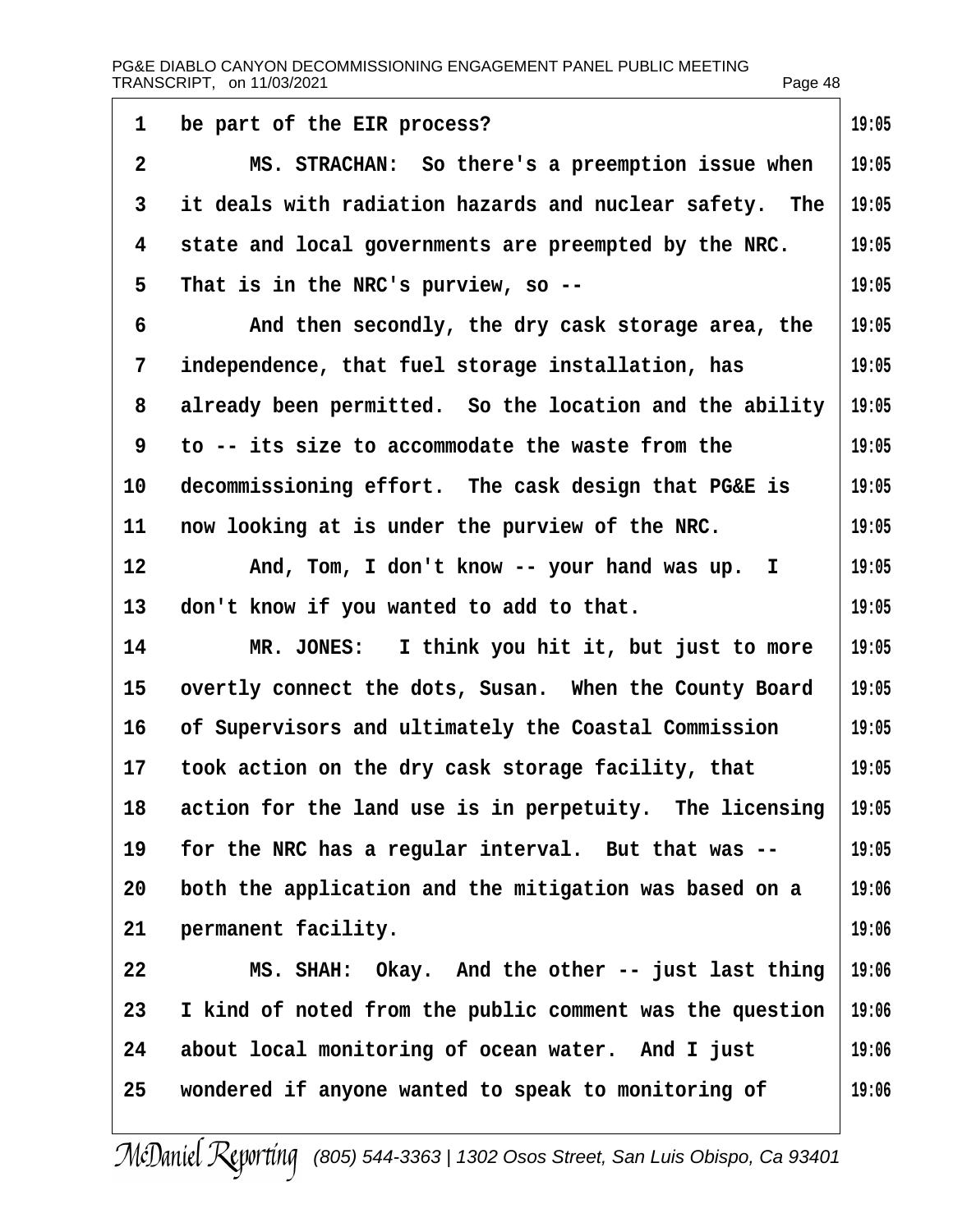| 1              | ocean water that is done at Diablo Canyon.               | 19:06 |
|----------------|----------------------------------------------------------|-------|
| $\overline{2}$ | MS. STRACHAN: I'm going to have to defer to Tom          | 19:06 |
| 3              | on that one in terms of what they are doing right now.   | 19:06 |
| 4              | MR. JONES: Yeah. I'll bring Trevor Rebel on who          | 19:06 |
| 5              | deals with our affluent and our other monitoring         | 19:06 |
| 6              | programs and that's also the scope and decommissioning.  | 19:06 |
| 7              | So, Trevor, you have the floor.                          | 19:06 |
| 8              | (Zoom glitch.)                                           | 19:06 |
| 9              | AGP VIDEO: So you have probably two devices on           | 19:07 |
| 10             | that have the audio going through. Just one, please.     | 19:07 |
| 11             | MR. REBEL: I'd be happy to answer that. So ocean         | 19:07 |
| 12             | monitoring is ongoing part of our radiological affluence | 19:07 |
| 13             | program. Currently two portions of that. One is we       | 19:07 |
| 14             | monitor everything that goes out -- real time as it goes | 19:07 |
| 15             | out. And the second part of that is what's called a REP  | 19:07 |
| 16             | program where there's ocean water monitoring going on    | 19:07 |
| 17             | continuously at Diablo Canyon.                           | 19:07 |
| 18             | MS. SHAH: Thank you for filling us in on that.           | 19:07 |
| 19             | That was all I had. So, Chuck, if you want to go on      | 19:07 |
| 20             | with panel members. Thank you.                           | 19:07 |
| 21             | MR. ANDERS: Thank you, Mariam. Kara has a                | 19:07 |
| 22             | question and then Linda.                                 | 19:07 |
| 23             | MS. WOODRUFF: Thank you.                                 | 19:07 |
| 24             | First, Susan, thank you for your presentation. I         | 19:07 |
| 25             | really appreciate how easy it is for the public to find  | 19:07 |
|                |                                                          |       |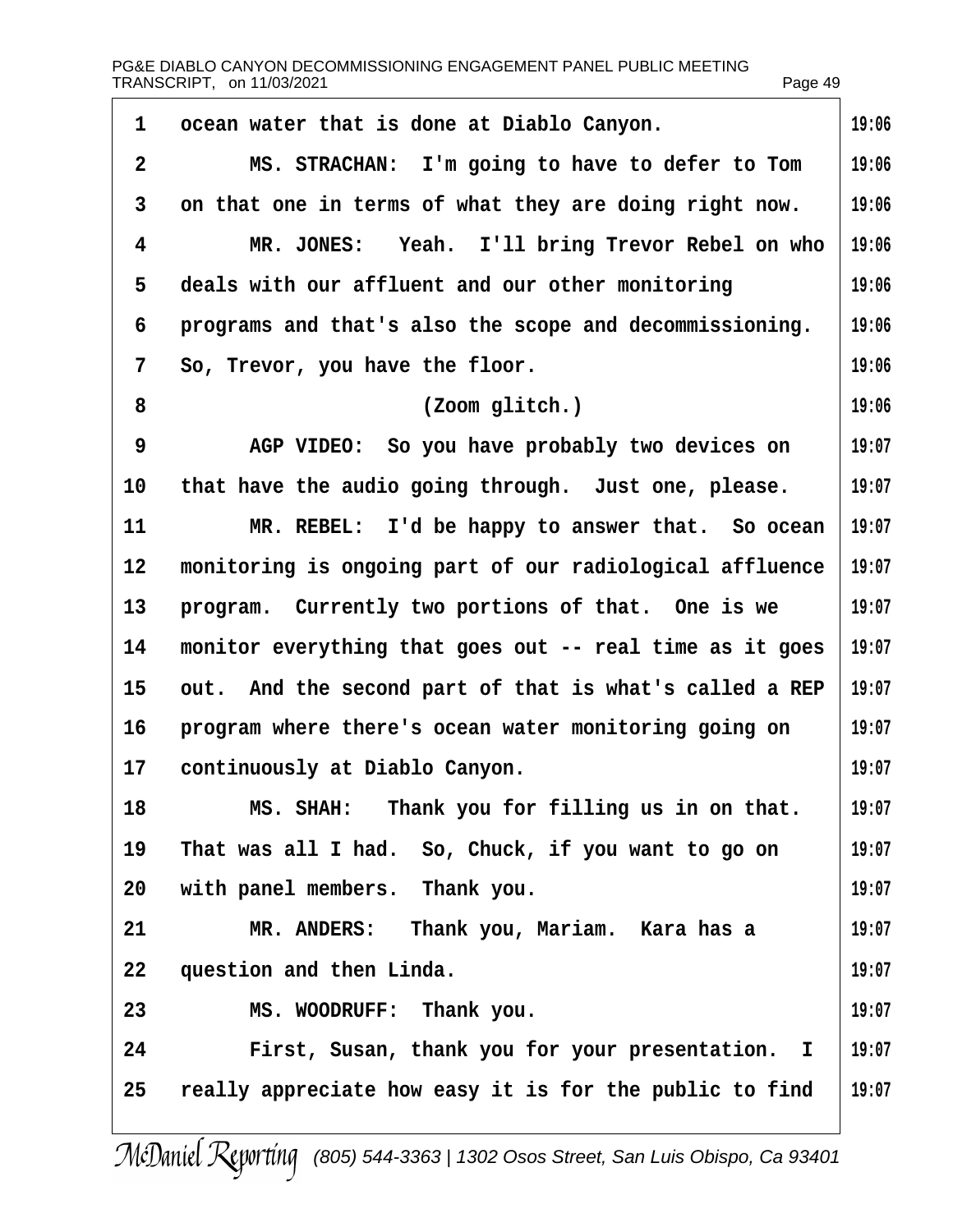|                 | PG&E DIABLO CANYON DECOMMISSIONING ENGAGEMENT PANEL PUBLIC MEETING<br>TRANSCRIPT, on 11/03/2021 | Page 50 |
|-----------------|-------------------------------------------------------------------------------------------------|---------|
| 1               | out when these public meetings are taking place. In                                             | 19:07   |
| $\mathbf{2}$    | fact, I went online and I Googled "San Luis Obispo"                                             | 19:07   |
| 3               | County Planning and Building." I went right to the                                              | 19:08   |
| 4               | site. And I Googled even on my phone. And I was able                                            | 19:08   |
| 5               | to find the Diablo Canyon link. And I kept scrolling                                            | 19:08   |
| 6               | down. And at the bottom it was very easy to add my name                                         | 19:08   |
| 7               | and get my name on the county e-mail list.                                                      | 19:08   |
| 8               | So anybody pick up your phone, your computer.                                                   | 19:08   |
| 9               | It's quite easy to stay informed. And I really wanted                                           | 19:08   |
| 10              | to encourage people to do that.                                                                 | 19:08   |
| 11              | And I wanted to respond to Susan Harvey's comment.                                              | 19:08   |
| 12 <sub>2</sub> | In the past PG&E has done other projects on Parcel P.                                           | 19:08   |
| 13              | And three good examples are the dry cask storage site                                           | 19:08   |
| 14              | for spent nuclear fuel, the simulator and training                                              | 19:08   |
| 15              | building on Parcel P, and also replacement of the steam                                         | 19:08   |
| 16              | generator. Those were all projects under CEQA just like                                         | 19:08   |
| 17              | the decommissioning project is. They all required                                               | 19:08   |
| 18              | <b>Environmental Impact Reports.</b>                                                            | 19:08   |
| 19              | And at the end of that process in order to get the                                              | 19:08   |
| 20              | permits necessary to complete those Parcel P projects                                           | 19:08   |
| 21              | there was mitigation made. And those were mitigations                                           | 19:08   |
| 22              | in the form of 1200 acres that were conserved and deed                                          | 19:09   |
| 23              | restricted at Point San Luis. It also created the Pecho                                         | 19:09   |
| 24              | Coast Trail. It also created the Buchon Trail. And so                                           | 19:09   |
| 25              | there is ample precedent for projects on Parcel P to                                            | 19:09   |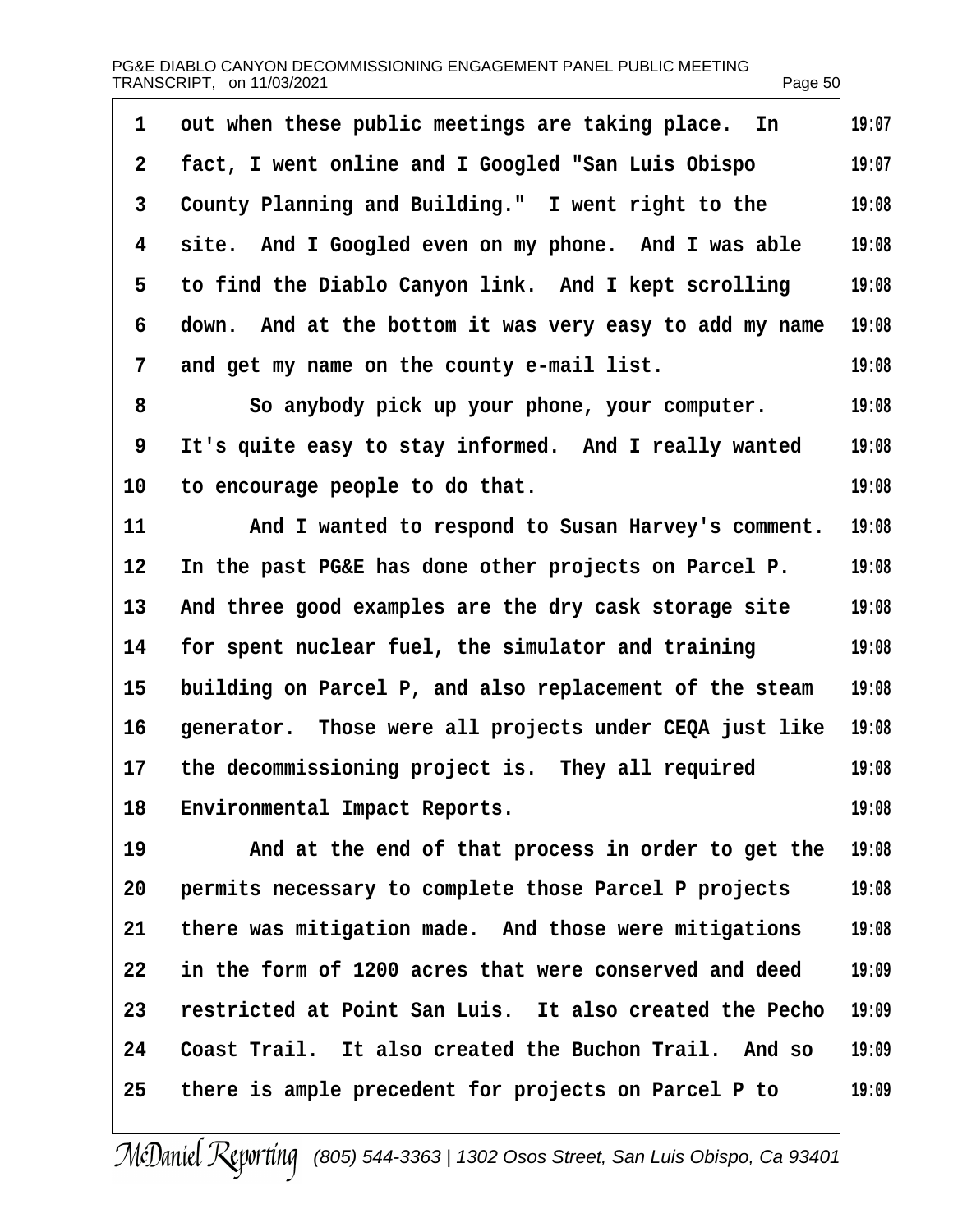| 1              | result in land conservation and public access.          | 19:09 |
|----------------|---------------------------------------------------------|-------|
| $\overline{2}$ | And this project, this EIR, is much larger than         | 19:09 |
| 3              | those that came before it. So I think it's very         | 19:09 |
| 4              | appropriate for the public to comment both during the   | 19:09 |
| 5              | scoping process as well as after the draft EIR is       | 19:09 |
| 6              | released to say that mitigation is appropriate and it's | 19:09 |
| 7              | consistent with precedent on Diablo Canyon.             | 19:09 |
| 8              | And, in my opinion, the entire 12,000 Diablo            | 19:09 |
| 9              | Canyon land acres should be conserved as mitigation for | 19:09 |
| 10             | all the permits necessary to complete decommissioning.  | 19:09 |
| 11             | And I hope people will get involved who may agree with  | 19:09 |
| 12             | that and submit your comments along those lines.        | 19:09 |
| 13             | I would also just encourage the community of Avila      | 19:10 |
| 14             | Beach in particular to participate in this process.     | 19:10 |
| 15             | This community more than any other is going to be       | 19:10 |
| 16             | impacted, at least by the trucks that will be going     | 19:10 |
| 17             | through town. So if you are living in Avila or know     | 19:10 |
| 18             | people that are or care about people I really encourage | 19:10 |
| 19             | you to get involved.                                    | 19:10 |
| 20             | And as Susan explained, and as I just tested out,       | 19:10 |
| 21             | it's very easy to go online and get your name on the    | 19:10 |
| 22             | list so you know when the meetings occur. You know when | 19:10 |
| 23             | the deadlines come up. And you can get your comments in | 19:10 |
| 24             | before the deadlines pass. Thank you.                   | 19:10 |
| 25             | MR. ANDERS: Tom, I notice that you raised your          | 19:10 |
|                |                                                         |       |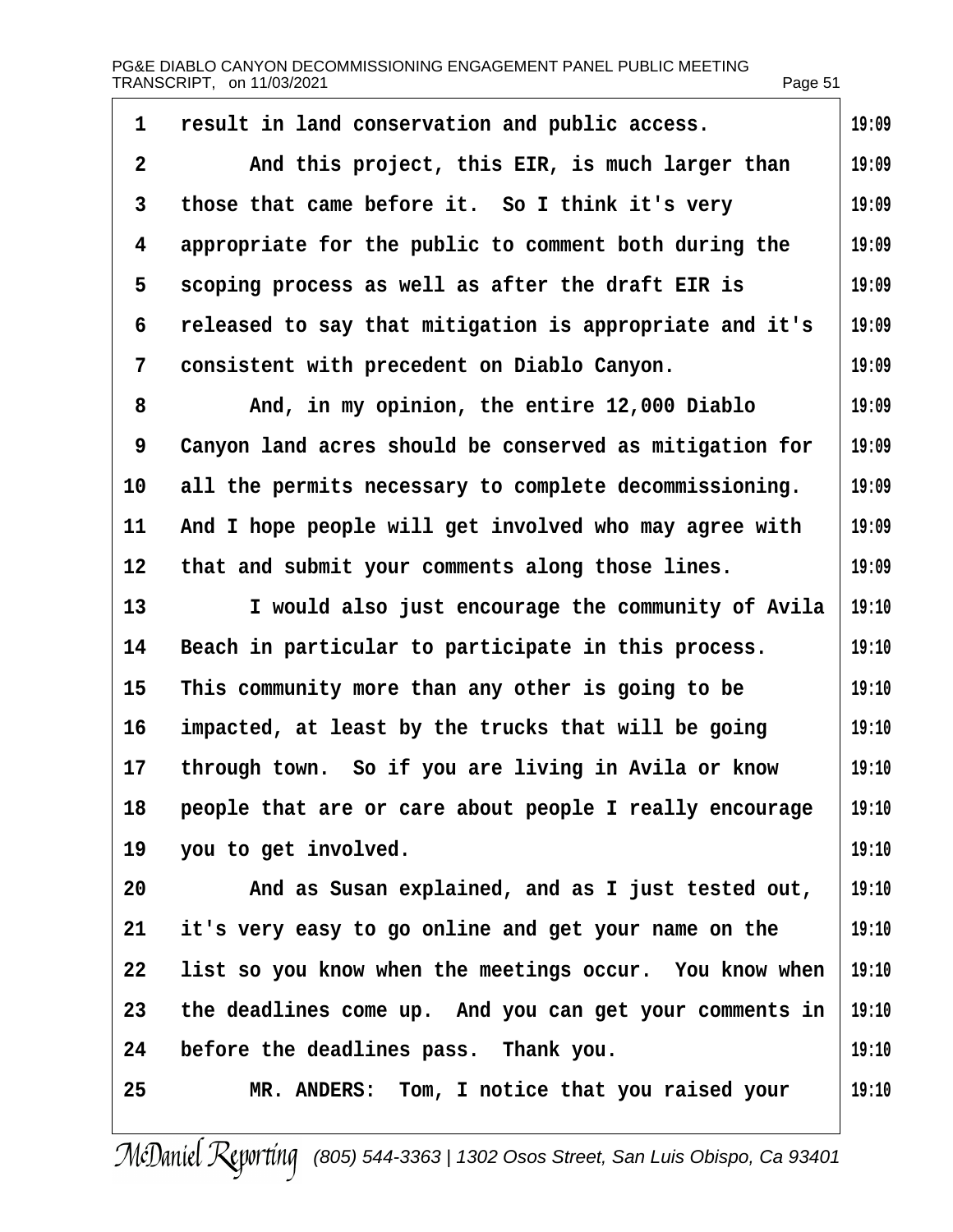| 1              | hand while Kara was talking. Did you have something to   | 19:10 |
|----------------|----------------------------------------------------------|-------|
| $\overline{2}$ | add regarding her question or comment?                   | 19:10 |
| 3              | MR. JONES: I did. I appreciate her passion               | 19:10 |
| 4              | around that issue. But I would offer that the other      | 19:10 |
| 5              | five power plants that have been remediated into the     | 19:10 |
| 6              | CEQA process in California, the precedent I wouldn't     | 19:10 |
| 7              | suggest to you is from previous permits at Diablo Canyon | 19:10 |
| 8              | but rather like decommissioning activities. And those    | 19:10 |
| 9              | have not resulted in offsite mitigation as a condition   | 19:11 |
| 10             | of those permits. So that's the charge of the county to  | 19:11 |
| 11             | follow CEQA.                                             | 19:11 |
| 12             | And Susan may have a broader explanation of this,        | 19:11 |
| 13             | maybe in her wrap-up comments, about the rough           | 19:11 |
| 14             | proportionality and nexus. So that's a burden that the   | 19:11 |
| 15             | lead agency will weigh and then ultimately the           | 19:11 |
| 16             | decision-makers will have to ratify.                     | 19:11 |
| 17             | MR. ANDERS: Thank you. Linda, you have a                 | 19:11 |
| 18             | question or comment.                                     | 19:11 |
| 19             | MS. SEELEY: Yes. Thank you, Susan, for your              | 19:11 |
| 20             | presentation. I have two small questions. One is: On     | 19:11 |
| 21             | the map I noticed that the red area was part -- parts of | 19:11 |
| 22             | Parcel P that you -- that are planning to be kept. One   | 19:11 |
| 23             | of those was the substation, the electrical -- I think   | 19:11 |
| 24             | that's what it's called, the substation, with the big    | 19:11 |
| 25             | power lines. And it's my understanding that there may    | 19:11 |
|                |                                                          |       |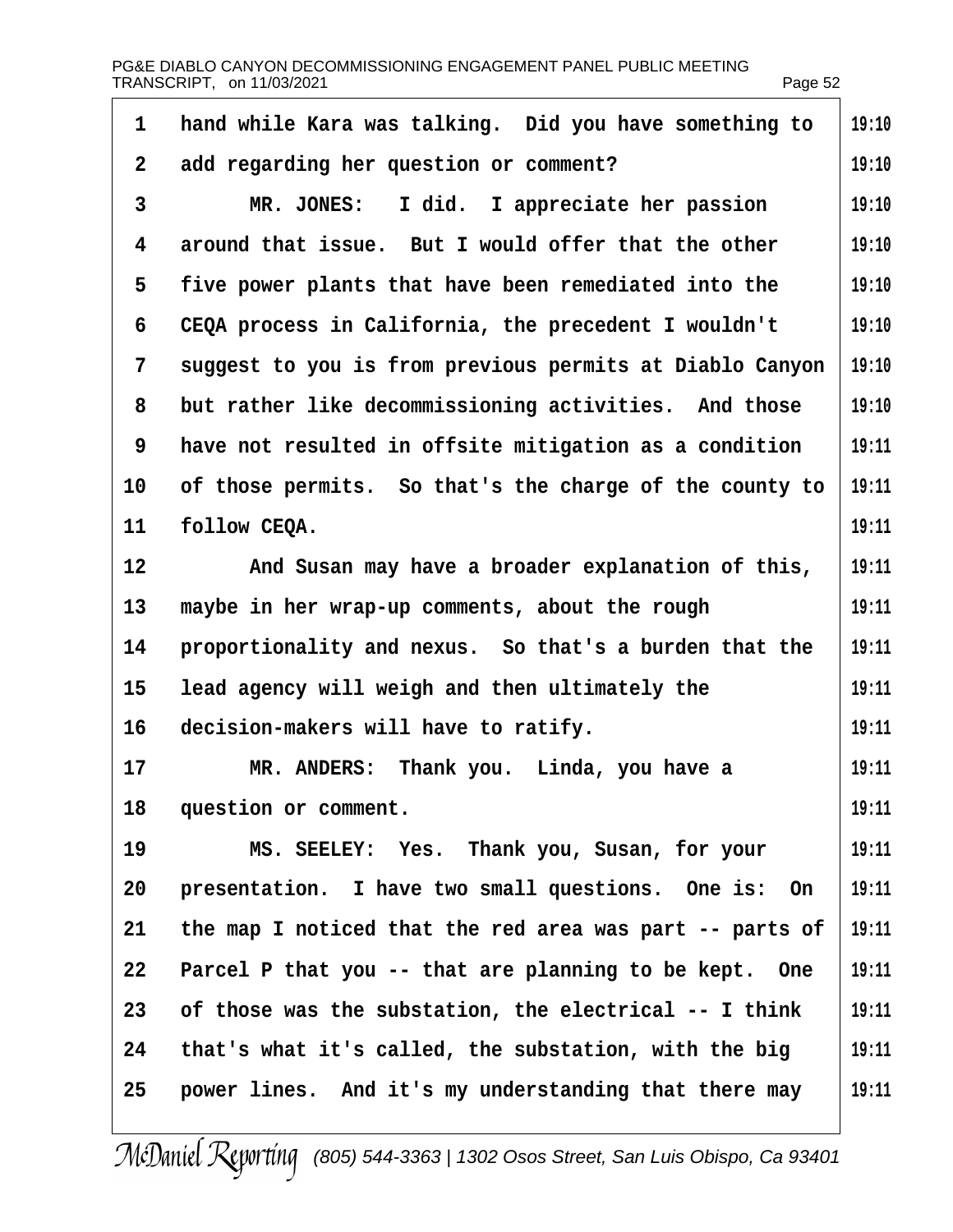| 1            | not be a company like a wind -- an offshore wind company | 19:12 |
|--------------|----------------------------------------------------------|-------|
| $\mathbf{2}$ | that is willing to buy those lines. And I'm wondering    | 19:12 |
| 3            | if that shouldn't be a tentative decision to -- whether  | 19:12 |
| 4            | to keep or to knock down. Because if there is no use     | 19:12 |
| 5            | for those then why on earth would we want them there?    | 19:12 |
| 6            | Maybe Tom can, you know -- and also I think it           | 19:12 |
| 7            | would be great to keep them there and use them. That's   | 19:12 |
| 8            | not -- I'm not saying I don't want to, but I'm just      | 19:12 |
| 9            | saying that seems like it might be a possibility.        | 19:12 |
| 10           | And then the other thing was about the barge             | 19:12 |
| 11           | transport. The -- when the -- who will make the          | 19:12 |
| 12           | decision -- like, when they cut -- they are going to     | 19:12 |
| 13           | have to cut the reactor vessel into segments. And that   | 19:12 |
| 14           | is going to have to be transported out of Diablo. And    | 19:13 |
| 15           | as earlier -- when Jack Krasner was speaking he was      | 19:13 |
| 16           | worried about the closeness of the proximity of the      | 19:13 |
| 17           | railroad substation to homes and a school. And so I'm    | 19:13 |
| 18           | thinking, like, who -- number one, who makes the         | 19:13 |
| 19           | decision about whether a -- the segmented reactor vessel | 19:13 |
| 20           | could be taken out on a barge? Would that be the         | 19:13 |
| 21           | Coastal Commission or the county or how is that          | 19:13 |
| 22           | environmental decision made?                             | 19:13 |
| 23           | And two, who will make the decision about whether        | 19:13 |
| 24           | the segmented reactor vessel is going to be able to be   | 19:13 |
| 25           | in an area, you know, close to homes and a school?       | 19:13 |
|              |                                                          |       |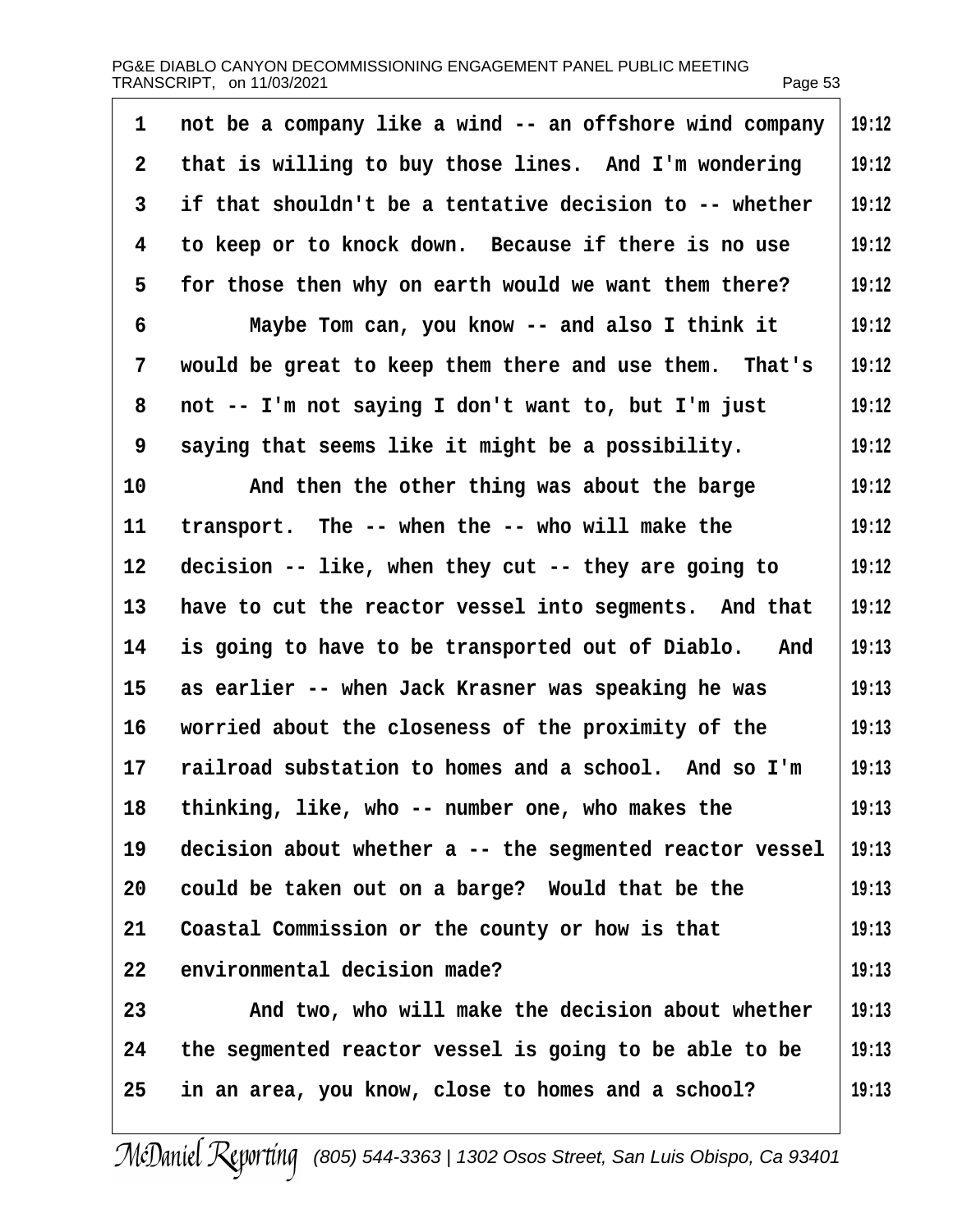| $\mathbf 1$       | Thank you.                                              | 19:14 |
|-------------------|---------------------------------------------------------|-------|
| $\overline{2}$    | MS. STRACHAN: Thank you. Tom, did you want to           | 19:14 |
| 3                 | talk about the switch yard and then I'll bring up the   | 19:14 |
| 4                 | barging?                                                | 19:14 |
| 5                 | MR. JONES: Yeah. Good -- good division.                 | 19:14 |
| 6                 | So, Linda, the -- the switch arms and the               | 19:14 |
| 7                 | transmission capacity functions independent of Diablo   | 19:14 |
| 8                 | Canyon when we're not generating power. So those lines  | 19:14 |
| 9                 | are useful to serving the customers of California for   | 19:14 |
| 10                | PG&E. And they will remain in place regardless of       | 19:14 |
| 11                | decommissioning and the decommissioning schedule. So    | 19:14 |
| $12 \overline{ }$ | they are staying.                                       | 19:14 |
| 13                | And then they do create opportunity for new power       | 19:14 |
| 14                | sources both offshore, like the wind that Kara had      | 19:14 |
| 15                | mentioned earlier, and also if you think about those    | 19:14 |
| 16                | routes. The two major routes go from Diablo Canyon,     | 19:14 |
| 17                | like, the corner of a triangle; one in a northeasterly  | 19:14 |
| 18                | direction towards Fresno and one in a due easterly      | 19:14 |
| 19                | direction towards Bakersfield. And so what you actually | 19:14 |
| 20                | have is the opportunity for development along those     | 19:14 |
| 21                | hundreds of miles as well for new generation or energy  | 19:14 |
| 22                | storage projects.                                       | 19:14 |
| 23                | So they are a key backbone for the utility and for      | 19:14 |
| 24                | serving, you know, our 16 million customers. So they    | 19:15 |
| 25                | are going to remain in service. And, again, they do     | 19:15 |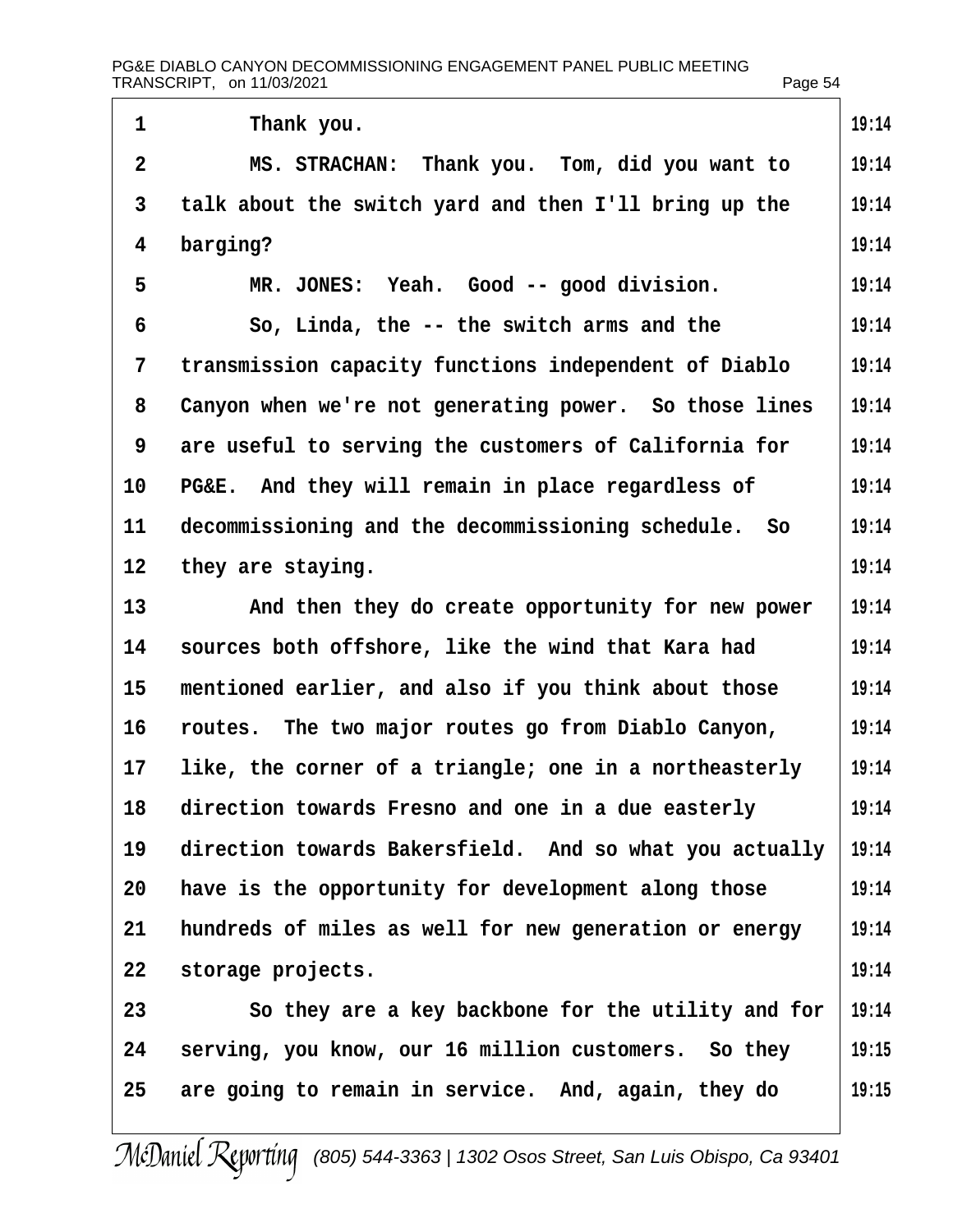| 1              | create some ancillary opportunities when Diablo Canyon's | 19:15 |
|----------------|----------------------------------------------------------|-------|
| $\overline{2}$ | capacity comes off those lines.                          | 19:15 |
| 3              | MS. STRACHAN: And then to answer your barging            | 19:15 |
| 4              | question. So there's a table in the project description  | 19:15 |
| 5              | where PG&E identifies the different waste types, time    | 19:15 |
| 6              | frame for transportation, and how they will be           | 19:15 |
| 7              | transported. And it identifies reactor presser vessel    | 19:15 |
| 8              | and the eternals. It will not be barged. It will go      | 19:15 |
| 9              | direct truck. So from the site directly to the waste --  | 19:15 |
| 10             | to the disposal facility. So that answers that           | 19:15 |
| 11             | question.                                                | 19:15 |
| 12             | In terms of the -- so we'll be evaluating based on       | 19:15 |
| 13             | what their proposal is and their application of what     | 19:15 |
| 14             | type of waste is transported where. But I do want to,    | 19:15 |
| 15             | again, point out that with regard to the Pismo Beach     | 19:15 |
| 16             | site it's listed as a contingency. And PG&E has          | 19:15 |
| 17             | specifically stated that no radioactive waste, no        | 19:15 |
| 18             | hazardous waste will be transported to that location.    | 19:16 |
| 19             | MR. JONES: Susan, if I could just add to the             | 19:16 |
| 20             | Pismo yard. It is used in active utility role today.     | 19:16 |
| 21             | It supports our customers through our transmission or    | 19:16 |
| 22             | vegetation management. And we have historically          | 19:16 |
| 23             | received shipments for Diablo Canyon. For instance,      | 19:16 |
| 24             | Linda, you and I remember some low pressure turbine      | 19:16 |
| 25             | replacement we did in the early 2000s. Those were        | 19:16 |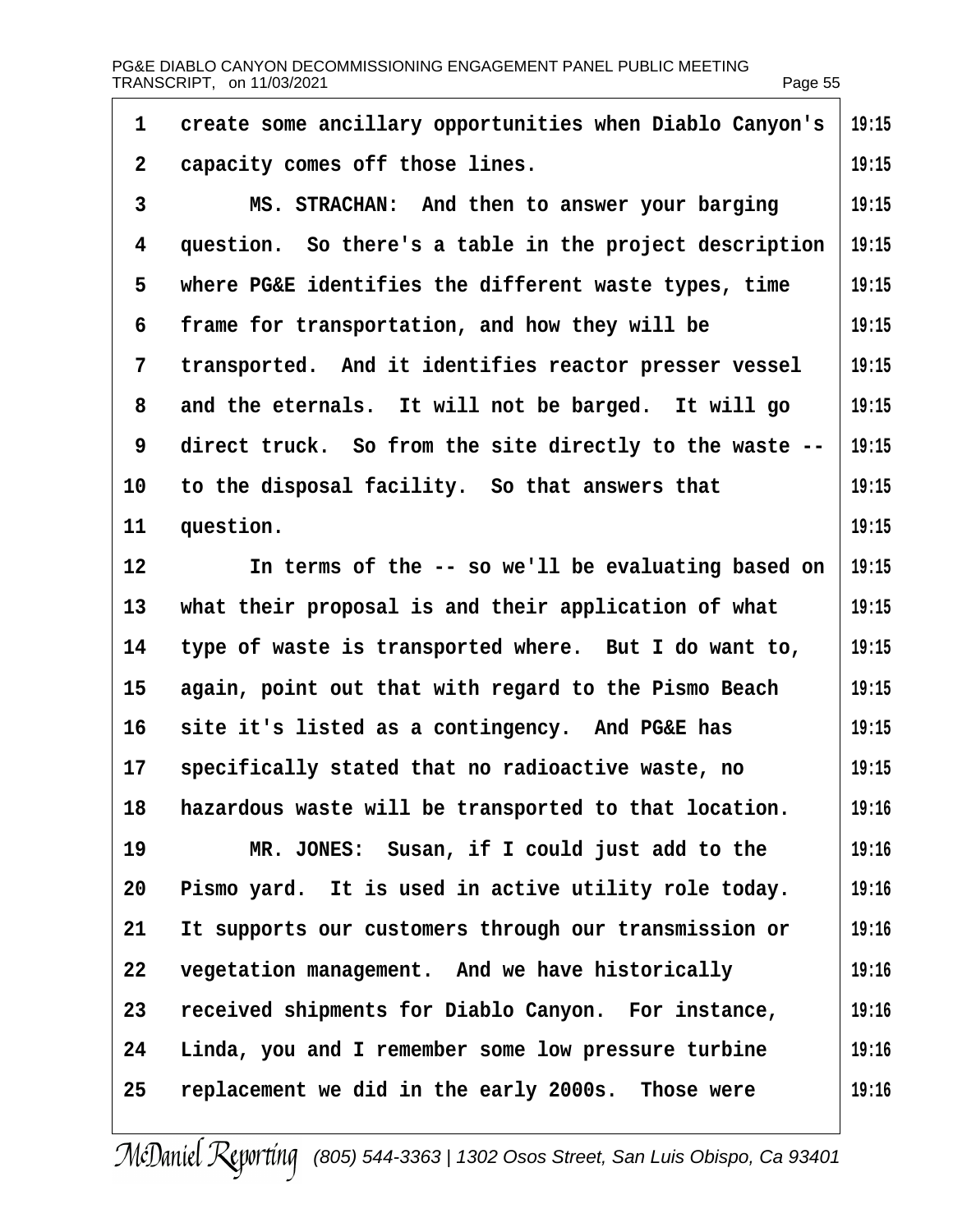| 1               | delivered to that rail spur that we use. And,            | 19:16 |
|-----------------|----------------------------------------------------------|-------|
| $\overline{2}$  | ironically, the City of Pismo Beach has done emergency   | 19:16 |
| 3               | training on those rails with a stimulated rail car. So   | 19:16 |
| 4               | it's active today for utility support.                   | 19:16 |
| 5               | MR. ANDRES: Okay. Are there any further                  | 19:16 |
| 6               | questions or comments with regard to the project         | 19:16 |
| 7               | application or the CEQA process? Great.                  | 19:16 |
| 8               | Now it's time for a quick break before we go into        | 19:16 |
| 9               | our next topic, which is strategic vision update. So     | 19:16 |
| 10              | let's take a break and come back together at 7:25. So    | 19:17 |
| 11              | let's take a quick break. We'll convene the meeting at   | 19:17 |
| 12 <sup>°</sup> | 7:25.                                                    | 19:17 |
| 13              | (Recess from 7:17 to 7:26 P.M.)                          | 19:17 |
| 14              | AGP VIDEO: We are rolling. And you are live.             | 19:26 |
| 15              | MR. ANDERS: All right. It is 7:26. So let's go           | 19:26 |
| 16              | ahead and reconvene the meeting. I hope everybody had a  | 19:27 |
| 17 <sup>2</sup> | quick break -- a good quick break.                       | 19:27 |
| 18              | The next item -- major item on our agenda is a           | 19:27 |
| 19              | discussion of the Engagement Panel Strategic Plan and an | 19:27 |
| 20              | update on the status of the recommendations.             | 19:27 |
| 21              | So I do want to remind all of the participants and       | 19:27 |
| 22              | particularly the public attendees that there will be an  | 19:27 |
| 23              | opportunity for public comment again after two           | 19:27 |
| 24              | presentations. So -- and, hopefully, we'll be able to    | 19:27 |
| 25              | answer any questions that you might have at that time    | 19:27 |
|                 |                                                          |       |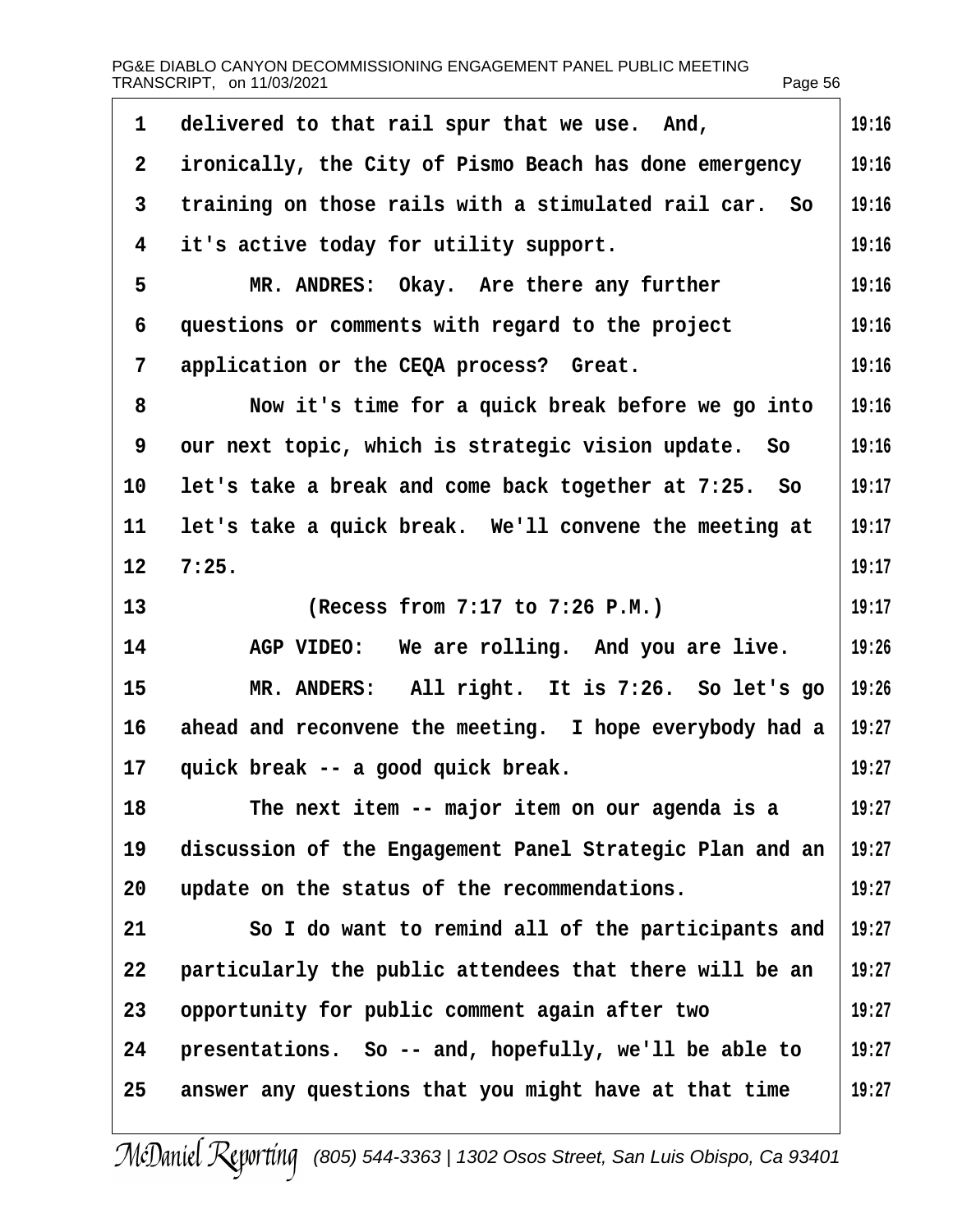|                 | PG&E DIABLO CANYON DECOMMISSIONING ENGAGEMENT PANEL PUBLIC MEETING<br>TRANSCRIPT, on 11/03/2021 | Page 57 |
|-----------------|-------------------------------------------------------------------------------------------------|---------|
| 1               | also.                                                                                           | 19:27   |
| $\overline{2}$  | So to kick this agenda item off, one of our panel                                               | 19:27   |
| 3               | members, Dena Bellman, is going to discuss sort of the                                          | 19:27   |
| 4               | origin and history of the Strategic Plan.                                                       | 19:27   |
| 5               | Dena, go ahead.                                                                                 | 19:27   |
| 6               | MS. BELLMAN: Hi. Thanks, Chuck. Thanks everyone                                                 | 19:27   |
| 7               | for being with us here tonight.                                                                 |         |
| 8               | Yeah. The panel felt it was important for us to                                                 | 19:28   |
| 9               | share our perspective on the Strategic Vision and how                                           | 19:28   |
| 10              | that -- we are using that as a tool to provide a more                                           | 19:28   |
| 11              | deliberate look and -- at the Strategic Vision and the                                          | 19:28   |
| 12 <sub>2</sub> | work that the panel has done.                                                                   | 19:28   |
| 13              | So I don't -- I can't really see the power point.                                               | 19:28   |
| 14              | I don't know if they -- there we go.                                                            | 19:28   |
| 15              | Okay. Let's go to the next one -- the next slide,                                               | 19:28   |
| 16              | please. There we go. So the mission of the Engagement                                           | 19:28   |
| 17              | Panel -- I think folks kind of get it, but the panel is                                         | 19:28   |
| 18              | intended to serve as a forum for the local community                                            | 19:28   |
| 19              | members. We offer key information related to the                                                | 19:28   |
| 20              | decommissioning process and provide direct input to PG&E                                        | 19:28   |
| 21              | and inform the regulatory agencies and other                                                    | 19:28   |
| 22              | stakeholders on matters related to Diablo Canyon                                                | 19:28   |
| 23              | Decommissioning.                                                                                | 19:28   |
| 24              | Next slide, please. As Mariam mentioned earlier,                                                | 19:28   |
| 25              | we are on our 20th meeting. So to date the panel has                                            | 19:29   |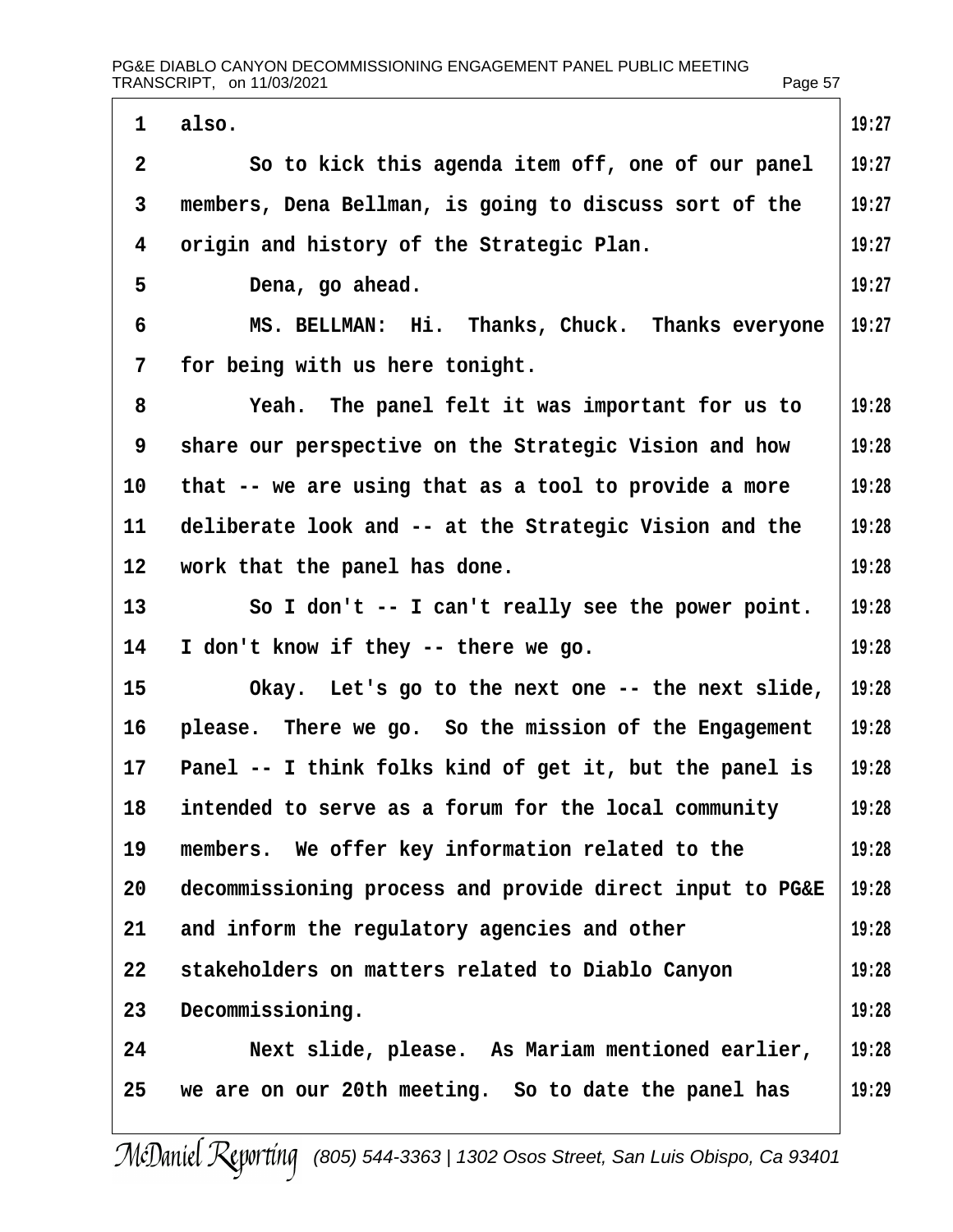| 1  | held a total of 20 meetings and workshops. We            | 19:29 |
|----|----------------------------------------------------------|-------|
| 2  | anticipate meetings in 2022 to continue to provide       | 19:29 |
| 3  | essential information towards the decommissioning        | 19:29 |
| 4  | process. We're really looking forward to those topics    | 19:29 |
| 5  | and continuing this essential information.               | 19:29 |
| 6  | Next slide, please. Community involvement.               | 19:29 |
| 7  | That's what we're all about, right? So the statements    | 19:29 |
| 8  | and goals in the Strategic Vision are based on public    | 19:29 |
| 9  | input received by the Diablo Canyon Decommissioning      | 19:29 |
| 10 | Engagement Panel from public meetings and workshops,     | 19:29 |
| 11 | from written correspondence, and personal engagement by  | 19:29 |
| 12 | the panel members. The input was prepared by the panel   | 19:29 |
| 13 | using the facilitated process which, of course, engages  | 19:29 |
| 14 | our wonderful facilitator Chuck Anders.                  | 19:29 |
| 15 | So if you look at the slide you can see that we've       | 19:29 |
| 16 | had public comments on each about -- over 850 public     | 19:29 |
| 17 | comments on the different decommissioning topics and an  | 19:30 |
| 18 | additional nearly 440 comments just on our initial draft | 19:30 |
| 19 | of the strategic vision document. So we really took a    | 19:30 |
| 20 | lot of those comments to heart when we pulled it all     | 19:30 |
| 21 | together and finally implemented it and released it in   | 19:30 |
| 22 | January of 2019.                                         | 19:30 |
| 23 | The panel deliberated on the best format to convey       | 19:30 |
| 24 | the communities' input. What emerged was a Strategic     | 19:30 |
| 25 | Vision. And this vision is a living document. And it     | 19:30 |
|    |                                                          |       |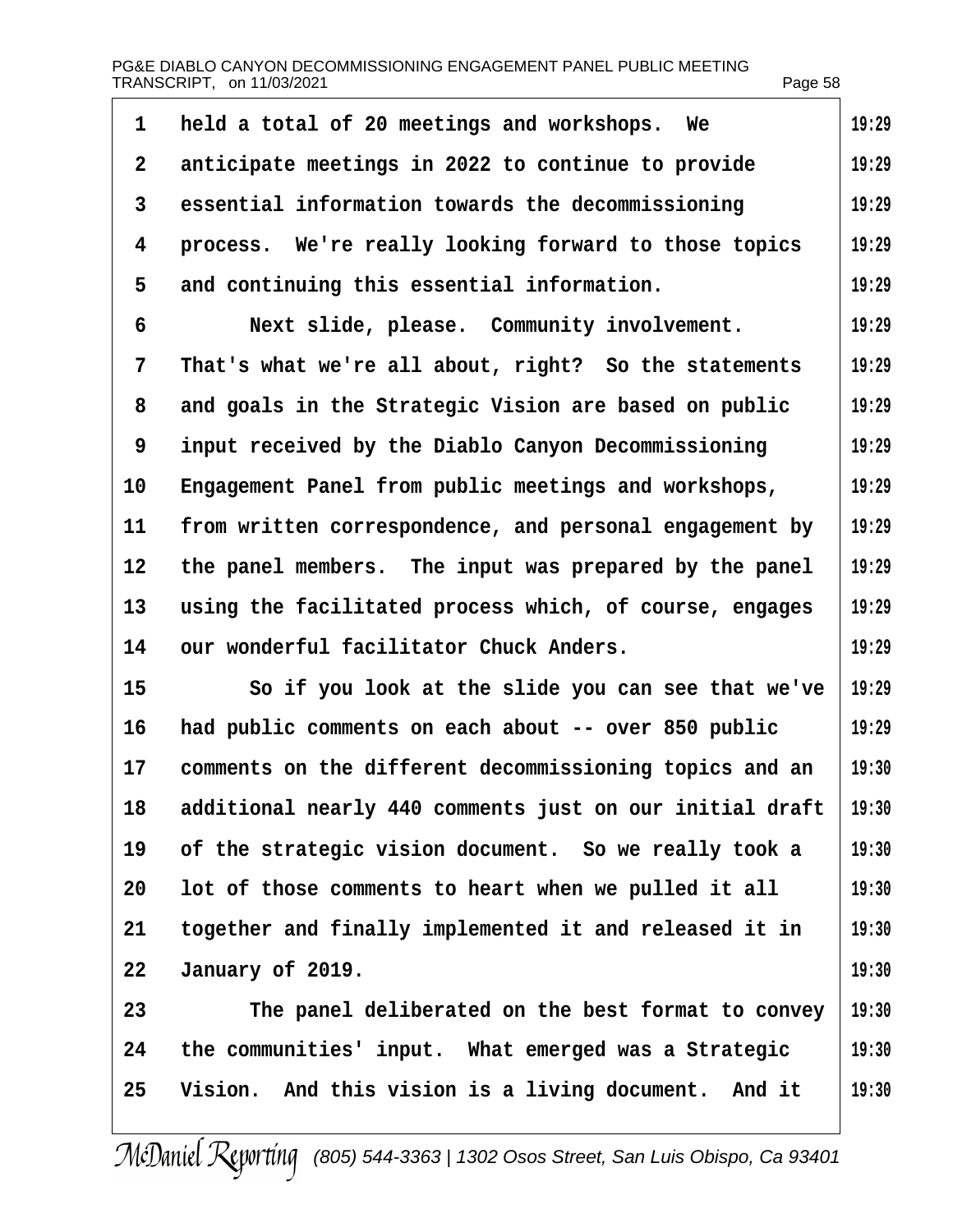|    | PG&E DIABLO CANYON DECOMMISSIONING ENGAGEMENT PANEL PUBLIC MEETING<br>TRANSCRIPT, on 11/03/2021 | Page 59 |
|----|-------------------------------------------------------------------------------------------------|---------|
| 1  | is on our website so you can definitely dig into it. We                                         | 19:30   |
| 2  | have revised it and rereleased it four different times.                                         | 19:30   |
| 3  | And we do submit those releases to the CPUC.                                                    | 19:30   |
| 4  | Next slide. Let's just go there. So the                                                         | 19:30   |
| 5  | structure of the Strategic Vision. Within the vision                                            | 19:31   |
| 6  | there were statements and goals. So those really gave                                           | 19:31   |
| 7  | us the framework. And then the goals offered a                                                  | 19:31   |
| 8  | description of the desired outcomes. So the panel felt                                          | 19:31   |
| 9  | that this should be documented as the priorities that we                                        | 19:31   |
| 10 | heard from the community, of course. In order to pursue                                         | 19:31   |
| 11 | those, the panel felt that this should take the form --                                         | 19:31   |
| 12 | that those goals, as an effort, should take the form of                                         | 19:31   |
| 13 | a recommendation. So the recommendations that you see                                           | 19:31   |
| 14 | there are the activities needed to meet those goals.                                            | 19:31   |
| 15 | Next slide, please. The strategic vision can be a                                               | 19:31   |
| 16 | lot to take in. We all have felt that over time. So                                             | 19:31   |
| 17 | the panel wanted to convey the outcomes and report out                                          | 19:31   |
| 18 | in an alternative format that would be more concise yet                                         | 19:31   |
| 19 | continue to fulfill our mission and provide relevant                                            | 19:31   |
| 20 | information to the public and to all interested parties.                                        | 19:31   |
| 21 | The panel collaborated on a format that would more                                              | 19:32   |
| 22 | easily accomplish the goal of documenting progress by                                           | 19:32   |
| 23 | engaging representative analytics.                                                              | 19:32   |
| 24 | So if you look -- oh, sorry. I didn't say "next"                                                | 19:32   |
| 25 | slide," did I? There you go. So those recommendations                                           | 19:32   |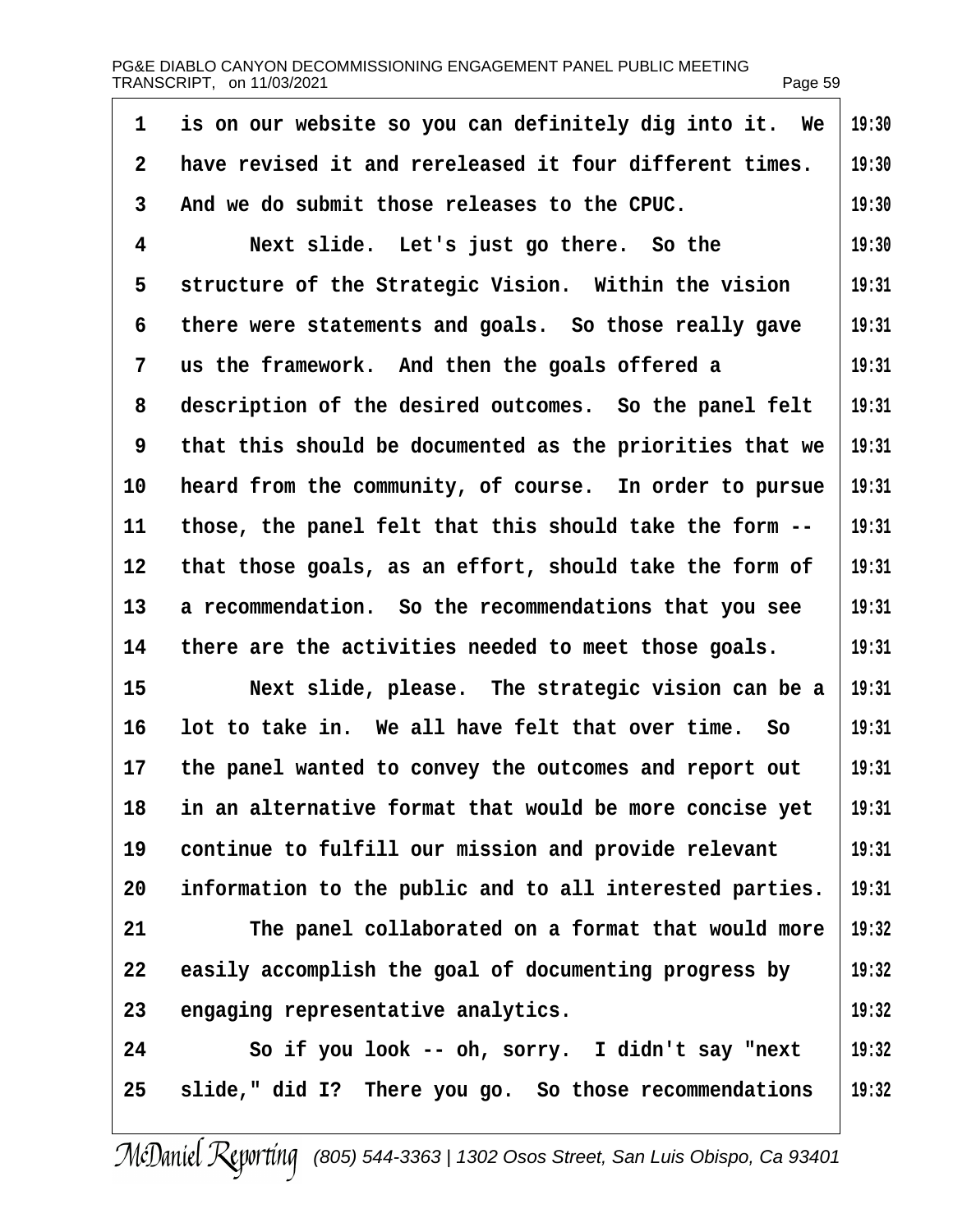| 1                 | if -- you can see we've made 13 recommendations on the  | 19:32 |
|-------------------|---------------------------------------------------------|-------|
| 2                 | decommissioning process; 17 on the repurposing of       | 19:32 |
| 3                 | facilities; four on our funding process; and three on   | 19:32 |
| 4                 | our structure as a panel; then 14 on the Diablo Canyon  | 19:32 |
| 5                 | lands; and 13 on the emergency planning process         | 19:32 |
| 6                 | recommendations.                                        | 19:32 |
| 7                 | Next slide, please. To carry on, we've made 23          | 19:32 |
| 8                 | recommendations on spent fuel management, six on the    | 19:32 |
| 9                 | transportation of the low or no level radioactive waste | 19:32 |
| 10                | materials. As I think Mariam mentioned, we'll be        | 19:33 |
| 11                | getting into that a little deeper in our next meeting   | 19:33 |
| $12 \overline{ }$ | that's in the first quarter of 2022. So we'll expect a  | 19:33 |
| 13                | lot more input and recommendations coming from that     | 19:33 |
| 14                | meeting. We also -- to finish it up, we've had 16       | 19:33 |
| 15                | recommendations about potential economic impacts and    | 19:33 |
| 16                | opportunities and 16 also on water resources.           | 19:33 |
| 17                | So the panel has asked PG&E to share information        | 19:33 |
| 18                | on how these recommendations may have been implemented  | 19:33 |
| 19                | thus far. So we're really excited to hear their report  | 19:33 |
| 20                | out tonight. It's also important to recognize, as you   | 19:33 |
| 21                | have experienced in this meeting, the process of        | 19:33 |
| 22                | decommissioning that Diablo Canyon falls upon a number  | 19:33 |
| 23                | of entities; PG&E, the County, State and Federal        | 19:33 |
| 24                | regulatory agencies, and potentially any future owners  | 19:33 |
| 25                | of Diablo lands. So the recommendations are not solely  | 19:33 |
|                   |                                                         |       |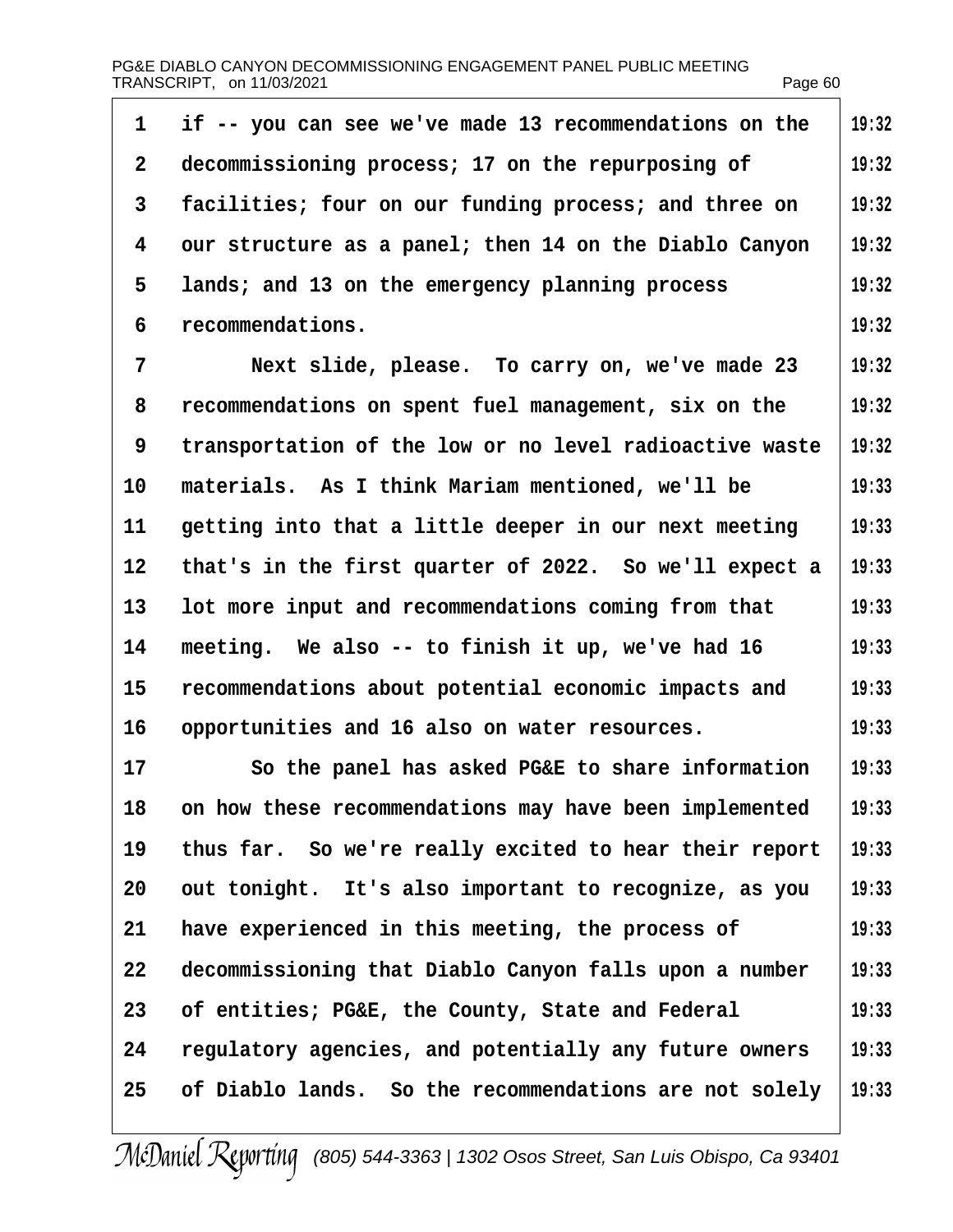|                | PG&E DIABLO CANYON DECOMMISSIONING ENGAGEMENT PANEL PUBLIC MEETING<br>TRANSCRIPT, on 11/03/2021 | Page 61 |
|----------------|-------------------------------------------------------------------------------------------------|---------|
| 1              | for PG&E. They may also come to play into future                                                | 19:33   |
| $\overline{2}$ | processes.                                                                                      | 19:34   |
| 3              | With that, I thank you for letting me do that                                                   | 19:34   |
| 4              | report out for you. And I'll pass it over to Tom for                                            | 19:34   |
| 5              | our report out tonight.                                                                         | 19:34   |
| 6              | MR. JONES: Thanks, Dena. We still have AGP or                                                   | 19:34   |
| 7              | Chuck run the next video for the slides from PG&E.                                              | 19:34   |
| 8              | MR. ANDERS: Tom, are you going to run the slides                                                | 19:34   |
| 9              | or should we?                                                                                   | 19:34   |
| 10             | MR. JONES: I just mentioned that. You'll run                                                    | 19:34   |
| 11             | them and I'll -- I'll speak.                                                                    | 19:34   |
| 12             | MR. ANDERS: Okay. Bob, could you bring up                                                       | 19:34   |
| 13             | slides?                                                                                         | 19:34   |
| 14             | AGP VIDEO: Just a moment. I'm having trouble.                                                   | 19:34   |
| 15             | I'll get it in a minute.                                                                        | 19:34   |
| 16             | MR. ANDERS: Appreciate everyone's patience with                                                 | 19:35   |
| 17             | technology. Even though we've been doing this for a                                             | 19:35   |
| 18             | year and a half or more, we still run into problems now                                         | 19:35   |
| 19             | and then.                                                                                       | 19:35   |
| 20             | MR. JONES: Great. Thanks, AGP. Thanks, Chuck.                                                   | 19:35   |
| 21             | Here's an update on some of the key items in the                                                | 19:35   |
| 22             | Strategic Vision and some of our next steps. There is a                                         | 19:35   |
| 23             | utility and feedback from the panel. We've got a lot                                            | 19:35   |
| 24             | going on and. We shared that in our earlier update.                                             | 19:35   |
| 25             | There is a milestone, basically, every month for the                                            | 19:35   |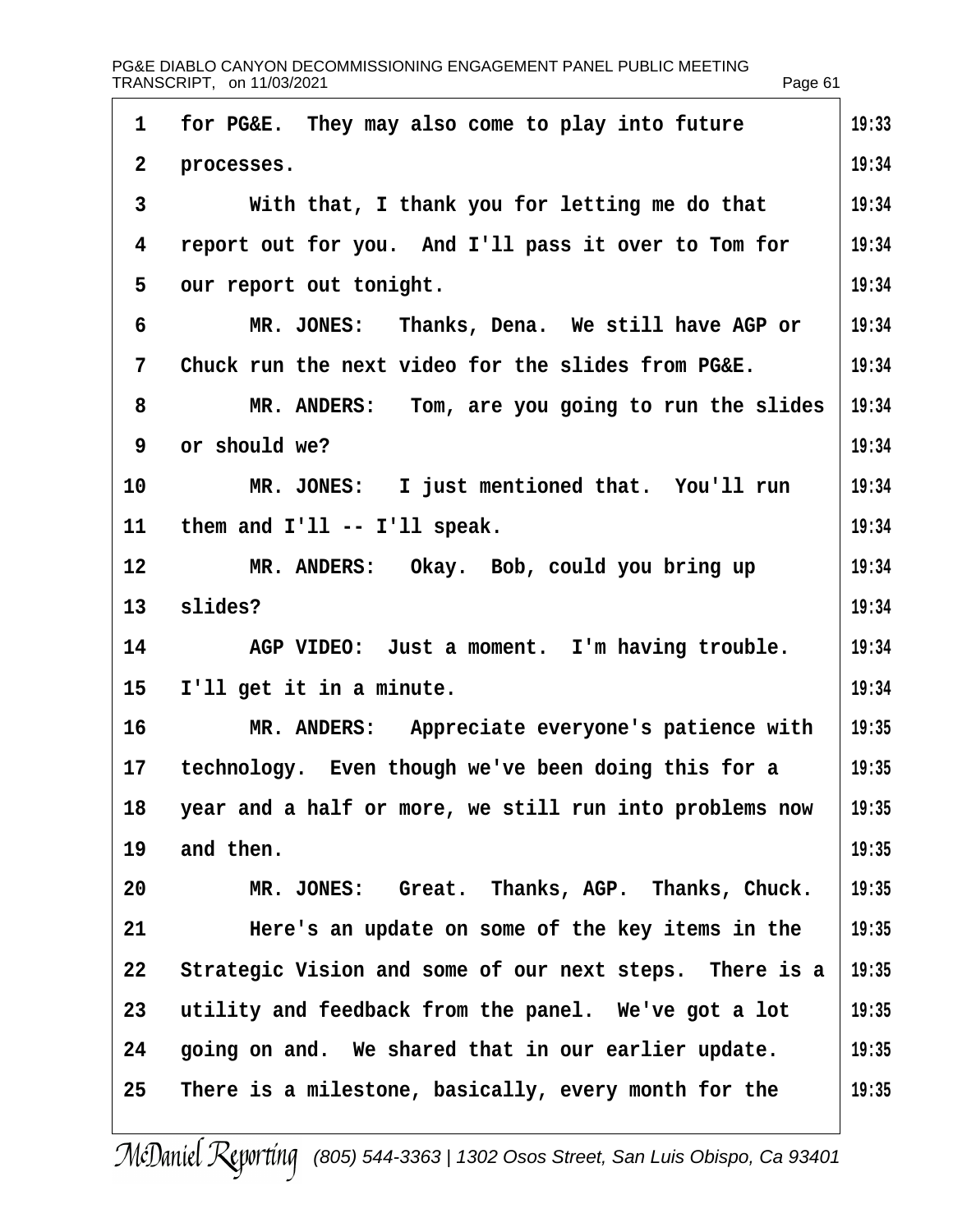| 1  | next several months. And a lot those have been driven    | 19:35 |
|----|----------------------------------------------------------|-------|
| 2  | by the panel's input. And I would also say going         | 19:35 |
| 3  | backwards a month or two with the successful completion  | 19:35 |
| 4  | of our application that was fundamentally changed in     | 19:35 |
| 5  | some of our key project scope for things like barging,   | 19:35 |
| 6  | that we'll get into in a minute. So the panel's and      | 19:35 |
| 7  | public input has helped us immensely. It's shaved years  | 19:36 |
| 8  | off the project, cost of the project, and self produced  | 19:36 |
| 9  | environmental impact.                                    | 19:36 |
| 10 | So if can we go to the next slide, please. So we         | 19:36 |
| 11 | had this update today but this is hot off the presses.   | 19:36 |
| 12 | We announced this at 3 PM today that the contracting and | 19:36 |
| 13 | strategy was determined. And that was consistent with    | 19:36 |
| 14 | the section of the Engagement Panel that's listed there  | 19:36 |
| 15 | on the third bullet.                                     | 19:36 |
| 16 | I will tell you that the Strategic Vision is a           | 19:36 |
| 17 | very robust document. Dena did a good job of laying it   | 19:36 |
| 18 | out. So when possible we try to show the citation. I     | 19:36 |
| 19 | will warn you it uses Roman numerals and then an         | 19:36 |
| 20 | alphanumeric coding. So it's a robust document. It's     | 19:36 |
| 21 | well over 50 pages. But that's where that lines up.      | 19:36 |
| 22 | So that was helpful in our deliberations about           | 19:36 |
| 23 | what contracting strategy to implore when we go ahead    | 19:36 |
| 24 | and -- or employ when we go ahead and do the project.    | 19:36 |
| 25 | We'll go to the next slide, please. I will also          | 19:36 |
|    |                                                          |       |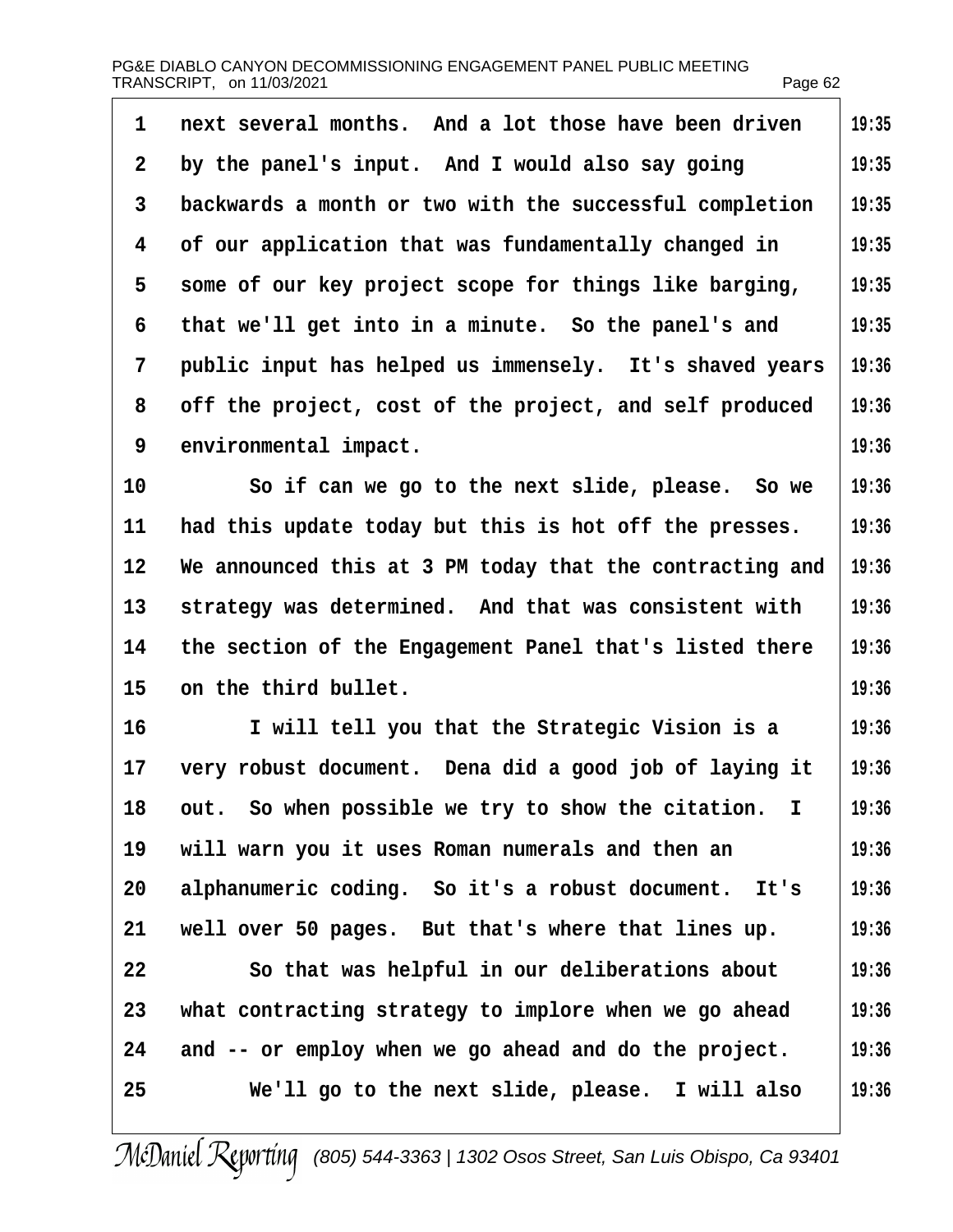| PG&E DIABLO CANYON DECOMMISSIONING ENGAGEMENT PANEL PUBLIC MEETING |         |
|--------------------------------------------------------------------|---------|
| TRANSCRIPT, on 11/03/2021                                          | Page 63 |

| 1                 | tell you that some of these milestones, then, have a    | 19:36 |
|-------------------|---------------------------------------------------------|-------|
| 2                 | cascading effect. So, for instance, when Dena showed    | 19:37 |
| 3                 | those buckets of recommendations or those categories of | 19:37 |
| 4                 | recommendations, now that that contracting strategy has | 19:37 |
| 5                 | been identified, and if it's approved, then all those   | 19:37 |
| 6                 | other labor-type questions will be -- will cascade from | 19:37 |
| 7                 | that decision when final, right?                        | 19:37 |
| 8                 | So we have the categorization here. And this --         | 19:37 |
| 9                 | we looked at the process in funding. What we talked     | 19:37 |
| 10                | about is -- at the top bullet here we summarize the     | 19:37 |
| 11                | Engagement Panel's recommendations to the utility. And, | 19:37 |
| $12 \overline{ }$ | you know, goal of completing work within ten years,     | 19:37 |
| 13                | that's important.                                       | 19:37 |
| 14                | Our Humboldt Bay facility, for instance, we used a      | 19:37 |
| 15                | strategy of safe store. And we initiated that project   | 19:37 |
| 16                | in 2009. And I mentioned early we're wrapping up here   | 19:37 |
| 17                | in 2021. So that project laid idle for well over 30     | 19:37 |
| 18                | years. And it will be completed in its 40-some-odd      | 19:37 |
| 19                | year. That ten-year time line is aggressive, actually,  | 19:37 |
| 20                | by industry standards. And the average, regardless of   | 19:38 |
| 21                | strategy, is longer than ten years. So that's one of    | 19:38 |
| 22                | the things that we work on our pre-applications that we | 19:38 |
| 23                | will obtain approvals on while we're still operating.   | 19:38 |
| 24                | We hope to take some of that time off to achieve that   | 19:38 |
| 25                | ten years.                                              | 19:38 |
|                   |                                                         |       |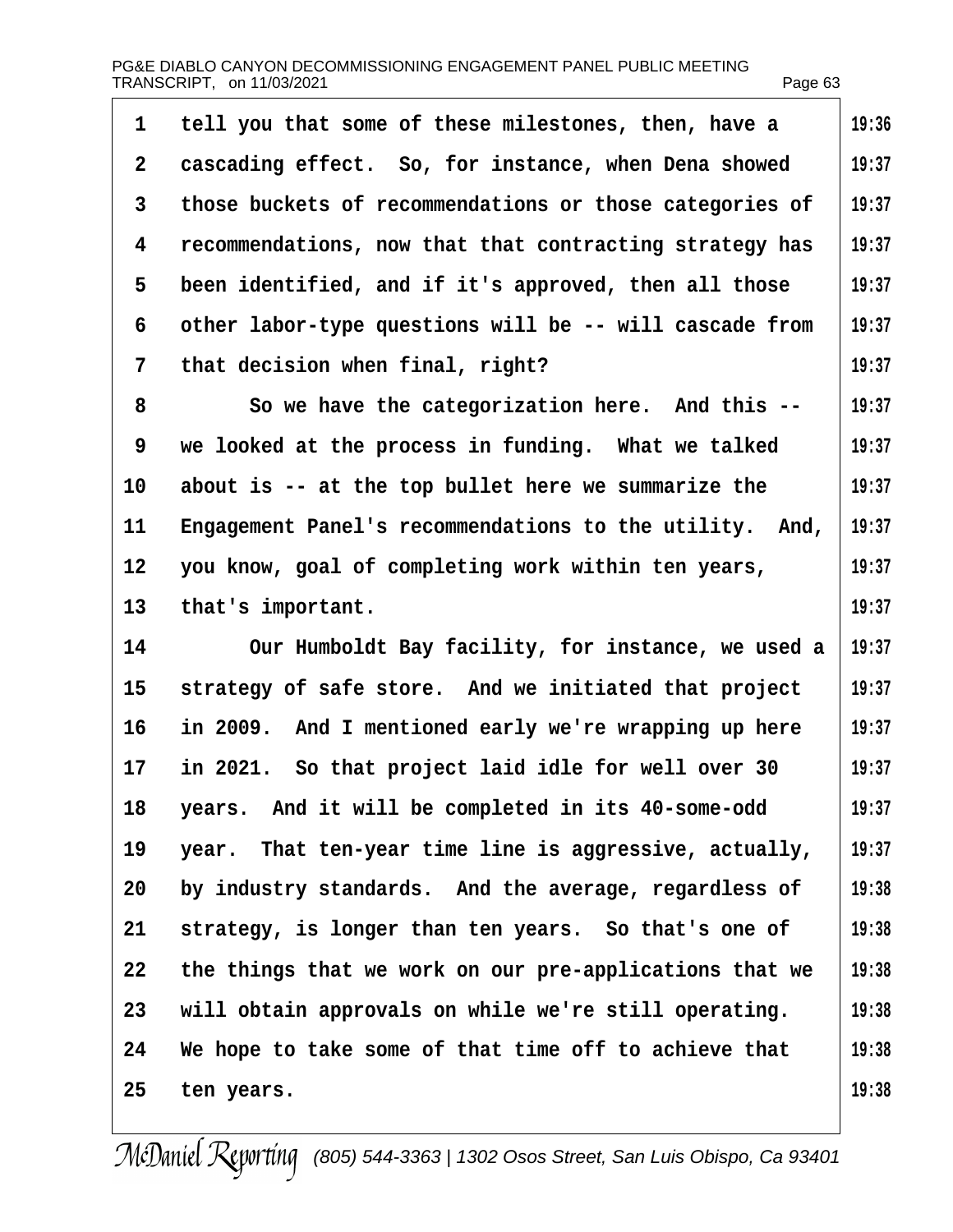| PG&E DIABLO CANYON DECOMMISSIONING ENGAGEMENT PANEL PUBLIC MEETING |         |
|--------------------------------------------------------------------|---------|
| TRANSCRIPT, on 11/03/2021                                          | Page 64 |

| 1               | These considerations that we look at when we             | 19:38 |
|-----------------|----------------------------------------------------------|-------|
| 2               | receive something from the panel: What are the impacts   | 19:38 |
| 3               | to PG&E and external stakeholders? Does it have a        | 19:38 |
| 4               | regulatory path? Can the plans be changed? So we might   | 19:38 |
| 5               | get some recommendations that ask for X. And it's going  | 19:38 |
| 6               | to be X minus a little bit or X plus a little bit,       | 19:38 |
| 7               | right?                                                   |       |
| 8               | So I do remind folks that when a lot of these            | 19:38 |
| 9               | recommendations came in we were seven to eight years out | 19:38 |
| 10              | from the project. As we get closer, that's one of the    | 19:38 |
| 11              | benefits of the panel process. The panel regularly       | 19:38 |
| 12 <sub>2</sub> | updates that Strategic Vision and refines its            | 19:38 |
| 13              | recommendations as we both learn more; as the utility    | 19:38 |
| 14              | learns more; as regulations changes; as the panel learns | 19:38 |
| 15              | more.                                                    | 19:38 |
| 16              | If we can go to the next slide, please. Future           | 19:38 |
| 17              | lands. This is by far the largest component of comments  | 19:38 |
| 18              | we've received. The categories into land stewardship,    | 19:39 |
| 19              | land transfer use, and some of the cultural heritage     | 19:39 |
| 20              | aspects. It's a very sensitive location both             | 19:39 |
| 21              | ecologically and culturally. So it will need to be       | 19:39 |
| 22              | protected. The company's -- I'm proud of the work the    | 19:39 |
| 23              | company has done out there. And we -- the successor      | 19:39 |
| 24              | entity will be able to match or succeed that type of     | 19:39 |
| 25              | management strategy.                                     | 19:39 |
|                 |                                                          |       |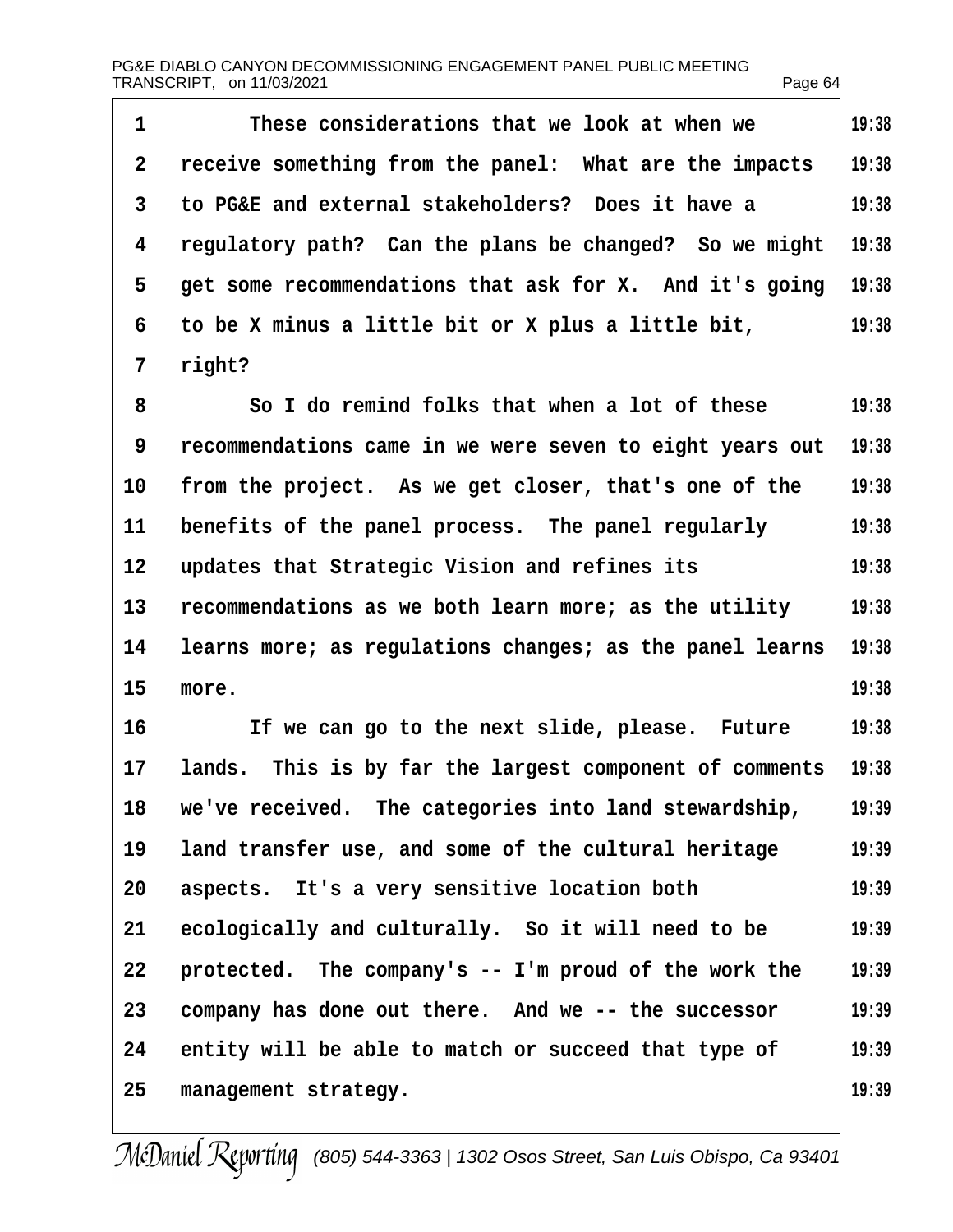| 1  | So, again, we look at those considerations. You         | 19:39 |
|----|---------------------------------------------------------|-------|
| 2  | know, will they obtain -- or will they uphold the       | 19:39 |
| 3  | ecological, cultural and scenic protection that we have | 19:39 |
| 4  | offered. Will it do even better? We hope. Public        | 19:39 |
| 5  | access? It's going to be a delicate balance for that    | 19:39 |
| 6  | successor entity about how to do that. For instance,    | 19:39 |
| 7  | our Northern Trail of Point Buchon had a rigorous cross | 19:39 |
| 8  | functional scientific research to achieve its carrying  | 19:39 |
| 9  | capacity, which is limited. So it's not wide open like  | 19:39 |
| 10 | some parks or other areas to hike. And so that would be | 19:39 |
| 11 | a delicate balance in the future.                       | 19:39 |
| 12 | And then, for instance, land use will need to be        | 19:39 |
| 13 | dependent on repurposing conclusions and also the       | 19:39 |
| 14 | project itself. We can't have anything that delays or   | 19:40 |
| 15 | upsets the project, right? So that at the end of the    | 19:40 |
| 16 | day we still have this multi-decade, multi-billion      | 19:40 |
| 17 | dollar project to execute at Diablo Canyon. So we have  | 19:40 |
| 18 | to balance that with when the public would have access  | 19:40 |
| 19 | to the property, when the successor entity could take   | 19:40 |
| 20 | over.                                                   | 19:40 |
| 21 | You heard Susan Strachan talk about 2039. Could         | 19:40 |
| 22 | there be a lease sooner potentially? Could there be     | 19:40 |
| 23 | access and a circulation element that accommodates that | 19:40 |
| 24 | sooner? Possibly. But, again, it will be a major        | 19:40 |
| 25 | industrial site for quite some time as it is today.     | 19:40 |
|    |                                                         |       |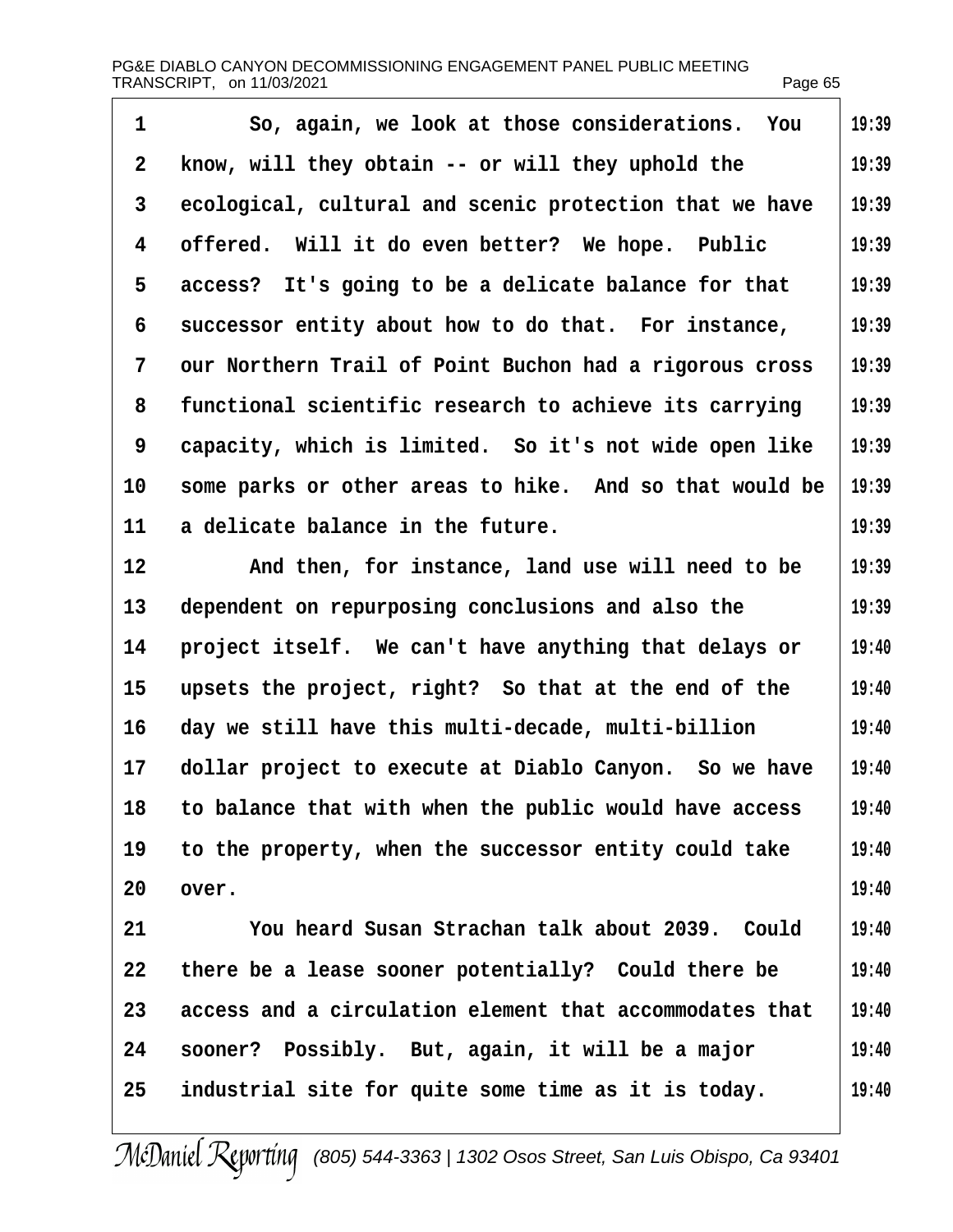| $\mathbf{1}$ | Next slide, please. The way we also try to               | 19:40 |
|--------------|----------------------------------------------------------|-------|
| 2            | balance these is we have a couple of processes. And Jim  | 19:40 |
| 3            | Welsh, our Senior Vice President of Power Generation,    | 19:40 |
| 4            | our Chief Nuclear Officer, describes it this way: There  | 19:40 |
| 5            | have been different groups that have benefitted and then | 19:40 |
| 6            | helped support or have some of burden of Diablo Canyon   | 19:40 |
| 7            | throughout its history. That's our customers. You        | 19:40 |
| 8            | know, they pay the ticket, right? Through rates they     | 19:41 |
| 9            | fund all the activities that Diablo Canyon has           | 19:41 |
| 10           | benefitted our community immensely. And then they        | 19:41 |
| 11           | benefit from that power production.                      | 19:41 |
| 12           | Our shareholders have been at risk. And they have        | 19:41 |
| 13           | invested. And they have supported that company -- or     | 19:41 |
| 14           | that facility and the company. And then our local        | 19:41 |
| 15           | community, right? We've had the jobs and the influx,     | 19:41 |
| 16           | but we have the burden of the emergency plan and siren   | 19:41 |
| 17           | tests and things like that.                              | 19:41 |
| 18           | So when we look at future land use, repurposing          | 19:41 |
| 19           | and the project overall we try to balance those three    | 19:41 |
| 20           | needs. And we see the customer really championed by the  | 19:41 |
| 21           | Public Utilities Commission. That's one of their main    | 19:41 |
| 22           | focuses is to look at what's equitable for all           | 19:41 |
| 23           | customers.                                               | 19:41 |
| 24           | I'll remind both the panel and those watching            | 19:41 |
| 25           | tonight that the PG&E service territory is immense.      | 19:41 |
|              |                                                          |       |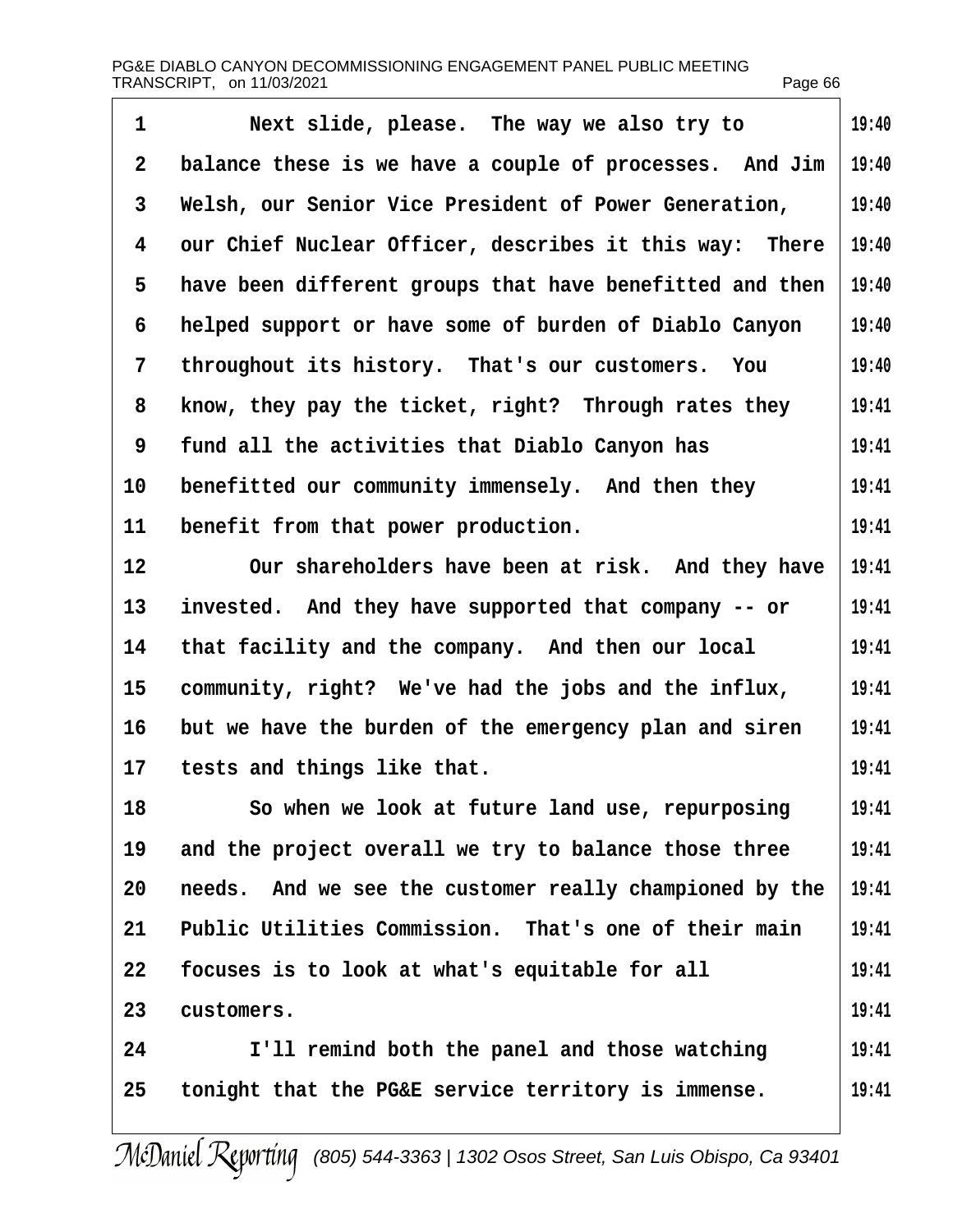| 1               | It's 48 of California's 58 counties. And we have about  | 19:41 |
|-----------------|---------------------------------------------------------|-------|
| $\overline{2}$  | 16 million electric customers. So the PUC does balance  | 19:41 |
| 3               | local input with what's fair and equitable for those    | 19:41 |
| 4               | customers across that vast geologic -- geographic area. | 19:41 |
| 5               | So that's -- their charge is a little different.        | 19:41 |
| 6               | The County Board of Supervisors, we look at them        | 19:42 |
| 7               | as those that are executing the local community input   | 19:42 |
| 8               | and our Engagement Panel. We see those as the two       | 19:42 |
| 9               | principal drivers for the local community. So that's    | 19:42 |
| 10              | how we receive that feedback.                           | 19:42 |
| 11              | We can go to the next slide, please. And this           | 19:42 |
| 12 <sup>°</sup> | chart is a bit of an eye test. But what we show here -- | 19:42 |
| 13              | and this was filed with the Public Utilities Commission | 19:42 |
| 14              | in June of 2020. This is how we do our engagement for   | 19:42 |
| 15              | ideas for future land use. And future land use both     | 19:42 |
| 16              | deals with the 12,000 acres and 14 miles of coastline   | 19:42 |
| 17              | and also Parcel P. They are not exclusive through this  | 19:42 |
| 18              | process. We've tried to develop one process that takes  | 19:42 |
| 19              | into account a lot of different things for evaluation.  | 19:42 |
| 20              | And that includes the Strategic Vision which is         | 19:42 |
| 21              | the third bullet down on that odd-shaped polygon on the | 19:42 |
| 22              | right that feeds into the process. This diagram is at   | 19:42 |
| 23              | the Utilities Commission website. It's on the PG&E      | 19:43 |
| 24              | website. And it's on the Engagement Panel website.      | 19:43 |
| 25              | We're going to refine this a little bit in the 2021     | 19:43 |
|                 |                                                         |       |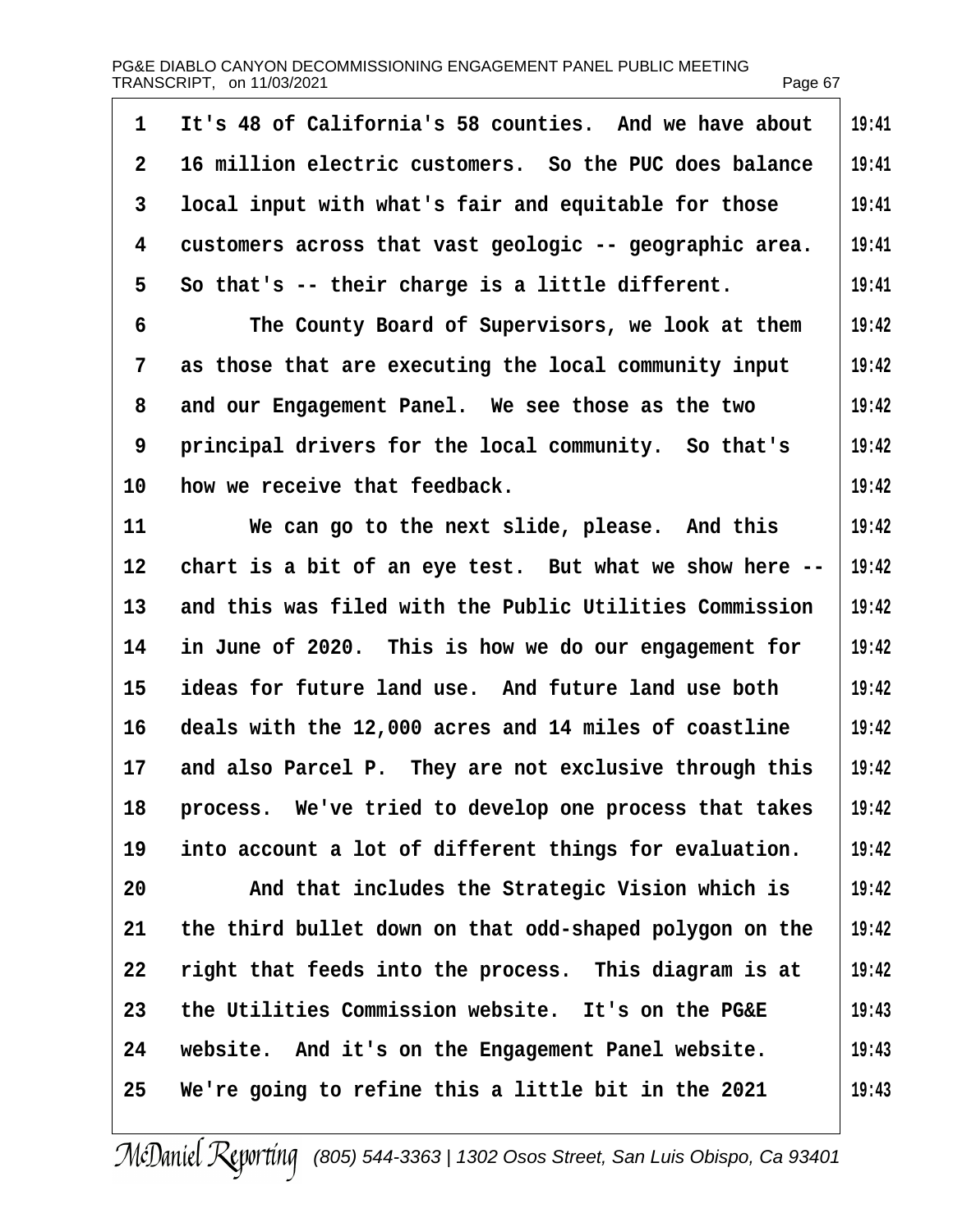| 1              | filing, but it's mostly intact. And it served us well    | 19:43 |
|----------------|----------------------------------------------------------|-------|
| $\overline{2}$ | for how to screen items that might have come in.         | 19:43 |
| 3              | Go to the next slide, please. So we look at              | 19:43 |
| 4              | repurposing. We look at a couple of different areas.     | 19:43 |
| 5              | We look at existing facilities that are on land. And     | 19:43 |
| 6              | then the marine facilities, particularly the breakwater. | 19:43 |
| 7              | And that's where the Engagement Panel's input has been   | 19:43 |
| 8              | really helpful for two things. One is our original       | 19:43 |
| 9              | lease and our current lease from the California State    | 19:43 |
| 10             | Lands Commission requires removal. And so it's not up    | 19:43 |
| 11             | to PG&E -- can we mute your thingy? I don't know why     | 19:43 |
| 12             | his -- presentation here.                                | 19:43 |
| 13             | But with that we'll go ahead and evaluate that           | 19:43 |
| 14             | repurposing. And when the panel suggested that to some   | 19:43 |
| 15             | of its workshops we actually had the State Lands         | 19:43 |
| 16             | Commission down to speak to the panel and the utility    | 19:44 |
| 17             | outback. So subsequent to that there's actually been     | 19:44 |
| 18             | white paper produced between the utility, the California | 19:44 |
| 19             | State Lands Commission, the county, and others to        | 19:44 |
| 20             | describe how that could work.                            | 19:44 |
| 21             | You can see a list of considerations down there.         | 19:44 |
| 22             | Is it consistent with future interests at the site? You  | 19:44 |
| 23             | know, we're going to be in the dry cask storage business | 19:44 |
| 24             | for the foreseeable future. And we seek to be in the     | 19:44 |
| 25             | transmission business indefinitely. So those             | 19:44 |
|                |                                                          |       |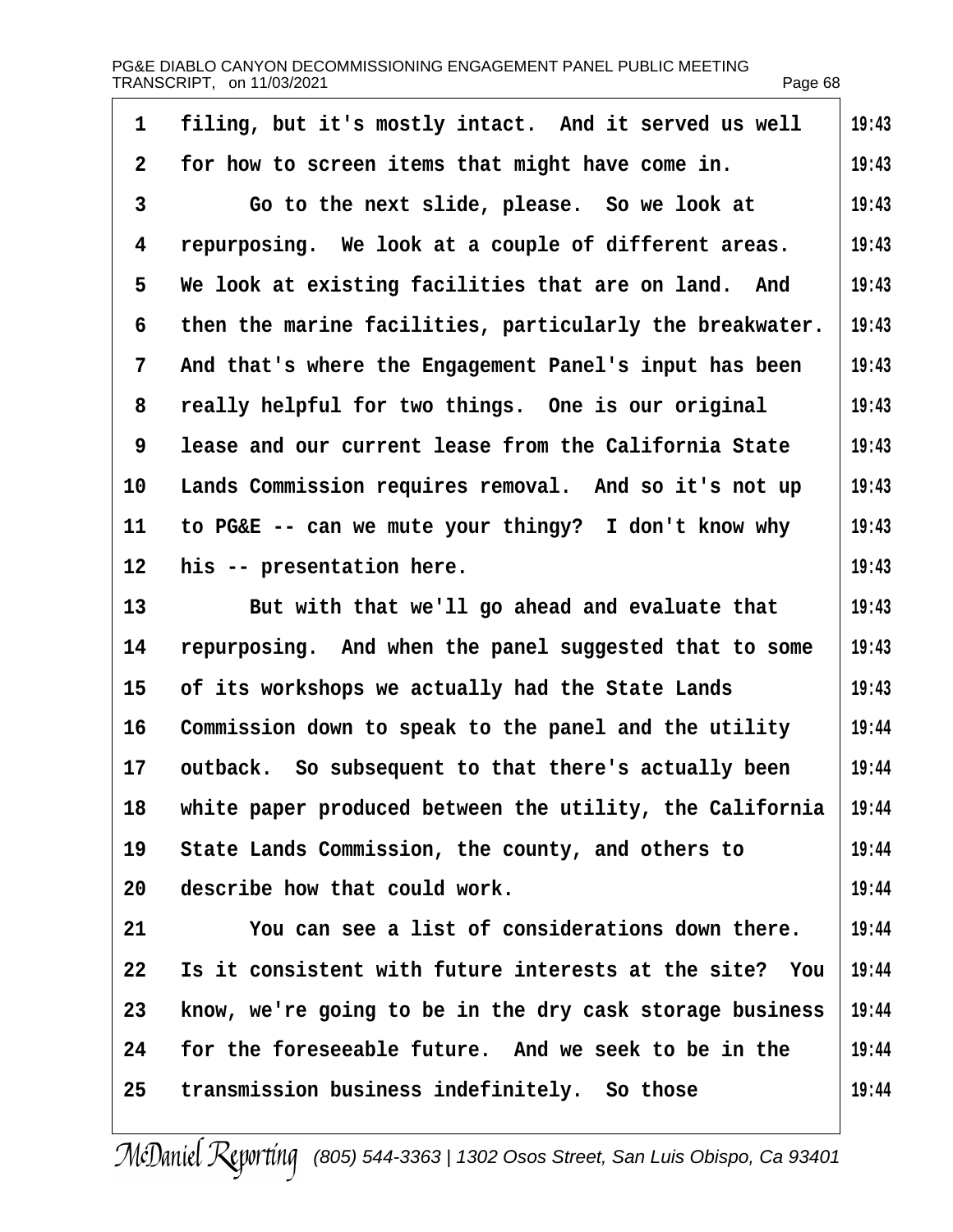PG&E DIABLO CANYON DECOMMISSIONING ENGAGEMENT PANEL PUBLIC MEETING TRANSCRIPT, on 11/03/2021 Page 69: Page 69: Page 69: Page 69: Page 69: Page 69: Page 69: Page 69: Page 69: Page 69: Page 69: Page 69: Page 69: Page 69: Page 69: Page 69: Page 69: Page 69: Page 69: Page 7: Page 7: Page 7

| repurposing and public access things will need to be<br>consistent with the utilities that are on land now.<br>And then we've also had a couple of major policy | 19:44<br>19:44<br>19:44 |
|-----------------------------------------------------------------------------------------------------------------------------------------------------------------|-------------------------|
|                                                                                                                                                                 |                         |
|                                                                                                                                                                 |                         |
|                                                                                                                                                                 |                         |
| changes since we started this. So the Public Utilities                                                                                                          | 19:44                   |
| Commission has created a tribal lands right program and                                                                                                         | 19:44                   |
| policy that give indigenous people the first right of                                                                                                           | 19:44                   |
| refusal when the land is to be sold. And also on our                                                                                                            | 19:44                   |
| plan of reorganization of the bankruptcy resolution for                                                                                                         | 19:44                   |
| the utility, the Public Utilities Commission picked up                                                                                                          | 19:44                   |
| some jurisdiction over previously unregulated companies;                                                                                                        | 19:45                   |
| Eureka Energy, for instance, that owns the land from the                                                                                                        | 19:45                   |
| power plant to the front gate, and Wild Cherry Canyon.                                                                                                          | 19:45                   |
| Now, if it engages in any activity that results in the                                                                                                          | 19:45                   |
| sale of asset of over \$5 million, the Public Utilities                                                                                                         | 19:45                   |
| Commission has a role in approving that as well now too.                                                                                                        | 19:45                   |
| That was not the case for the last 30 years. That's a                                                                                                           | 19:45                   |
| new development within the last nine months or so.                                                                                                              | 19:45                   |
| Go to the next item -- next slide, please. So we                                                                                                                | 19:45                   |
| just talked about their evaluation process. We have                                                                                                             | 19:45                   |
| that large graft that was on the earlier slide. We have                                                                                                         | 19:45                   |
| an internal team now that is starting to facilitate                                                                                                             | 19:45                   |
| items that come in. We'll work with any curious party                                                                                                           | 19:45                   |
| that has made inquiry to the utility to provide them                                                                                                            | 19:45                   |
| information. We've redesigned our website to function                                                                                                           | 19:45                   |
| as a -- basically, a free due diligence page. You can                                                                                                           | 19:45                   |
|                                                                                                                                                                 |                         |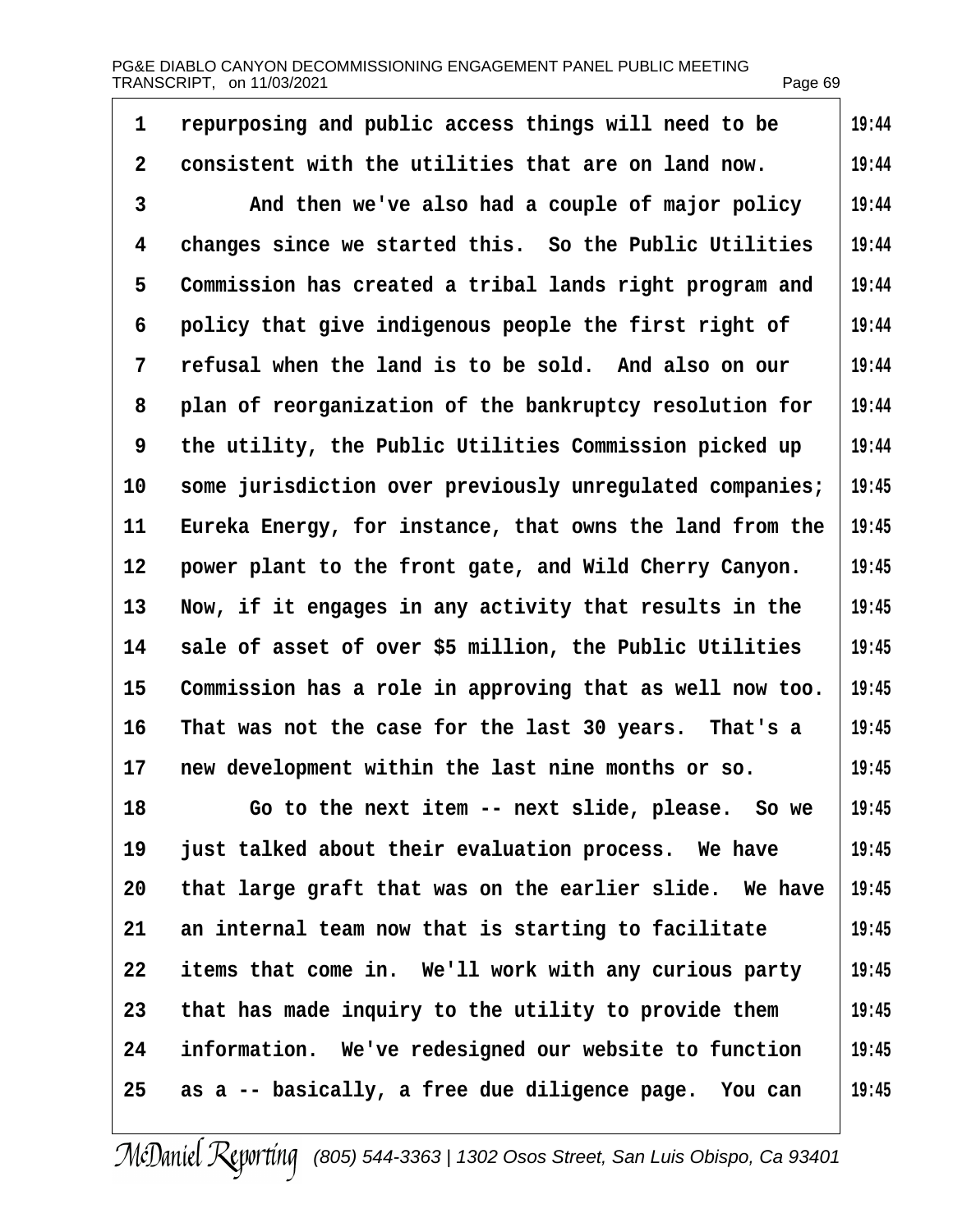| PG&E DIABLO CANYON DECOMMISSIONING ENGAGEMENT PANEL PUBLIC MEETING |         |
|--------------------------------------------------------------------|---------|
| TRANSCRIPT, on 11/03/2021                                          | Page 70 |

| 1               | take a virtual tour of a building now. You can see its   | 19:45 |
|-----------------|----------------------------------------------------------|-------|
| 2               | square footage. And then we've provided a breakdown of   | 19:46 |
| 3               | all of the parcels on the Diablo land of zoning and      | 19:46 |
| 4               | incumbrances.                                            | 19:46 |
| 5               | We've also gone to look at some real estate              | 19:46 |
| 6               | assessment, not appraisals. And J and L Real Estate      | 19:46 |
| 7               | Brokers completed that for us. And that was shared with  | 19:46 |
| 8               | the panel at its August meeting this year. So if you     | 19:46 |
| 9               | are curious about how you combined how the world views   | 19:46 |
| 10              | the opportunity there from a real estate perspective     | 19:46 |
| 11              | compatible with the zoning, that was an interesting      | 19:46 |
| 12              | discussion. There's nothing in the works now. And as     | 19:46 |
| 13 <sup>°</sup> | Susan said, the county will evaluate that. But PG&E has  | 19:46 |
| 14              | no plans for further development outside of utility use  | 19:46 |
| 15              | that we must do. And that will be restricted to the      | 19:46 |
| 16              | upper elevations near the dry cask storage and our       | 19:46 |
| 17              | switchyards. And most of that development will be        | 19:46 |
| 18              | related to this project for storage, lay down areas, and | 19:46 |
| 19              | things like that.                                        | 19:46 |
| 20              | And then evaluation process. We all want to make         | 19:46 |
| 21              | sure that anything that we're looking at doesn't block   | 19:46 |
| 22              | our path for free release criteria from the NRC. And     | 19:46 |
| 23              | that's key to any party that wants to take it over.      | 19:47 |
| 24              | Nobody is going to line up to buy that parcel until the  | 19:47 |
| 25              | NRC has deemed that it's been fully remediated. It's a   | 19:47 |
|                 |                                                          |       |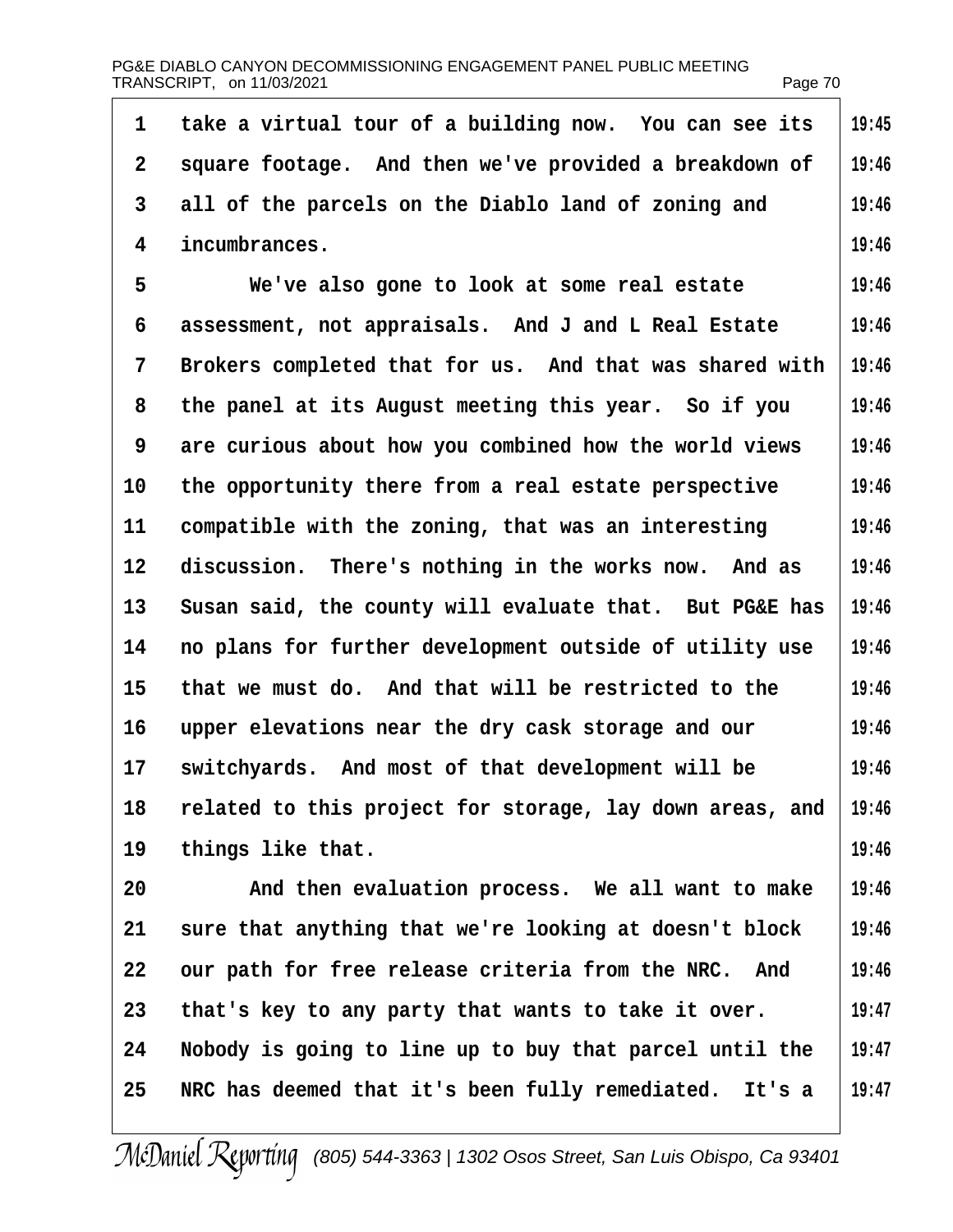| 1  | very clean site. But, nonetheless, that's a sort of      | 19:47 |
|----|----------------------------------------------------------|-------|
| 2  | endorsement when the project is complete that reduces    | 19:47 |
| 3  | liability, but it also gives assurance to any third      | 19:47 |
| 4  | party successor that the project has been done           | 19:47 |
| 5  | successfully. And then you get to watch that process     | 19:47 |
| 6  | for free with some sort of due diligence, almost another | 19:47 |
| 7  | due diligence process for a potential successor entity.  | 19:47 |
| 8  | It's almost the opposite of what happened at Fort        | 19:47 |
| 9  | Ord up in Monterey where the university system took the  | 19:47 |
| 10 | parcel over before it was characterized. In this case    | 19:47 |
| 11 | our characterization and our project will all be through | 19:47 |
| 12 | a public process. And then the public has the right to   | 19:47 |
| 13 | view and comment that. And then independent regulators   | 19:47 |
| 14 | will have to approve if the mitigation has been          | 19:47 |
| 15 | successful.                                              | 19:47 |
| 16 | Go to the next slide, please. So we heard from           | 19:47 |
| 17 | Linda earlier about some of the facilities. So in the    | 19:48 |
| 18 | lower left portion of this facility -- this is an aerial | 19:48 |
| 19 | view looking north to south. You can see there's two     | 19:48 |
| 20 | salmon patches -- two little squares or rectangles.      | 19:48 |
| 21 | Those are the switchyards that we were discussing. And   | 19:48 |
| 22 | the larger one on the left, the 500 KV, that's 500,000   | 19:48 |
| 23 | volts. That's the one I described that runs to both the  | 19:48 |
| 24 | Bakersfield and Fresno area.                             | 19:48 |
| 25 | Then that switchyard down below where it says            | 19:48 |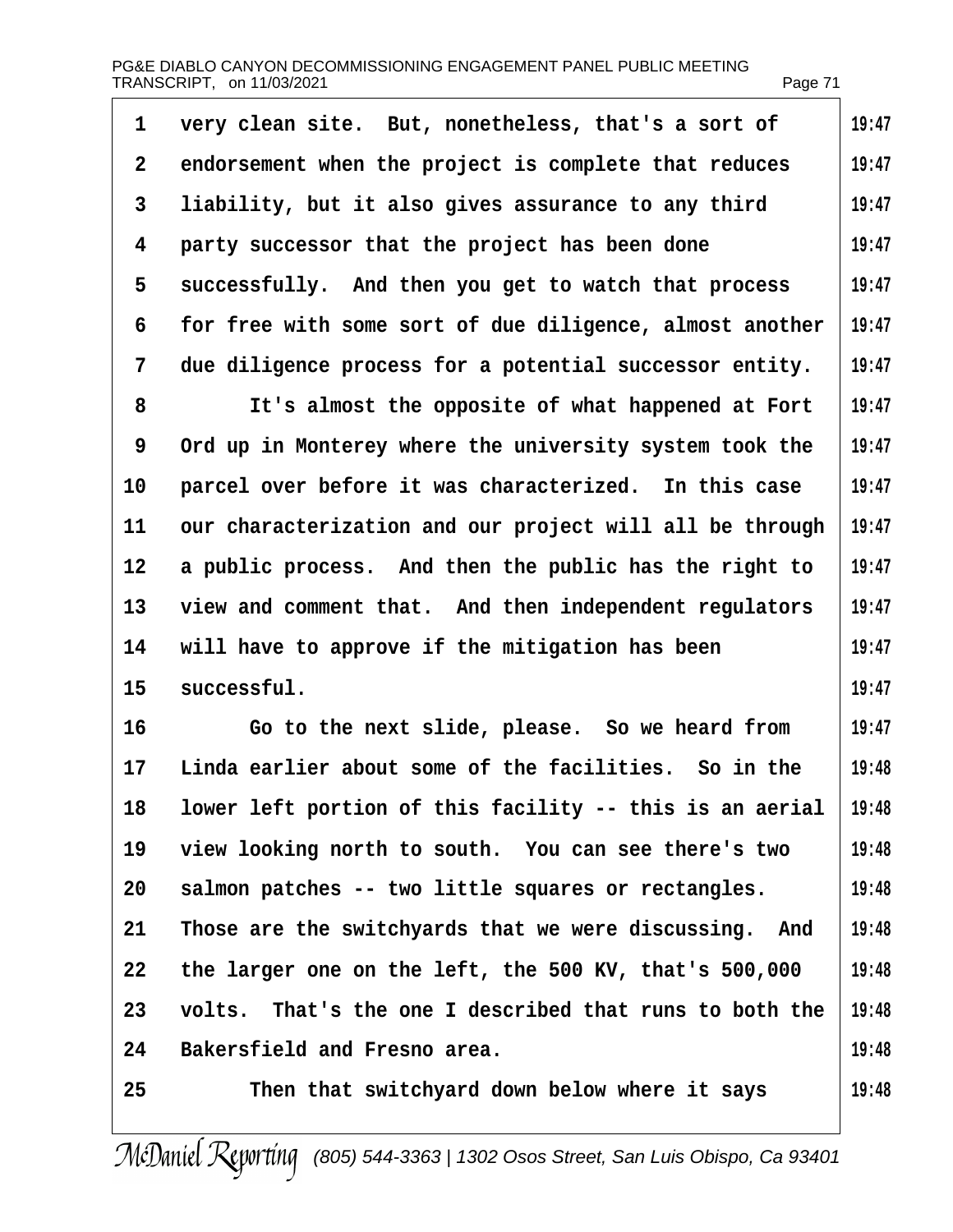| PG&E DIABLO CANYON DECOMMISSIONING ENGAGEMENT PANEL PUBLIC MEETING |         |
|--------------------------------------------------------------------|---------|
| TRANSCRIPT, on 11/03/2021                                          | Page 72 |

| 1  | 230 KV in the lower third there, that's the one that is | 19:48 |
|----|---------------------------------------------------------|-------|
| 2  | targeted for potential support for offshore wind in     | 19:48 |
| 3  | addition to the 500 KV. And that will also support      | 19:48 |
| 4  | Diablo Canyon. Because while we've been at this point a | 19:48 |
| 5  | power generation station for 36 years, we'll become a   | 19:48 |
| 6  | retail customer for electricity. So that's how we'll    | 19:48 |
| 7  | bring in the power to supply energy to the site to      | 19:48 |
| 8  | conduct the decommission.                               | 19:48 |
| 9  | We can go to the next slide, please. That               | 19:48 |
| 10 | foreshadow that I mentioned, the breakwater earlier --  | 19:48 |
| 11 | this slide's a little tight. But what the image on the  | 19:48 |
| 12 | right is conveying is the enormity of the break water.  | 19:49 |
| 13 | So in the middle third column you can see something     | 19:49 |
| 14 | called a tribar. Looks like a jax, like the children's  | 19:49 |
| 15 | toy. You can see the silhouette of a six-foot man       | 19:49 |
| 16 | standing next to the jax. They are 37 tons each.        | 19:49 |
| 17 | There's over 4,000 of them. And they encapsulate a pile | 19:49 |
| 18 | of riprap that is up to 60 feet deep. So at the mouth   | 19:49 |
| 19 | of our harbor it's 60 feet deep, because we're on the   | 19:49 |
| 20 | end of the continental shelf. And in our intake         | 19:49 |
| 21 | structure where we will convert that from where we run  | 19:49 |
| 22 | water through the power plant to a barging facility,    | 19:49 |
| 23 | we're over 30 feet deep.                                | 19:49 |
| 24 | When you look at the mass on this diagram, what         | 19:49 |
| 25 | it's showing you is the charcoal gray center of those   | 19:49 |
|    |                                                         |       |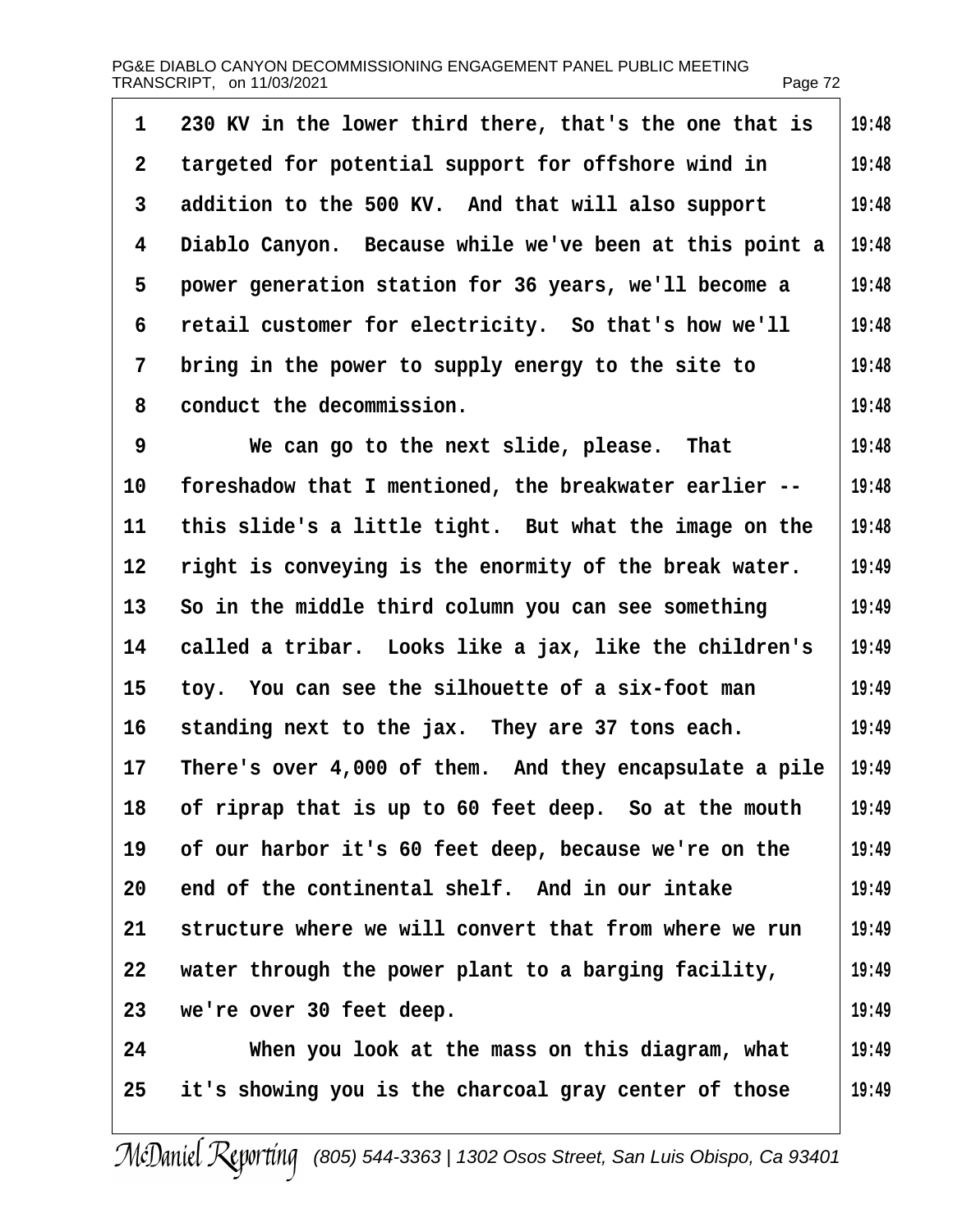<span id="page-72-0"></span>

| 1              | things that look like tadpoles. That's the mass you see  | 19:49 |
|----------------|----------------------------------------------------------|-------|
| 2              | above the water line. The dark blue area is its          | 19:49 |
| 3              | footprint on the ocean floor. It's a almost seven        | 19:49 |
| 4              | acres, it's 6.9 acres. It's over 700,000 tons. It        | 19:49 |
| 5              | would result in another 32,000 trucks if we didn't have  | 19:50 |
| 6              | that -- if we removed that facility.                     | 19:50 |
| $\overline{7}$ | Said another way, it's more material than the            | 19:50 |
| 8              | entire nuclear power plant complex. So we have this      | 19:50 |
| 9              | binary choice. We repurpose it or we remove it and send  | 19:50 |
| 10             | it out of state. So we're hopeful to be successful in    | 19:50 |
| 11             | creating California's next newest public harbor.         | 19:50 |
| 12             | Next slide, please. So the panel made a series of        | 19:50 |
| 13             | emergency planning and transportation waste              | 19:50 |
| 14             | recommendations as well; emergency plans to be prepared  | 19:50 |
| 15             | for the entire decommissioning process and future use of | 19:50 |
| 16             | the lands and during waste transportation. You'll see    | 19:50 |
| 17             | some of those as conditions of permits as the project    | 19:50 |
| 18             | moves forward, and the emergency plan as chiefly         | 19:50 |
| 19             | governed by licensing requirements for the Nuclear       | 19:50 |
| 20             | Regulatory Commission. We've already had some public     | 19:50 |
| 21             | meetings and filed a license amendment for what that     | 19:50 |
| 22             | will look like in the future once we're starting -- or   | 19:50 |
| 23             | once we're no longer generating power.                   | 19:50 |
| 24             | Next slide, please. So here's some of the                | 19:50 |
| 25             | evaluation process. There's actually going to be three   | 19:51 |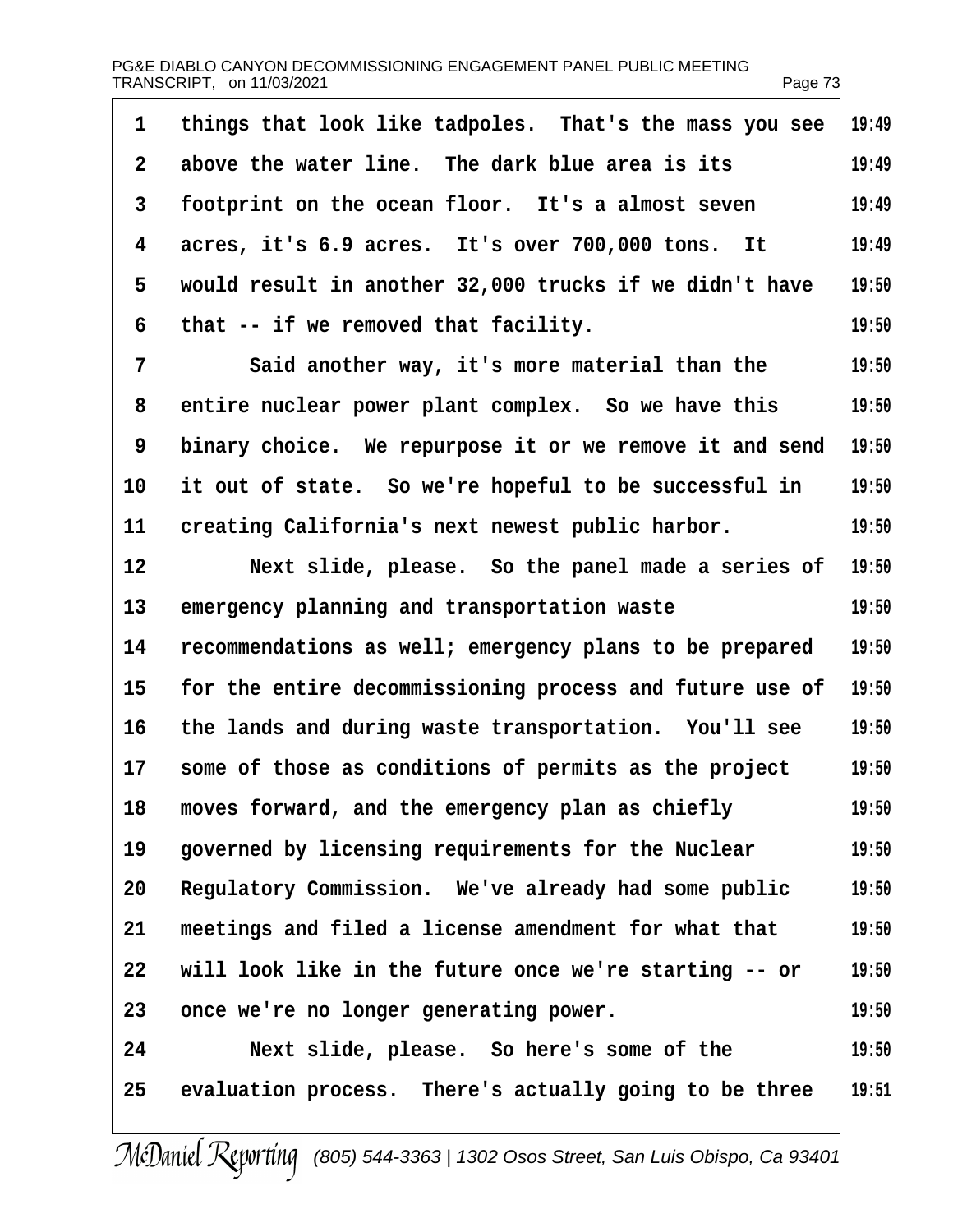<span id="page-73-0"></span>

| 1                 | pyramids of emergency planning transition. So as you     | 19:51 |
|-------------------|----------------------------------------------------------|-------|
| $\overline{2}$    | are operating the power plant for about that first 16    | 19:51 |
| 3                 | months after you shut down there's a risk profile. And   | 19:51 |
| 4                 | you have certain emergency mitigations and staffing.     | 19:51 |
| 5                 | Then the conditions change and it drops. You change      | 19:51 |
| 6                 | your staffing again. Going to be a second license        | 19:51 |
| 7                 | period.                                                  | 19:51 |
| 8                 | And then once all of the spent nuclear fuel is           | 19:51 |
| 9                 | loaded up in the dry cask facility, it's called an ISFSI | 19:51 |
| 10                | only emergency plan and our planning will change again.  | 19:51 |
| 11                | However, because of that joint proposal what we          | 19:51 |
| $12 \overline{ }$ | talked about earlier from 2016 and our recent approval   | 19:51 |
| 13                | from the Public Utilities Commission for our 2018 cost   | 19:51 |
| 14                | training and proceeding, the funding to keep the county  | 19:51 |
| 15                | whole for its emergency planning, despite a change in    | 19:51 |
| 16                | this profile, is there as long as we have a Part 50      | 19:51 |
| 17                | license.                                                 | 19:51 |
| 18                | What that really means is the County of San Luis         | 19:51 |
| 19                | Obispo will receive funding from PG&E for about four and | 19:51 |
| 20                | a half full-time emergency planners. Comparable          | 19:51 |
| 21                | counties will have one for that size of population. So   | 19:52 |
| 22                | that -- the county will continue and its citizens will   | 19:52 |
| 23                | continue to enjoy a really robust emergency plan. It's   | 19:52 |
| 24                | actually all hazards and far beyond nuclear. It          | 19:52 |
| 25                | includes tsunami planning, evacuation routes, wild and   |       |
|                   |                                                          |       |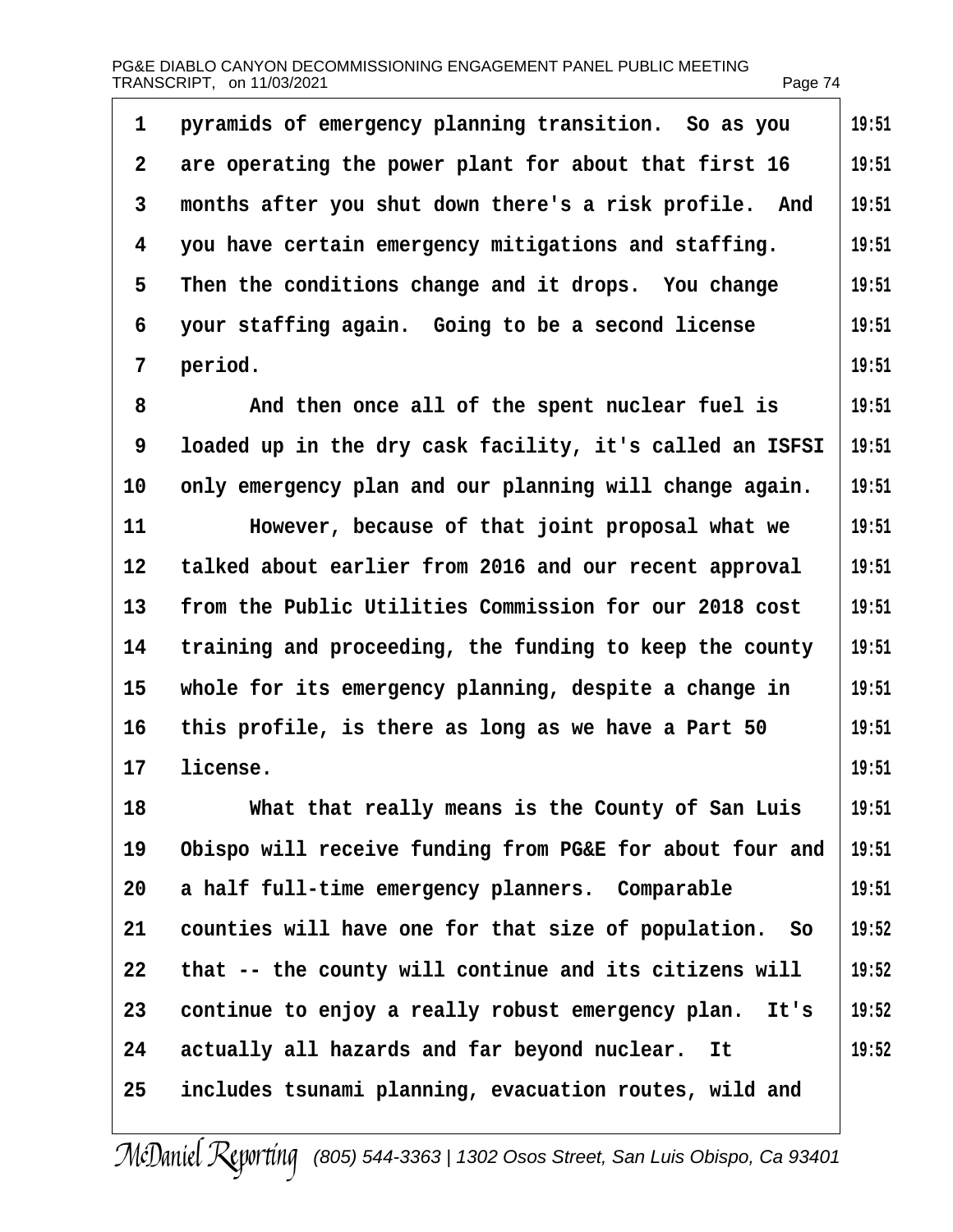<span id="page-74-0"></span>

|                 | PG&E DIABLO CANYON DECOMMISSIONING ENGAGEMENT PANEL PUBLIC MEETING<br>TRANSCRIPT, on 11/03/2021 | Page 75 |
|-----------------|-------------------------------------------------------------------------------------------------|---------|
| 1               | fire, et cetera. So we'll be really well served in that                                         | 19:52   |
| $\overline{2}$  | for decades to come.                                                                            | 19:52   |
| 3               | Go to the next slide, please. Spent fuel                                                        | 19:52   |
| 4               | management, that's been a big discussion amongst the                                            | 19:52   |
| 5               | panel. And I think that Dean also teed up that that                                             | 19:52   |
| 6               | will be our next meeting the first of the year. We'll                                           | 19:52   |
| 7               | have an update on the new system that will house the                                            | 19:52   |
| 8               | fuel that's remaining or yet to be onsite, right? We're                                         | 19:52   |
| 9               | still generating power for four years. So we have fuel                                          | 19:52   |
| 10              | in each spent fuel pool. And we'll still bring new fuel                                         | 19:52   |
| 11              | onsite for the remaining operations of the plant. All                                           | 19:52   |
| 12 <sup>°</sup> | of our fuel will fit on that ISFSI pad, that dry cask                                           | 19:52   |
| 13              | facility. It's about the size of a football field. So                                           | 19:52   |
| 14              | we'll have all the fuel up on the hill by 2029.                                                 | 19:52   |
| 15              | A number of our -- we have, I think, in a slide or                                              | 19:53   |
| 16              | two a number of our recommendations and requirements and                                        | 19:53   |
| 17              | a request for proposal for the new system were pushed to                                        | 19:53   |
| 18              | us from the California Energy Commission and this                                               | 19:53   |
| 19              | Engagement Panel.                                                                               | 19:53   |
| 20              | Additionally, when the panel had a number of                                                    | 19:53   |
| 21              | questions for looking for an independent voice, PG&E                                            | 19:53   |
| 22              | commissioned a risk study with the B. John Garrick                                              | 19:53   |
| 23              | Institute of Risk Studies at UCLA and issued a public                                           | 19:53   |
| 24              | report about some different strategies and the risk                                             | 19:53   |
| 25              | profiles that will help inform our decisions as we move                                         | 19:53   |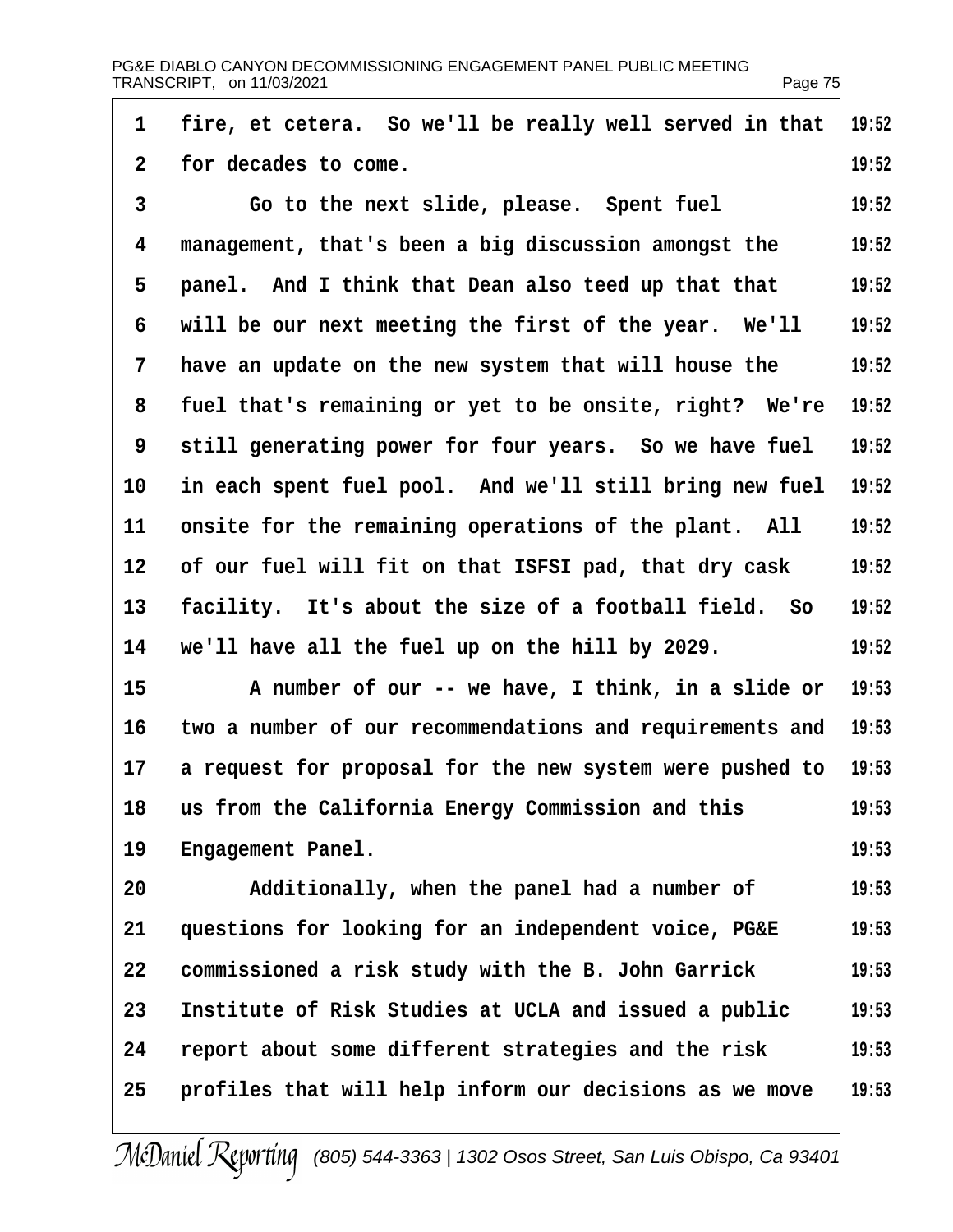<span id="page-75-0"></span>

| PG&E DIABLO CANYON DECOMMISSIONING ENGAGEMENT PANEL PUBLIC MEETING |         |
|--------------------------------------------------------------------|---------|
| TRANSCRIPT, on 11/03/2021                                          | Page 76 |

| 1  | ahead. And, again, that announcement will be in the      | 19:53 |
|----|----------------------------------------------------------|-------|
| 2  | first quarter of 2021.                                   | 19:53 |
| 3  | Next slide, please. Dry cask storage. Here's the         | 19:53 |
| 4  | citations. Spent fuel dry casks will be loaded within    | 19:53 |
| 5  | four years after shutdown. The ultimate goal is to have  | 19:53 |
| 6  | the spent fuel pools empty as soon as possible. That's   | 19:53 |
| 7  | listed in the Strategic Vision. And it looks like we're  | 19:53 |
| 8  | going to be able to obtain that in four years.           | 19:53 |
| 9  | We have numerous bidders competing in that request       | 19:53 |
| 10 | for proposal. And all have given us a viable technical   | 19:54 |
| 11 | and regulatory path to achieve that. So that's a         | 19:54 |
| 12 | monumentous achievement -- a momentous achievement.      | 19:54 |
| 13 | And, again, the panel and our partners in the joint      | 19:54 |
| 14 | proposal really helped push for that.                    | 19:54 |
| 15 | To give it some context, our current technical           | 19:54 |
| 16 | specification on the dry cask system used today it would | 19:54 |
| 17 | take 13 years to do that. So that takes nine years off   | 19:54 |
| 18 | project. So you think about repurposing, public access,  | 19:54 |
| 19 | cost, and having everything up at that independent       | 19:54 |
| 20 | facility, that's a major, major achievement.             | 19:54 |
| 21 | Next slide, please. So on that request for               | 19:54 |
| 22 | proposal process here's where we are. So that first      | 19:54 |
| 23 | column on the left shows that public input period for    | 19:54 |
| 24 | longer -- about two years or more. That included         | 19:54 |
| 25 | multiple discussions with the Engagement Panel. We've    | 19:54 |
|    |                                                          |       |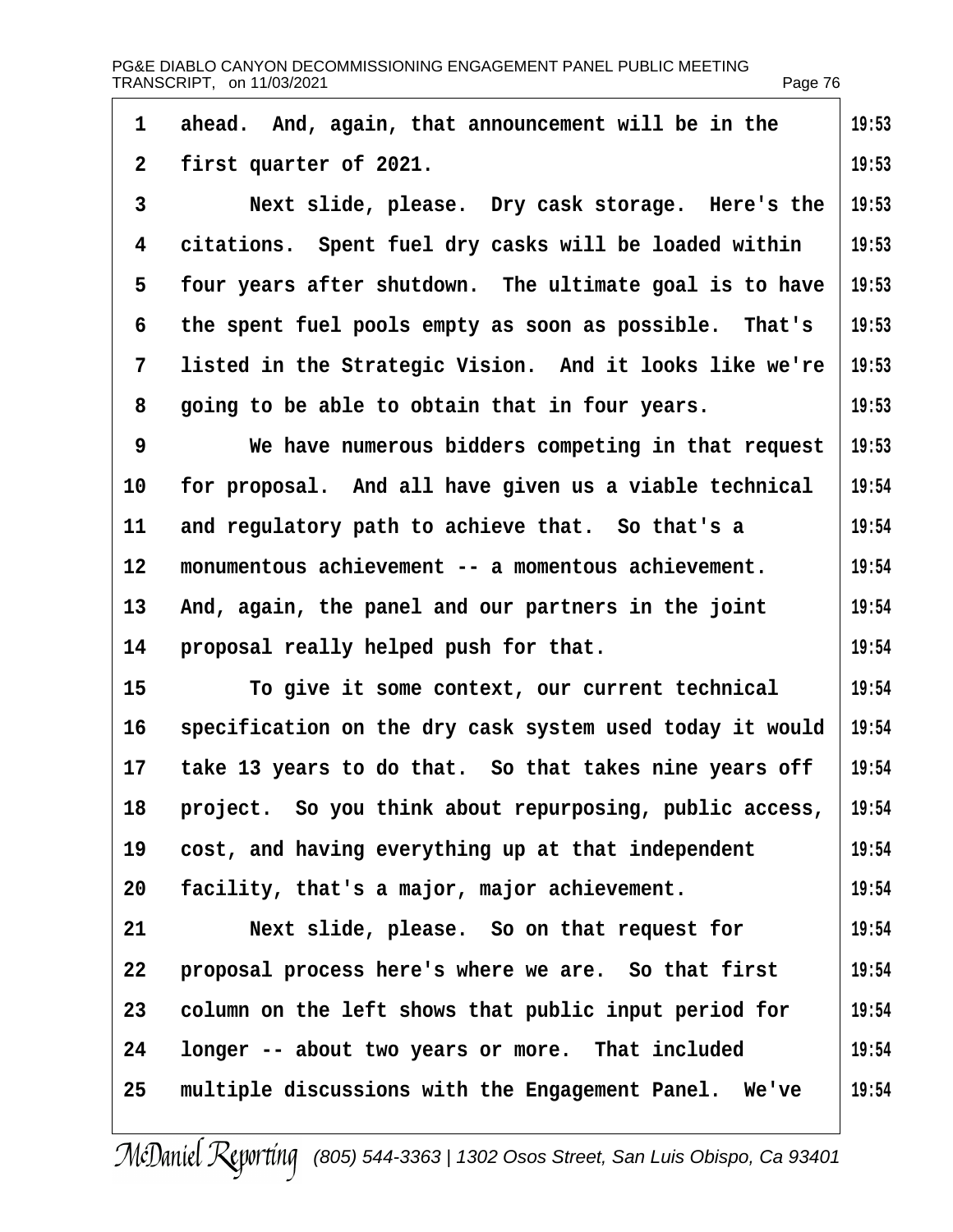<span id="page-76-0"></span>1 been collaborating with the California Energy 2 Commission. And they had a nondisclosure agreement so 3 they could review proprietary information from the 4 vendors and help inform both the risk study from UCLA 5 and our request for proposal. ·6· · · · ·And then we had the 2018 Public Utilities 7 Commission proceeding that also had interveners that 8 pushed in requirements and goals for fuel management. 9 So those were all put into that request for proposal. 10 That's that center column where you see the red arrow, 11 "we are here." So we've had additional Energy 12 Commission support throughout that process. And we 13 expect to award that contract maybe in the last week of 14 December to the first couple weeks of January. 15 And then that will launch a new public process, 16 right? That new system will be different from the 17 current system so there will be some regulatory 18 proceedings with the Nuclear Regulatory Commission. And 19 we expect to obtain that by 2025. That gives us several 20 years for fabrication. And then to begin loading in 21 that 2028 to 2029 period to have the pools empty in that 22 four-year period. So that will launch yet another 23 public process. 24 Go to the next slide, please. So lots of 25 impact -- excuse me, lots of the section on economics **19:54 19:54 19:54 19:55 19:55 19:55 19:55 19:55 19:55 19:55 19:55 19:55 19:55 19:55 19:55 19:55 19:55 19:55 19:55 19:55 19:55 19:55 19:56 19:56**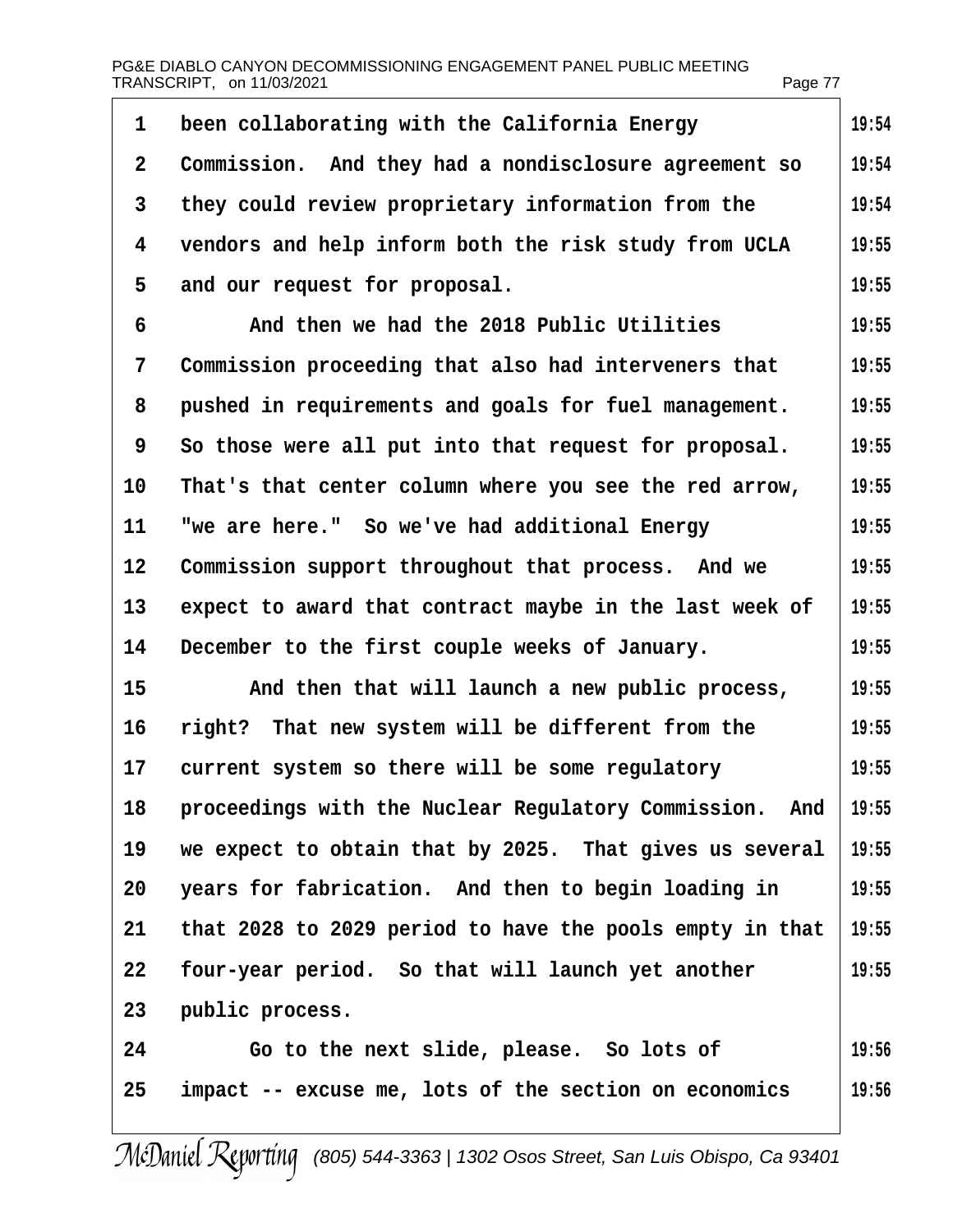<span id="page-77-0"></span>

| 1  | and economic impact. Utilities worked well with others  | 19:56 |
|----|---------------------------------------------------------|-------|
| 2  | on that process. Started with a joint proposal again    | 19:56 |
| 3  | with some significant funding for mitigation to the     | 19:56 |
| 4  | local community.                                        | 19:56 |
| 5  | And then we've heard questions earlier today from       | 19:56 |
| 6  | David Baldwin and Kara Woodruff and others about the    | 19:56 |
| 7  | local workforce and decommission activities. So now     | 19:56 |
| 8  | that we've had announced that hybrid strategy a lot of  | 19:56 |
| 9  | these items will cascade from that. So we'll be looking | 19:56 |
| 10 | for help with that, frankly, in that NDTCP proceeding.  | 19:56 |
| 11 | And we think other stakeholders will probably join that | 19:56 |
| 12 | filing to at least uphold that portion of the filing.   | 19:56 |
| 13 | Go to the next slide, please. So this is a long         | 19:56 |
| 14 | view of the coastal development process. And it just    | 19:56 |
| 15 | shows where we are now. Susan's slide was little        | 19:56 |
| 16 | simpler. And I appreciate it more and more each time I  | 19:56 |
| 17 | see her's. This shows our work running up to the        | 19:57 |
| 18 | application process where that "we are here" arrow is.  | 19:57 |
| 19 | You'll see the green circle down below talks about      | 19:57 |
| 20 | that public scoping meeting and then that draft         | 19:57 |
| 21 | Environmental Impact Report. When the County works on   | 19:57 |
| 22 | that, we'll be making a parallel application to the     | 19:57 |
| 23 | California Coastal Commission. We didn't talk about it  | 19:57 |
| 24 | a lot tonight, but everything from the median high tide | 19:57 |
| 25 | line out is the exclusive -- or called original         | 19:57 |
|    |                                                         |       |

 $\overline{\phantom{a}}$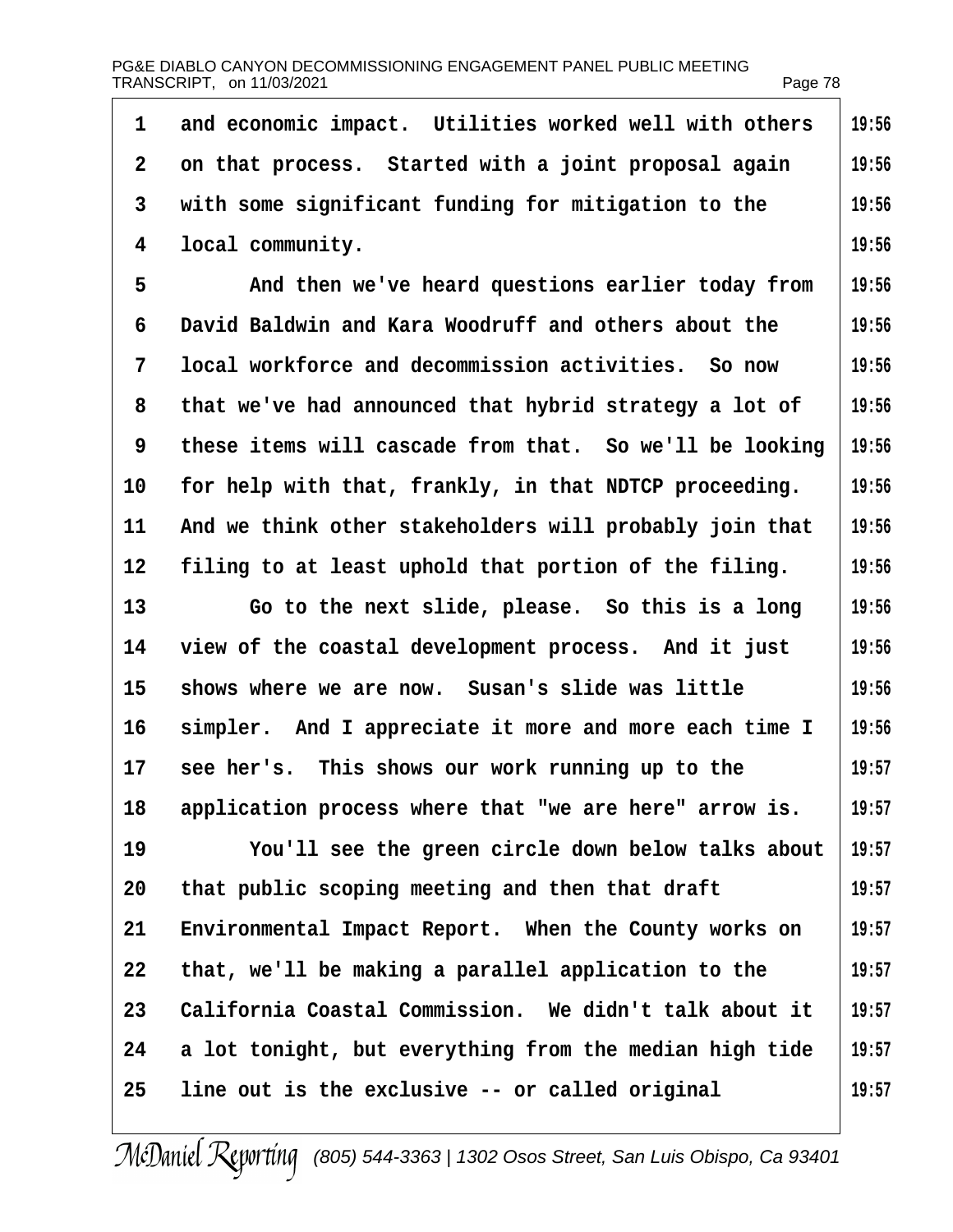<span id="page-78-0"></span>

| 1            | jurisdiction of the Coastal Commission. So if you think  | 19:57 |
|--------------|----------------------------------------------------------|-------|
| $\mathbf{2}$ | about our discharge structure, our breakwater and where  | 19:57 |
| 3            | we touch the coastal resource from the median high tide  | 19:57 |
| 4            | line out, that will be in that application. And then --  | 19:57 |
| 5            | that's the upper path.                                   | 19:57 |
| 6            | The middle path is the main line through the lead        | 19:57 |
| 7            | CEQA agency which is the county. And then we assume the  | 19:57 |
| 8            | possibility of appeal. And if those two processes can    | 19:57 |
| 9            | merge together at the Coastal Commission for its         | 19:57 |
| 10           | ultimate adoption. So that's what we tried to show,      | 19:57 |
| 11           | there's a potential for a two-track path.                | 19:57 |
| 12           | Next slide, please. And in that application there        | 19:57 |
| 13           | were a number of items from the Engagement Panel;        | 19:58 |
| 14           | retention of the switchyards for support of future       | 19:58 |
| 15           | renewable power, the green energy. You see numerous      | 19:58 |
| 16           | recommendations. They're the second check from the       | 19:58 |
| 17           | bottom. I've already talked about the breakwater         | 19:58 |
| 18           | numerous times. It's such an impactful thing. It has     | 19:58 |
| 19           | the ability to save our customers over \$400 million by  | 19:58 |
| 20           | the time of removal. So it's a major, major component    | 19:58 |
| 21           | to the decommissioning.                                  | 19:58 |
| 22           | And then the other one that we announced today --        | 19:58 |
| 23           | or we've announced previously, our intention is to go    | 19:58 |
| 24           | directly into decommissioning and take full advantage of | 19:58 |
| 25           | this nine-year planning horizon and avoid something      | 19:58 |
|              |                                                          |       |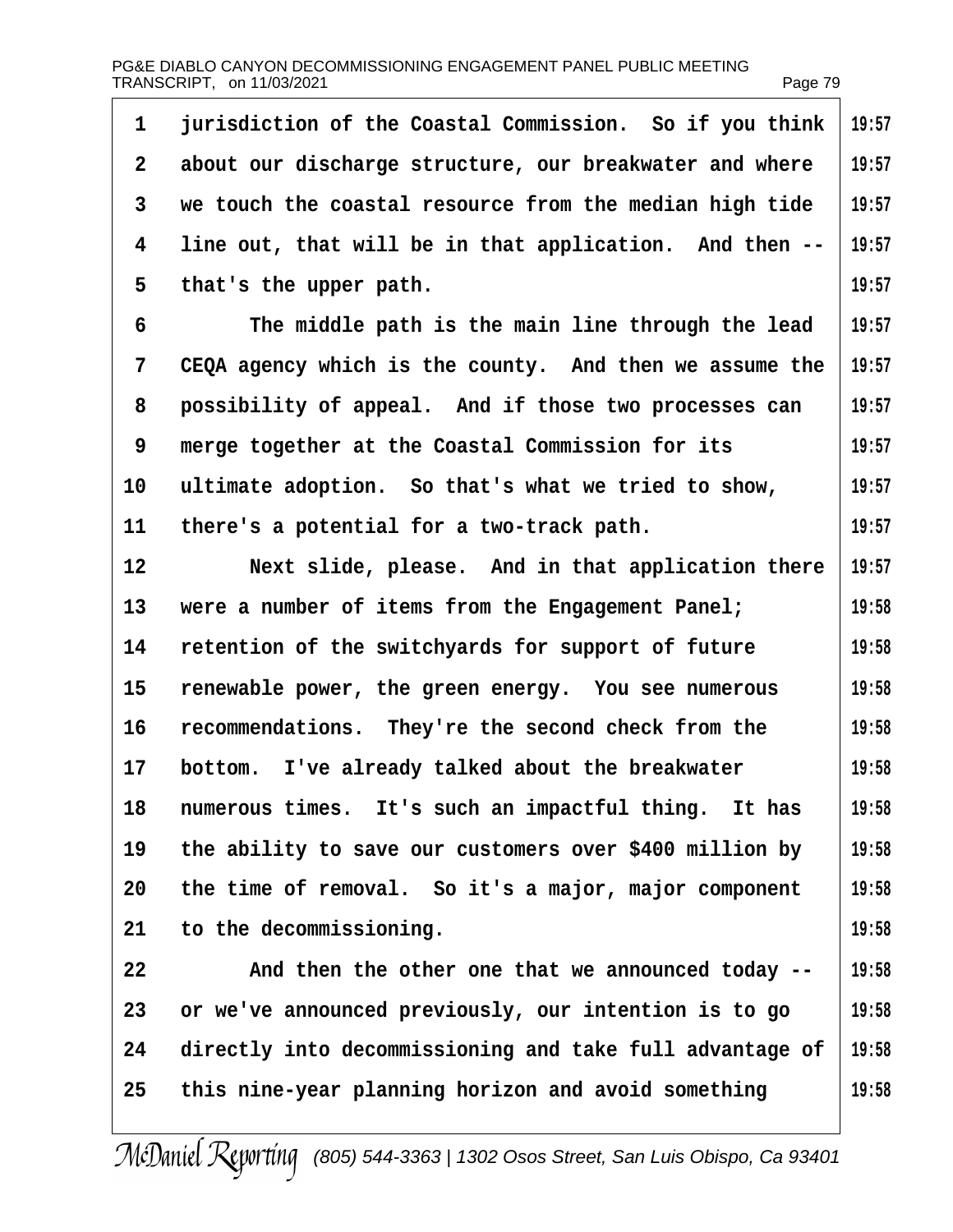<span id="page-79-0"></span>

| 1            | called safe store, which is actually the strategy we     | 19:58 |
|--------------|----------------------------------------------------------|-------|
| $\mathbf{2}$ | used at Humboldt Bay. And that's simply when you         | 19:58 |
| 3            | mothball a power plant you might move the fuel to dry    | 19:58 |
| 4            | cask storage. And then you wait. EMSU regulations        | 19:58 |
| 5            | provides 60 years for you to complete the                | 19:58 |
| 6            | decommissioning project. And we intend to use a small    | 19:58 |
| 7            | fraction of that time.                                   | 19:58 |
| 8            | Go to the next slide, please. Additional                 | 19:59 |
| 9            | recommendations from the panel that were in there        | 19:59 |
| 10           | including minimizing waste, repurposing. We don't do     | 19:59 |
| 11           | enough of it in this slide, but I think we have a larger | 19:59 |
| 12           | slide to talk about that barging. And avoid those        | 19:59 |
| 13           | impacts to peak traffic times.                           | 19:59 |
| 14           | So, for instance, you know, the power plant              | 19:59 |
| 15           | operates 24/7, 365. So we go to work on Friday when      | 19:59 |
| 16           | people are going to the beach. But in decommissioning    | 19:59 |
| 17           | one of the key aspects that's very different from now is | 19:59 |
| 18           | we'll work four tens Monday through Thursday. And we go  | 19:59 |
| 19           | to work long before anyone is going to the beach. So     | 19:59 |
| 20           | the traffic impacts and the way that that traffic study  | 19:59 |
| 21           | will lay out will be nice. It matches how the public     | 19:59 |
| 22           | uses Avila Beach. And that we're not trying to use the   | 19:59 |
| 23           | roadways at the same time.                               | 19:59 |
| 24           | Let's go to the next slide, please. So here's an         | 19:59 |
| 25           | example of the barge and what we're looking at. So to    | 19:59 |
|              |                                                          |       |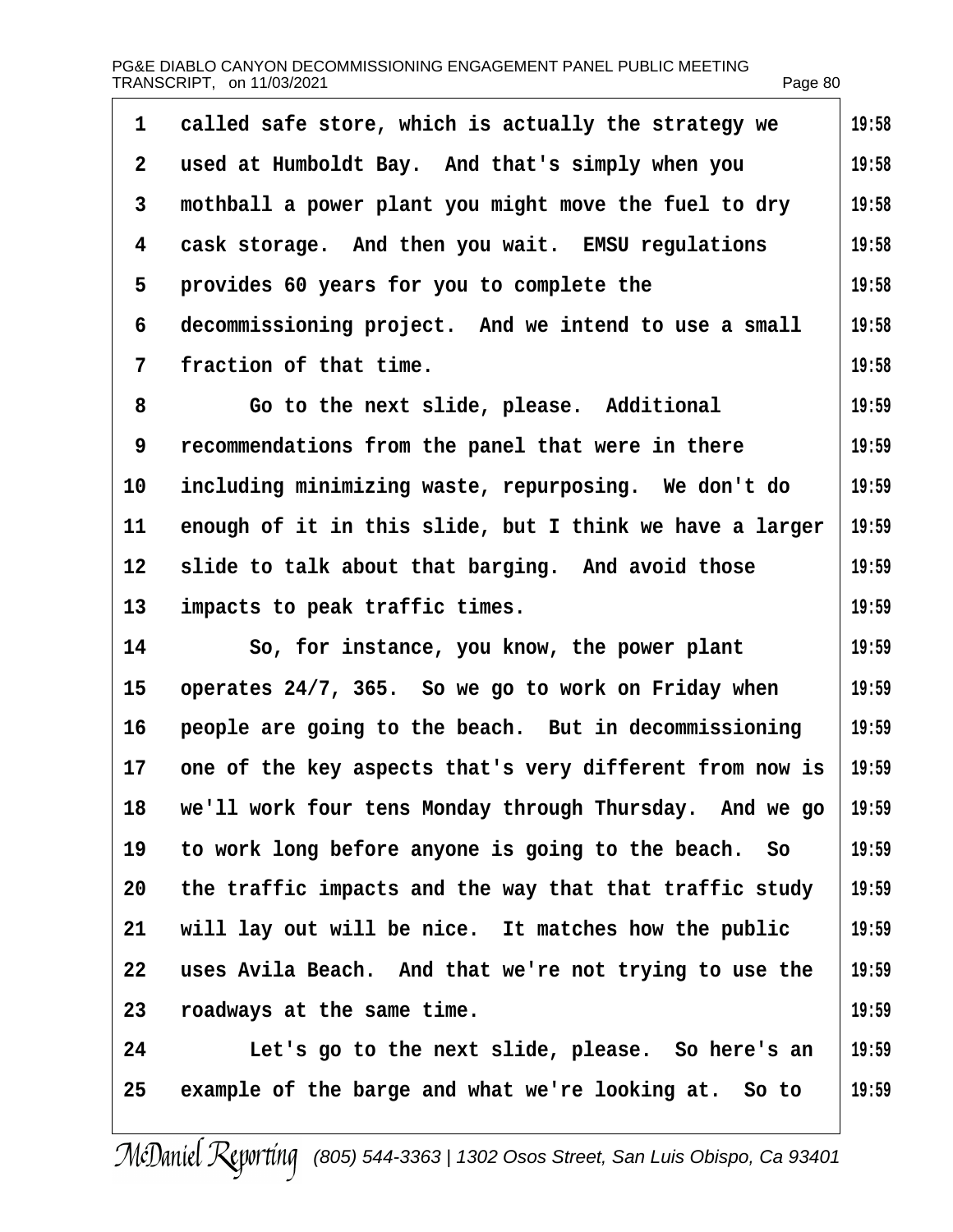<span id="page-80-0"></span>

|                |                                                          | ι αγο σι |
|----------------|----------------------------------------------------------|----------|
| 1              | me, the middle check is the big check from the community | 19:59    |
| $\overline{2}$ | impact standpoint. It reduces about 95 percent of the    | 20:00    |
| 3              | truck trips through the first 15 years. And it reduces   | 20:00    |
| 4              | emissions as well.                                       | 20:00    |
| 5              | Like you see on the left bottom is something             |          |
| 6              | called an intermodal. It's like a C-train but a little   | 20:00    |
| 7              | bit smaller. They can hold up to 25 tons of material.    | 20:00    |
| 8              | And there's a secondary advantage to that. In            | 20:00    |
| 9              | California the roadways are typically limited to a       | 20:00    |
| 10             | 20-ton capacity for a truck. But the other neighboring   | 20:00    |
| 11             | states actually regulate at 25 tons. If you do simple    | 20:00    |
| 12             | math, it can eliminate 25 percent of the truck trips     | 20:00    |
| 13             | outside of California or through California when we get  | 20:00    |
| 14             | on a barge. So you take the barge to a port. You get     | 20:00    |
| 15             | it on a rail. And then it gets on to a truck. That       | 20:00    |
| 16             | will be 25 percent fewer trucks on the back end of that  | 20:00    |
| 17             | transportation cycle.                                    | 20:00    |
| 18             | Then, lastly, the reduction of transportation risk       | 20:00    |
| 19             | and exposure by mile is significant. It's over 73        | 20:00    |
| 20             | percent -- or it is 73 percent. And that was also        | 20:00    |
| 21             | looked at from the UCLA Risk Institute. So that's a      | 20:00    |
| 22             | public report on the Engagement Panel's website as well. | 20:01    |
| 23             | But this, again, was a real strong push from our         | 20:01    |
| 24             | Engagement Panel. This was not in the scope of the       | 20:01    |
| 25             | project when we originally submitted and designed the    | 20:01    |
|                |                                                          |          |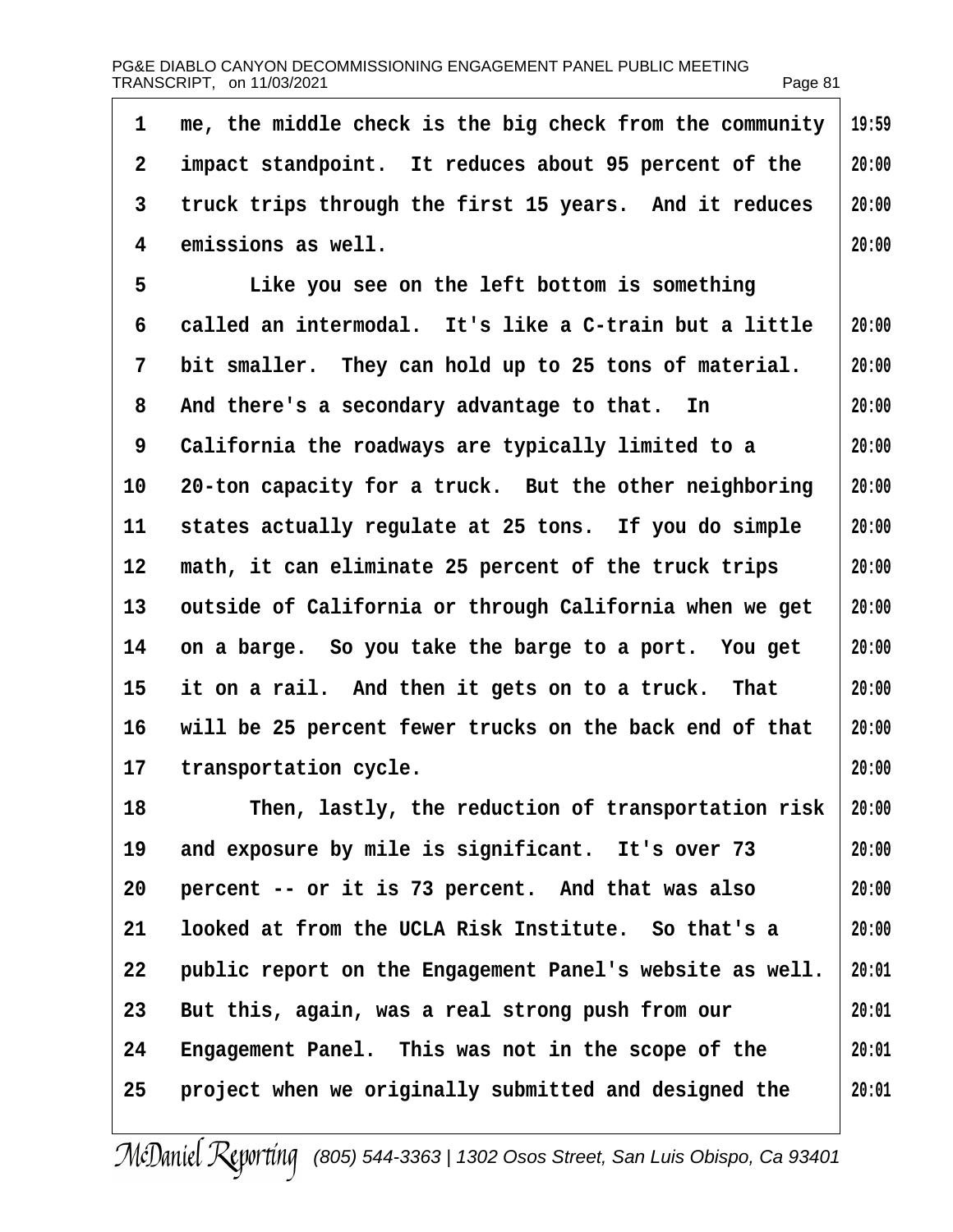<span id="page-81-0"></span>

| 1               | project in 2018. So that's been a huge impact. And       | 20:01 |
|-----------------|----------------------------------------------------------|-------|
| $\overline{2}$  | thanks again for the help on that. And that looks like   | 20:01 |
| 3               | that's going to come through fruition. It's going to be  | 20:01 |
| 4               | a strong component of our application process.           | 20:01 |
| 5               | Next slide, please. Other considerations in the          | 20:01 |
| 6               | permit application? We've got a lot in there. You look   | 20:01 |
| 7               | at that breakwater and how it's also functioning as a    | 20:01 |
| 8               | reef right now. We want to eliminate that amount of      | 20:01 |
| 9               | demolition debris.                                       | 20:01 |
| 10              | So, for instance, the project contemplates using         | 20:01 |
| 11              | clean concrete on site and rubblizing that and blending  | 20:01 |
| 12 <sup>°</sup> | it with other materials from previously disturbed        | 20:01 |
| 13              | locations for backfill and some of the excavations when  | 20:01 |
| 14              | we remove large trucks. So that gets rid of significant  | 20:01 |
| 15              | cost and doesn't clog landfills with clean concrete when | 20:01 |
| 16              | we can do that with a blended approach. It's been done   | 20:02 |
| 17              | several times in the county. And I think it's a really   | 20:02 |
| 18              | good concept to pursue.                                  | 20:02 |
| 19              | Go to the next slide, please. Water resources.           | 20:02 |
| 20              | There has been a lot of concern about water in a couple  | 20:02 |
| 21              | different ways. Not only the water quality which is      | 20:02 |
| 22              | really nice out there, right, there's not a lot of       | 20:02 |
| 23              | discharge. There's miles and miles without any other     | 20:02 |
| 24              | water user other than the power plant. And so you have   | 20:02 |
| 25              | the retention of the breakwaters in the marina that      | 20:02 |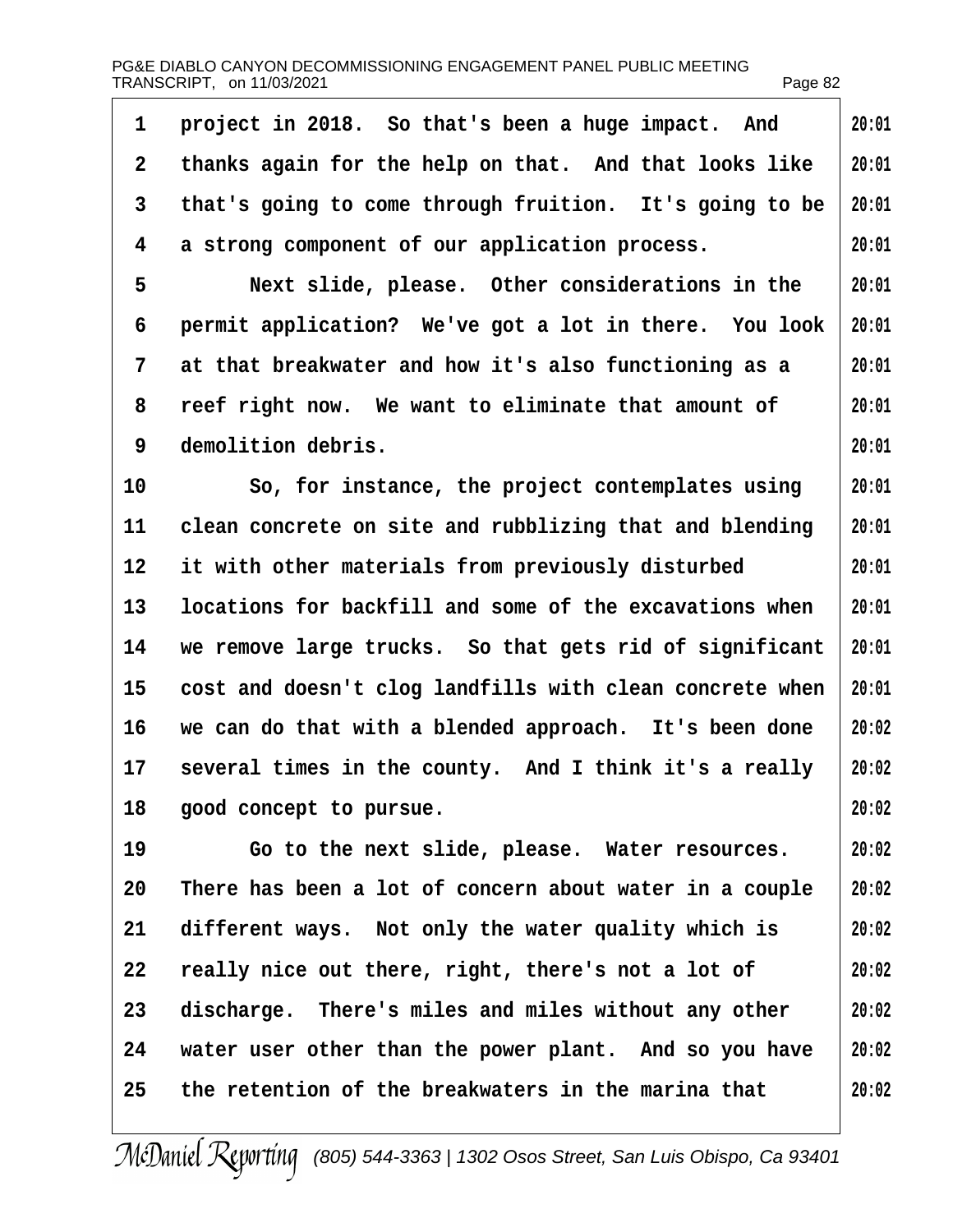<span id="page-82-0"></span>

| 20:02<br>20:02<br>20:02<br>20:02<br>20:02<br>20:02<br>20:02<br>20:02 |
|----------------------------------------------------------------------|
|                                                                      |
|                                                                      |
|                                                                      |
|                                                                      |
|                                                                      |
|                                                                      |
|                                                                      |
|                                                                      |
|                                                                      |
| 20:02                                                                |
| 20:03                                                                |
| 20:03                                                                |
| 20:03                                                                |
| 20:03                                                                |
| 20:03                                                                |
| 20:03                                                                |
| 20:03                                                                |
| 20:03                                                                |
| 20:03                                                                |
| 20:03                                                                |
| 20:03                                                                |
| 20:03                                                                |
| 20:03                                                                |
| 20:03                                                                |
| 20:03                                                                |
|                                                                      |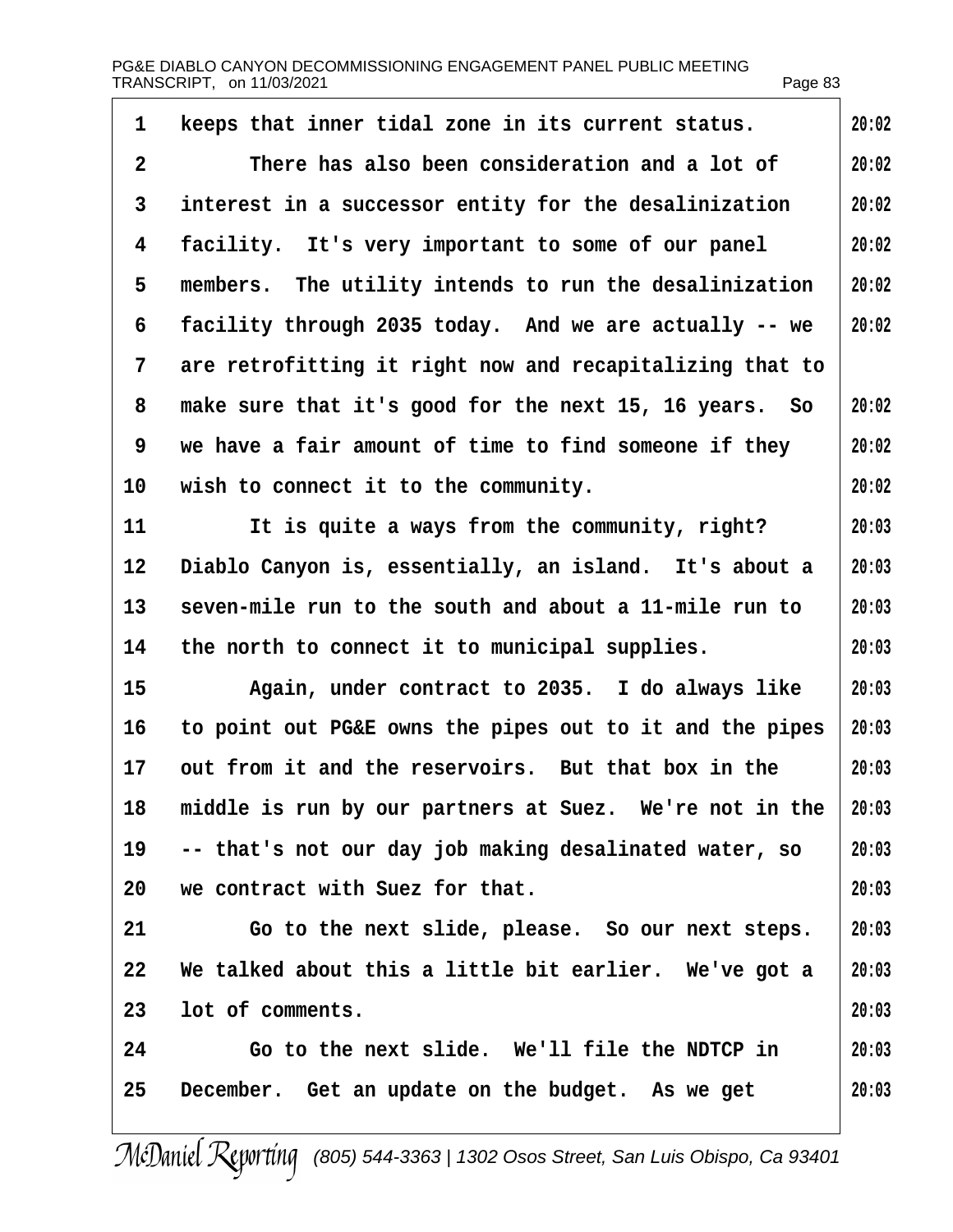<span id="page-83-0"></span>

| 1               | further refinement we update cost projections and other | 20:03 |
|-----------------|---------------------------------------------------------|-------|
| $\overline{2}$  | strategic decisions, like the contracting strategy in   | 20:03 |
| 3               | that battle before the Public Utilities Commission.     | 20:03 |
| 4               | That, typically, takes about 18 months. There are other | 20:03 |
| 5               | interveners. Parties join.                              | 20:03 |
| 6               | We've had, for instance, TURN, The Utility Reform       | 20:03 |
| 7               | Network; the County of San Luis Obispo; the Mothers for | 20:04 |
| 8               | Peace; and the Alliance for Nuclear Responsibility,     | 20:04 |
| 9               | among others. They evaluate our case. They can offer    | 20:04 |
| 10              | testimony that we should do something different. We are | 20:04 |
| 11              | -- either have a path for reaching a settlement as we   | 20:04 |
| 12              | did in our last rate case where the parties come        | 20:04 |
| 13 <sup>°</sup> | together and hammer out a consensus-based document that | 20:04 |
| 14              | the Utilities Commission can approve, or it goes the    | 20:04 |
| 15              | litigation route. And these are essentially run as      | 20:04 |
| 16              | trials where the Administrative Law Judge will          | 20:04 |
| 17              | ultimately make a recommendation. And the Public        | 20:04 |
| 18              | Utilities Commission will have a hearing to approve it. | 20:04 |
| 19              | So we also include the Strategic Visions from the       | 20:04 |
| 20              | panel as part of that filing. So it's a part of the     | 20:04 |
| 21              | official record of the proceeding before the Utilities  | 20:04 |
| 22              | commission.                                             | 20:04 |
| 23              | With that, NDTCP and the fuel being -- the fuel         | 20:04 |
| 24              | RFP being announced in '21, we're going to give the     | 20:04 |
| 25              | panel an update on all of its 124 recommendations and   | 20:04 |
|                 |                                                         |       |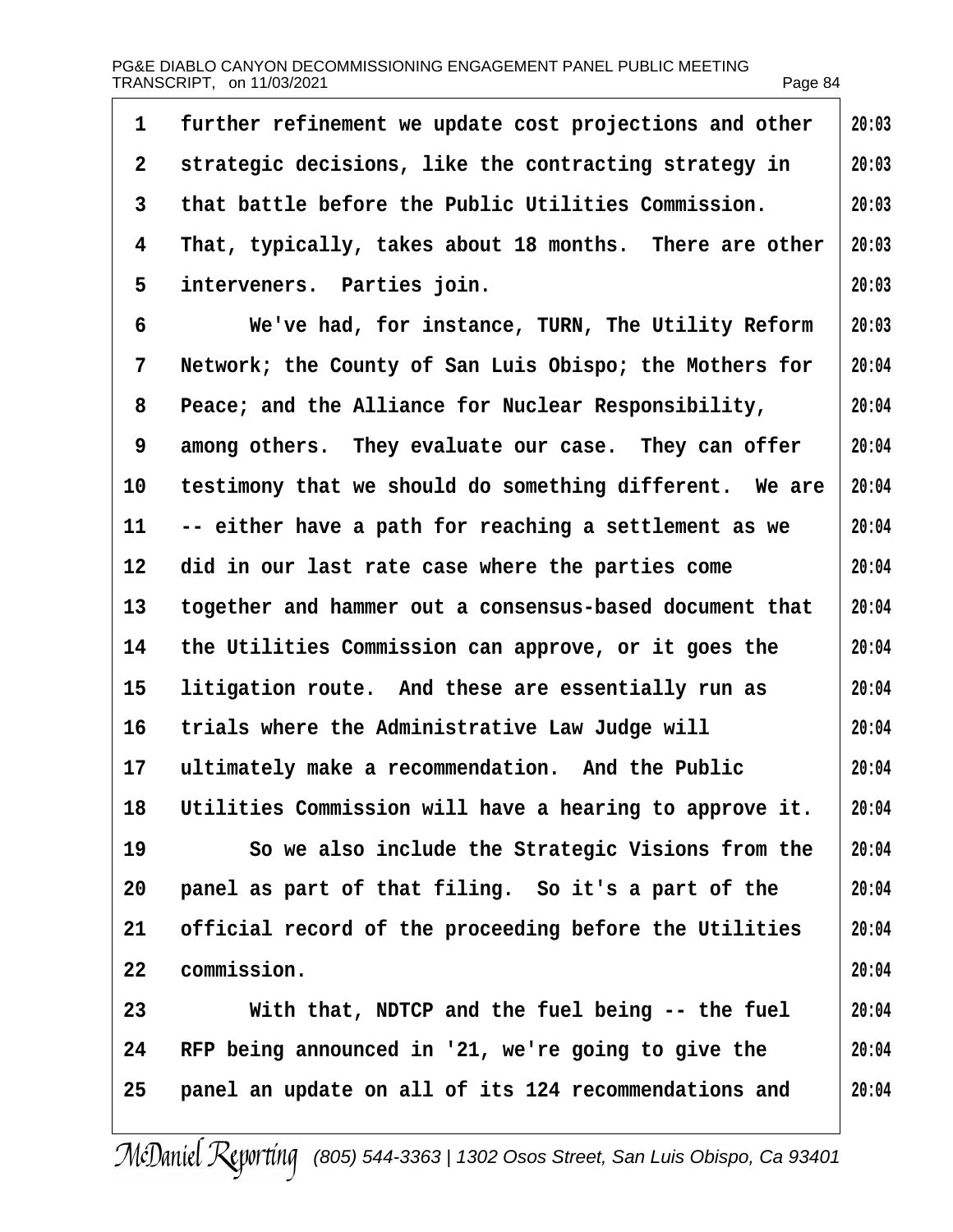<span id="page-84-0"></span>

| 1              | status them all. Again, not all of them, as Dena said,   | 20:04 |
|----------------|----------------------------------------------------------|-------|
| $\overline{2}$ | were directly to PG&E. Some of them were encouraging     | 20:05 |
| 3              | PG&E to work with others and some of them are to         | 20:05 |
| 4              | regulators. So we will be obtaining all of those         | 20:05 |
| 5              | updates. And once all that information becomes public    | 20:05 |
| 6              | with those two filings and the announcement of the RFP   | 20:05 |
| 7              | we'll have a significant update to this panel.           | 20:05 |
| 8              | But, again, you look at the bottom line with these       | 20:05 |
| 9              | checkmarks here. You know, the panel has driven huge     | 20:05 |
| 10             | public interest. Dena talked about it. And that was      | 20:05 |
| 11             | really over 1,000 public comments that were formal.      | 20:05 |
| 12             | That doesn't include the public comments at our          | 20:05 |
| 13             | workshops, the comments tonight, when members of the     | 20:05 |
| 14             | panel of the utility go out to speak to, say, a Rotary   | 20:05 |
| 15             | Club. So it's really driven the conversation in a        | 20:05 |
| 16             | strong way.                                              | 20:05 |
| 17             | And I'd also point to you that if we didn't have         | 20:05 |
| 18             | the Engagement Panel the first local discussions we'd be | 20:05 |
| 19             | having about this project that we started in 2018 in May | 20:05 |
| 20             | would be coming up this year with the panel's scoping    | 20:05 |
| 21             | meeting -- or excuse me, with the county's scoping       | 20:06 |
| 22             | meetings. So we've already had a three-year dialogue in  | 20:06 |
| 23             | 20 public meetings before we have our first              | 20:06 |
| 24             | regulatory-driven meeting on this project. So that's an  | 20:06 |
| 25             | inordinate amount of work and unmatched in any project   | 20:06 |
|                |                                                          |       |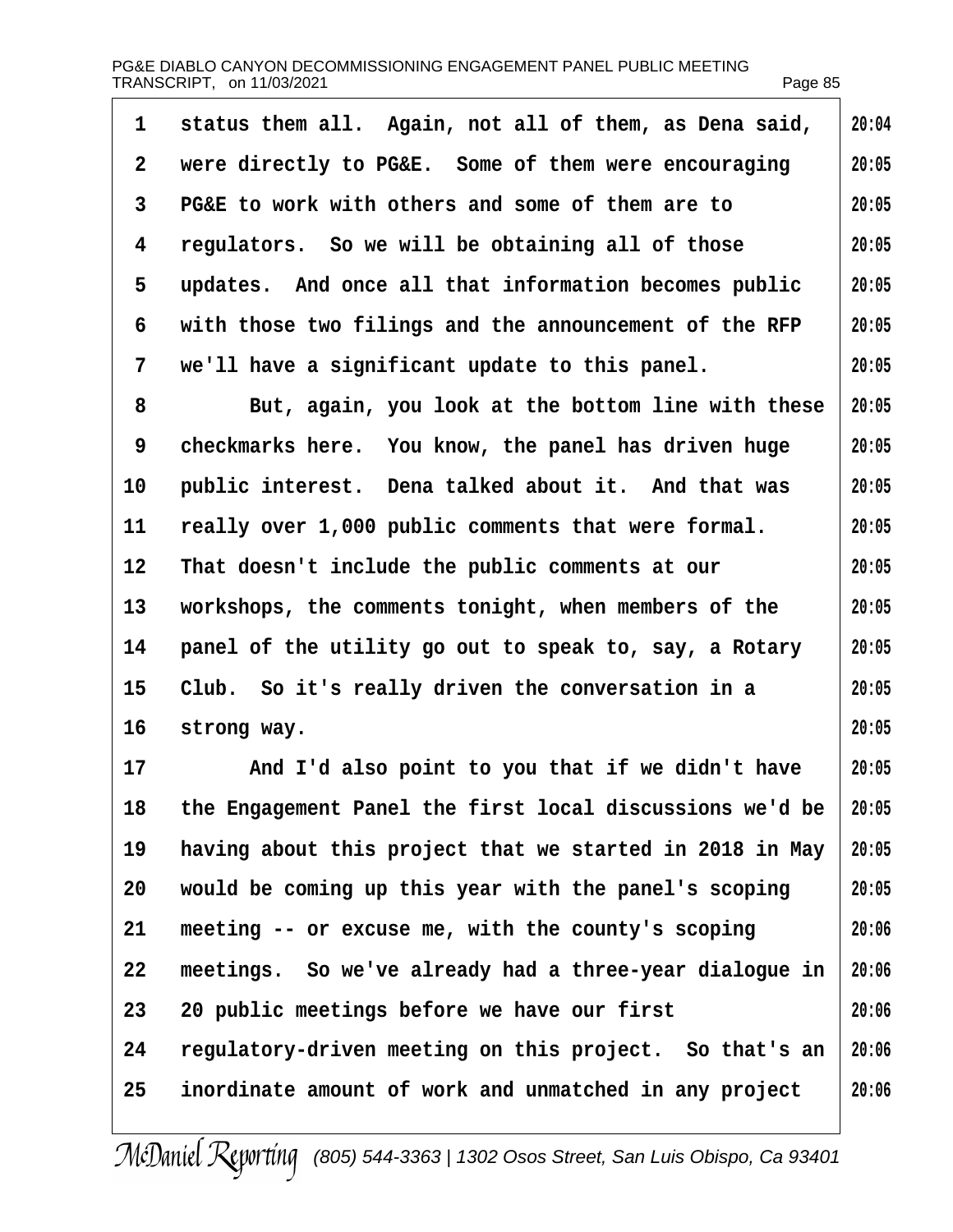<span id="page-85-0"></span>

| 1               | that I've been involved.                                 | 20:06 |
|-----------------|----------------------------------------------------------|-------|
| $\overline{2}$  | Like I mentioned, it reshaped our thinking and           | 20:06 |
| 3               | created new project scopes; the things we weren't        | 20:06 |
| 4               | thinking about like barging, the risk studies, the RFP   | 20:06 |
| 5               | and regulatory applications. And that's going to result  | 20:06 |
| 6               | in reduced impacts to the environment, cost savings, and | 20:06 |
| 7               | get the project done much quicker.                       | 20:06 |
| 8               | So it's a major aid into the project. And the            | 20:06 |
| 9               | panel itself will be a topic of the 2021 NDTCP and its   | 20:06 |
| 10              | efficacy. How effective is it in helping shape the       | 20:06 |
| 11              | project and benefit all of PG&E's customers, not just    | 20:06 |
| 12 <sub>2</sub> | the local community? And I think what we can agree on    | 20:06 |
| 13              | is the case is pretty simple to make that it's had a     | 20:06 |
| 14              | major impact.                                            |       |
| 15              | So I think that concludes this presentation. We          | 20:06 |
| 16              | can go to the next slide. I'll be happy to take any      | 20:06 |
| 17              | questions or suggestions from the panel. And I know      | 20:07 |
| 18              | we're also going to go to public comment. So if there's  | 20:07 |
| 19              | any clarification the panel would like, I'd be happy to  | 20:07 |
| 20              | do that right now. Otherwise, we can go to public        | 20:07 |
| 21              | comment.                                                 | 20:07 |
| 22              | MR. ANDERS: Thank you, Tom. Any questions of             | 20:07 |
| 23              | the panel before we open it up for public comment?       | 20:07 |
| 24              | Great. Now is another opportunity for the                | 20:07 |
| 25              | members --                                               | 20:07 |
|                 |                                                          |       |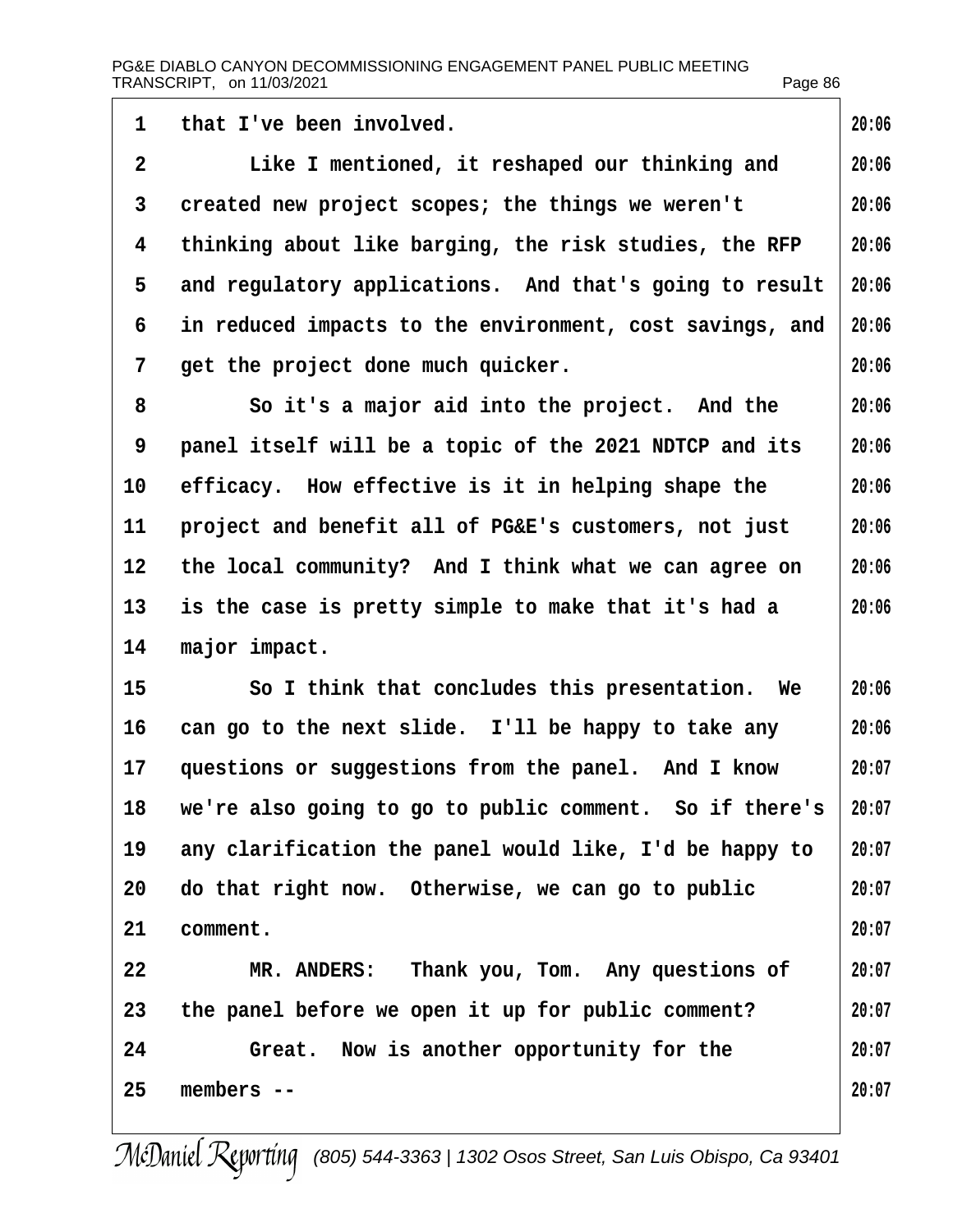<span id="page-86-0"></span>1 MR. JONES: Chuck, I do believe Kara has her hand 2 up. 3 MR. ANDERS: Oh, Kara. I didn't see her hand. 4 Go ahead. 5 MS. WOODRUFF: Briefly. Tom made a question for 6 you about barging. When you replaced -- when PG&E 7 replaced the steam generator, I believe you used a 8 barge. And I'm wondering, when we are talking about 9 barging all the decommissioning debris, do you have to 10 change the infrastructure of -- either on the land or on 11 the marina or is it just -- can you use what you have 12 right now? What does the future look like for that? 13 MR. JONES: So -- thanks, Kara. So what we're 14 going to do is change and improve the barging 15 infrastructure because of the vast volume. So when we 16 brought in the steam generators it was eight parts. And 17 so it was eight things to get off a barge, right? Those 18 barges, essentially, had a gang plank. And they came in 19 to the eastern edge of our breakwater in our marina 20 where our boat docks are now. And just to the south of 21 those boat docks they made landing. And we laid down 22 some sand and made some leveling. The gang plank was 23 dropped and those eight parts came off, two at a time, 24 four barges in total. But because of the volume -- you 25 know, you are talking hundreds and hundreds of **20:07 20:07 20:07 20:07 20:07 20:07 20:07 20:07 20:07 20:07 20:07 20:07 20:07 20:07 20:07 20:08 20:08 20:08 20:08 20:08 20:08 20:08 20:08 20:08 20:08**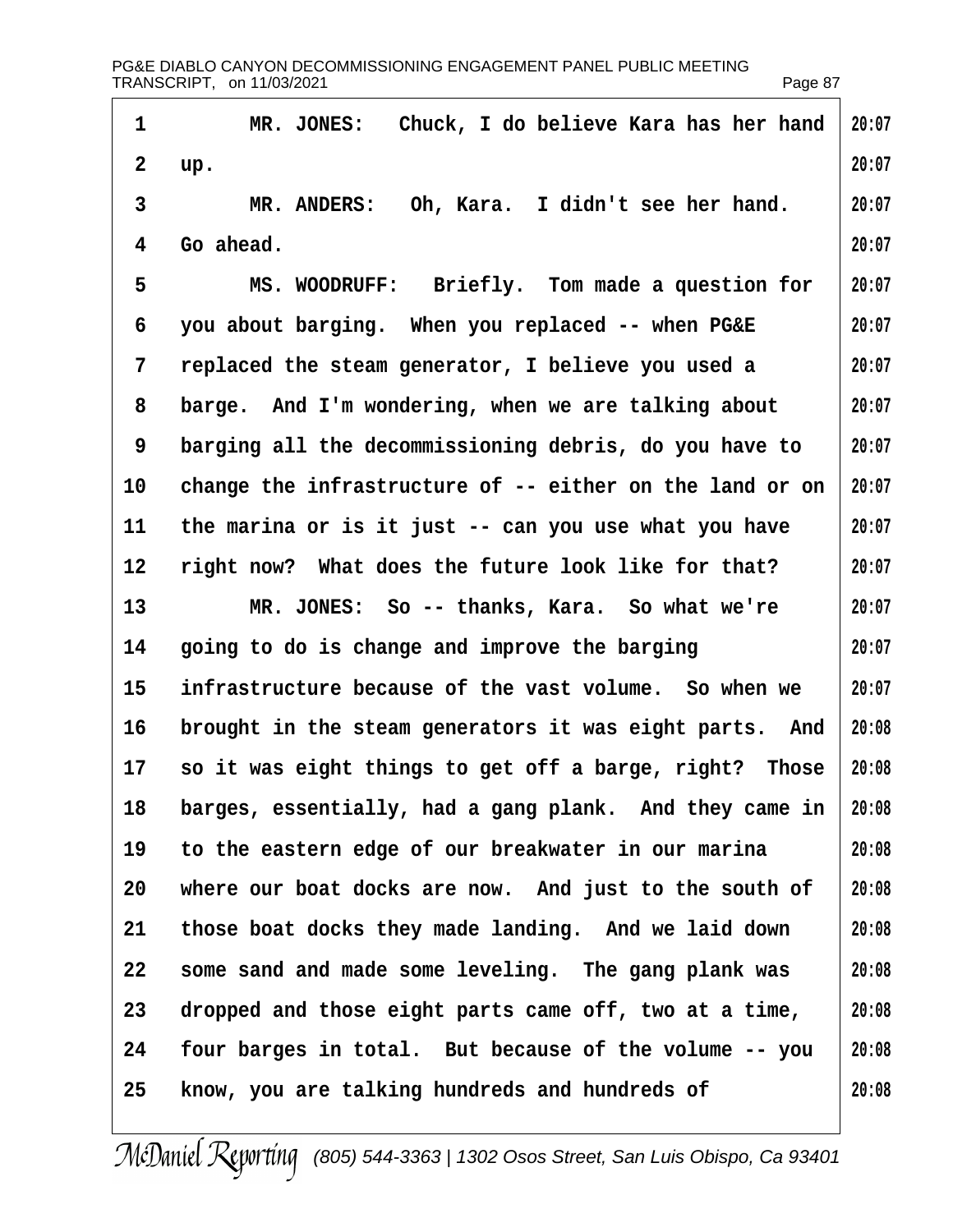<span id="page-87-0"></span>

| 1  | containers and crane work. What we seek to do is at our  | 20:08 |
|----|----------------------------------------------------------|-------|
| 2  | intake structure, that gray concrete area that's about   | 20:08 |
| 3  | 200 feet long in the water where we take in water, we're | 20:08 |
| 4  | going to modify the top of that. I call it flat decking  | 20:08 |
| 5  | it. We're going to pour it flat with concrete. Put a     | 20:08 |
| 6  | crane up there. And our barges will moor there. So       | 20:08 |
| 7  | they will tie up to that infrastructure.                 | 20:08 |
| 8  | The fendering [sic] is really simple. The                | 20:08 |
| 9  | interface between that concrete structure and the        | 20:08 |
| 10 | barges, it's giant tractor tires. So we went all around  | 20:08 |
| 11 | the Port of San Diego, Long Beach and Los Angeles and    | 20:09 |
| 12 | met with barge operators and those ports. And that       | 20:09 |
| 13 | conversion is really simple. We've also met with those   | 20:09 |
| 14 | barge operators and they really like that infrastructure | 20:09 |
| 15 | idea. So that's -- that's -- using the current -- the    | 20:09 |
| 16 | current structure, that big model of the concrete, and   | 20:09 |
|    | 17 just changing that top surface is how we're going to  | 20:09 |
| 18 | load those barges.                                       | 20:09 |
| 19 | And then we have a straight shot out to the              | 20:09 |
| 20 | Pacific. And the barges can go to the ports that will    | 20:09 |
| 21 | ultimately have the contracts.                           |       |
| 22 | MS. WOODRUFF: So is that project something that          | 20:09 |
| 23 | would be included in the EIR process for the county or   | 20:09 |
| 24 | is that more under the jurisdiction of original          | 20:09 |
| 25 | jurisdiction by the Coastal Commission?                  | 20:09 |
|    |                                                          |       |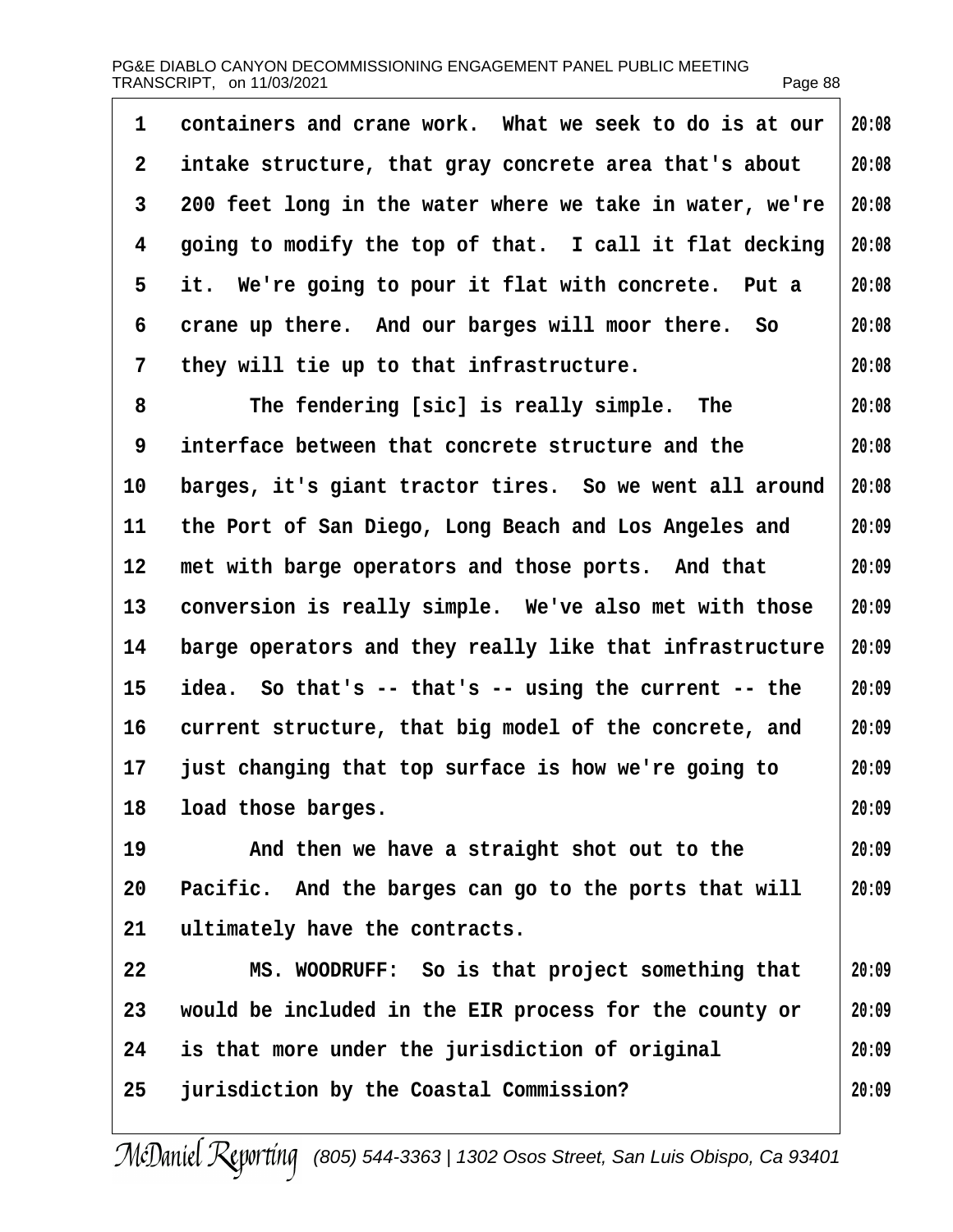<span id="page-88-0"></span>

| $\mathbf 1$    | MR. JONES: Yes. So it's in the Environmental             | 20:09 |
|----------------|----------------------------------------------------------|-------|
| $\overline{2}$ | Impact Report. It's in the project description. And it   |       |
| 3              | will have application through both entities. So the      | 20:09 |
| 4              | county -- the State Lands Commission and Coastal         | 20:09 |
| 5              | Commission have also worked together so that this        | 20:09 |
| 6              | Environmental Impact Report -- that one environmental    | 20:09 |
| 7              | document will serve all three processes. That's the      | 20:09 |
| 8              | analysis that the county is leading with input from      | 20:09 |
| 9              | those agencies and Aspen Environmental.                  | 20:10 |
| 10             | MS. WOODRUFF: Okay. Thank you.                           | 20:10 |
| 11             | MR. ANDERS: Great. Scott, you've got your hand           | 20:10 |
| 12             | up. Before you ask your question I'd like to remind the  | 20:10 |
| 13             | public attendees to raise your hand if you would like to | 20:10 |
| 14             | make a comment or ask a question on this topic. So       | 20:10 |
| 15             | anyone from the public who would like to ask a question, | 20:10 |
| 16             | make a comment, raise your hand. And we'll convene that  | 20:10 |
|                | 17 public comment process right after Scott's question.  | 20:10 |
| 18             | MR. GREENING: I'm in line, since I don't have a          | 20:10 |
| 19             | hand -- I'm in line after Scott or whenever other        | 20:10 |
| 20             | members of the public.                                   | 20:10 |
| 21             | MR. JONES: We hear you, Mr. Greening.                    | 20:10 |
| 22             | All right. Mr. Lathrop.                                  | 20:10 |
| 23             | MR. LATHROP: Tom, I was just curious to hear the         | 20:10 |
| 24             | same thing about the Eureka property having some         | 20:10 |
| 25             | consideration or review by the CPC. Are you saying that  | 20:10 |
|                |                                                          |       |

 $\overline{\phantom{a}}$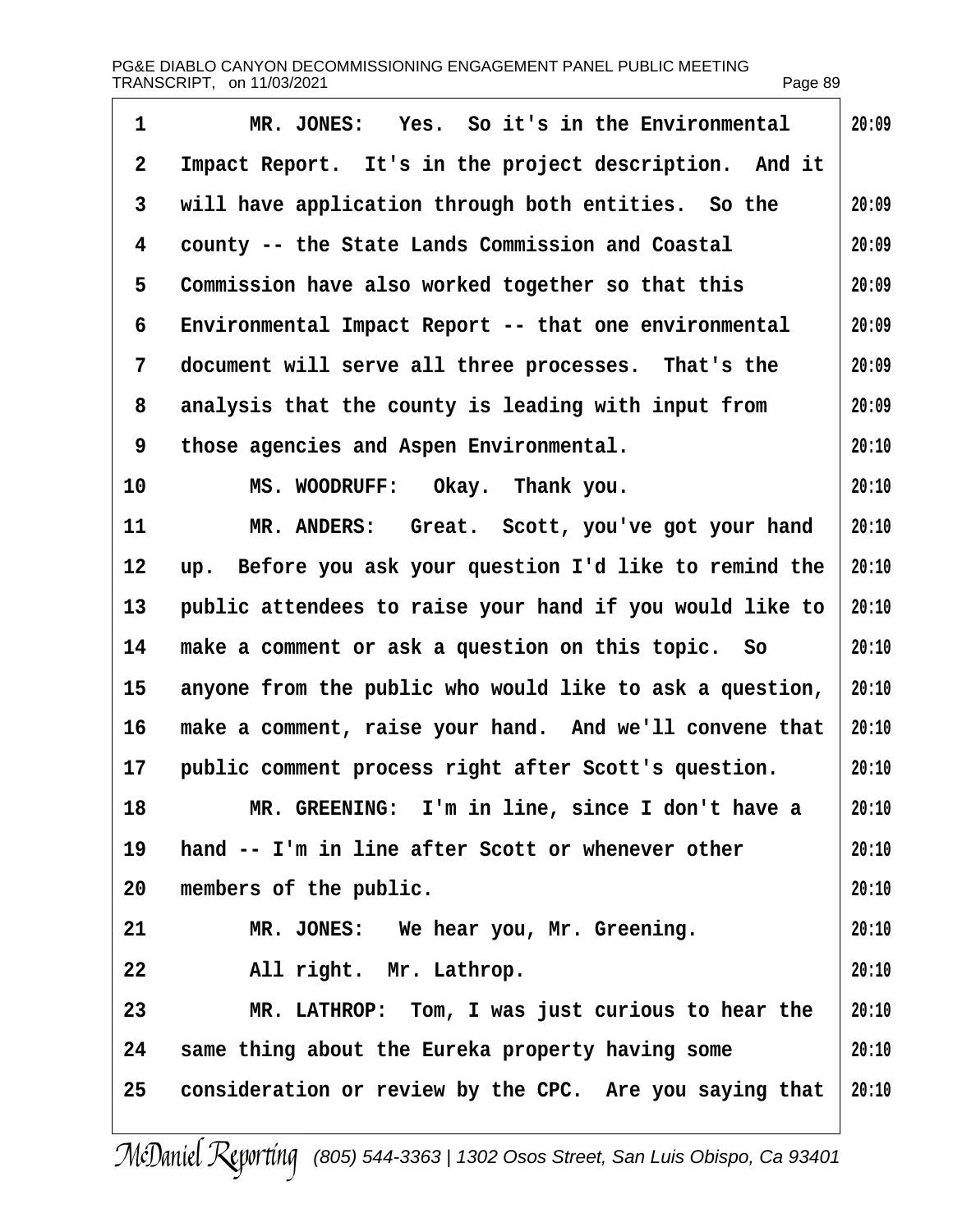<span id="page-89-0"></span>

| 1               | the Eureka property will go through the 851 process or   | 20:10 |
|-----------------|----------------------------------------------------------|-------|
| 2               | some other process?                                      | 20:10 |
| 3               | MR. JONES: I would describe it as 851-like. We           | 20:11 |
| 4               | haven't had it yet. And this was a result of the         | 20:11 |
| 5               | resolution to our bankruptcy for -- to get the state to  | 20:11 |
| 6               | agree to how it was going to be executed. So there was   | 20:11 |
| 7               | an expansion of Public Utilities Commission authority    | 20:11 |
| 8               | with that settlement, right? So that's the bottom line.  | 20:11 |
| 9               | That threshold is the same threshold for the 851 process | 20:11 |
| 10              | when it's a full commission action. Those amounts        | 20:11 |
| 11              | below, when it's utility-encumbered funds, it's an       | 20:11 |
| 12 <sup>°</sup> | advice letter. With the plan of reorganization, it's     | 20:11 |
| 13 <sup>°</sup> | silent. So they don't have jurisdiction unless we hit    | 20:11 |
| 14              | that \$5 million threshold on an unregulated utility. So | 20:11 |
| 15              | I'd say quasi regulated.                                 | 20:11 |
| 16              | MR. LATHROP: Understand. Thank you.                      | 20:11 |
| 17              | MR. ANDERS: Let's go to -- provide the                   | 20:11 |
| 18              | opportunity for public comment from panel members. And   | 20:11 |
| 19              | I remind you -- or from the public. I remind you to      | 20:11 |
| 20              | state your name, your residence, and any affiliation you | 20:11 |
| 21              | might have.                                              | 20:11 |
| 22              | So the first and right now the only hand that we         | 20:11 |
| 23              | have up is Lauren Brown. Lauren? Go ahead, Lauren.       | 20:12 |
| 24              | MR. BROWN: All right. I guess I'm muted. Well,           | 20:12 |
| 25              | listen, as a former member the Diablo Canyon             | 20:12 |
|                 |                                                          |       |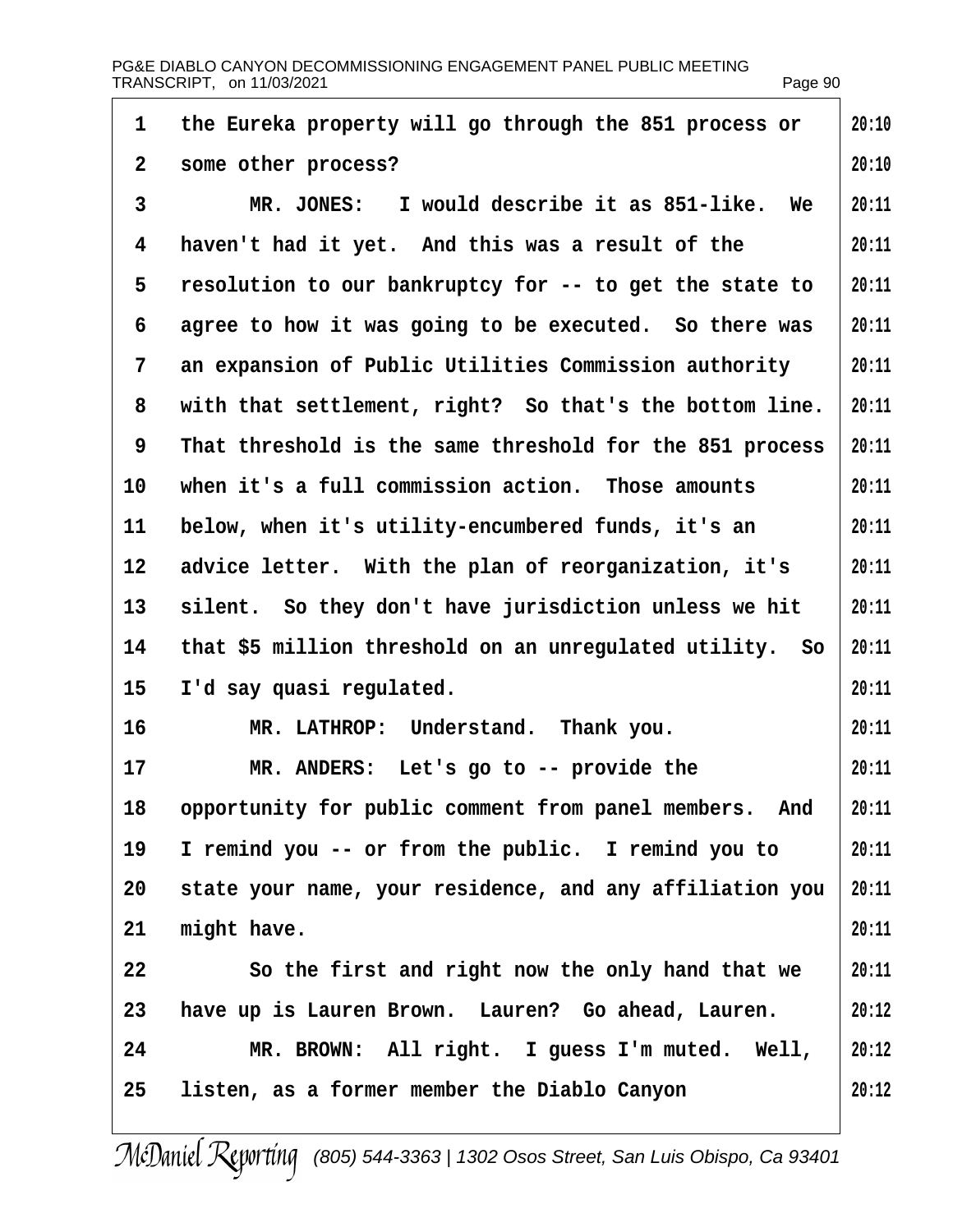<span id="page-90-0"></span>

| 1              | Decommissioning Engagement Panel I took particular       | 20:12 |
|----------------|----------------------------------------------------------|-------|
| $\overline{2}$ | pleasure in listening to Tom Jones' report on how PG&E   | 20:12 |
| 3              | has incorporated guidance from the panel into to their   | 20:12 |
| 4              | planning. It's extensive. And for me it's very           | 20:12 |
| 5              | gratifying to see that.                                  | 20:12 |
| 6              | I'd like to assert the following point: These            | 20:12 |
| 7              | positions from the panel just didn't come from the minds | 20:12 |
| 8              | of the panel members. It was a result of an extensive    | 20:12 |
| 9              | engagement with the public, of conducting multiple       | 20:13 |
| 10             | public hearings, taking input from the public and        | 20:13 |
| 11             | incorporating that into the thinking about our           | 20:13 |
| 12             | recommendations. And I would just like to encourage the  | 20:13 |
| 13             | public to continue that process. We're a long way from   | 20:13 |
| 14             | finishing this. And also to compliment PG&E for          | 20:13 |
| 15             | creating the process in the first place and really       | 20:13 |
| 16             | paying attention. So thank you very much.                | 20:13 |
| 17             | MR. ANDERS: Thank you, Lauren. One more --               | 20:13 |
| 18             | (Zoom crosstalk.)                                        |       |
| 19             | MR. ANDERS: Yeah. Hold on. That is Susan                 | 20:13 |
| 20             | Harvey?                                                  | 20:13 |
| 21             | MS. BELLMAN: Actually, Eric Greening, has been --        | 20:13 |
| 22             | even though he doesn't have his hand to raise --         | 20:13 |
| 23             | MR. GREENING: I don't have a hand. Either way,           | 20:13 |
| 24             | whoever who is next.                                     | 20:14 |
| 25             | MR. ANDERS: Susan next and then Eric.                    | 20:14 |
|                |                                                          |       |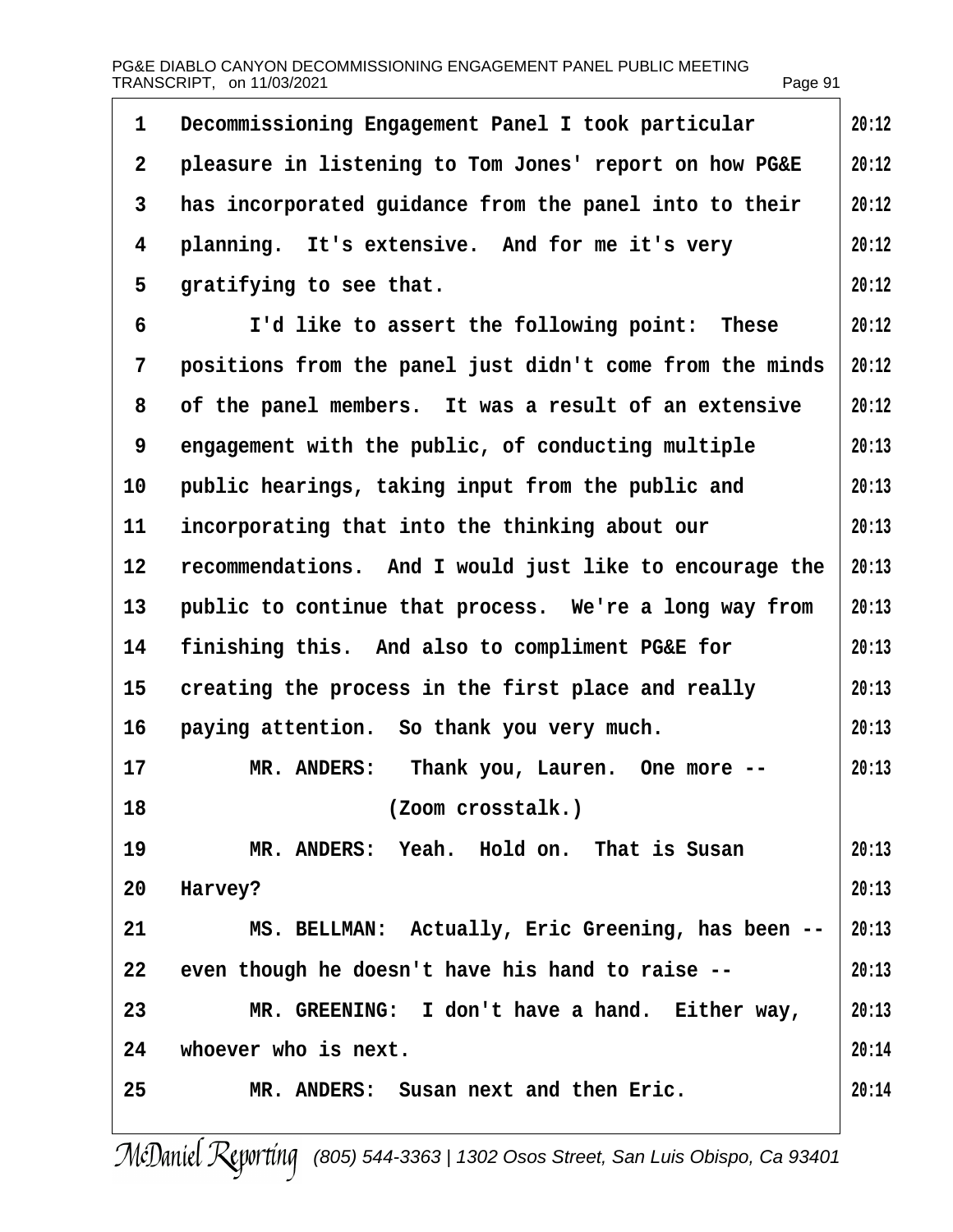<span id="page-91-0"></span>

| 1               | Eric somehow snuck in as a panelist, so I don't            | 20:14 |
|-----------------|------------------------------------------------------------|-------|
| 2 <sup>1</sup>  | see him when I'm looking at attendees' hands, so --        | 20:14 |
| 3               | AGP VIDEO: I'm sorry. That's because Eric with             | 20:14 |
| 4               | his equipment, he's not able to stay on the attendees'     | 20:14 |
| 5               | side and still be heard.                                   | 20:14 |
| 6               | MR. ANDERS: Okay. That's good. But Susan and               | 20:14 |
| 7               | then Eric.                                                 | 20:14 |
| 8               | MS. HARVEY: Thank you. I appreciate the                    | 20:14 |
| 9               | opportunity. So Susan Harvey. I'm in the county near       | 20:14 |
| 10              | Paso Robles. And I'm commenting on behalf of the Santa     | 20:14 |
| 11              | Lucia Chapter of the Sierra Club. And I have a couple      | 20:14 |
| 12 <sup>°</sup> | of questions.                                              | 20:14 |
| 13              | When you refer to the intermodal containers I'm            | 20:14 |
| 14              | wondering if they will be sealed in waterproof -- in       | 20:14 |
| 15 <sub>1</sub> | water tight while they are being transported.              | 20:14 |
| 16              | And then my next question is: The permitting for           | 20:14 |
| 17              | the use of the port for barging, will that permit be       | 20:14 |
|                 | 18 exclusively for and by decommissioning through 2039? In | 20:14 |
| 19              | other words, will that be the only activity that is        | 20:15 |
| 20              | being permitted at that port site until 2039?              | 20:15 |
| 21              | MR. JONES: Yeah. So your first question the                | 20:15 |
| 22              | simple answer is yes. They are watertight and they are     | 20:15 |
| 23              | sealed. They are robust shipping containers.               | 20:15 |
| 24              | The second question: Will that be the only                 | 20:15 |
| 25              | activity? No. We currently run boats out of there for      | 20:15 |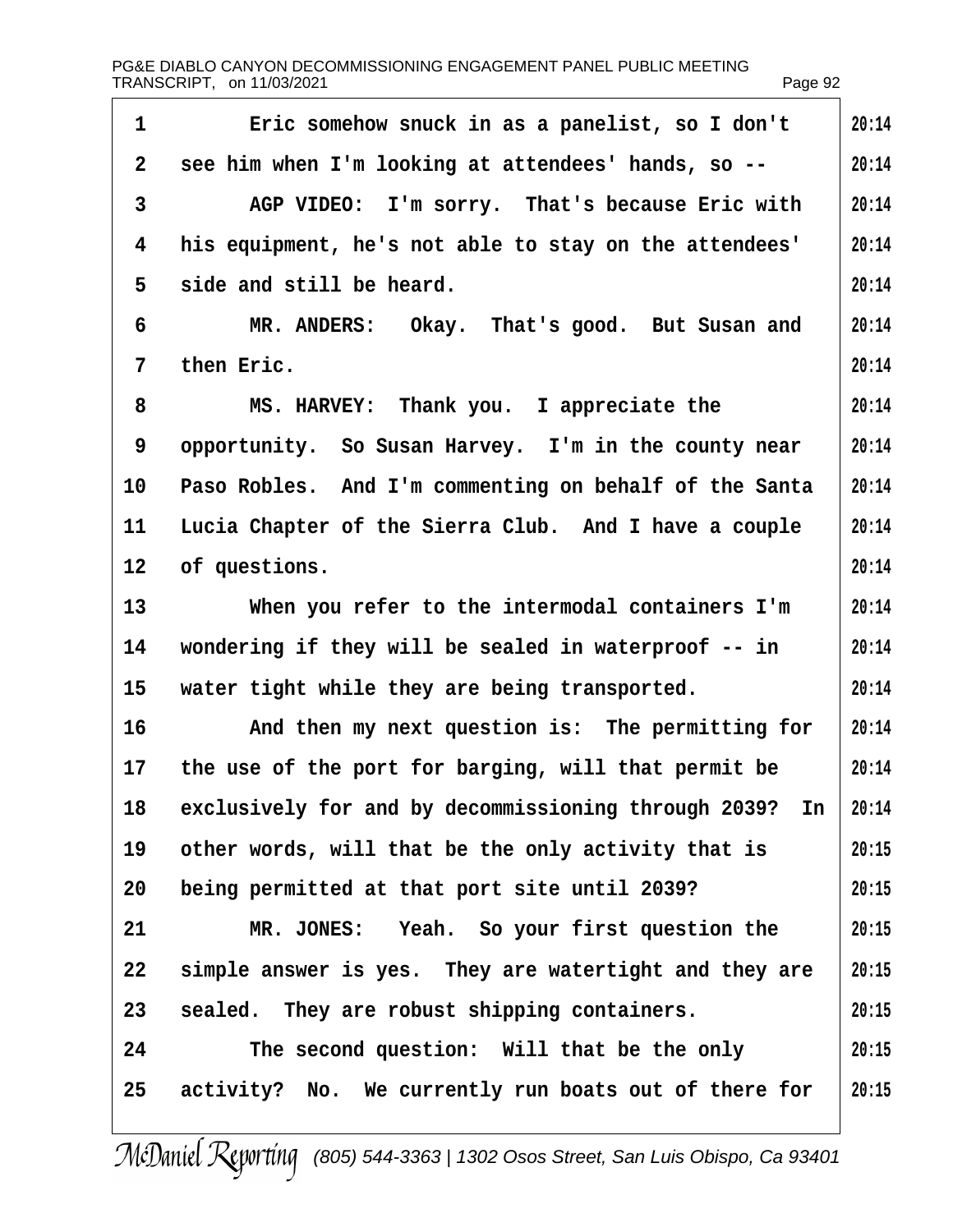<span id="page-92-0"></span>

| 1  | a marine monitoring program. And then prior to 9-11 the  | 20:15 |
|----|----------------------------------------------------------|-------|
| 2  | -- we -- it was a harbor of safe refuge. And so it was   | 20:15 |
| 3  | common to see three or four maybe five fishing vessels   | 20:15 |
| 4  | just come in our harbor and take anchors during the      | 20:15 |
| 5  | night or the morning, and then go back out and start     | 20:15 |
| 6  | fishing. So that use could occur independent of this     | 20:15 |
| 7  | activity.                                                | 20:15 |
| 8  | What we're trying to do is -- part of our                | 20:15 |
| 9  | Environmental Impact Report bounds the impacts from that | 20:15 |
| 10 | process, including the shipping and transportation.      | 20:16 |
| 11 | Secondarily, because we would be conducting some         | 20:16 |
| 12 | construction in the original jurisdiction area that will | 20:16 |
| 13 | be subject to the California Coastal Commission to       | 20:16 |
| 14 | approve that modification as it will also be part of a   | 20:16 |
| 15 | new lease with the California State Lands Commission.    | 20:16 |
| 16 | So, again, the county leading the Environmental Impact   | 20:16 |
| 17 | Report, that document is going to serve all three of     | 20:16 |
| 18 | those processes. So the county has the lead in the       | 20:16 |
| 19 | analysis and coordinates with those other agencies about | 20:16 |
| 20 | what level of detail they will require.                  | 20:16 |
| 21 | So to take that one step further. When we make           | 20:16 |
| 22 | our application for the lease with California State      | 20:16 |
| 23 | Lands Commission there's different levels of engineering | 20:16 |
| 24 | diagrams and design. And we'll be at what's called the   | 20:16 |
| 25 | 30 percent level. So we'll have more than a conceptual   | 20:16 |
|    |                                                          |       |

 $\overline{\phantom{a}}$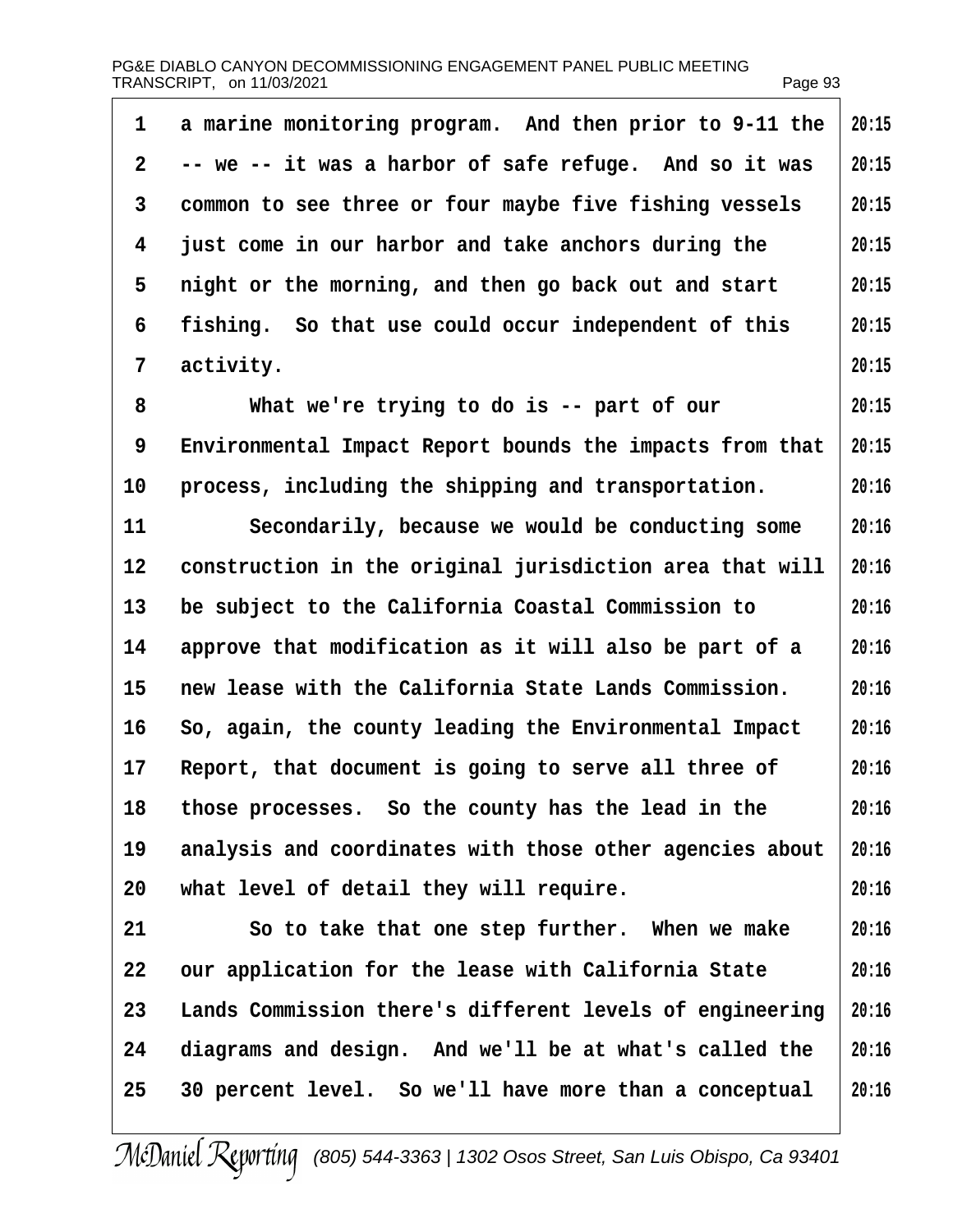<span id="page-93-0"></span>

|                | PG&E DIABLO CANYON DECOMMISSIONING ENGAGEMENT PANEL PUBLIC MEETING<br>TRANSCRIPT, on 11/03/2021 | Page 94 |
|----------------|-------------------------------------------------------------------------------------------------|---------|
| 1              | design of how that structure will be modified to                                                | 20:16   |
| 2              | accommodate barging kind of transportation.                                                     | 20:16   |
| 3              | Now, if you think repurposing and succession,                                                   | 20:16   |
| 4              | anything that can launch -- you know, that can                                                  | 20:17   |
| 5              | successfully convey a 25-ton container onto a barge 100                                         | 20:17   |
| 6              | feet out can certainly launch any recreational vessel                                           | 20:17   |
| $\overline{7}$ | into the water. So the opportunities there will be                                              | 20:17   |
| 8              | beyond what's in the application.                                                               | 20:17   |
| 9              | MR. ANDERS: Thank you, Susan. Did that answer                                                   | 20:17   |
| 10             | your questions?                                                                                 | 20:17   |
| 11             | MS. HARVEY: Yeah. Thanks. I guess. I think I'm                                                  | 20:17   |
| 12             | not quite sure what all my questions are. But thank you                                         | 20:17   |
| 13             | very much.                                                                                      | 20:17   |
| 14             | MR. ANDERS: Okay. Thank you for asking.                                                         | 20:17   |
| 15             | Eric -- Eric Greening, go ahead, please.                                                        | 20:17   |
| 16             | MR. GREENING: Thank you. First I'd like to                                                      | 20:17   |
| 17             | second Scott Lathrop's comments. Thanks to the                                                  | 20:17   |
| 18             | Commission for hearing and taking in all of the public                                          | 20:17   |
| 19             | comment and to PG&E for making an effort to take a lot                                          | 20:17   |
| 20             | -- a lot of those recommendations by ways to implement                                          | 20:17   |
| 21             | them.                                                                                           |         |
| 22             | I do have two questions. One relative to the                                                    | 20:17   |
| 23             | approval process on the casks by the NRC. There is a                                            | 20:18   |
| 24             | public comment period in that process. And my question                                          | 20:18   |
| 25             | on that is simply: What consequence those public                                                | 20:18   |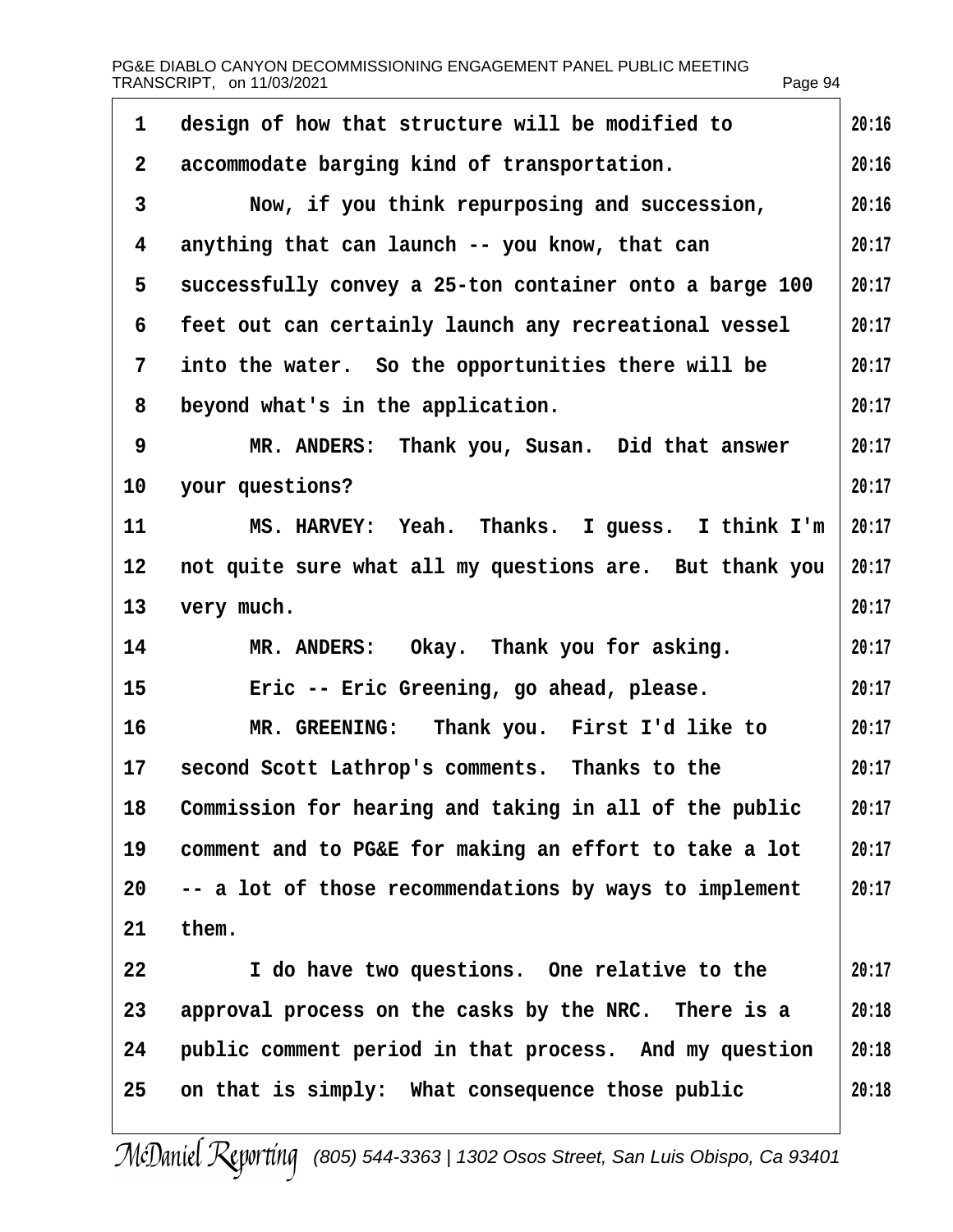<span id="page-94-0"></span>

| 1  | comments have? Can they actually lead to some -- to      | 20:18 |
|----|----------------------------------------------------------|-------|
| 2  | changes in the project description to mitigation         | 20:18 |
| 3  | measures?                                                | 20:18 |
| 4  | And then my second question -- and I want to be          | 20:18 |
| 5  | sure that Susan is on the same page with Tom with this.  | 20:18 |
| 6  | We saw what looked to me to be a very rushed schedule    | 20:18 |
| 7  | for approval. If both the Planning Commission and the    | 20:18 |
| 8  | Supervisors are to approve this project by the end of    | 20:18 |
| 9  | 2022 there's normally at least two months between a      | 20:18 |
| 10 | Planning Commission action and a Supervisors' Appeal     | 20:18 |
| 11 | Hearing. So that would be Planning Commission in         | 20:18 |
| 12 | October. That's 11 months from now. That presumes a      | 20:19 |
| 13 | completed final EIR with a 60-day comment period between | 20:19 |
| 14 | the draft and the final. That simply looks like an       | 20:19 |
| 15 | extremely rushed EIR process considering all that it has | 20:19 |
| 16 | to look at. That would, basically, put a draft EIR out   | 20:19 |
| 17 | in June, six months after the scoping period is done.    | 20:19 |
| 18 | I would assert that what we most need from the EIR       | 20:19 |
| 19 | process is not speed but thoroughness. And I don't see   | 20:19 |
| 20 | a -- how a schedule that presupposes a completed EIR --  | 20:19 |
| 21 | final EIR by October can accommodate the needed          | 20:19 |
| 22 | thoroughness.                                            | 20:19 |
| 23 | So, Tom -- I don't want to put Susan on the spot.        | 20:19 |
| 24 | I know this isn't your segment. But I would like to      | 20:19 |
| 25 | know that Tom and Susan are on the same page with this.  | 20:19 |
|    |                                                          |       |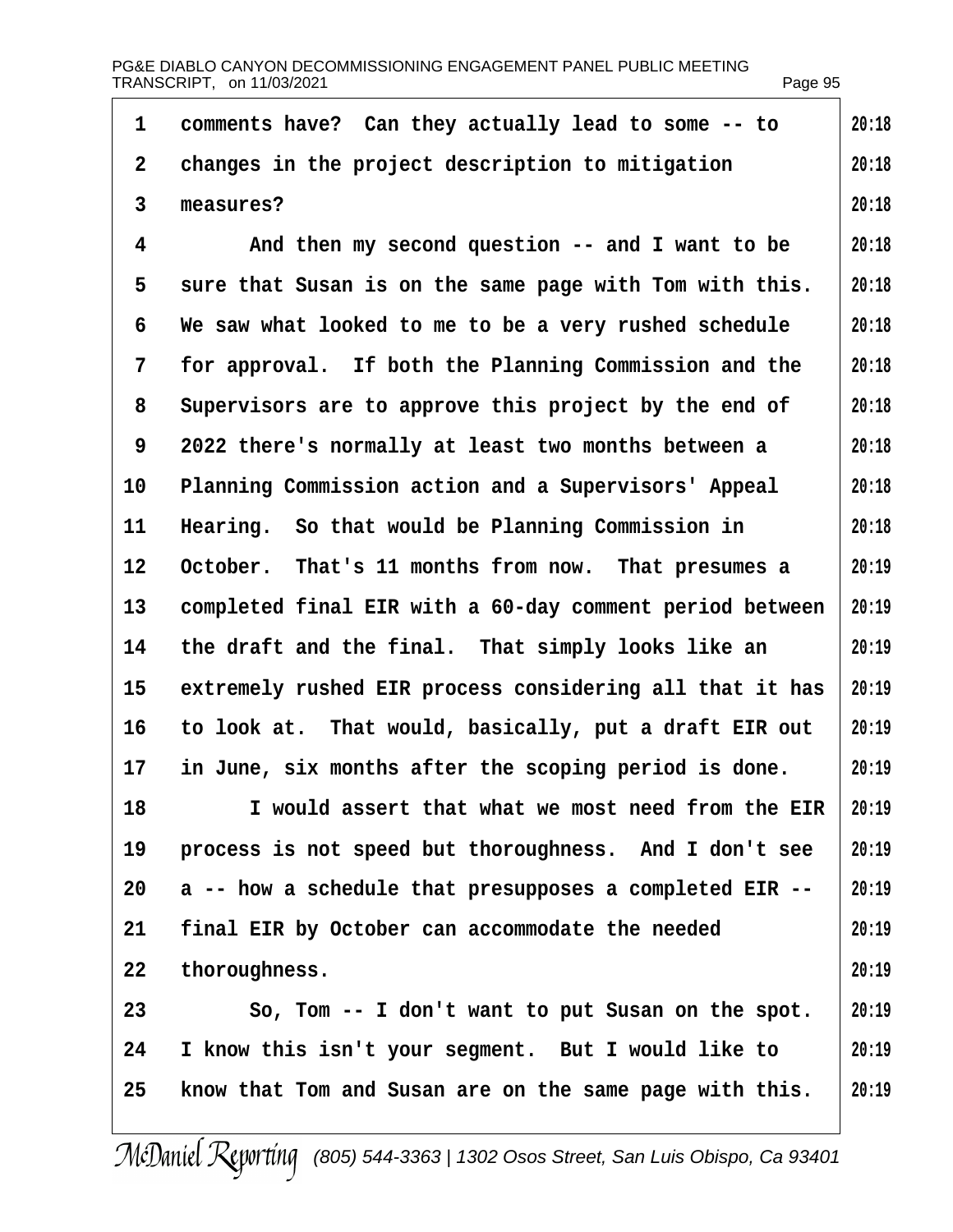<span id="page-95-0"></span>

| 1              | Thank you.                                               | 20:20 |
|----------------|----------------------------------------------------------|-------|
| $\overline{2}$ | MR. JONES: We're on the same chapter, I don't            | 20:20 |
| 3              | know we're on the same page, Eric. And I tell you this.  | 20:20 |
| 4              | I think Susan was clear in her update earlier that --    | 20:20 |
| 5              | that the county intends to publish its schedule for this | 20:20 |
| 6              | process that's been revised around the scoping period.   | 20:20 |
| 7              | So I would say stay tuned for a couple of weeks and      | 20:20 |
| 8              | we'll hear more from the county on that schedule.        | 20:20 |
| 9              | Our schedule doesn't change, though. It assumes a        | 20:20 |
| 10             | pessimistic hearing. We did build it off of our          | 20:20 |
| 11             | previous ads through the county and coastal processer.   | 20:20 |
| 12             | And at the end of the day we still look for that final   | 20:20 |
| 13             | approval three years from now, the California Coastal    | 20:20 |
| 14             | Commission. And that's actually a longer schedule than   | 20:20 |
| 15             | our other projects have had.                             | 20:20 |
| 16             | To your first question, I really think there is a        | 20:20 |
| 17             | complaining or a combination of a couple different       | 20:20 |
| 18             | processes. So the Nuclear Regulatory Commission will     | 20:20 |
| 19             | have a licensing action on the safety of the casks.      | 20:20 |
| 20             | It's federally preempted. And that will be their         | 20:20 |
| 21             | exclusive jurisdiction. That process will mean a         | 20:21 |
| 22             | licensing action. But the land use and CEQA process for  | 20:21 |
| 23             | the construction of dry cask storage was for the entire  | 20:21 |
| 24             | project, for the loading of up to 138 casks for fuel at  | 20:21 |
| 25             | that site in all seven pads in perpetuity. So that       | 20:21 |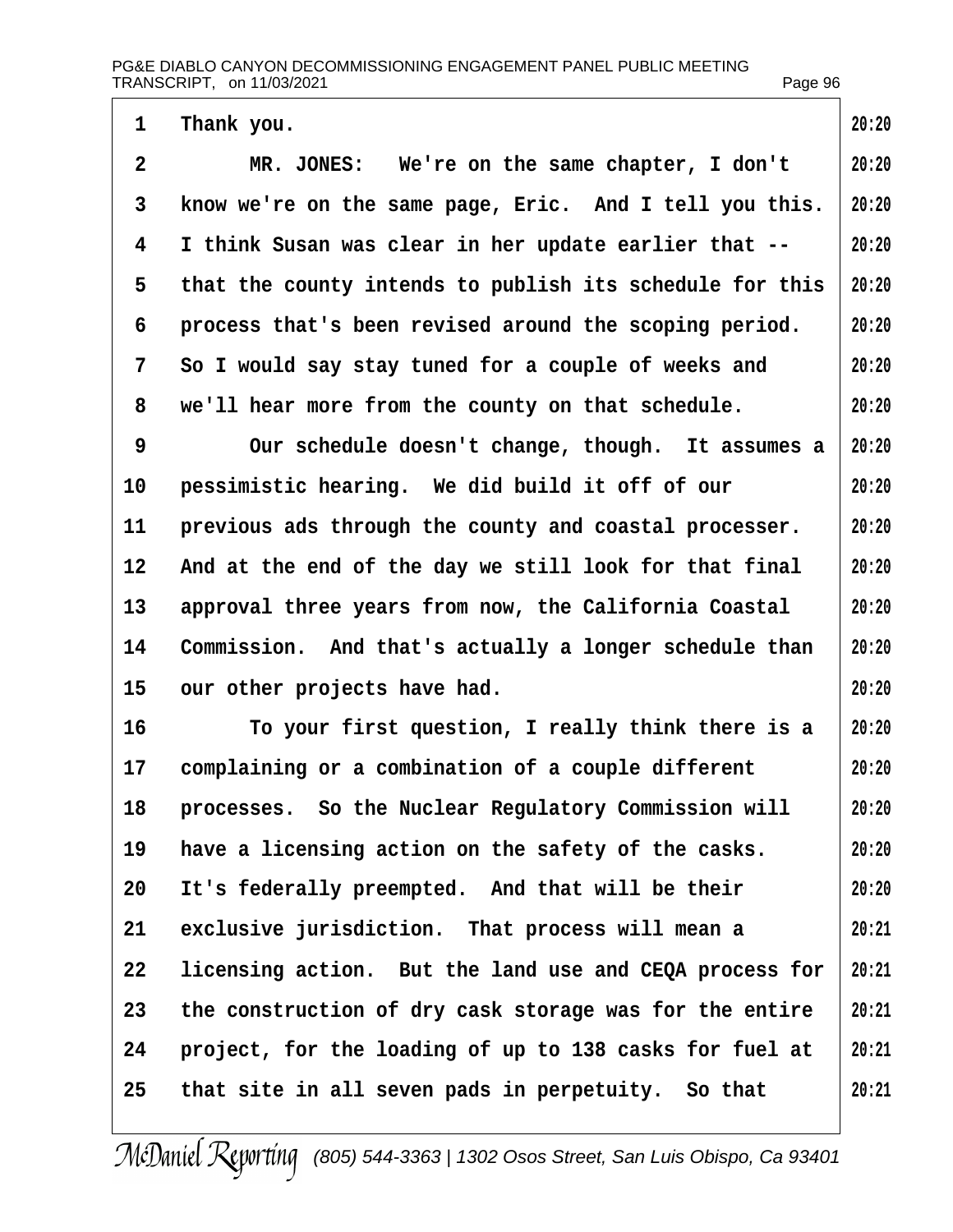<span id="page-96-0"></span>

| PG&E DIABLO CANYON DECOMMISSIONING ENGAGEMENT PANEL PUBLIC MEETING |         |
|--------------------------------------------------------------------|---------|
| TRANSCRIPT, on 11/03/2021                                          | Page 97 |

| 1  | action before the County Board of Supervisors and<br>20:21 |       |  |  |
|----|------------------------------------------------------------|-------|--|--|
| 2  | Coastal Commission won't come back. So for the future      | 20:21 |  |  |
| 3  | of dry cask storage it's a licensing action.               | 20:21 |  |  |
| 4  | Then to your last point. Does the NRC take public          | 20:21 |  |  |
| 5  | comment into account? Yes, they do. And there's            | 20:21 |  |  |
| 6  | multiple ways. One, there is just straight public          | 20:21 |  |  |
| 7  | comment like people do at a hearing or a meeting like      | 20:21 |  |  |
| 8  | this. And the second is they also have their own           | 20:21 |  |  |
| 9  | intervention process where people can achieve standing     | 20:21 |  |  |
| 10 | and participate in the licensing action.                   | 20:21 |  |  |
| 11 | So all of those things are run by the NRC not the          | 20:21 |  |  |
| 12 | utility. I'm just familiar with them. But that's laid      | 20:21 |  |  |
| 13 | out on the NRC's website as well.                          | 20:21 |  |  |
| 14 | MR. GREENING: Thank you for clarifying that.               | 20:21 |  |  |
| 15 | And, again, I -- I will continue to advocate for           | 20:22 |  |  |
| 16 | thoroughness over speed when it comes to environmental     | 20:22 |  |  |
| 17 | review.                                                    | 20:22 |  |  |
| 18 | MR. JONES: Thank you.                                      | 20:22 |  |  |
| 19 | MR. ANDERS: Thank you, Eric.                               | 20:22 |  |  |
| 20 | Susan, did you have anything to add to that?               | 20:22 |  |  |
| 21 | MS. STRACHAN: No, I don't. I'd rather keep the             | 20:22 |  |  |
| 22 | scheduled surprise to the scoping meetings.                | 20:22 |  |  |
| 23 | MR. ANDERS: Thank you.                                     | 20:22 |  |  |
| 24 | Any other public members that would like to make a         | 20:22 |  |  |
| 25 | comment raise your hand. I don't see any.                  | 20:22 |  |  |
|    |                                                            |       |  |  |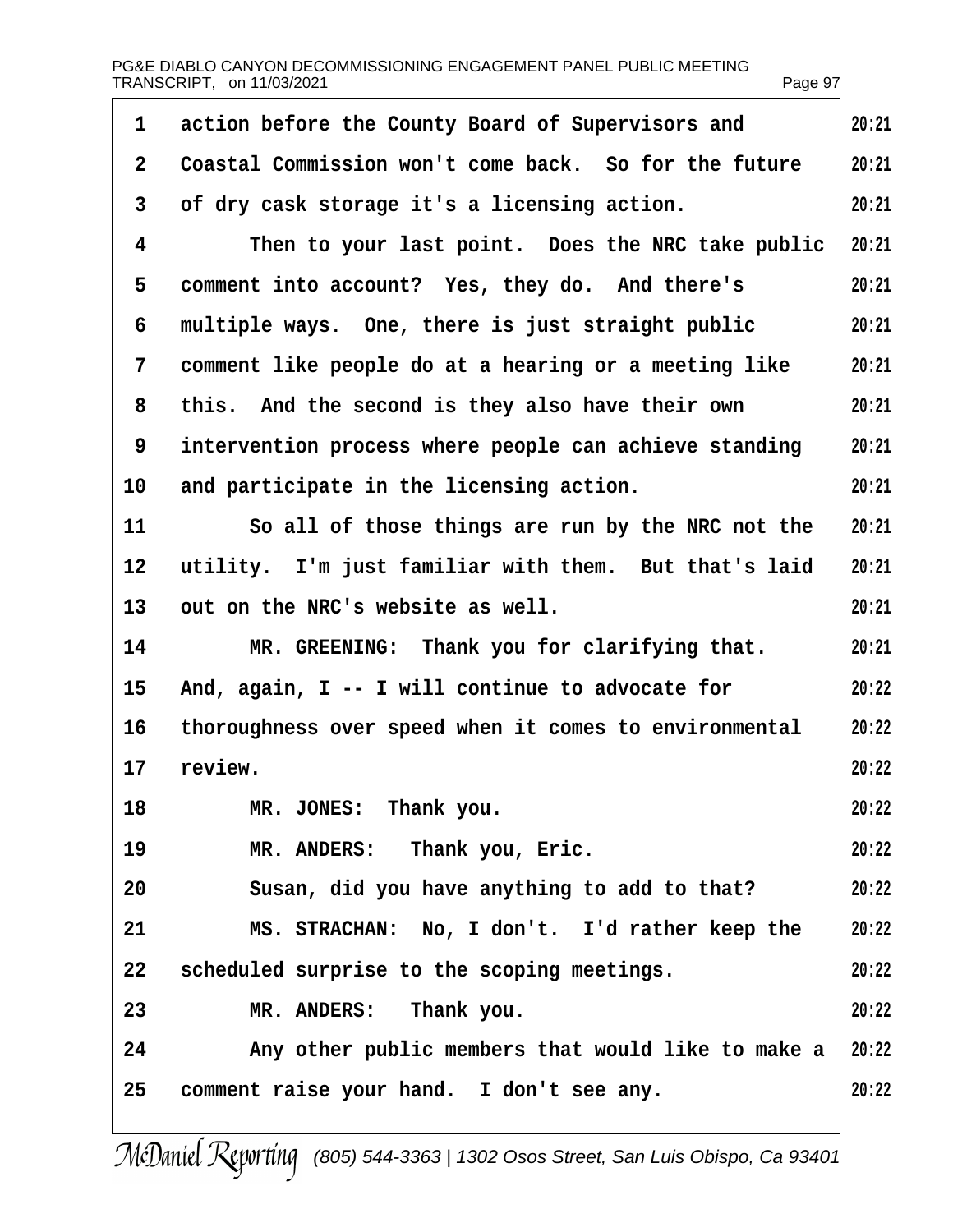<span id="page-97-0"></span>

| PG&E DIABLO CANYON DECOMMISSIONING ENGAGEMENT PANEL PUBLIC MEETING<br>TRANSCRIPT, on 11/03/2021 |                                                          | Page 98 |
|-------------------------------------------------------------------------------------------------|----------------------------------------------------------|---------|
| $\mathbf 1$                                                                                     | If not, let's go on to panel questions and so on.        | 20:22   |
| 2                                                                                               | And, Kara, you have a question?                          | 20:22   |
| 3                                                                                               | MS. WOODRUFF: No. I forgot to turn down my hand.         | 20:22   |
| 4                                                                                               | MR. ANDERS: Any other panelist have a question           | 20:22   |
| 5                                                                                               | of Tom with regard to the strategic plan and the status  | 20:22   |
| 6                                                                                               | report?                                                  | 20:22   |
| $\overline{7}$                                                                                  | Great. Well, that concludes our major topics.            | 20:22   |
| 8                                                                                               | Linda Seeley is going to tell us about the               | 20:23   |
| 9                                                                                               | upcoming panel meeting in the first quarter of 2022.     | 20:23   |
| 10                                                                                              | So, Linda, the floor is yours.                           | 20:23   |
| 11                                                                                              | And I think, Zeek, we need a slide presentation          | 20:23   |
| 12                                                                                              | also. Thank you.                                         | 20:23   |
| 13                                                                                              | Go ahead, Linda. Linda, I think you are muted.           | 20:23   |
| 14                                                                                              | Welcome to my world.                                     | 20:23   |
| 15                                                                                              | MS. SEELEY: Thank you. Our panel is going to             | 20:23   |
| 16                                                                                              | have a meeting in -- we haven't scheduled it yet, but    | 20:23   |
| 17                                                                                              | we're thinking probably the early part of March, to look | 20:23   |
| 18                                                                                              | at the -- by that time PG&E will have revealed which dry | 20:24   |
| 19                                                                                              | cask storage system that they have picked. And so we're  | 20:24   |
| 20                                                                                              | going to have a panel meeting to introduce the public to | 20:24   |
| 21                                                                                              | that and to take comments from the public. And it will   | 20:24   |
| 22                                                                                              | be a very important meeting.                             | 20:24   |
| 23                                                                                              | I wanted to talk tonight a little bit about our --       | 20:24   |
| 24                                                                                              | Tom, I appreciated your showing us how you've            | 20:24   |
| 25                                                                                              | incorporated the panel's recommendations into your RFP.  | 20:24   |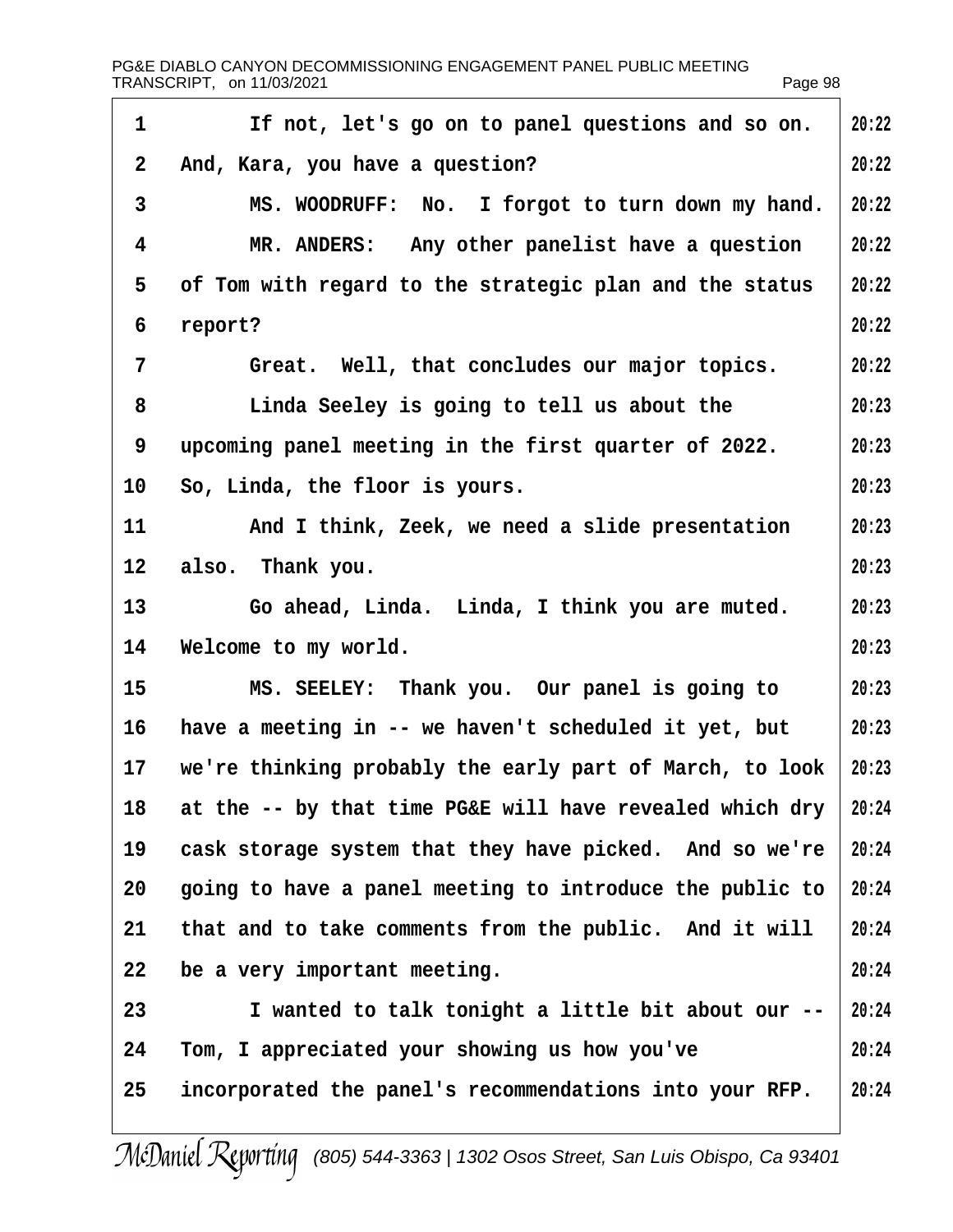<span id="page-98-0"></span>

| 1            | But there are certain -- I wanted to alert the panel and | 20:24 |
|--------------|----------------------------------------------------------|-------|
| $\mathbf{2}$ | the public to parts of our recommendations that -- that  | 20:24 |
| 3            | we -- we still are holding dear and that we think are    | 20:25 |
| 4            | very important. So if I could get the -- I'm operating   | 20:25 |
| 5            | from our recommendations in this Strategic Vision.       | 20:25 |
| 6            | Can you go to the next slide, please. Okay. We           | 20:25 |
| 7            | had a weekend of meetings in 2019 about our              | 20:25 |
| 8            | recommendations for -- I mean, about spent fuel storage  | 20:25 |
| 9            | in the dry casks. And we had -- and after that we met    | 20:25 |
| 10           | and we spent a lot of time on this. And we incorporated  | 20:25 |
| 11           | these recommendations into the Strategic Vision.         | 20:25 |
| $12 \,$      | Well, you see we recommended that they be given          | 20:25 |
| 13           | the RFP process. That was postponed for a while but      | 20:26 |
| 14           | it's done. And that they thoroughly investigate and      | 20:26 |
| 15           | research all potential dry cask storage systems in order | 20:26 |
| 16           | to determine the best -- the very best site-specific     | 20:26 |
| 17           | system, because we're on, you know, the seismic land --  | 20:26 |
| 18           | the seismically active land. And we do not know how      | 20:26 |
| 19           | long those casks are going to be there.                  | 20:26 |
| 20           | I want to skip -- and we recommended that they use       | 20:26 |
| 21           | a very updated system. And D is the one I wanted to      | 20:26 |
| 22           | really emphasize. We asked -- we talked about this and   | 20:26 |
| 23           | considered it very much, that -- we recommended a dry    | 20:26 |
| 24           | cask storage system that would allow for 24-hour         | 20:26 |
| 25           | radiation monitoring, full inspection capability; that   | 20:26 |
|              |                                                          |       |

 $\overline{\phantom{a}}$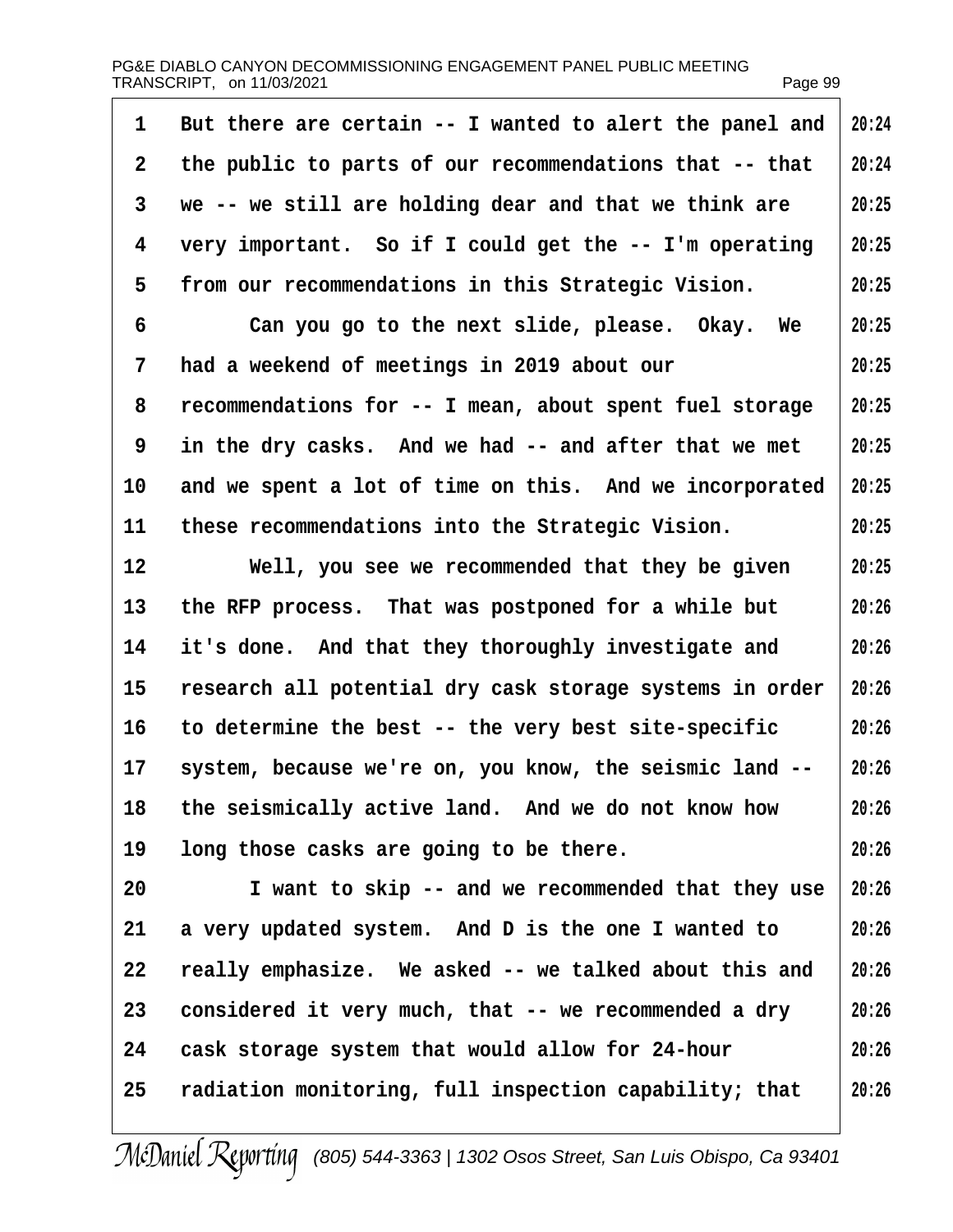<span id="page-99-0"></span>PG&E DIABLO CANYON DECOMMISSIONING ENGAGEMENT PANEL PUBLIC MEETING TRANSCRIPT, on 11/03/2021 Page 100

| 1                 | it could be fully retrievable in case there were a crack | 20:27 |
|-------------------|----------------------------------------------------------|-------|
| $\overline{2}$    | or a problem with one of them; have the capability to    | 20:27 |
| 3                 | either repackage or repair a damaged cask; and that the  | 20:27 |
| 4                 | new casks should be licensed for transportation; and, of | 20:27 |
| 5                 | course, that the new dry cask system minimize the dose   | 20:27 |
| 6                 | rates to the workers. The recommend -- the               | 20:27 |
| 7                 | recommendations in Number D are very important.          | 20:27 |
| 8                 | Okay. Next slide. The aging management program           | 20:27 |
| 9                 | is already in process. And we -- one of our              | 20:27 |
| 10                | recommendations that PG&E, I think, is not going to take | 20:28 |
| 11                | under consideration is that they conduct a future        | 20:28 |
| $12 \overline{ }$ | feasibility assessment of the benefits and costs of      | 20:28 |
| 13                | enclosing the existing ISFSI.                            | 20:28 |
| 14                | I think I understood from Tom that that is               | 20:28 |
| 15                | physically impossible for the -- the way the casks are   | 20:28 |
| 16                | laid out right now. And we are recommending that if      | 20:28 |
| 17                | stress corrosion cracks or other degradation is found it | 20:28 |
| 18                | should be identified early and appropriate corrective    | 20:28 |
| 19                | actions must be taken immediately. And it could include  | 20:28 |
| 20                | enclosing the ISFSI in the structure and that PG&E share | 20:28 |
| 21                | the data with the regulators, of course, and the         | 20:29 |
| 22                | community.                                               | 20:29 |
| 23                | And we recommended that PG&E continue to                 | 20:29 |
| 24                | participate in research and collect data on the          | 20:29 |
| 25                | potential degradation of cannisters. Those cannisters    | 20:29 |
|                   |                                                          |       |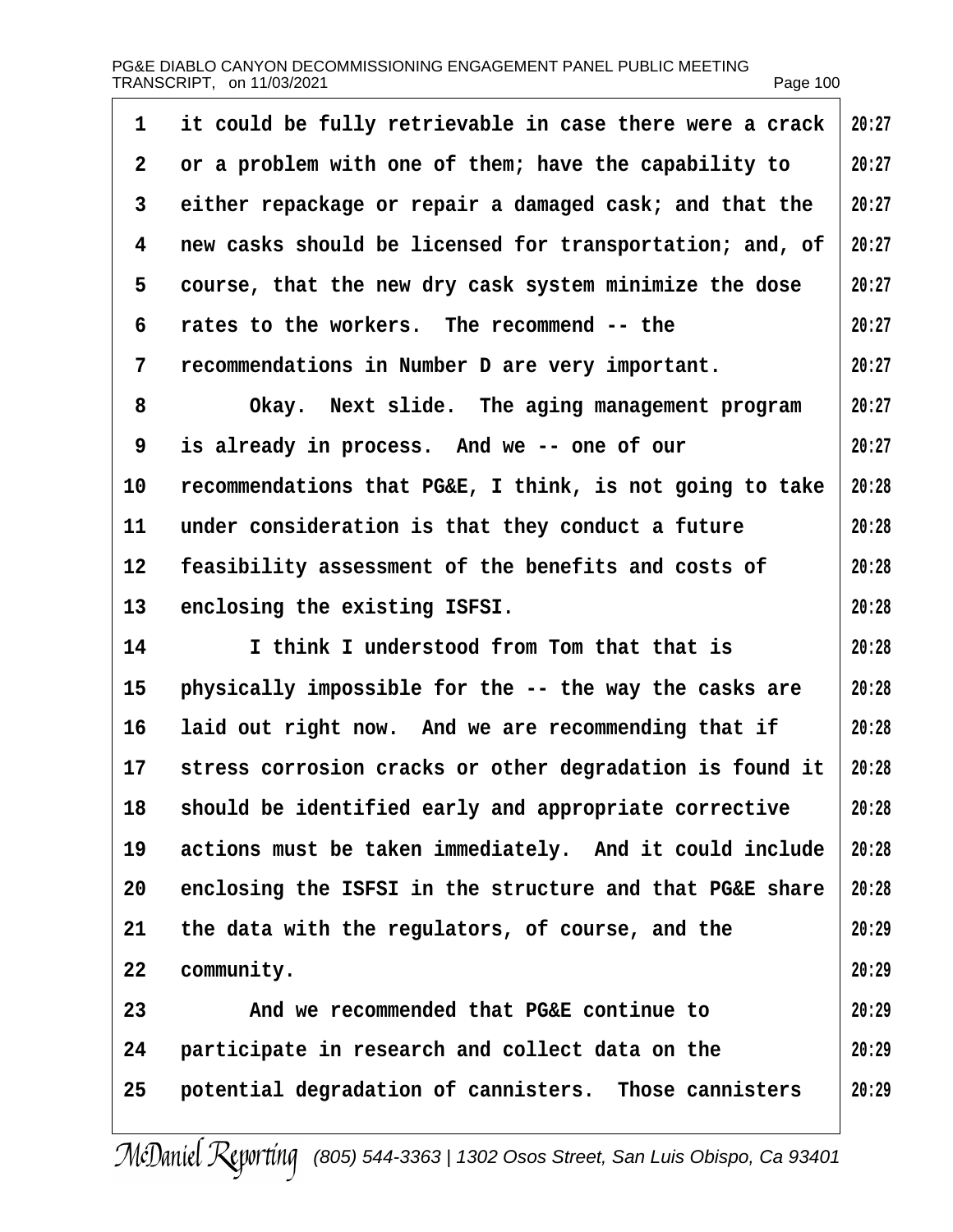<span id="page-100-0"></span>

| PG&E DIABLO CANYON DECOMMISSIONING ENGAGEMENT PANEL PUBLIC MEETING |          |
|--------------------------------------------------------------------|----------|
| TRANSCRIPT, on 11/03/2021                                          | Page 101 |

| 1               | that are sitting at Diablo Canyon on the ISFSI are       | 20:29 |
|-----------------|----------------------------------------------------------|-------|
| 2               | subject, because of the climate -- because of all the    | 20:29 |
| 3               | salt in the atmosphere and the moisture, they are really | 20:29 |
| 4               | put under stressful conditions. And when we think about  | 20:29 |
| 5               | that they may be there for a very long time, they have   | 20:29 |
| 6               | to be really tended to.                                  | 20:29 |
| 7               | And then we also recommended that the PG&E have an       | 20:29 |
| 8               | on-site facility or another means in place to deal with  | 20:29 |
| 9               | potential leaks from spent fuel cannisters and the       | 20:29 |
| 10              | ability to repackage the spent fuel, if necessary. This  | 20:30 |
| 11              | is a big ask. But it's an important ask. And we don't    | 20:30 |
| 12              | know. Because the spent fuel cannisters have only been   | 20:30 |
| 13              | used for, I think the maximum is about 20 years, around  | 20:30 |
| 14              | the world there isn't a whole lot of data about -- about | 20:30 |
| 15 <sub>1</sub> | them.                                                    | 20:30 |
| 16              | So I guess that our recommendations really are to        | 20:30 |
|                 | 17 -- for PG&E to stay on its toes, to monitor that.     | 20:30 |
| 18              | Because if there is a leak, if we do have a problem, it  | 20:30 |
| 19              | negates all of our other plans for repurposing,          | 20:30 |
| 20              | et cetera.                                               | 20:31 |
| 21              | Next slide. Is that the last -- no. And then we          | 20:31 |
| 22              | recommended that PG&E continue to own Diablo Canyon and  | 20:31 |
| 23              | manage the decommissioning process. And they have told   | 20:31 |
| 24              | us tonight that they will continue to own it, but they   | 20:31 |
| 25              | will use the hybrid process for decommissioning, which   | 20:31 |
|                 |                                                          |       |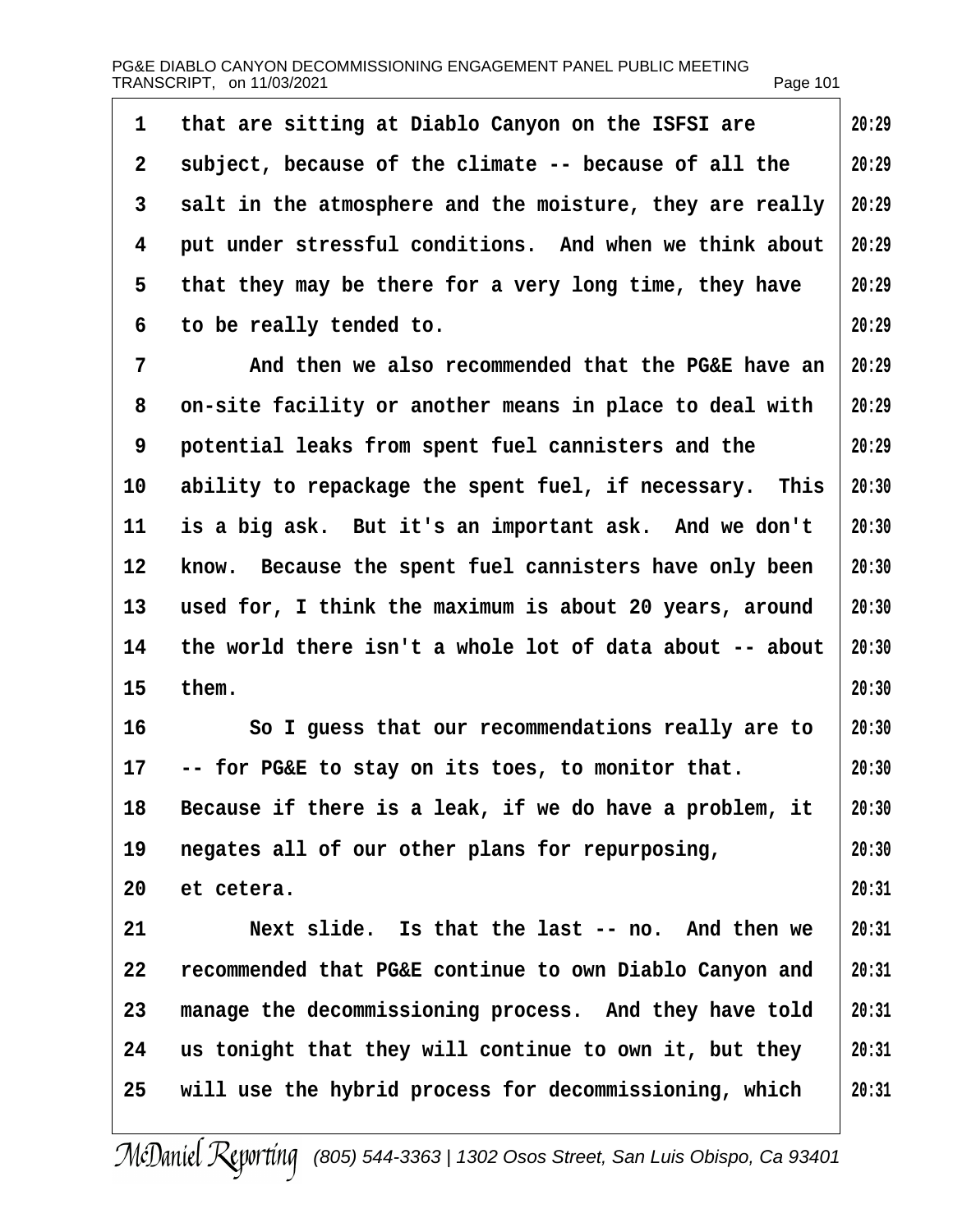<span id="page-101-0"></span>

| 1              | really makes sense.                                      | 20:31 |  |  |
|----------------|----------------------------------------------------------|-------|--|--|
| $\overline{2}$ | Anyway that's -- that's about all I have to say.         |       |  |  |
| 3              | I hope that the public will get out the -- we'll get the | 20:31 |  |  |
| 4              | date set soon and we'll make an announcement so the      | 20:31 |  |  |
| 5              | people can get ready for this meeting. It's going to be  | 20:31 |  |  |
| 6              | very important. Thank you.                               | 20:31 |  |  |
| 7              | MR. ANDERS: Great. Thank you, Linda. I'd like            | 20:31 |  |  |
| 8              | to just open it up to any of the panel members if they   | 20:31 |  |  |
| 9              | have any final comments or thoughts.                     | 20:31 |  |  |
| 10             | Mariam, did we catch all of the public comments,         | 20:32 |  |  |
| 11             | questions and answers?                                   | 20:32 |  |  |
| 12             | MS. SHAH: Yes. I think we did. And I really              | 20:32 |  |  |
| 13             | appreciate the engagement and the respectful             | 20:32 |  |  |
| 14             | participation from the public. And the staff just being  | 20:32 |  |  |
| 15             | so on top of things. So thank you.                       | 20:32 |  |  |
| 16             | MR. ANDERS: Thank you. Any other comments                | 20:32 |  |  |
| 17             | before we adjourn?                                       | 20:32 |  |  |
| 18             | MR. GREENING: One from the public.                       | 20:32 |  |  |
| 19             | MR. ANDERS: Go ahead, Eric.                              | 20:32 |  |  |
| 20             | MR. GREENING: Thank you. I just wanted to get            | 20:32 |  |  |
| 21             | some clarification. I thought I heard that the panel     | 20:32 |  |  |
| 22             | was going to have a field trip to San Onofre, is that    | 20:32 |  |  |
| 23             | correct, where you'll physically actually be touring the | 20:32 |  |  |
| 24             | facilities there?                                        | 20:32 |  |  |
| 25             | And my question is: Is that going to be a public         | 20:32 |  |  |
|                |                                                          |       |  |  |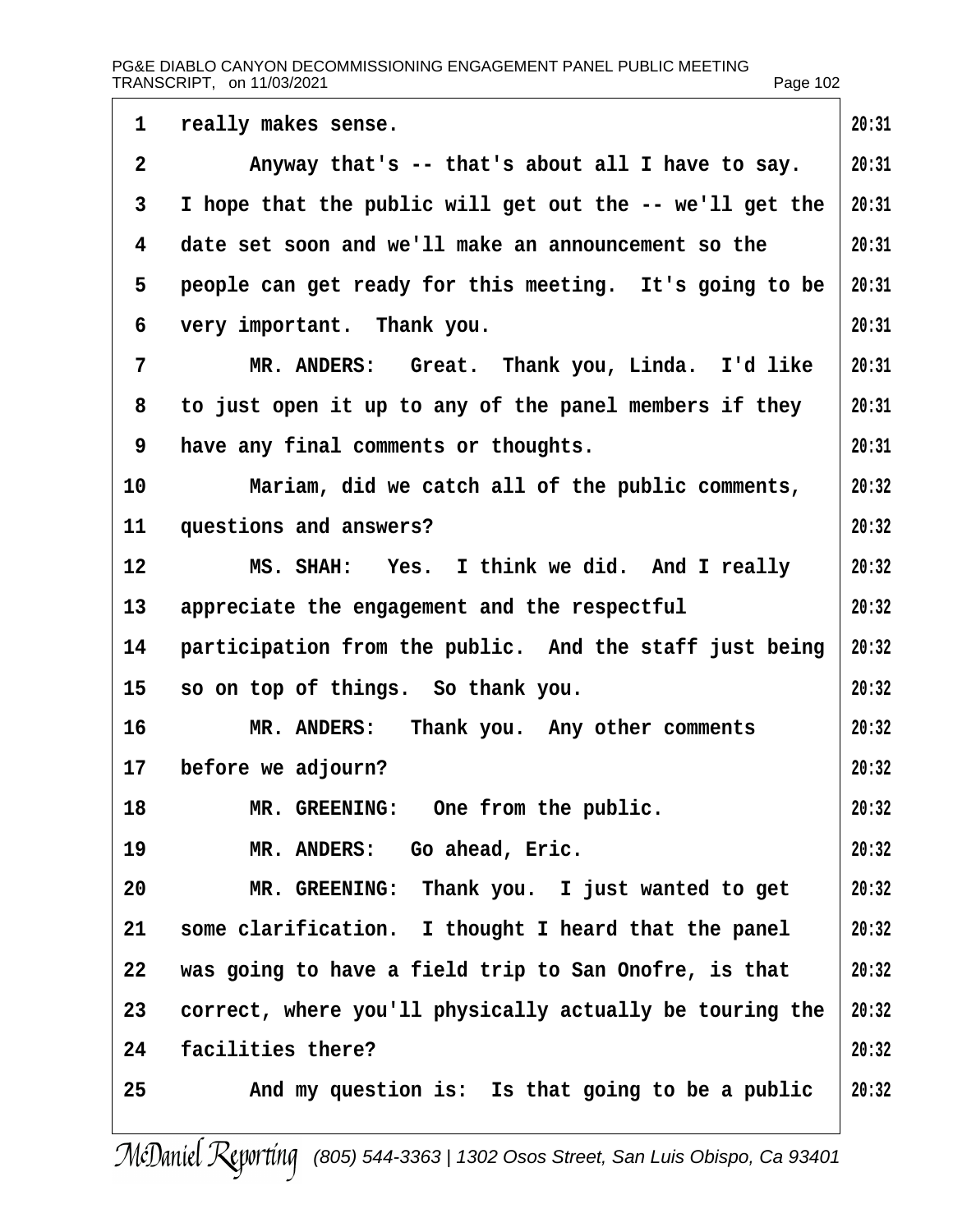<span id="page-102-0"></span>

| 1  | meeting in any way? Either that we would be able to be   | 20:32 |
|----|----------------------------------------------------------|-------|
| 2  | present virtually or that people would be present on the | 20:32 |
| 3  | site physically?                                         | 20:33 |
| 4  | And, again, I have the concern that being on a           | 20:33 |
| 5  | tour only with the utility operator gives you certainly  | 20:33 |
| 6  | a large part of the picture. But you don't have a        | 20:33 |
| 7  | complete picture unless the public is also able to       | 20:33 |
| 8  | participate and speak to you. And, particularly, I       | 20:33 |
| 9  | would assume people in the Samuel Lawrence Foundation    | 20:33 |
| 10 | would be very interested in participating and having     | 20:33 |
| 11 | their concerns heard. It might provide some lessons for  | 20:33 |
| 12 | us in terms of things to avoid.                          | 20:33 |
| 13 | So tell -- if you can explain more about the             | 20:33 |
| 14 | circumstances, the meeting, and its openness to the      | 20:33 |
| 15 | public and whether the proceedings of that meeting will  | 20:33 |
| 16 | somehow be available to the public after it has          | 20:33 |
| 17 | happened. Thank you.                                     | 20:33 |
| 18 | MR. JONES: Chuck, I can address that. This is            | 20:34 |
| 19 | Tom Jones. So no, it is not open to the public. It's     | 20:34 |
| 20 | an intense tour of the physical decommissioning of the   | 20:34 |
| 21 | power plant. So everyone will be wearing personal        | 20:34 |
| 22 | protective equipment. They will be escorted by experts   | 20:34 |
| 23 | from Southern California Edison. And a pretty hazardous  | 20:34 |
| 24 | industrial environment. So it's not going to be a        | 20:34 |
| 25 | public meeting. And it is by invitation to their         | 20:34 |
|    |                                                          |       |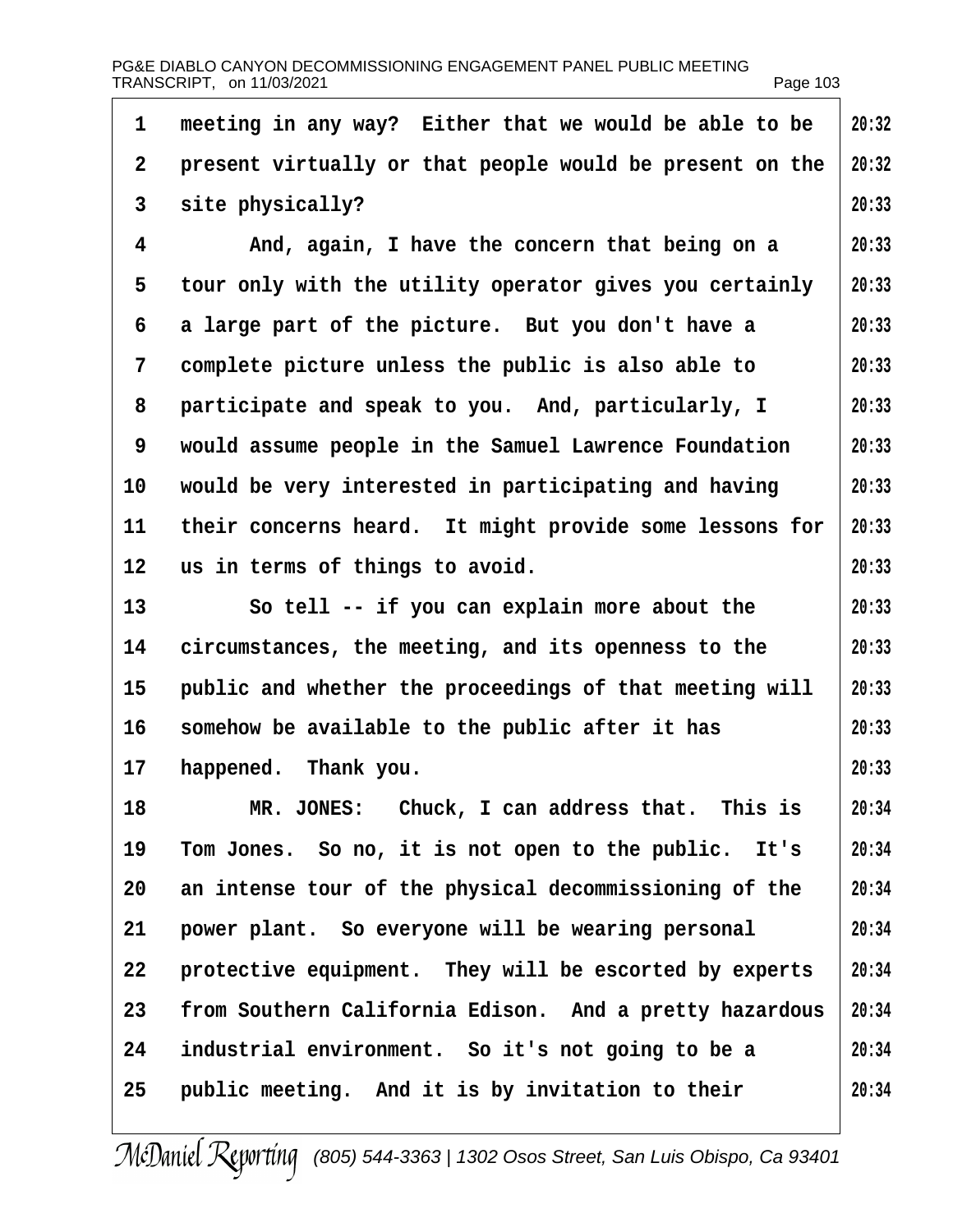#### PG&E DIABLO CANYON DECOMMISSIONING ENGAGEMENT PANEL PUBLIC MEETING TRANSCRIPT, on 11/03/2021 Page 104

| 1              | private property.                                       | 20:34 |
|----------------|---------------------------------------------------------|-------|
| $\overline{2}$ | I will say that the panel will clearly get an           | 20:34 |
| 3              | update. And they do trip reports. So the panel has      | 20:34 |
| 4              | benchmarks; San Onofre. It's traveled to Rancho Seco in | 20:34 |
| 5              | the past and offered those updates to the public for    | 20:34 |
| 6              | what they have seen with regard to the -- any entity,   | 20:34 |
| 7              | whether it's Samuel Lawrence or anyone else, the panel  | 20:34 |
| 8              | is free to invite who they wish when we build out an    | 20:34 |
| 9              | agenda for a meeting.                                   | 20:34 |
| 10             | MR. GREENING: Thank you. So I will repeat the           | 20:34 |
| 11             | comment from earlier in the meeting that I think that   | 20:34 |
| 12             | the Samuel Lawrence Foundation should be invited to a   | 20:34 |
| 13             | future meeting, one of your regular public meetings as  | 20:35 |
| 14             | well as the utility itself to kind of give their        | 20:35 |
| 15             | perspective as well as the utility's perspective on     | 20:35 |
| 16             | lessons that we can take with us in terms of our own    | 20:35 |
| 17             | experience that is happening in ensuing years that they | 20:35 |
| 18             | have been through already. Thank you so much.           | 20:35 |
| 19             | MR. ANDERS: Thank you, Eric. And appreciate             | 20:35 |
| 20             | your comments. And the panel can choose to invite       | 20:35 |
| 21             | anyone to their panel meetings and solicit their        | 20:35 |
| 22             | perspectives.                                           | 20:35 |
| 23             | With that, I would like to adjourn the meeting. I       | 20:35 |
| 24             | want to remind everyone that the video of this meeting  | 20:35 |
| 25             | will posted on the panel website and be available.      | 20:35 |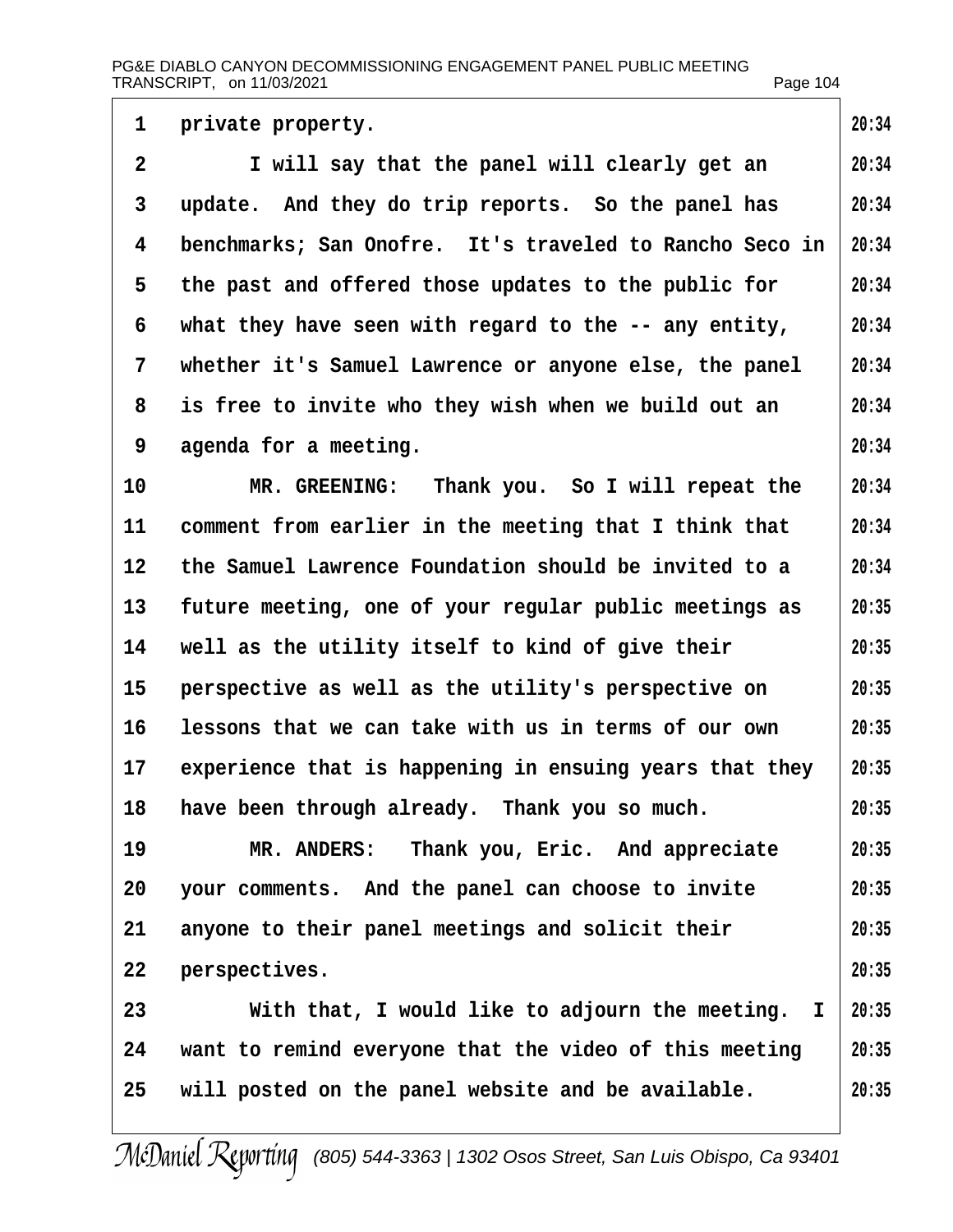| 1               | We'll also have the presentations that were made posted | 20:35 |
|-----------------|---------------------------------------------------------|-------|
| $\overline{2}$  | on the website and other support materials.             | 20:35 |
| 3               | The public can also add comments on the panel           | 20:35 |
| 4               | website by simply going to the site and clicking on     | 20:36 |
| 5               | submit comment, and submit comments that perhaps you    | 20:36 |
| 6               | didn't think of during the meeting. So please continue  | 20:36 |
| 7               | to participate and stay engaged.                        | 20:36 |
| 8               | Looks like our next public meeting will be the          | 20:36 |
| 9               | beginning of next year. So on behalf of the panel I     | 20:36 |
| 10              | would like to wish everyone a safe and happy holidays.  | 20:36 |
| 11              | Hope you have a good evening. And this meeting is       | 20:36 |
| 12 <sub>2</sub> | adjourned. Thank you.                                   | 20:36 |
| 13              |                                                         |       |
| 14              | (Whereupon the proceedings were                         |       |
| 15              | adjourned for the day.)                                 |       |
| 16              |                                                         |       |
| 17              |                                                         |       |
| 18              |                                                         |       |
| 19              |                                                         |       |
| 20              |                                                         |       |
| 21              |                                                         |       |
| 22              |                                                         |       |
| 23              |                                                         |       |
| 24              |                                                         |       |
| 25              |                                                         |       |
|                 |                                                         |       |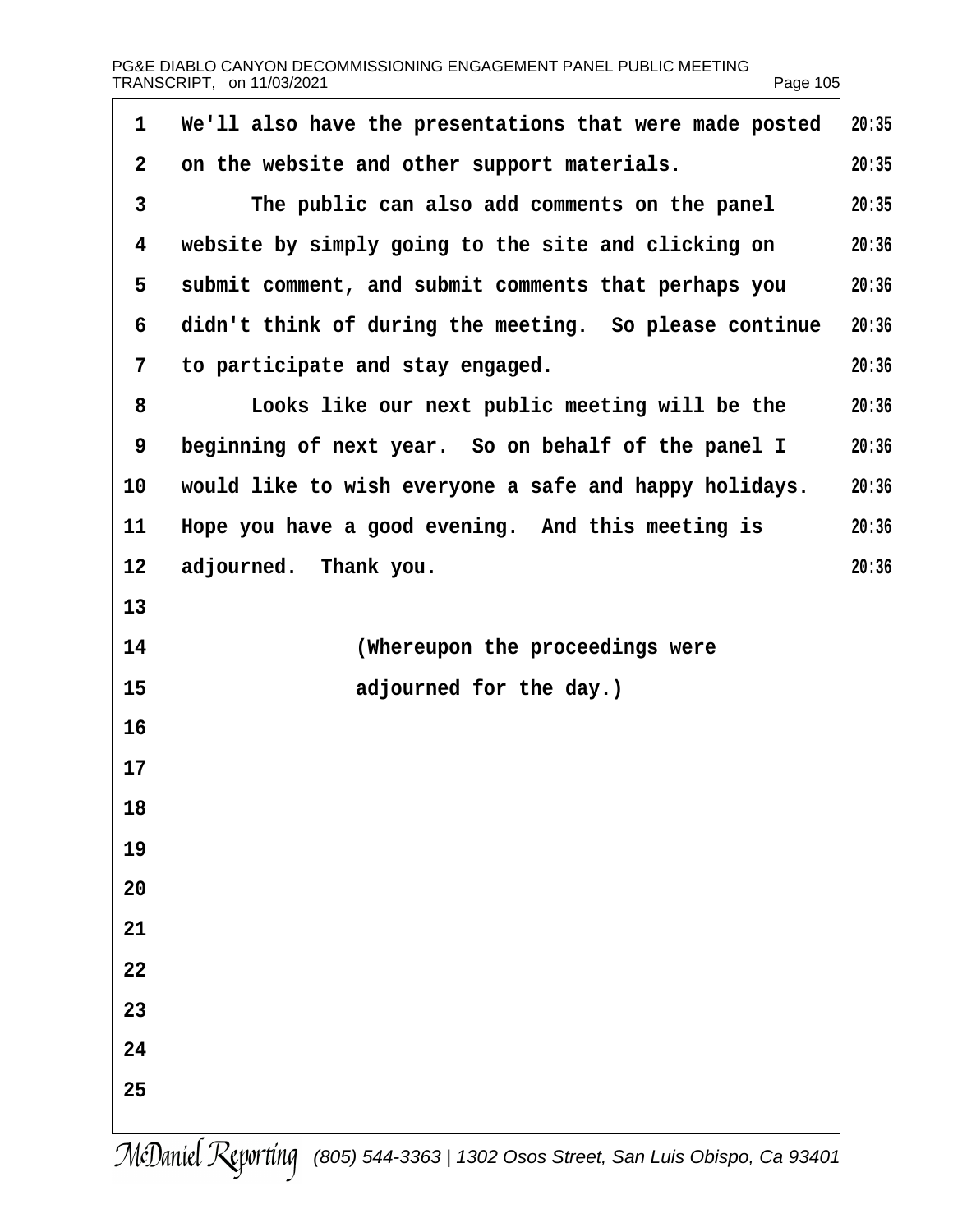| 1              | STATE OF CALIFORNIA)                                     |
|----------------|----------------------------------------------------------|
| $\overline{2}$ | )SS.<br><b>COUNTY OF FRESNO</b><br>$\mathcal{E}$         |
| 3              |                                                          |
| 4              | I, KRISTI GARCIA, Official Certified Shorthand           |
| 5              | Reporter of the State of California, County of Fresno,   |
| 6              | do hereby certify that the foregoing transcript, pages 1 |
| 7              | through 106, and inclusive, is a complete, true and      |
| 8              | correct transcription of the stenographic notes as taken |
| 9              | by me by Zoom in the above-entitled matter.              |
| 10             |                                                          |
| 11             | DATED: FRESNO, CALIFORNIA<br>14th of November, 2021      |
| 12             |                                                          |
| 13             |                                                          |
| 14             | KRISTI GARCIA, CSR, RPR<br>LICENSE NO. 9111              |
| 15             |                                                          |
| 16             |                                                          |
| 17             |                                                          |
| 18             |                                                          |
| 19             |                                                          |
| 20             |                                                          |
| 21             |                                                          |
| 22             |                                                          |
| 23             |                                                          |
| 24             |                                                          |
| 25             |                                                          |
|                |                                                          |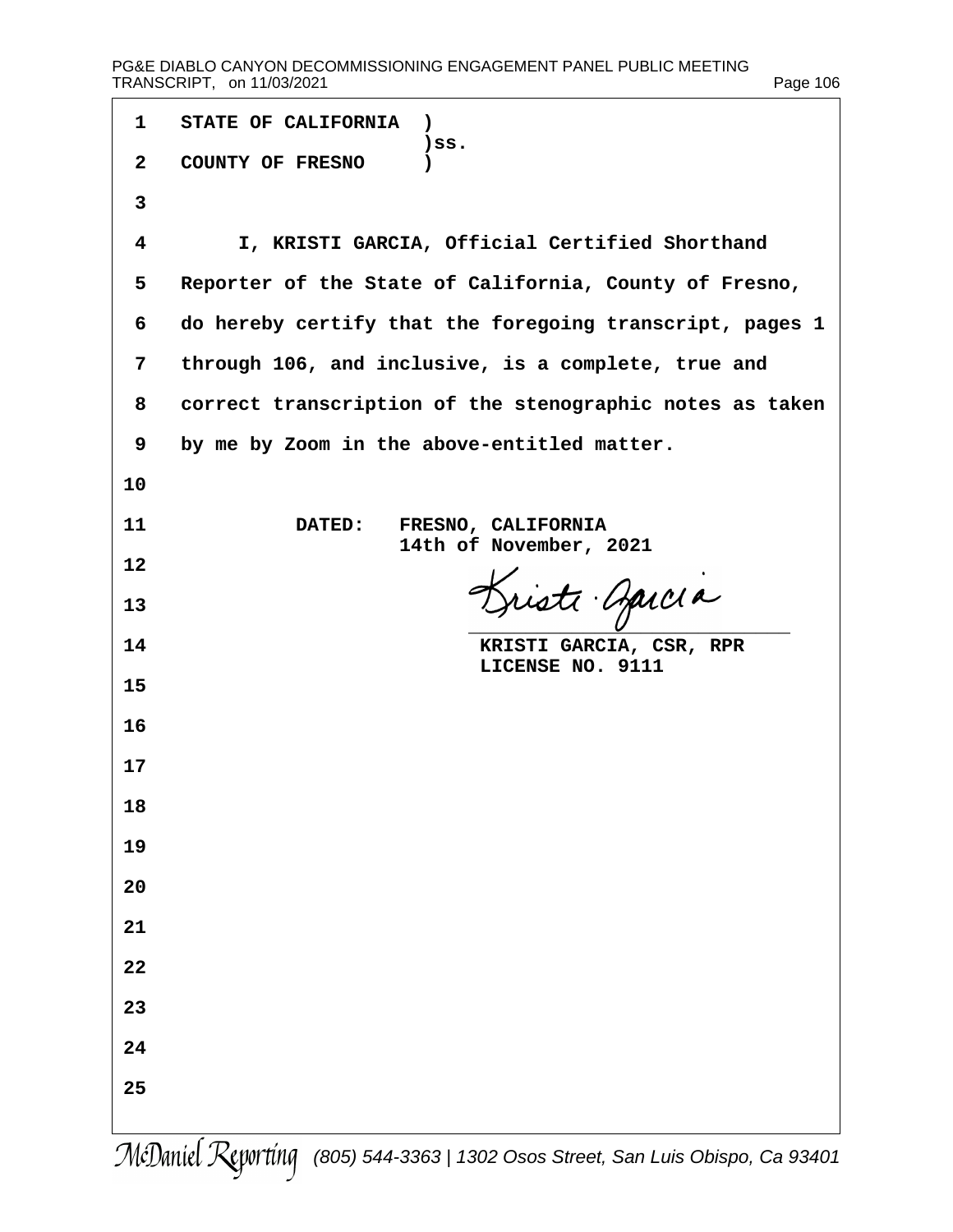# PG&E DIABLO CANYON DECOMMISSIONING ENGAGEMENT PANEL PUBLIC MEETING<br>Inde

Index: \$400..851

| \$                               | 2016 22:4 74:12                   | 36 24:12 72:5                  |
|----------------------------------|-----------------------------------|--------------------------------|
|                                  | <b>2018</b> 74:13 77:6 82:1 85:19 | 365 80:15                      |
| \$400 79:19                      | 2019 58:22 99:7                   | 37 72:16                       |
| \$5 69:14 90:14                  | 2020 67:14                        | 4                              |
| $\mathbf 1$                      | 2021 10:22 63:17 67:25 76:2 86:9  |                                |
|                                  | 2022 58:2 60:12 95:9 98:9         | 4,000 72:17                    |
| 1,000 85:11                      | 2024 37:4                         | 40-some-odd 63:18              |
| 10 9:23                          | 2025 77:19                        | 440 58:18                      |
| 100 14:14 94:5                   | 2028 77:21                        | 48 67:1                        |
| 1090 22:25                       | 2029 27:3 75:14 77:21             | 4th 34:4                       |
| 10:00 34:1,3                     | 2030 27:3                         |                                |
| 11 95:12                         | 2031 37:4                         | 5                              |
| 11-mile 83:13                    | 2032 37:6,7                       | 50 11:8 12:1 24:16 62:21 74:16 |
| <b>11th 24:17</b>                | 2035 83:6,15                      | 500 71:22 72:3                 |
| 12,000 51:8 67:16                | 2039 37:7 45:5,19 65:21 92:18,20  | 500,000 71:22                  |
| 1200 50:22                       | 20th 57:25                        | 58 67:1                        |
| 124 84:25                        | 21 84:24                          | 5:00 23:11                     |
| 13 60:1,5 76:17                  | 23 60:7                           |                                |
| 138 96:24                        | 230 72:1                          | 6                              |
| 14 60:4 67:16                    | <b>24-hour</b> 99:24              | 6.9 73:4                       |
| 15 81:3 83:8                     | 24/7 80:15                        | 60 72:18,19 80:5               |
| 16 54:24 60:14,16 67:2 74:2 83:8 | 25 81:7,11,12,16                  | 60-day 31:18 95:13             |
| <b>16th 25:2</b>                 | <b>25-ton 94:5</b>                | 6:00 34:2,3                    |
| 17 60:2                          | <b>27th 30:2</b>                  | 6th 29:25 33:23                |
| <b>17th 25:2</b>                 | 28th 29:13 31:6 32:24             |                                |
| 18 84:4                          | 2929 25:13                        | $\overline{\mathbf{r}}$        |
| 1st 34:2                         | 2929-2030 25:14                   | 700,000 73:4                   |
|                                  | 29th 29:2                         | 73 81:19,20                    |
| $\mathbf{2}$                     | 2:00 34:4                         | 751 12:1                       |
| 2.2 27:6                         |                                   | 7:17 56:13                     |
| 20 9:13 58:1 85:23 101:13        | 3                                 |                                |
| 20,000 19:18                     | 3 27:6 62:12                      | 7:25 56:10,12                  |
| 20-ton 81:10                     | 30 9:12,21 29:20 33:19 63:17      | 7:26 56:13,15                  |
| 200 88:3                         | 69:16 72:23 93:25                 | 8                              |
| 2000s 55:25                      | 30-day 29:8 33:18                 |                                |
| 2009 63:16                       | 3100 19:19                        | 850 58:16                      |
|                                  | 32,000 73:5                       | 851 90:1,9                     |
|                                  |                                   |                                |

(805) 544-3363 | 1302 Osos Street, San Luis Obispo, Ca 93401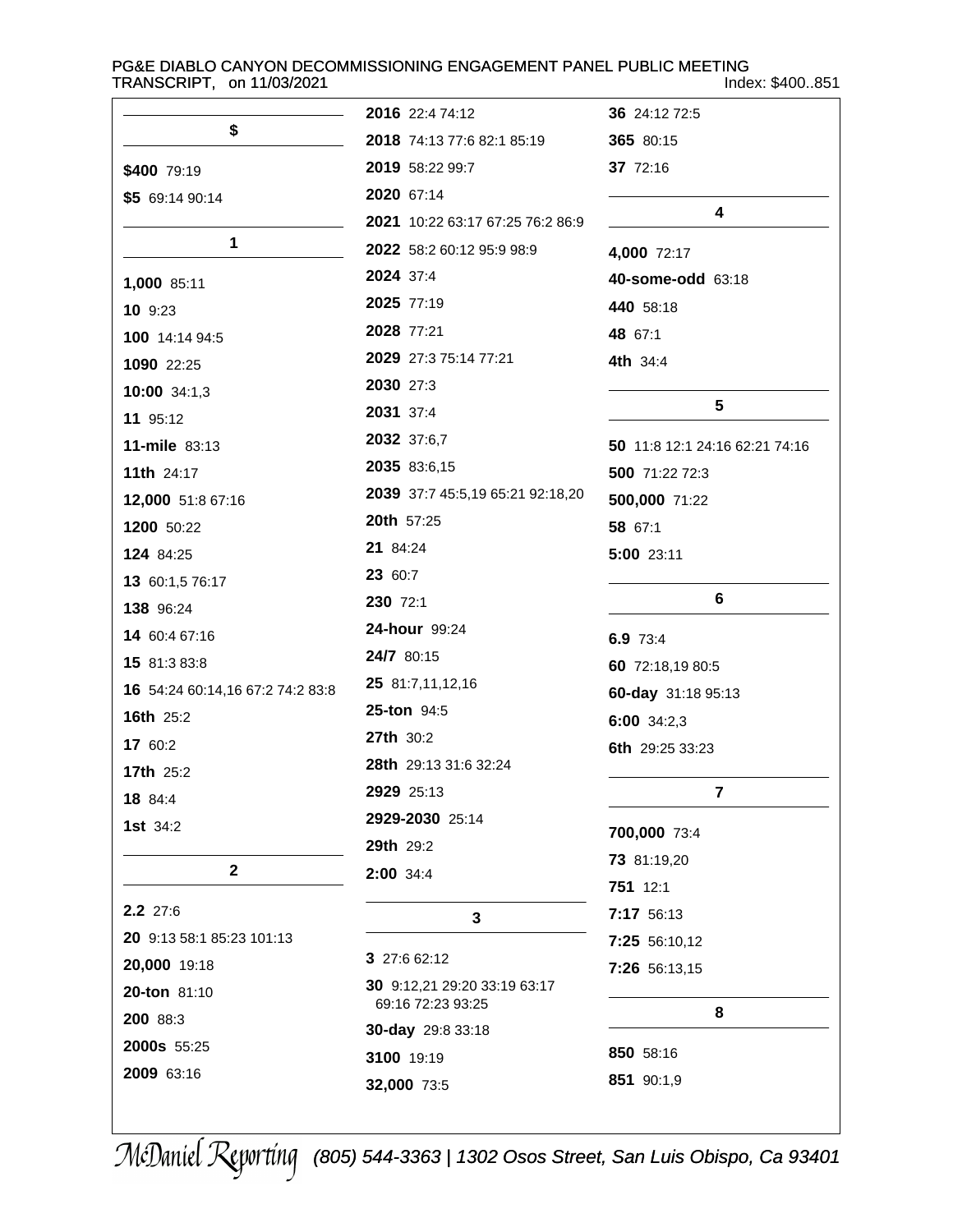851-like 90:3 860 43:21 8th 29:17 9  $9 - 11$  93:1 90 9:5 95 81:2  $9:00$  23:11 9th 29:22,23 34:1 A ability 24:25 48:8 79:19 101:10 accepted 30:2 access 34:12 51:1 65:5,18,23 69:1 76:18 accommodate 34:10 48:9 94:2 95:21 accommodates 65:23 accomplish 59:22 account 67:19 97:5 accurate  $14.25$ achieve 63:24 65:8 76:11 97:9 achievement 76:12,20 acre 12:1 acres 50:22 51:9 67:16 73:4 Act 9:8 11:12 28:24 acting 13:1 action 48:17,18 90:10 95:10 96:19,22 97:1,3,10  $57:2$ **actions** 100:19 active 18:9 25:6 55:20 56:4 99:18 activities 8:14 10:11 11:17 32:9 37:5.8 38:20 45:15 52:8 59:14 66:9 78:7 activity 69:13 92:19,25 93:7 actual 45:15 add 8:6 16:11,13 25:22 48:13 50:6 52:2 55:19 97:20

add-on 14:19 addition 72:3 additional 4:2 19:10 20:9 29:15 58:18 77:11 80:8 **Additionally 75:20** address 20:3,8 24:3 39:1,7 103:18 addressed 33:12 38:9 addresses 3:11 adjourn 102:17 Administrative 84:16 ado 3:23 adopted 32:10,16 adoption 79:10 ADP 6:4 ads 96:11 advantage 79:24 81:8 advantageous 10:19 advice 90:12 advocate 97:15 aerial  $71:18$ affected 5:1 affiliation 90:20 affluence 49:12 affluent 49:5 agencies 29:11,23 30:8,14,17 31:1 32:20 33:9 57:21 60:24 89:9 93:19 agency 30:8 32:25 52:15 79:7 agenda 3:3,24 5:15,21 17:14,17 18:25 27:14,16 34:20 47:24 56:18 aggregation 22:9,11,14 aggregators 22:19 aggressive 63:19 aging 100:8 AGP 6:7 17:8,10 18:1 49:9 56:14 61:6,14,20 92:3 agree 51:11 86:12 90:6

Index: 851-like..answers agreement 10:14 14:23 17:1  $77:2$ agreements 10:10 13:5 ahead 10:4 17:21 18:14 20:14 26:21 27:21 40:15 42:9 43:16 56:16 57:5 62:23,24 68:13 76:1 87:4 90:23 94:15 98:13 102:19 aid 86:8 alarmed 19:23 alert 99.1 Alliance 84:8 Almas 10:2 11:6,21 12:14 alphanumeric 62:20 alternative 46:1 59:18 alternatives 27:10 33:11 36:5 alumni 24:14 amendment 73:21 amount 20:19 82:8 83:9 85:25 amounts 90:10 ample  $50:25$ **analysis** 6:23 9:15 11:18 35:7,9 37:17,20 41:4 42:25 45:3,13 47:16 89:8 93:19 analytics 59:23 anchors 93:4 ancillary 55:1 Anders 5:9 12:16,18 17:9,11 19:1 20:13 21:2 26:10.14.17.20 27:12 40:4,6,10,18,22 42:8 44:19

46:25 47:4 49:21 51:25 52:17 56:15 58:14 61:8,12,16 86:22 87:3 89:11 90:17 91:17,19,25 92:6 94:9,14 97:19,23 98:4 102:7, 16,19

**ANDRES 56:5** 

Angeles 88:11

angle 18:10

announced 62:12 78:8 79:22,23 84:24

announcement 76:1 85:6 102:4

answers 35:13,16 55:10 102:11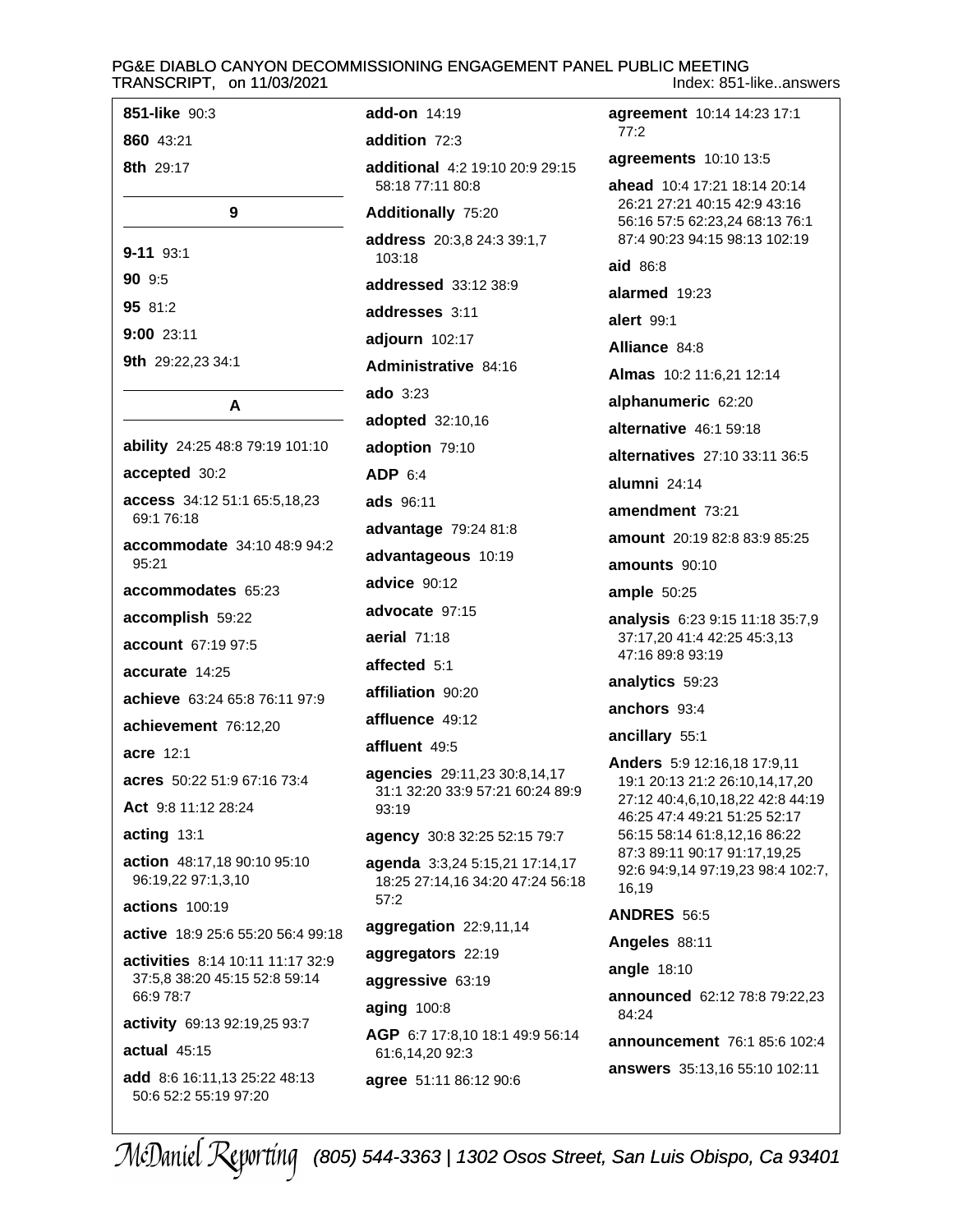#### PG&E DIABLO CANYON DECOMMISSIONING ENGAGEMENT PANEL PUBLIC MEETING TRANSCRIPT, on 11/03/2021 Index: anticipate..big

apologies 26:14 apologize 17:11 26:17 37:7 39:2 40:6 45:9

apparently 44:6

anticipate 39:5 58:2

appeal 79:8 95:10

appears 10:1

application 4:1 17:18 27:17,24 28:4 29:2.7.8.16.18 30:2 35:9 38:5 44:21 48:20 55:13 56:7 62:4 78:18,22 79:4,12 82:4,6 89:3 93:22 94:8

applications 86:5

apply 37:24 41:4

appraisals 70:6

appreciated 98:24

approach 7:1,13,14,23 46:13  $82.16$ 

approaches 16:8

approval 74:12 94:23 95:7 96:13

approvals 63:23

approve 71:14 84:14,18 93:14 95:8

approved 19:14 32:15,19 63:5

approving 69:15

**April 29:13** 

area 12:1 20:20 27:1 48:6 52:21 53:25 67:4 71:24 73:2 88:2 93:12

areas 4:17 7:16.18 35:23 65:10 68:4 70:18

arguably 5:3

argue 10:23 14:10

arms  $54:6$ 

Arnold 8:24

arrow 77:10 78:18

articulated 14:13

aspects 64:20 80:17

Aspen 30:18,20 34:22 35:14 36:12 89:9

assert 91:6 95:18

assessment 70:6 100:12 asset 7:10 20:25 69:14 **assume** 79:7 103:9 assumed 33:20 assumes 96:9 assurance 71:3 assured 14:4 atmosphere 101:3 attend 3:1 34:11 attendees 17:16 35:18 40:13 44:20 56:22 89:13 attendees' 92:2.4 attends 47:11 attention 91:16 attitude 4:23,24 attractions 8:9 audio 6:7 12:15 26:7 49:10 August 29:22,23 70:8 **Auran** 4:12,13 authority 30:9,17 90:7 automatic 38:19 availability 31:17 average 63:20 Avila 51:13,17 80:22 avoid 4:24 36:6 79:25 80:12 103:12 avoids 5:5 award  $77:13$ aware 6:22 39:21.25

# B

back 3:9 12:15 27:23 28:9 29:25 46:3 56:10 81:16 93:5 97:2 backbone 54:23 backfill 82:13 backing 3:7 backwards 62:3 **Bakersfield** 54:19 71:24

**balance** 18:19 65:5,11,18 66:2, 19 67:2

Baldwin 14:18 16:22 17:7 78:6

bankruptcy 69:8 90:5

**Barbara** 39:13,15

barge 46:16 53:10,20 80:25 81:14 87:8,17 88:12,14 94:5

# barged 55:8

**barges** 87:18,24 88:6,10,18,20

**barging** 46:1,14,19 54:4 55:3 62:5 72:22 80:12 86:4 87:6,9,14 92:17 94:2

based 10:19 34:6 48:20 55:12 58:8

baseload 20:19,24 21:25

basically 30:5 33:21 34:24 61:25 69:25 95:16

# battle  $84:3$

Bay 7:22 11:1 24:16 27:1,7 63:14  $80:2$ 

beach 19:7,8,12 51:14 55:15 56:2 80:16,19,22 88:11

bear  $3:22$ 

becquerels 43:21

begin  $77:20$ 

**beginning** 27:9 42:10

begins  $30:5$ 

**behalf** 92:10

Bellman 57:3.6 91:21

Ben 19:2 20:13,14,15 21:2 26:22

benchmark 24:25

**benchmarking 6:23 24:11,20**  $26:2$ 

benefit 66:11 86:11

**benefits** 64:11 100:12

benefitted 66:5.10

**bet** 24:10

**bid** 16:4

bidders 76:9

big 9:19 30:4 52:24 75:4 81:1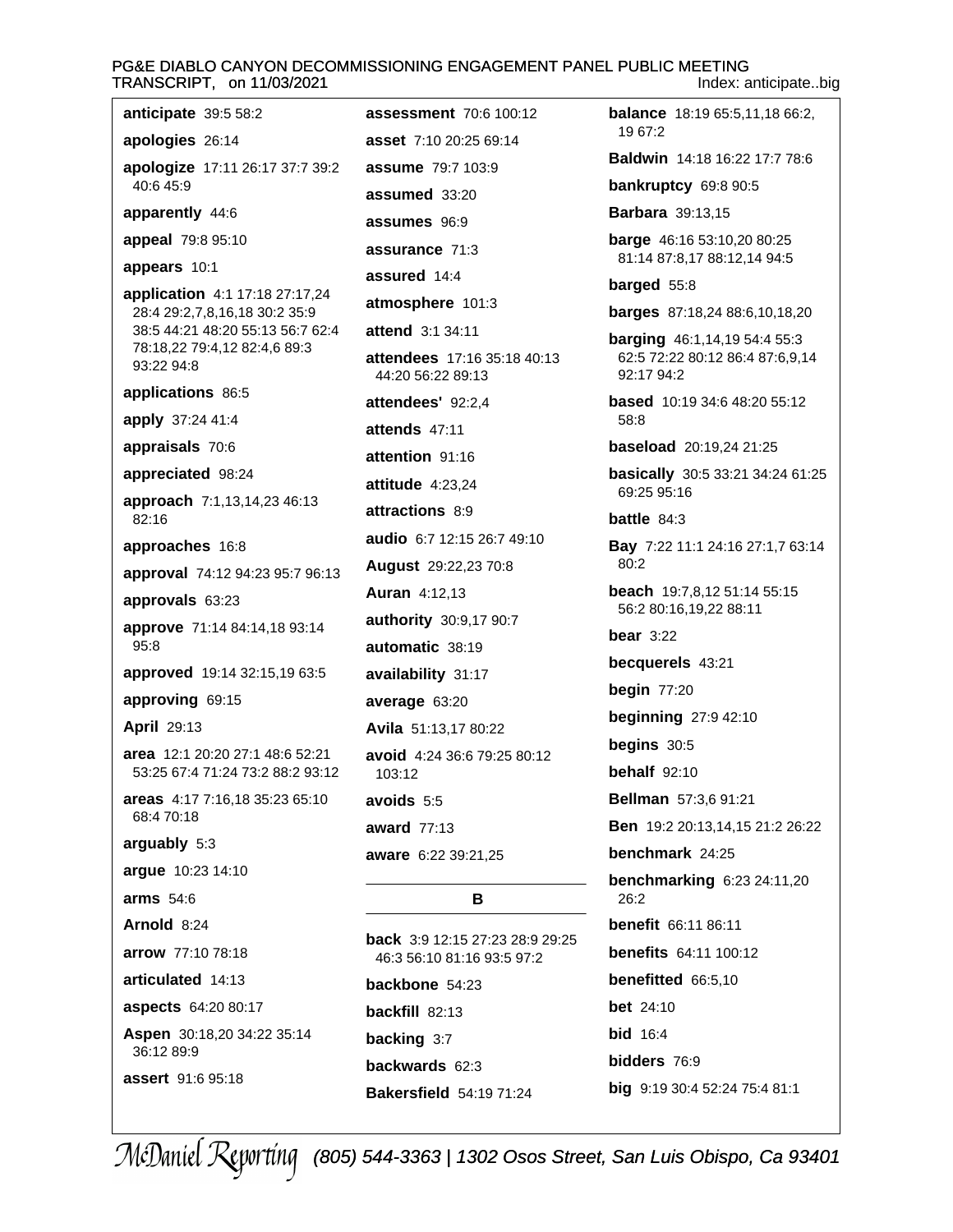#### PG&E DIABLO CANYON DECOMMISSIONING ENGAGEMENT PANEL PUBLIC MEETING TRANSCRIPT, on 11/03/2021 Index: biggest..characterization

**Buchon** 50:24 65:7 car 56:3 buckets  $63:3$ **budget** 9:14 43:9 83:25 **build** 45:19 96:10 **building** 12:4 19:19 38:4,12 50:3,15 70:1 bit 14:19 26:24 31:7 35:10 38:7 buildings 11:23 **built** 19:17 **bulk 37:5 bullet** 62:15 63:10 67:21 burden 52:14 66:6,16 **business 68:23.25** button 5:19 buy 53:2 70:24 C. C-TRAIN 81:6  $Cal<sub>23:3</sub>$ calendar 27:25 California 7:3 9:7 11:15 22:24 23:16,24 25:3 28:23 30:23 52:6 54:9 68:9,18 75:18 77:1 78:23 81:9,13 93:13,15,22 96:13 103:23 California's 67:1 73:11 California-wide 22:22 call 27:1 88:4 called 8:13 23:12 40:7 49:15 52:24 72:14 74:9 78:25 80:1 81:6 93:24 calling 42:13 cannisters 100:25 101:9,12

**Canyon** 3:15 6:15,21 8:6 9:6 19:13 20:25 22:4,6 23:1,5,10,18 24:22 25:4 44:25 46:5 49:1,17 50:5 51:7,9 52:7 54:8,16 55:23 57:22 58:9 60:4,22 65:17 66:6,9 69:12 72:4 83:12 90:25 101:1,22

Canyon's 55:1 capability 99:25 100:2 capacity 54:7 55:2 65:9 81:10 carbon  $20:22$ carbon-free 23:4 care 51:18 careful 43:23 carry 60:7 carrying 65:8 cascade 10:21 63:6 78:9 cascading 63:2 case 14:8,10 69:16 71:10 84:9,12 86:13 100:1 cask 47:23,25 48:6,10,17 50:13

68:23 70:16 74:9 75:12 76:3,16 80:4 96:23 97:3 98:19 99:15.24 100:3,5

casks 42:21 43:12 76:4 94:23 96:19.24 99:9.19 100:4.15

catch 44:1 102:10

categories 11:18 63:3 64:18

categorization 63:8

center 9:2 72:25 77:10

Central 20:24 22:13

CEQA 4:1 9:7 19:13 27:17 28:20 29:10 30:5 38:1 50:16 52:6.11 56:7 79:7 96:22

certainty 14:14

certification 36:22 38:24

certified 32:10

 $c$ esium  $44.5$ 

cetera 43:14 75:1 101:20

chain 44:7,10

challenge 23:9,17,20

championed 66:20

change 4:19 9:20 10:17 74:5,10, 15 87:10,14 96:9

**changed** 62:4 64:4

changing 23:15 88:17

chapter 92:11 96:2

characterization 71:11

42:16 45:24 64:6 67:12,25 81:7 83:22 98:23 **blended** 46:13 82:16 blending 82:11 block 36:14 70:21 blue  $73:2$ board 30:24 48:15 67:6 97:1 **boat** 87:20.21 **boats** 92:25 **Bob 61:12 bottom** 50:6 79:17 81:5 85:8  $Q \cap R$ boundaries 41:20 bounds 93:9 **box** 83:17 branch  $8:20$ break 56:8,10,11,17 72:12

88:16 101:11

biggest  $23:9$ 

**Bill** 10:2 22:25

binary 73:9

**bio** 44:11

breakdown 70:2

breakwater 68:6 72:10 79:2,17 82:7 87:19

breakwaters 82:25

**brick** 11:13

briefing 25:5

**briefly** 31:3 87:5

**bring** 24:2 27:5 43:19 49:4 54:3 61:12 72:7 75:10

broad  $22:1$ 

broader 22:21 23:19 52:12

Brokers 70:7

**brought** 9:14 33:14 40:20 42:18  $87.16$ 

**Brown** 19:2 20:13,15,16 21:24 22:25 26:23 90:23,24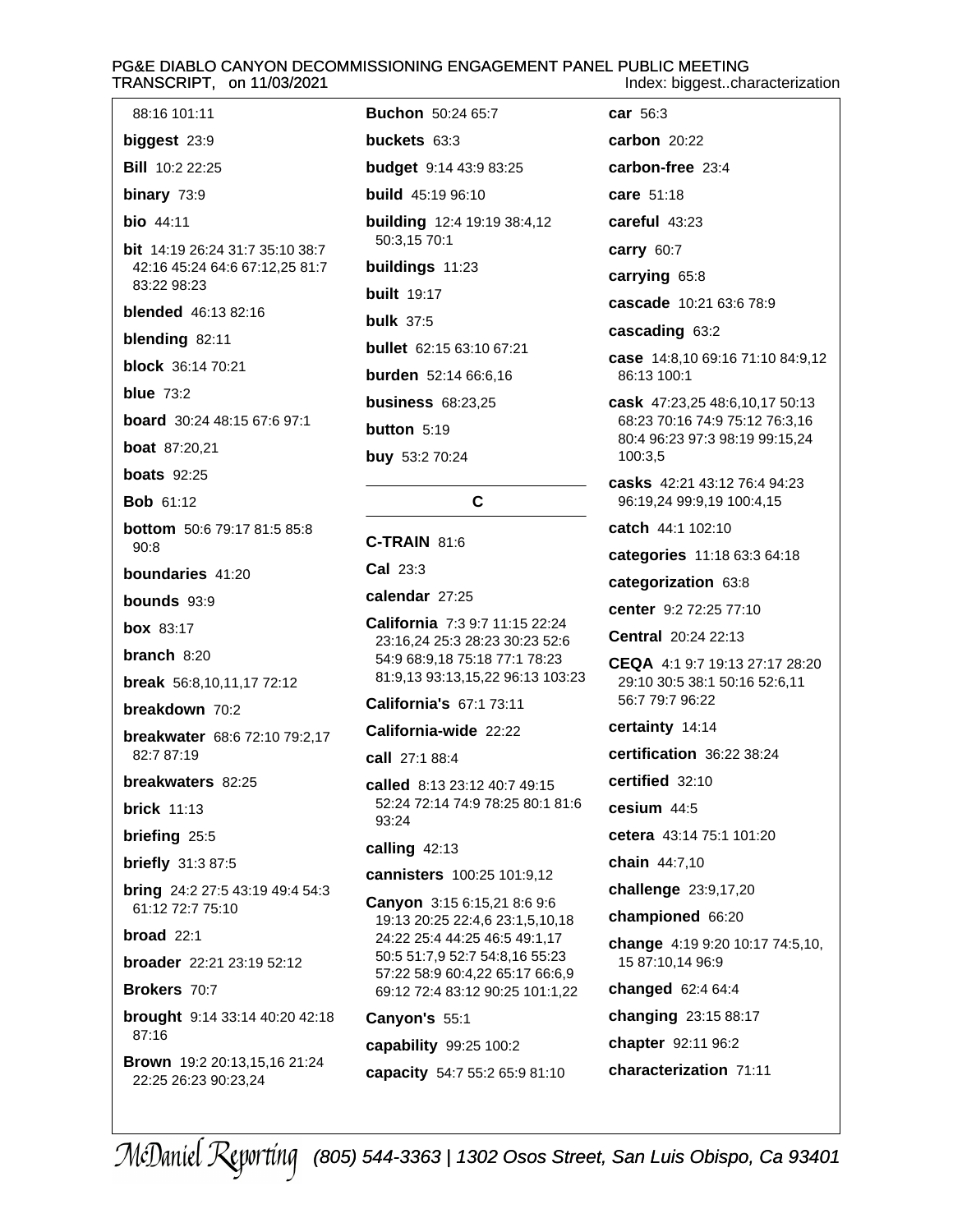#### PG&E DIABLO CANYON DECOMMISSIONING ENGAGEMENT PANEL PUBLIC MEETING TRANSCRIPT, on 11/03/2021 Index: characterize..concise

characterize 15:1 closing  $4:20$ characterized 71:10 Club 85:15 92:11 charcoal 72:25 Coalition 26:1 charge 52:10 67:5 coast 20:25 22:13 44:7 50:24 charged 4:18 coastal 29:3,4,5 30:10 48:16 53:21 78:14,23 79:1,3,9 88:25 chart 22:12 23:12 67:12 89:4 93:13 96:11,13 97:2 check 5:14 6:2,11 79:16 81:1 coastline 67:16 checkmarks 85:9 **coding 62:20 Cherry 69:12** coincides 27:3 Chief 66:4 cold 16:18 chiefly 73:18 collaborated 59:21 children's 72:14 collaborating 77:1 choice 22:9.10.14.19 73:9 collaboration 6:17 Chuck 5:8,25 6:8 10:1,5 12:15,19 collaborative 6:24 17:8 20:1 23:6 26:5,7,19 27:22 28:8,17 40:5 49:19 57:6 58:14 collect 100:24 61:7,20 87:1 103:18 column 38:13 72:13 76:23 77:10 Chuck's 6:7 combination 96:17 circle 12:12 78:19 combined 70:9 circulation 65:23 **comment** 3:2,4,6,8 4:5 5:19 circumstances 103:14 17:15 18:6 20:2,9,16,18 21:15 26:9,21,22 33:4,17 35:23 36:20 citation 62:18 40:11,14,25 41:2 44:21 47:25 citations 76:4 48:23 50:11 51:4 52:2,18 56:23 71:13 86:18,21,23 89:14,16,17 citizens 74:22 90:18 94:19,24 95:13 97:5,7,25 City 39:14 56:2 commenter 19:1 20:13 clarification 12:25 86:19 102:21 commenting 38:23 92:10 clarifying 97:14 **comments** 3:19 4:20 5:16 18:4 26:6 27:13,15 31:20,24 32:6 clean 20:19,24 21:24 71:1 82:11, 33:15,21 34:15,16 35:18,21 38:23 15 39:7 41:3 51:12,23 52:13 56:6 clear 12:5 96:4 58:16,17,18,20 64:17 83:23 85:11,12,13 94:17 95:1 98:21 click 38:16 102:9,10,16 clicking 5:18 6:4,6 12:19,20 **commission** 7:4 8:12 9:9 23:2  $17:24$ 24:9 30:10 31:22 32:2 37:10 climate  $101:2$ 48:16 53:21 66:21 67:13,23 68:10,16,19 69:5,9,15 73:20 clog 82:15 74:13 75:18 77:2,7,12,18 78:23 close 19:21,22 22:4 53:25 79:1,9 84:3,14,18,22 88:25 89:4,5 90:7,10 93:13,15,23 94:18 95:7, closeness 53:16 10,11 96:14,18 97:2 closer  $64:10$ commissioned 75:22

commitment 6:20 common  $93:3$ communication 4:16 5:5 communities' 58:24 community 8:18 22:9,10,14,19 51:13,15 57:18 58:6 59:10 66:10, 15 67:7,9 78:4 81:1 83:10,11 86:12 100:22 companies 69:10 company 9:12 19:16 22:22 53:1 64:23 66:13,14 company's 64:22 Comparable 74:20 compared 46:17 compatible 70:11 competencies 7:17 15:9,11 competing 76:9 complaining 96:17 complete 30:3 50:20 51:10 71:2 80:5 103:7 completed 63:18 70:7 95:13,20 completing 63:12 completion 62:3 complex 16:23 73:8 compliment 91:14 component 16:19 31:12 64:17 79:20 82:4 comprehensive 6:23 computer 50:8 concentrated 44:11 concentration 44:9 **Concentrations 44:8** concept 45:20 82:18 concepts 35:8 36:10 conceptual 93:25 concern 42:17 43:8 82:20 103:4 concerned 20:18 concerns 103:11 concise 59:18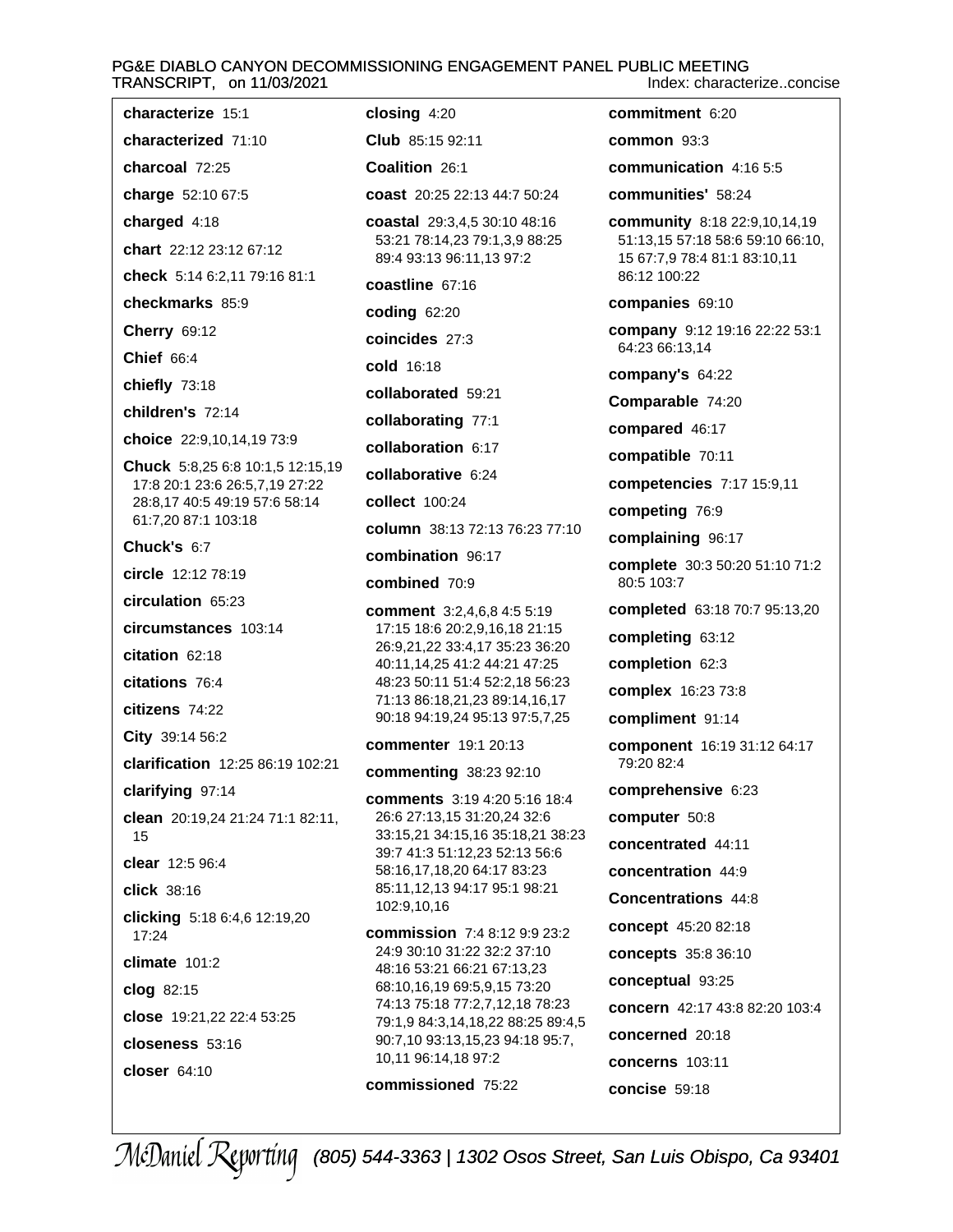#### PG&E DIABLO CANYON DECOMMISSIONING ENGAGEMENT PANEL PUBLIC MEETING TRANSCRIPT, on 11/03/2021 Index: concludes..customers

concludes 40:2 86:15 98:7 76:19 82:15 84:1 86:6 content 33:1 35:24 conclusions 65:13 **context 76:15** costs 100:12 concrete 82:11,15 88:2,5,9,16 continental 72:20 **counties** 67:1 74:21 contingency 39:10 55:16 county 4:4 8:10,16 9:1,2,6 12:3 18:4 20:5 28:2 29:7 30:7 32:19 continue 16:20 58:2 59:19 34:14 35:2 38:4,10 39:13,15 74:22,23 91:13 97:15 100:23 conditions 73:17 74:5 101:4 42:12,18 43:1 46:9 48:15 50:3,7 101:22,24 52:10 53:21 60:23 67:6 68:19 conduct 72:8 100:11 continued 6:17 70:13 74:14,18,22 78:21 79:7 82:17 84:7 88:23 89:4,8 92:9 conducting 91:9 93:11 continues 23:8 conference 8:21 20:21 continuing 58:5 conflict 4:18.25 5:6 continuously 49:17 contract 13:20 14:5 15:16,21,24 16:2 77:13 83:15,20 contracting 8:22 10:8,12 16:15 cover 11:22 62:12,23 63:4 84:2 connect 48:15 83:10,14 covered 35:24 **contractor** 7:8 11:4 13:3.14 consensus-based 84:13 covers 37:3 contractors 7:17 10:15 13:3.4 consequence 94:25  $15:5$ **COVID 8:19** consequences 11:12 CPC 89:25 contracts 13:15 14:1,2 88:21 conservation 51:1 **control** 43:2.5 conserved 50:22 51:9 convene 56:11 89:16 crack 100:1 consideration 17:5 32:12 83:2 conversation 85:15 conversion 88:13 craft 15:17 considerations 64:1 65:1 68:21 convert 72:21 considered 27:11 99:23 convey 58:23 59:17 94:5 crane 88:1,6 conveying 72:12 consistent 12:11 51:7 62:13 coordinate 31:1 coordinates 93:19

consists  $32:5$ construction 13:10.14 19:9 93:12 96:23 constructive 3:21 consultant 30:22 **consultants** 10:16 43:9 consumption 22:8 container 94:5 containers 88:1 92:13.23 containment 25:15 contamination 12:5

contemplates 82:10

condition 52:9

confuse 8:22

confused 9:4

89:25 100:11

68:22 69:2

82:5

congestion 46:6

conditional 29:6

41:6,7 47:10 102:23 corrective 100:18 correctly 21:10 correspondence 58:11 corrosion 100:17

cost 7:2 9:15 14:11 62:8 74:13

correct 11:10 13:5.16 21:13

COP26 20:21

copies  $5:14$ 

corner 54:17

core 7:17 15:9,10

93:16,18 96:5,8,11 97:1 county's 38:11 41:4 85:21 county-driven 35:7 37:17 45:3 couple 21:9 39:1 66:2 68:4 69:3 77:14 82:20 92:11 96:7,17 CPUC 7:3,9,12 14:9 59:3 cracks 45:23 100:17 Craig 9:18,20 25:24 create 15:17 54:13 55:1 created 50:23,24 69:5 86:3 creating 73:11 91:15 criteria 70:22 **cross 65:7** crosstalk 11:24 91:18 cultural 64:19 65:3 culturally 64:21 culture 5:1 curious 69:22 70:9 89:23 current 25:13 68:9 76:15 77:17 83:1 88:15,16 customer 66:20 72:6 customers 22:10,17 23:22 54:9,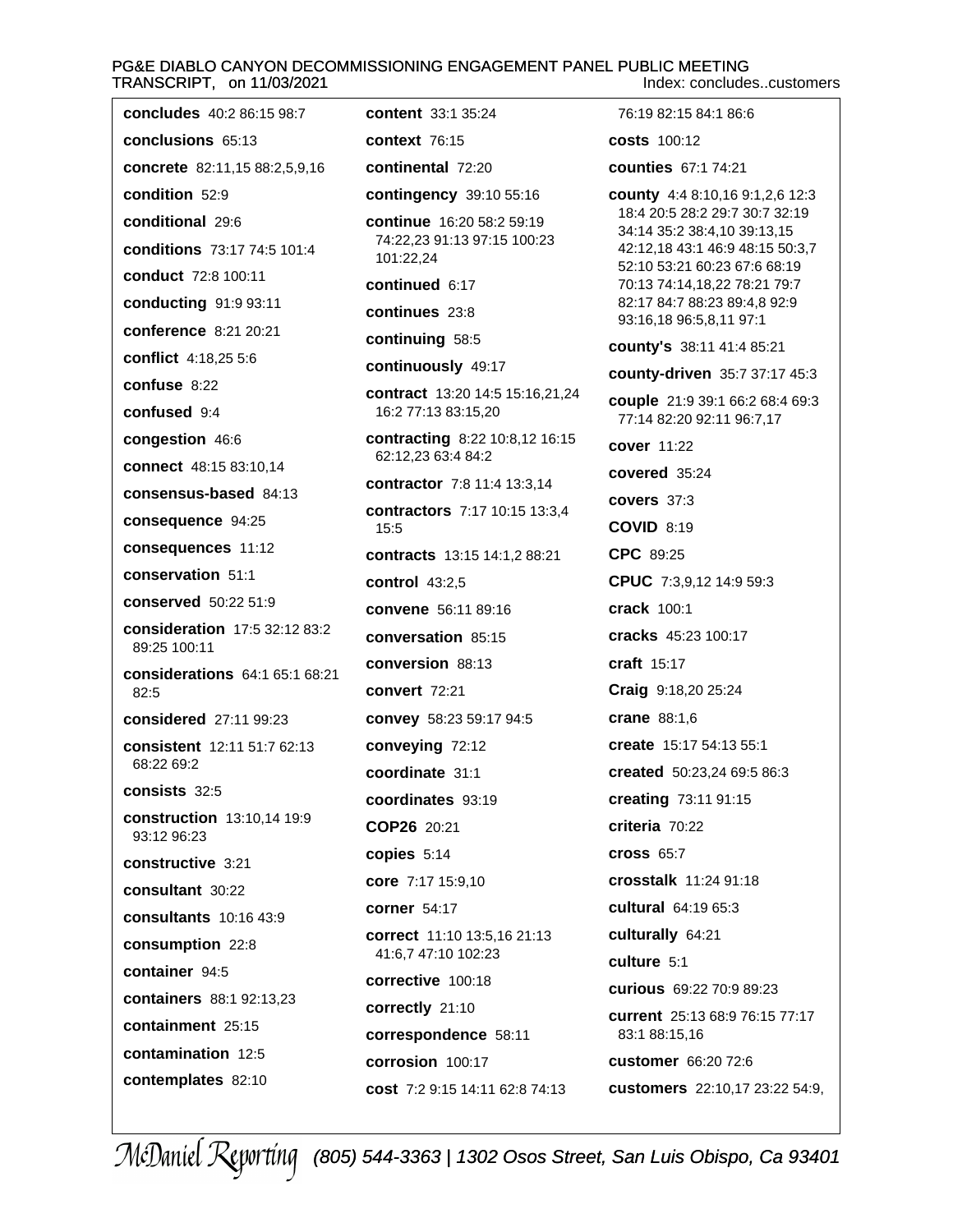#### PG&E DIABLO CANYON DECOMMISSIONING ENGAGEMENT PANEL PUBLIC MEETING TRANSCRIPT, on 11/03/2021 Index: cut..discrete

54:11 57:20,23 58:3,9,17 60:2,22

24 55:21 66:7,23 67:2,4 79:19 86:11 cut 53:12.13

cycle 81:17

### D

damaged 100:3 dark 16:18 73:2 data 100:21.24 101:14 date 8:1 9:3 57:25 102:4 dates 27:25 33:4.25 David 12:24 14:17 15:9 16:14 17:4 78:6 day 33:19 34:2 65:16 83:19 96:12 days 9:6 29:21 DCDEP 4:6 deadlines 51:23.24 deal  $6.8101.8$ deals 48:3 49:5 67:16 **Dean 75:5** dear  $99:3$ **debris** 82:9 87:9 decades 75:2 **December** 7:2 33:23 34:2.4 77:14 83:25 decision 17:5 31:23 32:9,14 36:23 39:19 45:5 53:3,12,19,22, 23 63:7 decision-makers 52:16 decisions 32:20 75:25 84:2 decking 88:4 decommission 6:21 38:11 72:8 78:7 decommissioned 24:17 decommissioning 3:14 6:15 7:2,8,21 8:6,14,25 9:11 10:11 11:1,9,16 13:2 15:7 18:9 21:25 24:3,13 25:11,23 26:1 27:5 28:2

30:21.22 37:3.5.16.21 38:16.18

41:15 44:15 45:1,15 46:5,11

48:10 49:6 50:17 51:10 52:8

73:15 79:21.24 80:6.16 87:9 91:1 92:18 101:23.25 103:20 decrease 23:8 **deed** 50:22 deemed 12:5 70:25 deep 72:18,19,23 deeper 60:11 defending 42:24 defer  $49:2$ degradation 100:17,25 delays 65:14 deliberate 57:11 deliberated 58:23 deliberations 62:22 delicate 65:5.11 deliverability 22:8,18 delivered 56:1 delivering 23:23 delivery 22:15 demand 23:8 demolition 15:19 16:5 25:15,16  $82:9$ Dena 57:3,5 61:6 62:17 63:2 85:1.10 Department 20:5 dependent 65:13 depends 42:6 desalinated 83:19 desalinization 83:3,5 describe 68:20 90:3 describes 66:4 description 29:19 33:2 34:24 35:1 37:1 38:25 55:4 59:8 89:2  $95.2$ design 48:10 93:24 94:1 designed 81:25 desire  $4:24$ desired 59:8

detail 31:11 35:10 47:18 93:20 detailed  $35:333:1$ details 28:16 31:7 33:16 34:12, 18 detected 44:5 determine 29:8 99:16 determined 62:13 develop 67:18 developed 43:15 developing 36:15 development 29:4 54:20 69:17 70:14,17 78:14 devices 49:9 Diable  $44:25$ Diablo 3:15 6:15,21 8:6 9:6 20:25 22:4,5,7 23:1,4,10,18 24:22 25:4 27:4,6 38:10,16,17 44:15 46:5 49:1,17 50:5 51:7,8 52:7 53:14 54:7,16 55:1,23 57:22 58:9 60:4, 22,25 65:17 66:6,9 70:3 72:4 83:12 90:25 101:1,22 Diablocanyonpanel.org 5:18 Diablocanyonpanel.org. 5:13 diagram 12:12 67:22 72:24 diagrams 93:24 dialogue 85:22 diameter 22:12 Diego 23:24 88:11 difficulties 17:12  $dig$  59:1 diligence 69:25 71:6,7 direct 46:19 55:9 57:20 direction 54:18,19 directly 13:15 37:15 55:9 79:24  $85:2$ Director 9:11 disappeared 47:2 discharge 79:2 82:23 discreet 13:22 discrete 16:17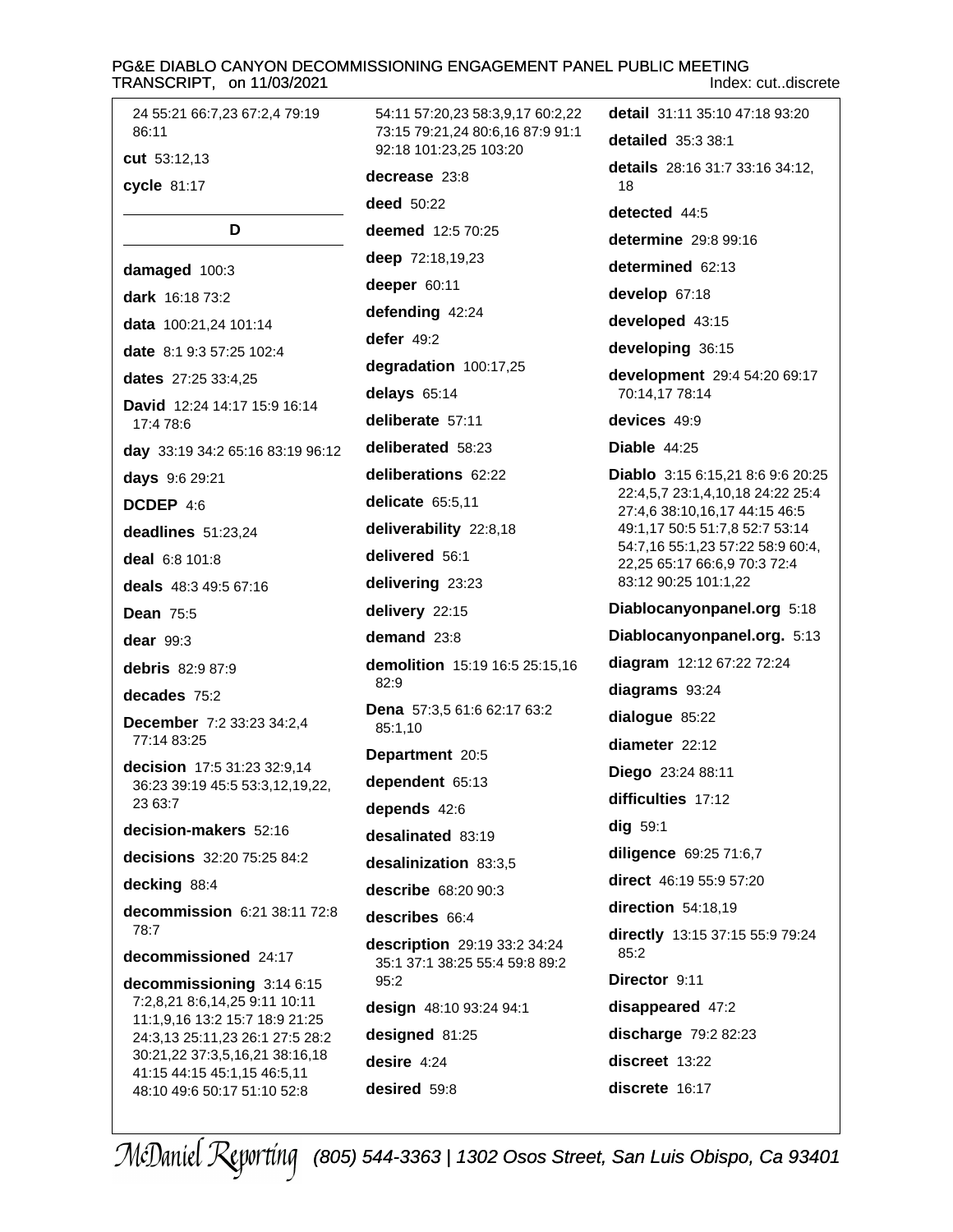# PG&E DIABLO CANYON DECOMMISSIONING ENGAGEMENT PANEL PUBLIC MEETING TRANSCRIPT, on 11/03/2021

| discretionary 30:12                                                  | Dwayne 8:24                                                                   |  |
|----------------------------------------------------------------------|-------------------------------------------------------------------------------|--|
| discuss $3:19$ 11:25 57:3                                            | dynamic 10:17 16:9 23:17 25:6                                                 |  |
| discussed 3:3 7:5 26:24                                              |                                                                               |  |
| discussing 71:21                                                     | Е                                                                             |  |
| discussion 4:17 21:5,6 27:16<br>35:12 45:25 47:1 56:19 70:12<br>75:4 | <b>e-mail</b> $3:11$ $32:1$ $34:17$ $38:11,19$<br>50:7                        |  |
| discussions 6:24 10:9 76:25<br>85:18                                 | earlier 53:15 54:15 57:24 61:24<br>69:20 71:17 72:10 74:12 78:5<br>83:22 96:4 |  |
| dislike $4:25$                                                       | early 42:2 47:20 55:25 63:16                                                  |  |
| disposal 46:20 55:10                                                 | 98:17 100:18                                                                  |  |
| Disrespectful 4:20                                                   | earth $53:5$                                                                  |  |
| distractions 5:6 26:15,18                                            | earthquakes 43:5,7                                                            |  |
| disturbed 82:12                                                      | easily 59:22                                                                  |  |
| division 54:5                                                        | easterly 54:18                                                                |  |
| docks 87:20,21                                                       | eastern 87:19                                                                 |  |
| document 17:19 31:19,21 32:5,7                                       | easy 49:25 50:6,9 51:21                                                       |  |
| 36:16,17 58:19,25 62:17,20 84:13<br>89:7 93:17                       | ecological 65:3                                                               |  |
| documented 59:9                                                      | ecologically 64:21                                                            |  |
| documenting 59:22                                                    | economic 60:15 78:1                                                           |  |
| documents 4:7                                                        | economics 77:25                                                               |  |
| dollar $65:17$                                                       | edge 87:19                                                                    |  |
| <b>dose</b> 100:5                                                    | Edison 23:24 25:3,17 103:23                                                   |  |
| dots $48:15$                                                         | effect 23:7 63:2                                                              |  |
|                                                                      | <b>effective</b> 10:24 86:10                                                  |  |
| <b>draft</b> $31:1532:636:13,1938:23$<br>51:5 58:18 78:20 95:14,16   | efficacy 86:10                                                                |  |
| dramatically 46:16                                                   | efficiency 15:14                                                              |  |
| driven 62:1 85:9,15                                                  | efficient 10:24 14:11                                                         |  |
| driver 11:20,21                                                      | effort 37:16 48:10 59:12 94:19                                                |  |
| driver's 11:3 14:4                                                   | eighteen 15:24                                                                |  |
| drivers 22:7 67:9                                                    | EIR 11:14 18:5 19:14 30:22 31:4                                               |  |
| dropped 87:23                                                        | 32:6,9,22,25 33:10 35:14,16,24,<br>25 36:13,19,23 37:2,13,23 38:21,           |  |
| drops $74:5$                                                         | 23,25 39:16,20,22 41:5,11 42:17,                                              |  |
| dry $47:2348:6,1750:1368:23$<br>70:16 74:9 75:12 76:3,4,16 80:3      | 25 45:11, 12, 24 46: 8, 24 48: 1 51: 2,<br>5 88:23 95:13,15,16,18,20,21       |  |
| 96:23 97:3 98:18 99:9,15,23                                          | EIS 11:13                                                                     |  |
| 100:5                                                                | electric 22:21 23:25 67:2                                                     |  |
| duck 23:12                                                           | electrical 52:23                                                              |  |
| due 33:21 54:18 69:25 71:6,7                                         | electricity 72:6                                                              |  |

Index: discretionary..entail element 65:23 elevations 70:16 eliminate 81:12 82:8 emerged 58:24 emergency 56:2 60:5 66:16 73:13,14,18 74:1,4,10,15,20,23 emissions 20:22 81:4 emphasize 16:21 99:22 emphasized 16:15 employ 62:24 employees 7:16 15:12,14 24:22 employment 10:20 11:3 empty 76:6 77:21 **EMSU 80:4** enacted 22:25 encapsulate 72:17 enclosing 100:13,20 encourage 50:10 51:13,18 91:12 encouraging 85:2 end 3:8 6:9 17:12 38:17 44:10 50:19 65:15 72:20 81:16 95:8 96:12 endorsement 71:2 endure 43:25 energy 22:8 23:16 54:21 69:11 72:7 75:18 77:1,11 79:15 engage 18:24 engagement 6:18 7:24 25:4 28:5 34:13 45:1 56:19 57:16 58:10,11 62:14 63:11 67:8,14,24 68:7 75:19 76:25 79:13 81:22,24 85:18 91:1,9 102:13 engages 58:13 69:13 engaging 59:23 engineering 9:14 93:23 enjoy 74:23 enormity 72:12 ensure 22:5 entail 31:8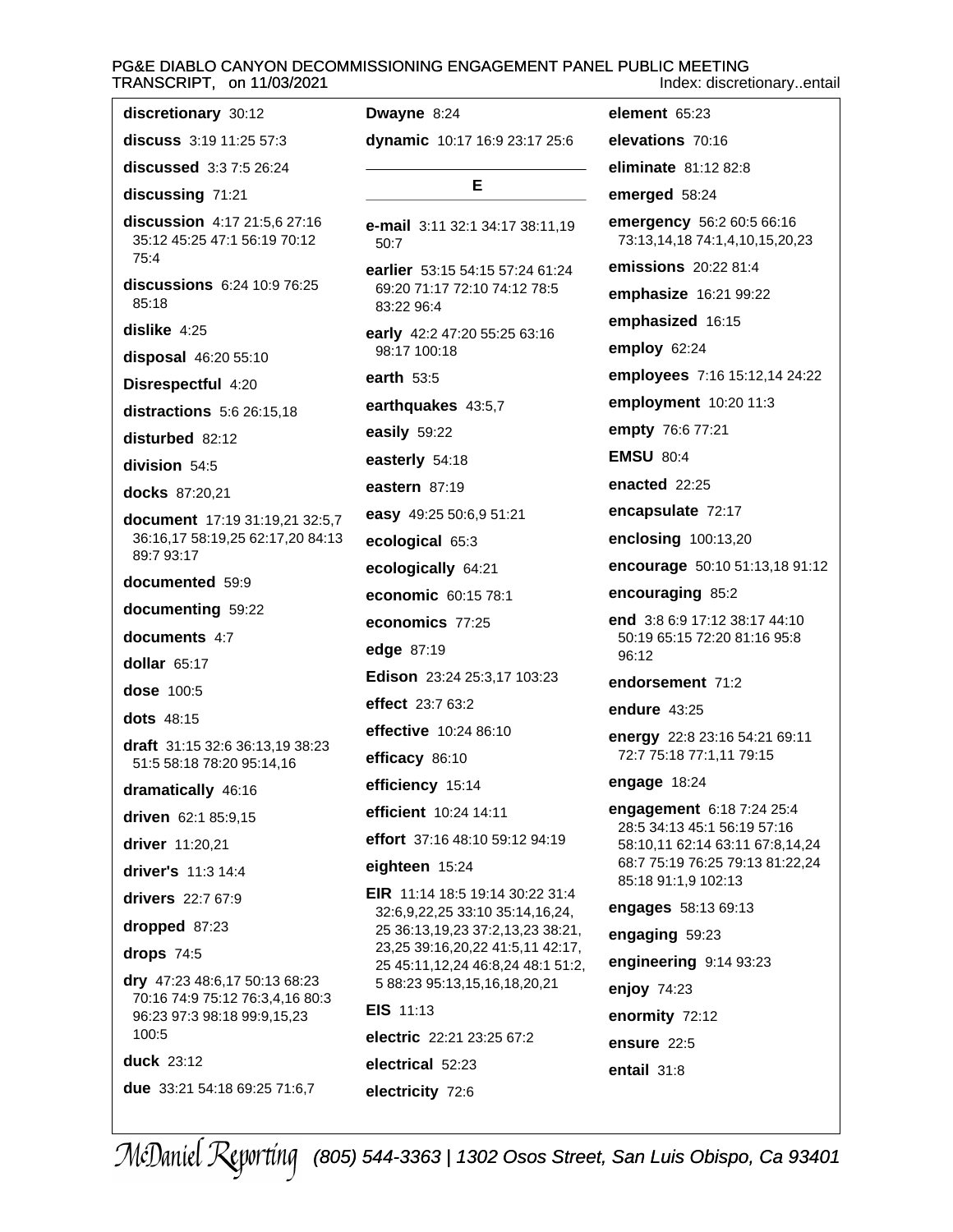# PG&E DIABLO CANYON DECOMMISSIONING ENGAGEMENT PANEL PUBLIC MEETING TRANSCRIPT, on 11/03/2021

Index: enters..filter

| enters $10:14$                                                        | exo        |
|-----------------------------------------------------------------------|------------|
| entire 51:8 73:8,15 96:23                                             | exo        |
| <b>entities</b> 60:23 89:3                                            | exo        |
| entity 64:24 65:6,19 71:7 83:3                                        | exo        |
| <b>environment</b> 5:5,7 86:6 103:24                                  | exo        |
| <b>environmental</b> 8:10,15 9:5,8                                    | 85         |
| 11:11,12,14,15 12:13 20:3 28:24<br>30:6,16,18,19,20 31:16 32:4 36:1,  | exc        |
| 2,21 50:18 53:22 62:9 78:21 89:1,                                     | exc        |
| 6,9 93:9,16 97:16                                                     | exc        |
| environments 5:4                                                      | exi        |
| envision 15:7                                                         | exp        |
| equipment 92:4 103:22                                                 | exp<br>77  |
| equitable 66:22 67:3                                                  | exr        |
| Eric 9:12,13 17:20,21 18:3 40:17,<br>19,23 42:9,11 44:19 47:22 91:21, | exp        |
| 25 92:1,3,7 94:15 96:3 97:19                                          | exr        |
| 102:19                                                                | exr        |
| escorted 103:22                                                       | exp        |
| essential 58:3,5                                                      | exp        |
| essentially 7:6 11:3 42:24 83:12<br>84:15 87:18                       | exp        |
| <b>estate</b> 70:5,6,10                                               | exp        |
| Estimating 19:17                                                      | ext        |
| eternals 55:8                                                         | ext        |
| Eureka 69:11 89:24 90:1                                               | ext        |
| evacuation 74:25                                                      | ext        |
| evaluate 37:2 41:19 68:13 70:13<br>84:9                               | ext        |
| evaluated 7:7 33:12 36:5 37:23<br>39:9,15,20 46:24                    | eye<br>eye |
| evaluating 39:23 55:12                                                |            |
| evaluation 36:4 38:1 67:19<br>69:19 70:20 73:25                       | fab        |
| evaluations 6:23                                                      | fab        |
| evening 6:13 20:15                                                    | fac        |
| event 43:8,13                                                         | fac        |
| everyone's 61:16                                                      | fac        |
| examine 12:2                                                          | fac        |
| examples 50:13                                                        | fac        |
|                                                                       |            |

**cavations** 82:13  $circled$  60:19 clusive 67:17 78:25 96:21 clusively 92:18 cuse 9:17 22:15 37:6 77:25  $5:21$ ecute 65:17 ecuted 90:6 ecuting 67:7 sting 68:5 100:13 pansion 90:7 oect 8:11 16:9 24:16,19 60:12  $7:13,19$ oected 27:5 **perience** 7:20 9:21 18:13,22 oerienced 60:21 **perts** 20:4 103:22  $plain 103:13$ olained 51:20 **olanation** 52:12 **posure** 81:19 ended 33:18,22 **ensive** 9:21 91:4,8 ent 30:11 ernal 64:3 remely 95:15  $967:12$ es 25:21 F

```
rication 77:20
 ulous 30:23
 e 23:18
 ilitate 69:21
 ilitated 58:13
 ilitator 58:14
 ilities 30:11 41:18 60:3 68:5.6
71:17 102:24
```
facility 19:12,13,21 46:20 48:17, 21 55:10 63:14 66:14 71:18 72:22 73:6 74:9 75:13 76:20 83:4.6 101:8 fact 50:2 fails  $23:23$ fair 45:24 47:12 67:3 83:9 fall 11:17 45:22 falls  $60:22$ familiar 9:22 16:7 97:12 familiarity 15:13 fantastic 25:17 fashion 9:13 fast 39:4 faults 43:6 favor 10:11 feasibility 100:12 feasible 36:5 Federal 60:23 federally 96:20 feedback 7:24 10:19 61:23 67:10 feeds  $67:22$ feel 5:2 21:21 feeling 18:12 feels  $36:4$ feet 19:19 72:18,19,23 88:3 94:6 fell  $33:19$ felt 47:6 57:8 59:8,11,16 fendering 88:8 fewer 81:16 field 75:13 102:22 file 83:24 filed 29:1 67:13 73:21 filing 7:12 14:15 29:20 68:1 78:12 84:20 filings 85:6 filling 7:3 15:23 49:18 filter  $6:4$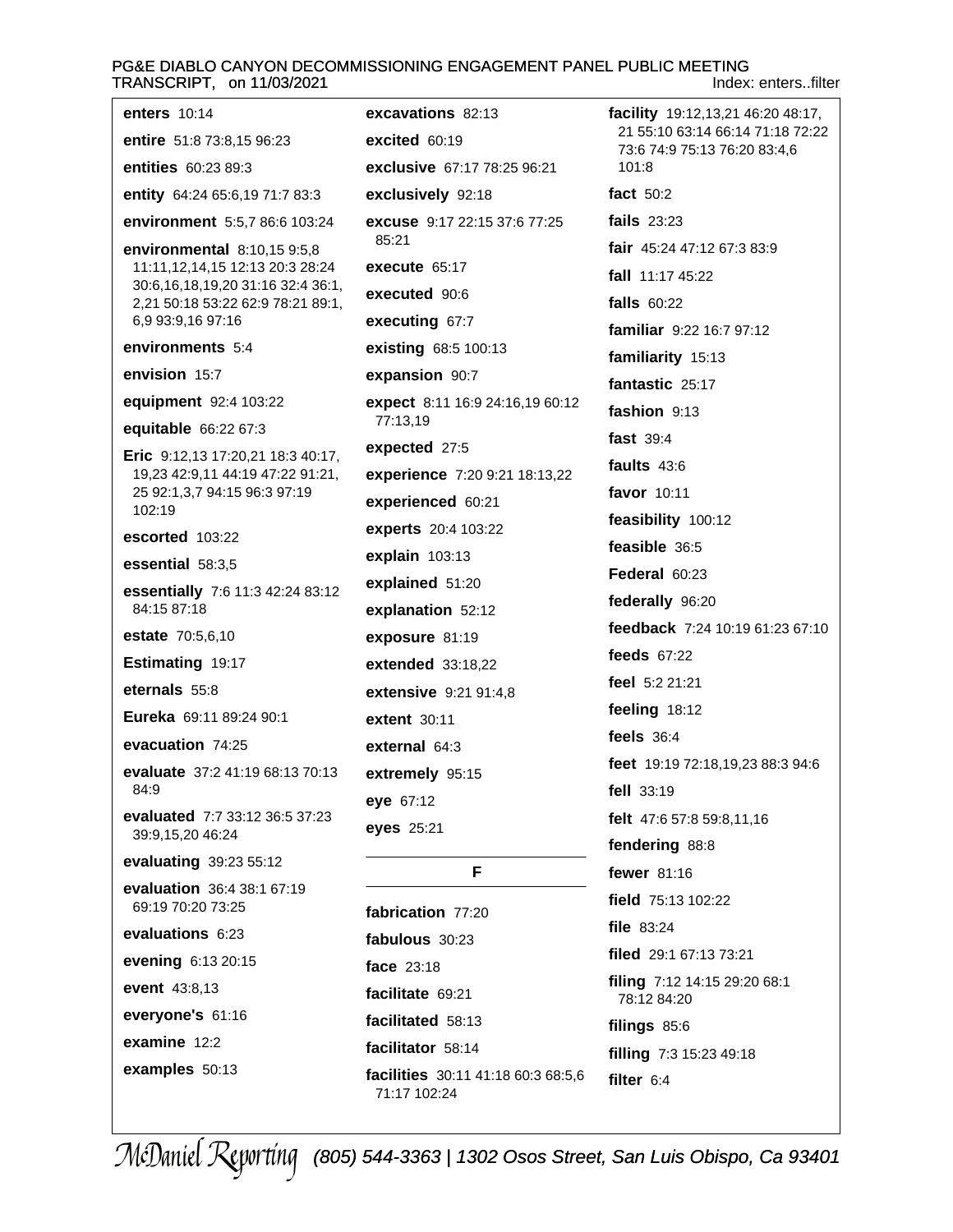# PG&E DIABLO CANYON DECOMMISSIONING ENGAGEMENT PANEL PUBLIC MEETING<br>TRANSCRIPT, on 11/03/2021

| final 32:4 36:21 37:9,10 45:5 63:7 | formal $85:11$                                        | furiously 39:4                                                                             |
|------------------------------------|-------------------------------------------------------|--------------------------------------------------------------------------------------------|
| 95:13,14,21 96:12 102:9            | format 5:10 58:23 59:18,21                            | future 4:25 18:7 35:7 36:8 37:13                                                           |
| finally $58:21$                    | <b>Fort 71:8</b>                                      | 45:4 60:24 61:1 64:16 65:11<br>66:18 67:15 68:22,24 73:15,22                               |
| find 49:25 50:5 83:9               | fortunate 27:18                                       | 79:14 87:12 97:2 100:11                                                                    |
| Findings 32:10                     | forum 32:17 57:18                                     |                                                                                            |
| fine $6:3$                         | <b>forward</b> 58:4 73:18                             | G                                                                                          |
| finish $60:14$                     | found 38:6 100:17                                     | gained 7:21                                                                                |
| finishing 91:14                    | Foundation 18:12,21 103:9                             | game 47:20                                                                                 |
| fire 75:1                          | four-year 77:22                                       | gang 87:18,22                                                                              |
| firm $13:8$                        | fraction 80:7                                         | Garrick 75:22                                                                              |
| fishing $93:3,6$                   | frame 45:10 55:6                                      | Gas 22:21 23:25                                                                            |
| fit 12:6 75:12                     | framework 59:7                                        | gate 69:12                                                                                 |
| fixed 25:12 26:10                  | frankly 78:10                                         | gathering 44:17                                                                            |
| flat $88:4,5$                      | free $69:2570:2271:6$                                 | gave 59:6                                                                                  |
| flexibility 17:6                   | Fresno 54:18 71:24                                    | general 3:2 5:2 7:8 11:4 13:1,3,                                                           |
| flexible 10:18                     | Friday 33:19 80:15                                    | 11,14 15:5 17:14 20:2                                                                      |
| floor 49:7 73:3 98:10              | friendly 38:7                                         | generally 35:23 37:1                                                                       |
| flushed 47:12                      | front 14:21 69:12                                     | generated 27:6 43:25                                                                       |
| focus 5:7 28:22 41:21              | fruition 82:3                                         | generating 54:8 73:23 75:9                                                                 |
| focus-on-the-project 36:25         | fuel 25:12 48:7 50:14 60:8 74:8                       | generation 22:16 54:21 66:3                                                                |
| focused 19:8 37:8                  | 75:3,8,9,10,12,14 76:4,6 77:8                         | 72:5                                                                                       |
| focuses $66:22$                    | 80:3 84:23 96:24 99:8 101:9,10,<br>12                 | generator 50:16 87:7                                                                       |
| focusing 28:20                     | Fukushima 43:20,24 44:16                              | generators 87:16                                                                           |
| folks 16:1 25:9 57:17 64:8         | Fukushima's 44:5                                      | generic 11:13                                                                              |
| follow 52:11                       | fulfill 59:19                                         | geographic 67:4                                                                            |
| follow-up 21:22 47:7               | full 42:25 43:16 79:24 90:10                          | geologic 67:4                                                                              |
| food 44:7,10                       | 99:25                                                 | giant 88:10                                                                                |
| foot 19:18                         | full-time 74:20                                       | gigawatts 27:6                                                                             |
| footage 70:2                       | fully 43:11,15 70:25 100:1                            | give 5:22 12:12 14:14 22:1 28:25<br>34:10,23,25 35:14 37:21 69:6                           |
| football 75:13                     | function 11:4 69:24                                   | 76:15 84:24                                                                                |
| footprint 73:3                     | functional 65:8                                       | giving 28:13 42:19                                                                         |
| forces $15:3$                      | functioning 82:7                                      | glitch 49:8                                                                                |
| foreseeable 68:24                  | functions 54:7                                        | global 43:20                                                                               |
| foreshadow 72:10                   | fund 66:9                                             | goal 15:12 17:6 59:22 63:12 76:5                                                           |
| forgetting 38:14                   | fundamentally 62:4                                    | goals 58:8 59:6,7,12,14 77:8                                                               |
| forgot 98:3<br>form 50:22 59:11,12 | funding 60:3 63:9 74:14,19 78:3<br><b>funds</b> 90:11 | good 4:15,16 6:13 17:25 18:2<br>20:15 47:4,13,19 50:13 54:5<br>56:17 62:17 82:18 83:8 92:6 |
|                                    |                                                       |                                                                                            |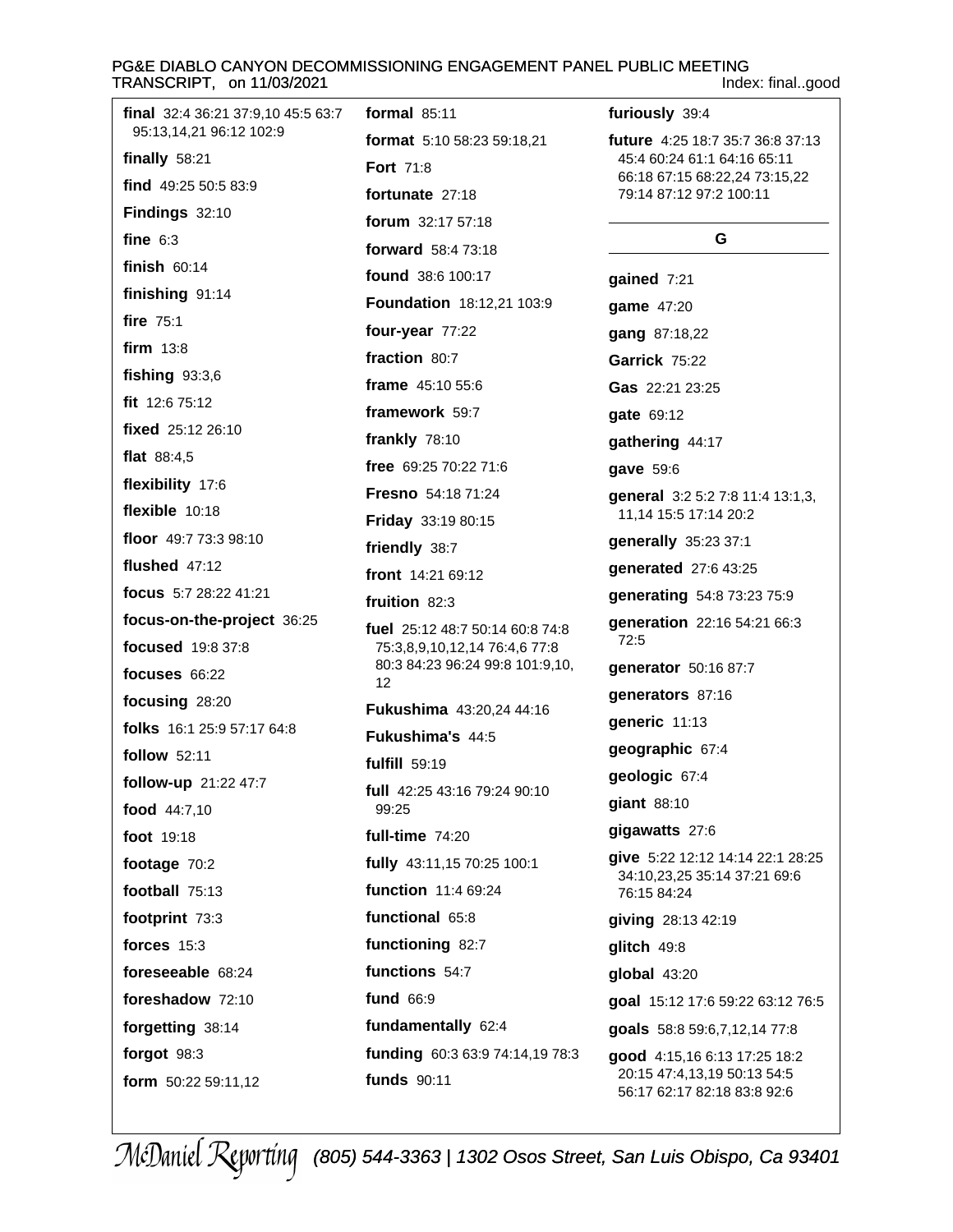# PG&E DIABLO CANYON DECOMMISSIONING ENGAGEMENT PANEL PUBLIC MEETING TRANSCRIPT, on 11/03/2021

Googled 50:2,4

governed 73:19 Government 9:2

governments 8:16 48:4

Governor 22:25

graduated 24:14

**graft** 69:20

gratifying 91:5

gray 72:25 88:2

great 5:9 6:11 15:13 21:20 26:19 27:12 40:4 42:8 53:7 56:7 61:20 86:24 89:11 98:7 102:7

greatest 17:6

green 78:19 79:15

Greening 17:20,21,25 18:2,3 40:16,19,23 42:9,11 47:22 89:18, 21 91:21,23 94:15,16 97:14 102:18,20

grids 20:22

Group 30:18

groups 4:22 25:25 66:5

quess 14:18 32:13 41:22 42:15 90:24 94:11 101:16

guidance 91:3

# н

half 61:18 74:20

hammer  $84:13$ 

hand 4:16,17 5:8 10:2 12:22 13:8 26:21 40:15,16,19 44:22 48:12 52:1 87:1,3 89:11,13,16,19 90:22 91:22,23 97:25 98:3

hand-in-hand 30:16

handled 42:22 43:12,13

Handling 19:12

hands 21:4 92:2

happen 37:5

happened 32:23 71:8 103:17

happening 22:3

happy 9:25 28:6 40:3 49:11

86:16.19

harbor 72:19 73:11 93:2.4

hard 42:2.6

Harvey 40:23 41:1,10,22 42:4,7 91:20 92:8,9 94:11

Harvey's 47:8 50:11

hazardous 19:18 39:11 55:18 103:23

hazards 43:1,4,15,24 48:3 74:24

# headed  $8:25$

hear 3:25 4:2 6:2,3 8:8 10:4 12:16 17:9,25 18:1 41:1 60:19 89:21,23 96:8

heard 8:19 59:10 65:21 71:16 78:5 92:5 102:21 103:11

hearing 17:8 21:10 31:22,24 32:2 38:24 84:18 94:18 95:11 96:10  $97.7$ 

hearings 10:9 36:22 91:10

heart 58:20

held 8:18 58:1

helped 9:13 62:7 66:6 76:14

helpful 36:2 62:22 68:8

helping 86:10

hemorrhage 43:21

heritage 64:19

Hey 25:22

high 37:20 78:24 79:3

highlight 8:3

hike 65:10

hill 75:14

hire 11:4 13:7 14:22

historically 55:22

history 57:4 66:7

hit 48:14 90:13

hold 9:1 10:13 29:14,24 33:24 81:7 91:19

holding 31:9 33:6 99:3

**Hole 44:4** 

**homes** 53:17.25

hope 43:11 51:11 56:16 63:24 65:4 102:3

hopeful 26:10 73:10

hoping 3:20 4:8

horizon 79:25

host 8:18 9:1 25:4

hot 62:11

house 75:7

huge 82:1 85:9

Humboldt 7:22 11:1 24:16 25:19 63:14 80:2

hundreds 54:21 87:25

hybrid 7:1.8.12.14.23 8:21 10:8. 12 11:7 14:2 78:8 101:25

 $\mathbf{I}$ 

**idea** 34:5 88:15 **ideas** 4:21 35:20 36:9 67:15 **identified** 37:13 63:5 100:18 **identifies** 33:3 55:5.7 identify 44:14 identifying 29:14 idle 63:17 II 37:6.15 45:14 III 37:14 41:3 45:4,13,16 **image 72:11** imagery 21:19 immediately 100:19 immense 66:25 immensely 62:7 66:10 impact 11:14,15 20:3 30:6,16,19, 20 31:16 32:5,12 36:2,7,21 41:16 42:6 45:25 50:18 62:9 77:25 78:1, 21 81:2 82:1 86:14 89:2,6 93:9,16 impacted 51:16 impactful 79:18 impacts 12:7 37:22 41:12,15,25 47:16,17 60:15 64:2 80:13,20

86:693:9

# Index: Googled..impacts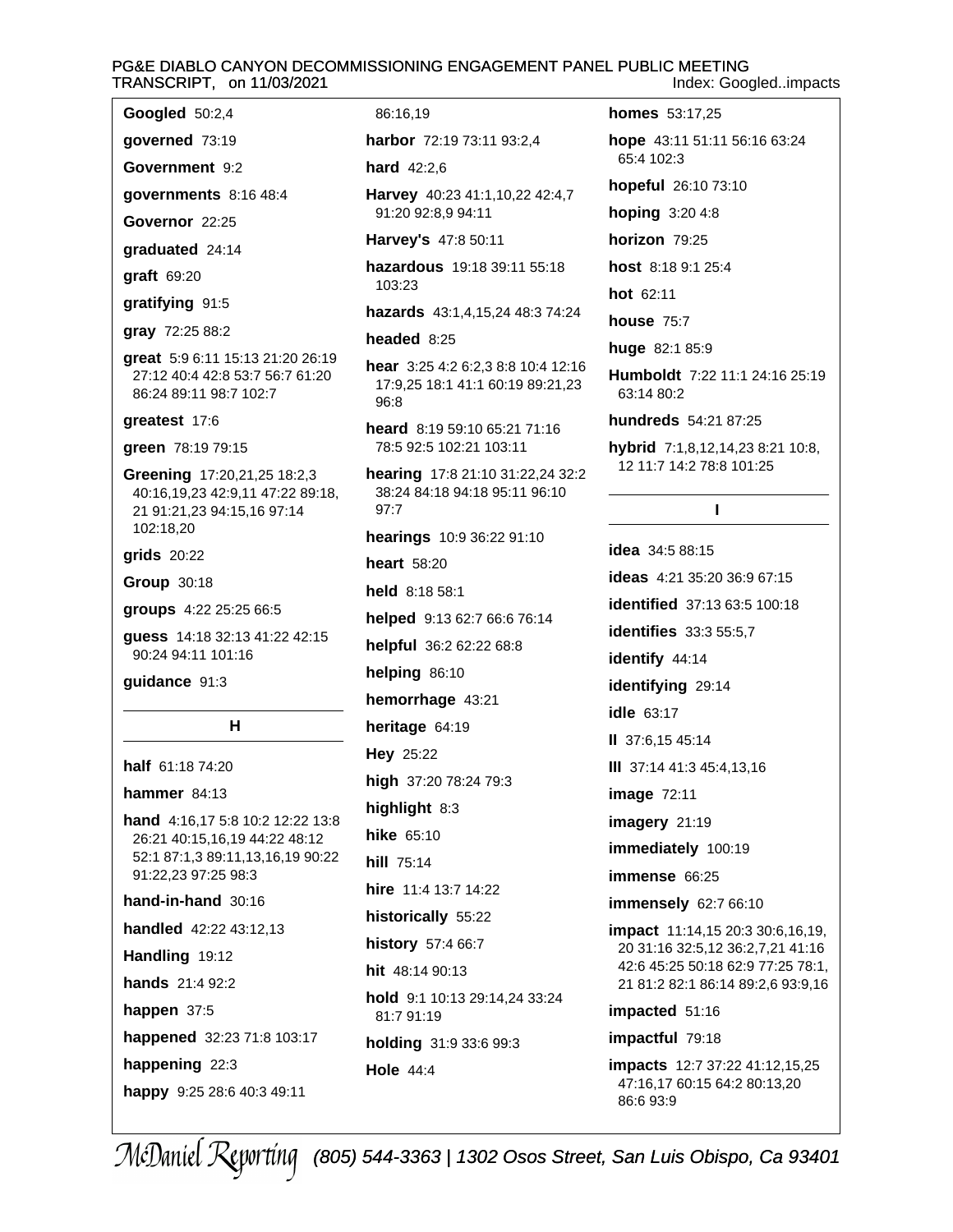#### PG&E DIABLO CANYON DECOMMISSIONING ENGAGEMENT PANEL PUBLIC MEETING TRANSCRIPT, on 11/03/2021 Index: implement..joint

informative 4:9

informed  $50:9$ 

initial 58:18

intervention 97:9 **introduce** 3:23 5:22 9:18 98:20 infrastructure 87:10.15 88:7.14 introduced 15:10 introducing 10:22 introductions 34:22 invested 66:13 investigate 99:14 invitation 103:25

**invite** 18:8.11

involved 11:23 18:20 25:23 51:11,19 86:1

involvement 31:14 32:3,18 34:6 38:22 58:6

ironically 56:2

ISFSI 74:9 75:12 100:13,20 101:1

 $island 83:12$ 

**ISO 23:3** 

isotopes 44:14

**issuance** 31:5 32:23

**issue** 22:23 44:21 48:2 52:4

**issued** 31:17 33:3 75:23

**issues** 23:10 26:8 36:3.4

item 5:21 17:14 27:14,16 56:18 57:2 69:18

items 3:2 18:25 26:24 61:21 68:2 69:22 78:9 79:13

J

Jack 17:20,23 19:2 21:10 53:15 **January** 58:22 77:14 **jax**  $72:14,16$ **Jeff** 17:20  $Jim 66:2$ job 4:23 5:8 62:17 83:19 jobs 10:11,14 66:15 **John 75:22** join 78:11 84:5 joint 22:4 23:15 74:11 76:13 78:2

implemented 58:21 60:18 implore  $62:23$ importance 16:16 17:1 important 33:8 42:14,20 46:8 57:8 60:20 63:13 83:4 98:22 99:4 100:7 101:11 102:6 impossible 100:15 improve 87:14 in-house  $11:5$ in-person 8:23 inaudible 4:17 5:3,4 12:1 14:6 include 7:7 35:10 39:2 84:19 85:12 100:19 included 29:19 33:2,10 37:19 45:12 76:24 88:23 includes 24:24 33:2 46:13 67:20 74:25 including 5:15 6:25 20:4 80:10 93:10 incorporate 21:16 incorporated 91:3 98:25 99:10 incorporating 91:11 **increment** 42:21 43:2 incumbrances 70:4 indefinitely 68:25 independence 48:7 independent 23:3 54:7 71:13 75:21 76:19 93:6 indication 37:21 indigenous 69:6 individual 5:1 **industrial** 4:22 65:25 103:24 industry 16:15 25:25 26:2 63:20  $influx$  66:15 inform 57:21 75:25 77:4 information 16:14 25:18 29:9. 14, 15, 18, 24 38: 3 39: 2 42: 14 44:17 57:19 58:3,5 59:20 60:17 69:24 77:3 85:5

implement 94:20

initiated 63:15 inordinate 85:25 input 7:25 8:1 26:2 29:12 32:25 57:20 58:9,12,24 60:13 62:2,7 67:3.7 68:7 76:23 89:8 91:10 inquiry 69:23 insights 7:20 inspection 99:25 installation 48:7 installed 19:19 **instance** 12:3 13:7 55:23 63:2,14 65:6.12 69:11 80:14 82:10 84:6 Institute 26:1 75:23 81:21 intact 68:1 intake 72:20 88:2 intend 8:21 9:1 80:6 intended 57:18 intending 36:25 intends 83:5 96:5 **intense** 103:20 intensity 43:6 **intent** 37:19 **intention** 14:15 79:23 interactive 4:9 interest 38:15 83:3 85:10 interested 59:20 103:10 interesting 70:11 interests 68:22 interface 88.9 **intermodal** 81:6 92:13 internal 69:21 interpersonal 5:6 interval 48:19 interveners 77:7 84:5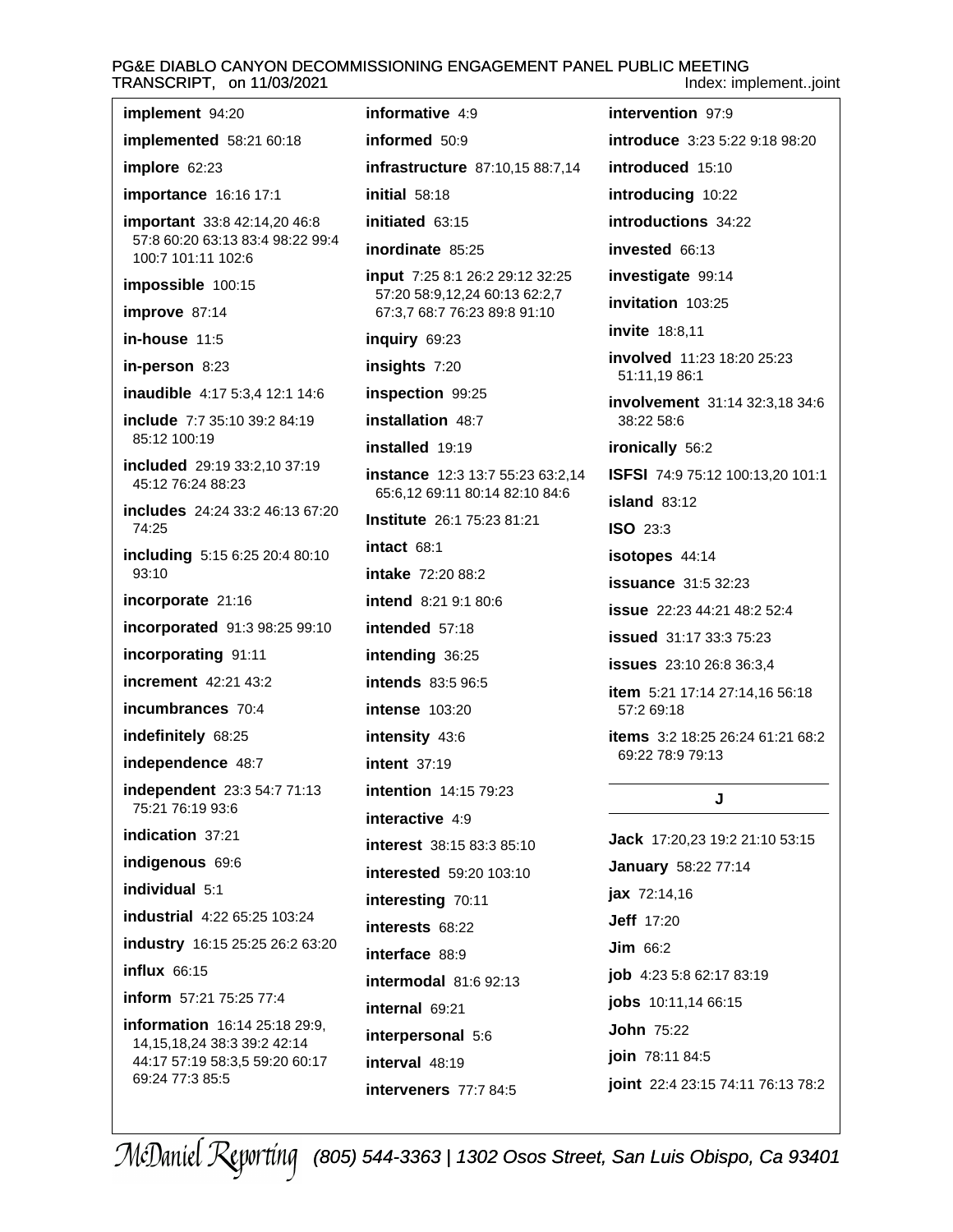#### PG&E DIABLO CANYON DECOMMISSIONING ENGAGEMENT PANEL PUBLIC MEETING TRANSCRIPT, on 11/03/2021 Index: Jones..loading

left 71:18.22 76:23 81:5 Jones 6:2.3.10 8:5.8 10:18 labor-type  $63:6$ 11:10.25 12:15.17.19 13:6.12.16. laborers 15:19  $left$ -hand  $38:13$ 18,25 14:7,17 15:8 17:4 19:3 20:1,8,12 21:13 22:3 24:10 25:24 laid 63:17 87:21 97:12 100:16 Legislature 22:24 26:19 47:3 48:14 49:4 52:3 54:5 Lemieux 44:23,24,25 45:19,21 land 48:18 51:1,9 64:18,19 65:12 55:19 61:6,10,20 87:1,13 89:1,21 66:18 67:15 68:5 69:2,7,11 70:3 90:3 92:21 96:2 97:18 103:18,19 length  $14:3,5$ 87:10 96:22 99:17,18 **Jones' 91:2** lessons 18:23 19:4 25:19 103:11 landfills 82:15 **Judge 84:16** letter 29:14,24,25 90:12 landing 87:21 **July 29:17** letters 29:11 30:1 **lands** 30:9 60:5.25 64:17 68:10. jump 26:8 15,19 69:5 73:16 89:4 93:15,23 letting  $61:3$ June 67:14 95:17 level 20:24 37:20 60:9 93:20,25 landscape 23:16 jurisdiction 69:10 79:1 88:24,25 language 16:20 leveling 87:22 90:13 93:12 96:21 large 20:19 22:12 69:20 82:14 levels 93:23 jurisdictions 30:13 103:6 leveraging 16:16 larger 24:2 51:2 71:22 80:11 liability 71:3 K largest  $64:17$ license 7:10 24:16,19 73:21 lastly 9:10 24:23 81:18 74:6.17 Kara 10:2,4 12:22 14:19 26:9,20 27:12 49:21 52:1 54:14 78:6 87:1, Lathrop 12:25 13:10,13,17,21,24 licensed 7:9 100:4 3,13 98:2 17:23 89:22,23 90:16 licensing 48:18 73:19 96:19,22 Keith 8:9 27:19.22 Lathrop's 94:17 97:3,10 key 6:14,24 7:16 8:2,3 31:2,12 launch 77:15,22 94:4,6 life  $44:9$ 34:7 54:23 57:19 61:21 62:5 70:23 80:17 Lauren 90:23 91:17 light  $20:20$ kick 27:19 57:2 **Law**  $84:16$ limited 41:8,20 65:9 81:9 Lawrence 18:11,21 103:9 kind 10:14 14:20 21:8 26:5 28:3,4 Linda 12:24 13:25 49:22 52:17 43:24 48:23 57:17 94:2 54:6 55:24 71:17 98:8,10,13 lay 70:18 80:21  $102:7$ **kinds** 35:21 laying 62:17 lines 51:12 52:25 53:2 54:8 55:2 knock  $53:4$ lead 4:21 9:7 21:6 30:8.15 52:15 62:21 79:6 93:18 95:1 knowing 47:17 link 50:5 leadership 9:20 knowledge 36:1 list 38:11,19 50:7 51:22 68:21 knowledgeable 15:14 leading 8:16 89:8 93:16 listed 33:25 55:16 62:14 76:7 leads  $4:22$ Krasner 17:20 19:2,5 20:2,7,11 listen  $90:25$ 21:21 53:15 leak 101:18 listening 21:16 91:2 Krasner's 21:10 leaks 101:9 litigation 84:15 KV 71:22 72:1.3 learn 16:5 18:12,16 64:13 live 19:7 42:12 56:14 **learned** 18:23 19:4 L living 9:16 51:17 58:25 learns  $64:14$ **load** 88:18 labeled 37:3 lease 65:22 68:9 93:15,22 loaded 74:9 76:4 labor 8:1 10:10,20 14:22 16:16, leave 22:10 loading 41:18 77:20 96:24

led 9:15

21,24,25 17:2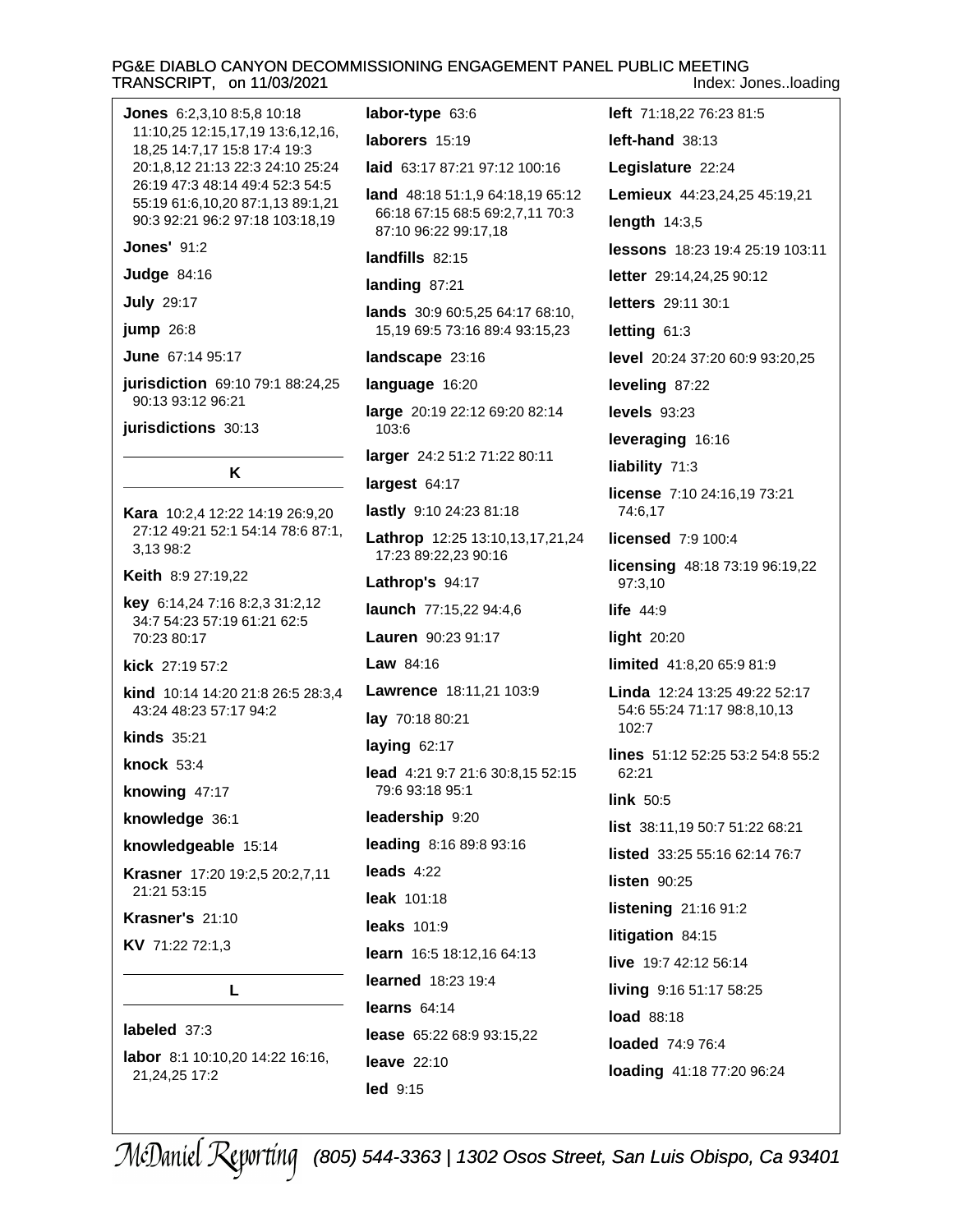# PG&E DIABLO CANYON DECOMMISSIONING ENGAGEMENT PANEL PUBLIC MEETING TRANSCRIPT. on 11/03/2021

Index: local..mitigations

| man 72:15                                                  |
|------------------------------------------------------------|
| <b>manage 7:7 16:1</b>                                     |
| management 9:<br>55:22 60:8 64:25                          |
|                                                            |
| Manager 28:2                                               |
| <b>map</b> 52:21                                           |
| <b>March</b> 29:2 98:17                                    |
| Maria 39:14                                                |
| <b>Mariam</b> 14:20 19<br>47:5 49:21 57:24                 |
| <b>marina</b> 82:25 87:                                    |
| marine 68:6 93:1                                           |
| marketplace 22:                                            |
| <b>mass</b> 72:24 73:1                                     |
| <b>match 64:24</b>                                         |
| matches 80:21                                              |
| material 73:7 81:                                          |
| materials 5:15 19<br>82:12                                 |
| math 81:12                                                 |
| matters 57:22                                              |
| <b>Maureen</b> 5:22,24<br>15:10 16:11 17:13                |
| maximum 101:13                                             |
| meaning 46:19                                              |
| meaningful 7:24                                            |
| means 46:4 74:18                                           |
| meant $45:13$                                              |
| measures 33:13                                             |
| <b>median</b> 78:24 79                                     |
|                                                            |
| meet 59:14                                                 |
| meeting 3:1,24 4<br>23 11:7,19 18:7 3<br>56:11,16 57:25 60 |
| 75:6 78:20 85:21,                                          |
| 20,22 102:5 103:<br>meetings 7:5 9:5                       |
|                                                            |

making 4:8 10:10 32:9 38:22 78:22 83:19 94:19

0 101:23

22 13:8,10,14 75:4 77:8 100:8

 $:321:623:13$ 60:10 102:10

:11,19

20

 $\overline{7}$ 

9:12 38:5 60:10

8:8 9:24 10:7 3

3

25:11

8 101:8

36:6 43:14 95:3

:3

 $:95:12,138:18,$ 35:2,5 39:6 43:20 0:11,14,21 70:8 24 97:7 98:9,16, ,14,15,25

20:4 26:25 33:5,24 34:7,13, 6 38:20 47:11 50:1 51:22 58:1,2,10 73:21 85:22, 23 97:22 99:7

member 5:22 9:18 27:20 90:25

members 3:18 9:10 27:14.18 28:8 49:20 57:3,19 58:12 83:5 85:13 86:25 89:20 90:18 91:8 97:24 102:8

Memorandum 24:24

mention  $21:18$ 

mentioned 10:8 14:20 25:25 30:11,25 32:22 36:8,20 37:12 41:18 45:4 46:22 54:15 57:24 60:10 61:10 63:16 72:10 86:2

merge 79:9

met 88:12,13 99:9

method 46:10

methodologies 12:11

middle 19:21 72:13 79:6 81:1 83:18

mile 81:19

miles 54:21 67:16 82:23

milestone 61:25

milestones 63:1

million 54:24 67:2 69:14 79:19  $90:14$ 

mind 3:13 45:23

minds 4:21 91:7

minimize 100:5

minimizing 80:10

minus  $64:6$ 

minute 4:15 61:15 62:6

 $minutes$  17:21

Miriam 4:13 24:10

misprint 37:7

mission 57:16 59:19

missteps 18:17

mitigate 19:24

mitigating 41:12

mitigation 32:15 33:13 36:6 42:25 43:14 45:25 47:18 48:20 50:21 51:6,9 52:9 71:14 78:3 95:2

mitigations 41:25 43:4 50:21 74:4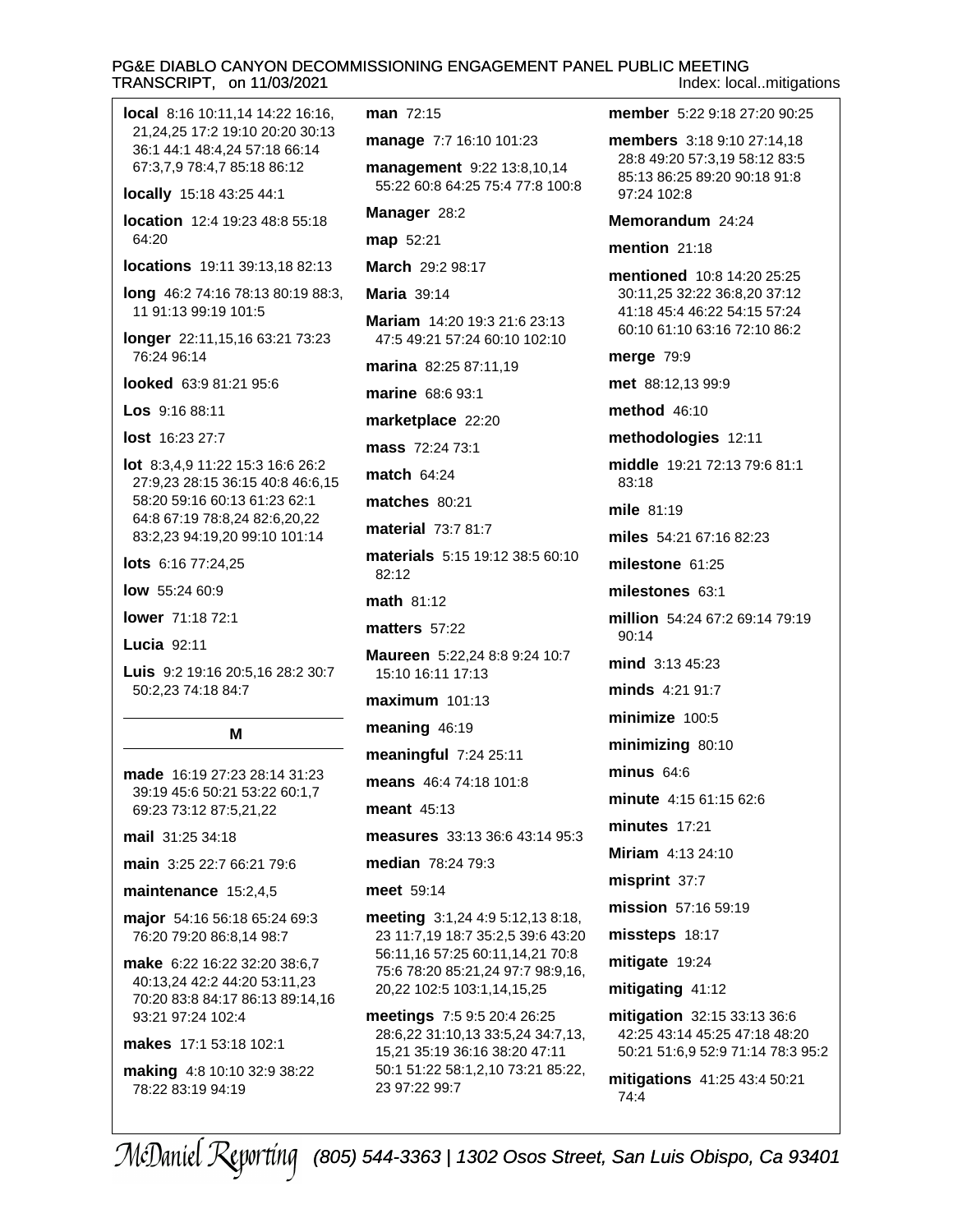# PG&E DIABLO CANYON DECOMMISSIONING ENGAGEMENT PANEL PUBLIC MEETING<br>TRANSCRIPT, on 11/03/2021

Index: model..operating

| model 8:21 10:25 14:2,9 88:16                                 |                                                                      | <b>number</b> 34:5 46:17 53:18 60:22                                |
|---------------------------------------------------------------|----------------------------------------------------------------------|---------------------------------------------------------------------|
| moderate 26:5                                                 | N                                                                    | 75:15,16,20 79:13 100:7                                             |
| modification 93:14                                            | National 11:11                                                       | numerals 62:19                                                      |
| modified 94:1                                                 | <b>NDTCP</b> 9:13 10:22 78:10 83:24                                  | numerous 29:11 76:9 79:15,18                                        |
| modify 88:4                                                   | 84:23 86:9                                                           | O                                                                   |
| moisture 101:3                                                | necessarily 41:11                                                    |                                                                     |
| moment $61:14$                                                | needed 29:15 43:15 59:14 95:21                                       | Obispo 9:2 19:16 20:5,16 28:3<br>30:7 50:2 74:19 84:7               |
| momentous 76:12                                               | negates 101:19                                                       | <b>obtain</b> 17:6 63:23 65:2 76:8                                  |
| Monday 33:23 80:18                                            | neighboring 81:10                                                    | 77:19                                                               |
| monitor 49:14 101:17                                          | Nelson 9:12                                                          | obtaining 85:4                                                      |
| monitoring 32:16 43:23 44:7<br>48:24,25 49:5,12,16 93:1 99:25 | <b>NEPA 11:11</b><br><b>net</b> 23:7                                 | occur 4:19 45:11,15 46:7 51:22<br>93:6                              |
| Monterey 71:9                                                 | Network 84:7                                                         | ocean 44:2,3 48:24 49:1,11,16                                       |
| month 61:25 62:3                                              | <b>newest</b> 73:11                                                  | 73:3                                                                |
| months 8:4 15:24 36:19 62:1<br>69:17 74:3 84:4 95:9,12,17     | nexus 43:23,24 52:14                                                 | October 29:25 30:2 31:6 32:24<br>95:12,21                           |
| monumentous 76:12                                             | nice 25:20 80:21 82:22                                               | odd-shaped 67:21                                                    |
| moor 88:6                                                     | night 93:5                                                           | offer 52:4 57:19 84:9                                               |
| morning 43:19 93:5                                            | nine-year 79:25                                                      | <b>offered</b> 59:7 65:4                                            |
| <b>Morro</b> 27:1,7                                           | noise 6:4,6                                                          | Officer 66:4                                                        |
| mothball 80:3                                                 | nondisclosure 77:2                                                   | official 84:21                                                      |
| <b>Mothers</b> 44:3 84:7                                      | nonetheless 71:1                                                     | Officio 27:20                                                       |
| <b>mouth 72:18</b>                                            | north 42:12 71:19 83:14                                              | <b>offline</b> 22:8 23:11,19                                        |
| move 27:13 35:6 75:25 80:3                                    | northeasterly 54:17                                                  | offshore 26:25 53:1 54:14 72:2                                      |
| moves 32:8 73:18                                              | Northern 65:7                                                        | offsite 41:17,18,24 52:9                                            |
| moving 46:4                                                   | <b>noted</b> 48:23                                                   | <b>on-site 101:8</b>                                                |
| multi-billion 65:16                                           | notice 19:9 31:5,17 32:23,24<br>39:25 51:25                          | one-answer 23:17                                                    |
| multi-decade 65:16                                            | <b>noticed</b> 52:21                                                 | ongoing 49:12                                                       |
| multiple 76:25 91:9 97:6                                      | notices 39:17,21                                                     | online 8:23 27:3,5,9 34:19 50:2<br>51:21                            |
| municipal 83:14                                               | notification 38:20                                                   | <b>Onofre</b> 10:25 18:9 19:4 24:20                                 |
| Murray 9:18 25:24                                             | <b>November</b> 25:2 34:1                                            | 25:1 30:21 102:22                                                   |
| mute 10:2 12:20 17:23 20:1 23:7<br>68:11                      | NRC 8:20 11:6,13,19 45:18 48:4,<br>11,19 70:22,25 94:23 97:4,11      | <b>onsite</b> 41:25 75:8,11<br><b>open</b> 3:1 5:5 35:17 65:9 86:23 |
| muted 26:16 90:24 98:13                                       | <b>NRC's</b> 8:15 48:5 97:13                                         | 102:8 103:19                                                        |
| mutes $6:9$                                                   | <b>NTCP 9:13</b>                                                     | openness 103:14                                                     |
| mysterious 42:16                                              | nuclear 7:2 8:12 9:9,21 11:17                                        | operated 24:17                                                      |
|                                                               | 26:1 30:23 37:10 48:3 50:14 66:4<br>73:8,19 74:8,24 77:18 84:8 96:18 | operates 80:15                                                      |
|                                                               |                                                                      | operating 25:10 63:23 74:2 99:4                                     |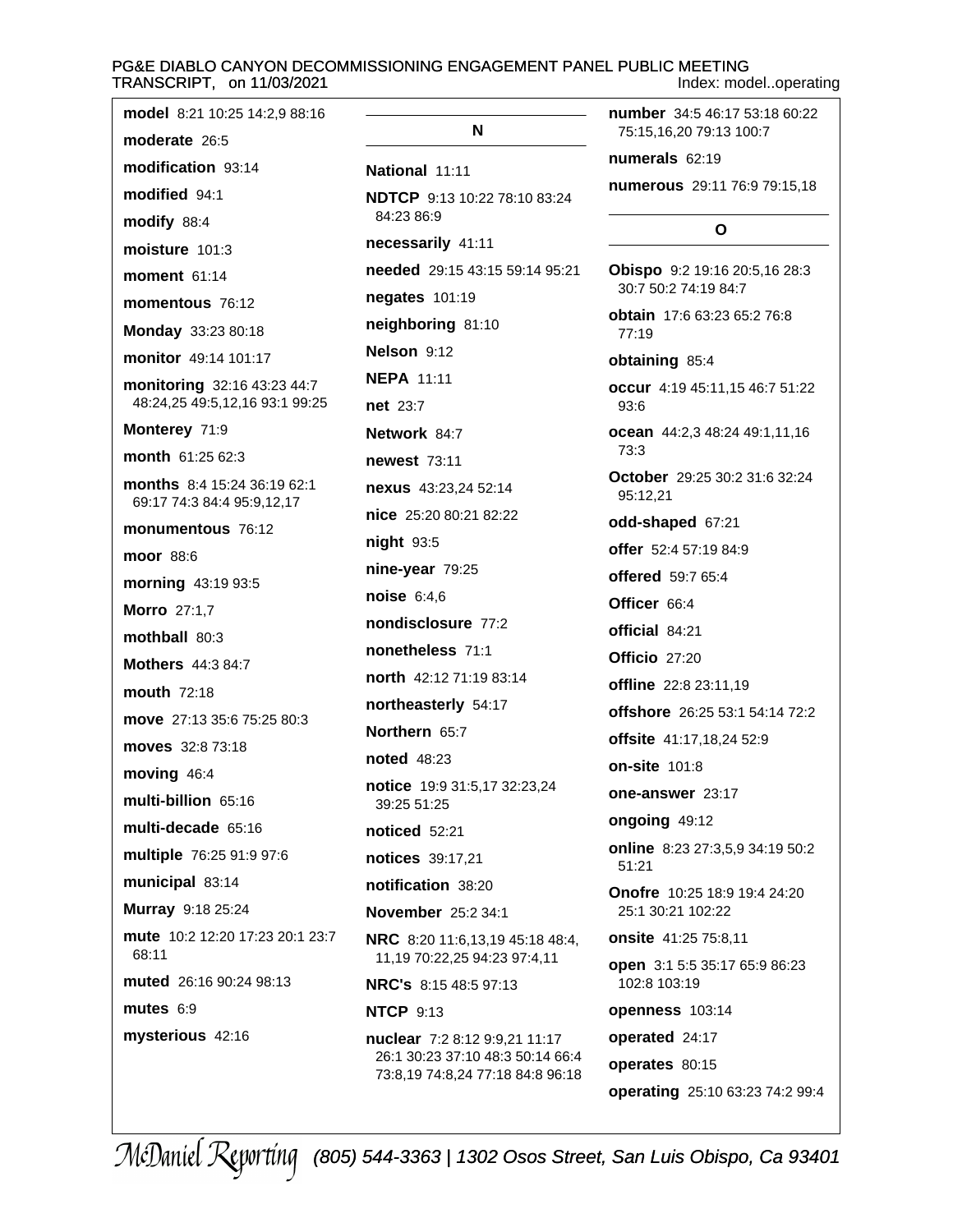#### PG&E DIABLO CANYON DECOMMISSIONING ENGAGEMENT PANEL PUBLIC MEETING TRANSCRIPT, on 11/03/2021 Index: operation..perpetuity

| operation 44:15                                                                                                                                            |                                                                                                                                                                                  |  |
|------------------------------------------------------------------------------------------------------------------------------------------------------------|----------------------------------------------------------------------------------------------------------------------------------------------------------------------------------|--|
| operational 24:21                                                                                                                                          | P                                                                                                                                                                                |  |
| operations 75:11                                                                                                                                           | P.M. 56:13                                                                                                                                                                       |  |
| operator 23:3 103:5                                                                                                                                        | Pacific 22:21 43:22 88:20                                                                                                                                                        |  |
| operators 88:12,14                                                                                                                                         | pad 75:12                                                                                                                                                                        |  |
| opinion 51:8                                                                                                                                               | pads 96:25                                                                                                                                                                       |  |
| opportunities 4:3 28:22 34:8<br>38:3,4,22 41:12 55:1 60:16 94:7                                                                                            | <b>pages 62:21</b><br>panel 3:18 5:22 6:1,18,25 7:25                                                                                                                             |  |
| opportunity 3:21 6:14 17:3<br>18:24 19:6 26:25 27:8 28:12<br>31:13,20,23 32:2,18 33:8 34:10<br>35:1,15 40:11 41:2 54:13,20<br>56:23 70:10 86:24 90:18 92:9 | 9:10,17,25 19:5 20:15 23:14 24:3,<br>23 25:1,4,7,20 27:18,20,23 28:7,8<br>34:13 45:1 49:20 56:19 57:2,8,12,<br>17,25 58:10,12,23 59:8,11,17,21<br>60:4,17 61:23 62:14 64:2,11,14 |  |
| opposite 71:8                                                                                                                                              | 66:24 67:8,24 68:14,16 70:8<br>73:12 75:5,19,20 76:13,25 79:13                                                                                                                   |  |
| option 13:7 45:10 46:3                                                                                                                                     | 80:9 81:24 83:4 84:20,25 85:7,9,                                                                                                                                                 |  |
| options 35:11 36:9,10 37:13,23<br>41:8                                                                                                                     | 14,18 86:9,17,19,23 90:18 91:1,3,<br>7,8 98:1,9,15,20 99:1 102:8,21                                                                                                              |  |
| <b>Ord</b> 71:9                                                                                                                                            | <b>panel's</b> 5:12 17:18 62:2,6 63:11<br>68:7 81:22 85:20 98:25                                                                                                                 |  |
| <b>order</b> 12:23 50:19 59:10 99:15                                                                                                                       | <b>panelist</b> 40:20 44:25 92:1 98:4                                                                                                                                            |  |
| ordered 23:1                                                                                                                                               | panelist's 44:22                                                                                                                                                                 |  |
| orderly 22:5                                                                                                                                               | panelists 26:6                                                                                                                                                                   |  |
| organization 32:25                                                                                                                                         | paper 68:18                                                                                                                                                                      |  |
| organizations 29:11                                                                                                                                        | <b>papers</b> 19:10                                                                                                                                                              |  |
| origin 57:4                                                                                                                                                | parallel 18:14 78:22                                                                                                                                                             |  |
| original 68:8 78:25 88:24 93:12                                                                                                                            | parcel 41:5,8,9,15,20 45:6 50:12,                                                                                                                                                |  |
| originally 81:25                                                                                                                                           | 15,20,25 52:22 67:17 70:24 71:10                                                                                                                                                 |  |
| $O$ sos $9:16$                                                                                                                                             | parcels 70:3                                                                                                                                                                     |  |
| <b>outback 68:17</b>                                                                                                                                       | parks 65:10                                                                                                                                                                      |  |
| outcomes 59:8,17                                                                                                                                           | part 5:19 6:19 11:24 12:1 15:11                                                                                                                                                  |  |
| outlook 9:22                                                                                                                                               | 24:16 31:2 33:14 35:8 37:18<br>41:16 45:11 46:8 48:1 49:12,15                                                                                                                    |  |
| overlap 12:13                                                                                                                                              | 52:21 74:16 84:20 93:8,14 98:17                                                                                                                                                  |  |
| overridden 32:13                                                                                                                                           | 103:6                                                                                                                                                                            |  |
| Overriding 32:11                                                                                                                                           | participants 3:11 16:3 56:21                                                                                                                                                     |  |
| overtly 48:15                                                                                                                                              | participate 4:3 51:14 97:10<br>100:24 103:8                                                                                                                                      |  |
| overview 21:17 28:19 34:23<br>35:14                                                                                                                        | participating 46:4 103:10                                                                                                                                                        |  |
| owned $24:17$                                                                                                                                              | participation 3:21 28:23 31:2<br>38:3 102:14                                                                                                                                     |  |
| owners 7:15 25:3 39:17 60:24                                                                                                                               | parties 10:23 59:20 84:5,12                                                                                                                                                      |  |
| owns 41:13 69:11 83:16                                                                                                                                     | partner 25:3                                                                                                                                                                     |  |

partners 76:13 83:18 parts 52:21 87:16,23 99:2 party 13:13 69:22 70:23 71:4 Paso 92:10 pass 51:24 61:4 passion 52:3 past 50:12 Pat 44:23 patches 71:20 path 64:4 70:22 76:11 79:5,6,11 84:11 patience 61:16 Patrick 44:23,24 47:2 pay 66:8 paying 91:16 Peace 44:3 84:8 peak 80:13 peaks 23:8 **Pecho** 50:23 pending 3:25 people 3:20 4:20,23 5:2 13:19 16:6 17:19 31:20 33:20 34:25 35:22 38:15 42:12 50:10 51:11,18 69:6 80:16 97:7,9 102:5 103:2,9 percent 14:14 81:2,12,16,20 93:25 perfect 25:6 perform 7:7 15:3,5 period 3:8 20:10 31:18,19 33:4, 15, 17, 18 36: 20 37: 17 38: 23 74: 7 76:23 77:21,22 94:24 95:13,17 96:6 periods 37:3 permanent 48:21 permit 29:4,6 82:6 92:17 **permits** 30:12 50:20 51:10 52:7, 10 73:17 permitted 48:8 92:20 permitting 29:1 30:9,17 92:16 perpetuity 48:18 96:25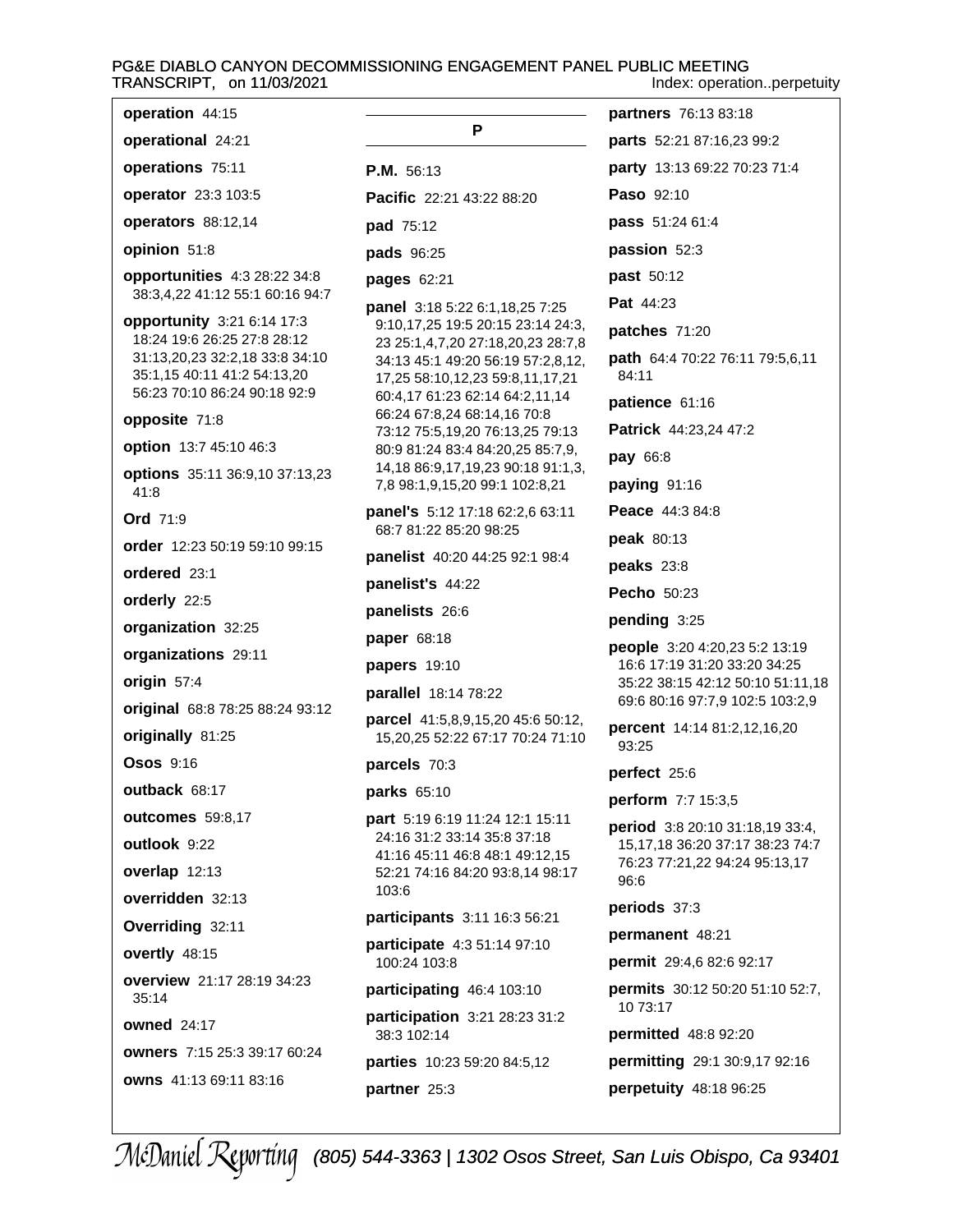#### PG&E DIABLO CANYON DECOMMISSIONING ENGAGEMENT PANEL PUBLIC MEETING TRANSCRIPT, on 11/03/2021 Index: personal..principal

| personal 58:11 103:21                                                                         | plans 6:20 20:23 21:24 64:4<br>70:14 73:14 101:19                                                            |  |
|-----------------------------------------------------------------------------------------------|--------------------------------------------------------------------------------------------------------------|--|
| perspective 14:11 57:9 70:10                                                                  |                                                                                                              |  |
| pessimistic 96:10                                                                             | plant 6:15,21 7:22 8:25 11:17<br>22:5 26:1 27:7 30:23 69:12 72:22<br>73:8 74:2 75:11 80:3,14 82:24<br>103:21 |  |
| PG&E 3:13 5:23 6:25 7:14,20<br>10:13 11:2 13:4,15 14:4,10 15:1,                               |                                                                                                              |  |
| 3,11 16:20 20:23 21:24 22:11<br>23:19 24:2,16,23 25:23 27:24<br>29:1,14,17,24 35:3 39:9 41:13 | plants 24:8 52:5                                                                                             |  |
|                                                                                               | play 61:1                                                                                                    |  |
| 48:10 50:12 54:10 55:5,16 57:20<br>60:17,23 61:1,7 64:3 66:25 67:23                           | pleased 33:21                                                                                                |  |
| 68:11 70:13 74:19 75:21 83:16                                                                 | pleasure 91:2                                                                                                |  |
| 85:2,3 87:6 91:2,14 94:19 98:18<br>100:10,20,23 101:7,17,22                                   | PM 23:11 34:2,3,4 62:12                                                                                      |  |
| <b>PG&amp;E's</b> 3:7 22:16 23:14 35:8<br>37:2,15,18 38:5 46:12 86:11                         | <b>point</b> 13:22 14:12 26:4 27:24<br>28:17 47:14,23 50:23 55:15 57:13<br>65:7 72:4 83:16 85:17 91:6 97:4   |  |
| phase 16:2 35:5 37:4,6,14 41:3<br>45:4,13,14,16                                               | points 18:22                                                                                                 |  |
| Phases 37:14 45:14                                                                            | polarization 4:21                                                                                            |  |
| policy 22:22 69:3,6<br><b>phone</b> 50:4,8                                                    |                                                                                                              |  |
| phonetic 44:4 45:23                                                                           | polygon 67:21                                                                                                |  |
| physical 103:20                                                                               | pool 25:12 75:10                                                                                             |  |
| physically 100:15 102:23 103:3                                                                | pools 76:6 77:21                                                                                             |  |
| pick 50:8                                                                                     | popular 38:15                                                                                                |  |
| picked 69:9 98:19                                                                             | population 74:21                                                                                             |  |
| picture 103:6,7                                                                               | port 81:14 88:11 92:17,20                                                                                    |  |
| pie 22:12                                                                                     | <b>portion</b> 11:8 29:3,5 46:18 71:18<br>78:12                                                              |  |
| pieces 31:9                                                                                   | portions 49:13                                                                                               |  |
| pile 72:17                                                                                    | ports 88:12,20                                                                                               |  |
| pipes 83:16                                                                                   | <b>pose 14:8</b>                                                                                             |  |
| Pismo 19:7,8,12 39:9 55:15,20<br>56:2                                                         | position 9:19                                                                                                |  |
| place 15:23 38:18 50:1 54:10                                                                  | positions 91:7                                                                                               |  |
| 91:15 101:8                                                                                   | possibility 44:13 53:9 79:8                                                                                  |  |
| placement 43:6                                                                                | Possibly 65:24                                                                                               |  |
| plan 29:4 43:21 56:19 57:4 66:16                                                              | post 8:13 37:16                                                                                              |  |
| 69:8 73:18 74:10,23 90:12 98:5                                                                | post-decommissioning 35:12                                                                                   |  |
| plank 87:18,22<br>planned 26:5 27:2                                                           | postponed 99:13                                                                                              |  |
|                                                                                               | potential 19:11,23 35:11 37:22                                                                               |  |
| planners 74:20<br>planning 20:5 28:19 31:22 32:1                                              | 41:24 60:15 71:7 72:2 79:11<br>99:15 100:25 101:9                                                            |  |
| 38:4,12 50:3 52:22 60:5 73:13                                                                 | potentially 9:8 60:24 65:22                                                                                  |  |
| 74:1,10,15,25 79:25 91:4 95:7,10,<br>11                                                       | <b>pour</b> 88:5                                                                                             |  |
|                                                                                               |                                                                                                              |  |

power 6:15,21 7:22 8:25 11:17 20:19,24 21:25 22:4,11,15,16,20 23:23,25 24:8 27:7 28:17 30:23 52:5,25 54:8,13 57:13 66:3,11 69:12 72:5,7,22 73:8,23 74:2 75:9 79:15 80:3,14 82:24 103:21 pre-applications 63:22 precedent 50:25 51:7 52:6 Precision 19:17 preempted 48:4 96:20 preemption 48:2 preexisting 11:18 premises 17:2 preparation 30:15 31:5,6 32:23 36:13 prepare 30:6,18 prepared 30:20 31:16 32:5 58:12 73:14 present 103:2 presentation 18:3 37:1 39:3 40:2 49:24 52:20 68:12 86:15 98:11 presentations 5:11,14 21:12 56:24 presented 3:5 presenters 18:7 21:4 President 66:3 presser 55:7 presses 62:11 pressure 55:24 presumes 43:9 95:12 presupposes 95:20 pretty 86:13 103:23 previous 7:5 37:14 52:7 96:11 previously 30:12 69:10 79:23 82:12 **Price 19:13** primarily 37:8 prime 13:4,15 principal 67:9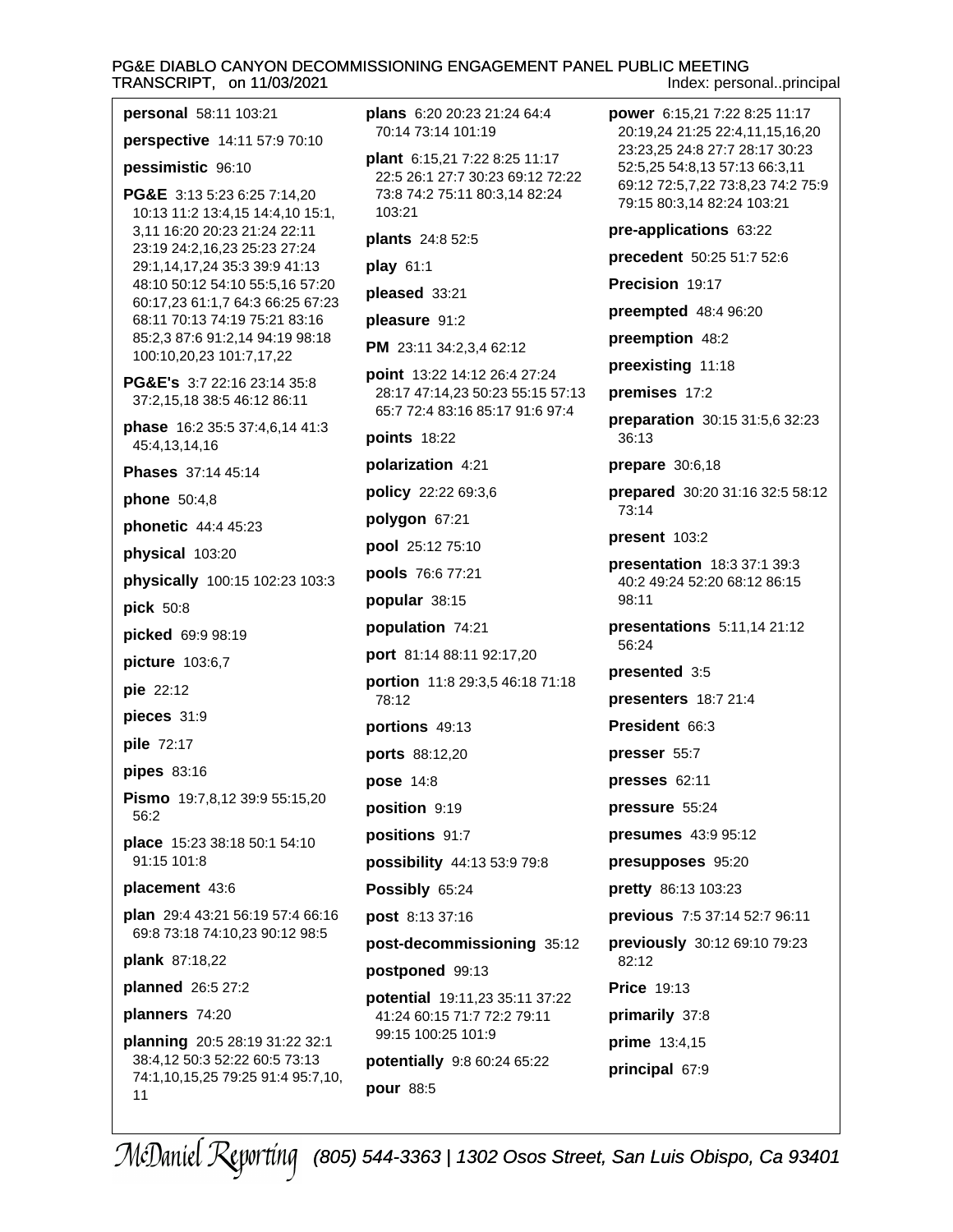#### PG&E DIABLO CANYON DECOMMISSIONING ENGAGEMENT PANEL PUBLIC MEETING TRANSCRIPT, on 11/03/2021 Index: prior..radiation

prior 26:18,25 93:1

priorities 59:9

problem 100:2 101:18

problems 19:23,25 61:18

proceed 5:7 29:9

proceeding 74:14 77:7 78:10  $84.21$ 

proceedings 7:3 77:18 103:15

process 4:2,4,7 8:10,15 9:7 16:1 18:5,11 27:17 28:4,14,20,24 29:10 30:5,25 31:4 32:22 35:15, 16 36:18 48:1 50:19 51:5,14 52:6 56:7 57:20 58:4,13 60:2,3,5,21 63:9 64:11 67:18,22 69:19 70:20 71:5,7,12 73:15,25 76:22 77:12, 15,23 78:2,14,18 82:4 88:23 89:17 90:1,2,9 91:13,15 93:10 94:23,24 95:15,19 96:6,21,22 97:9 99:13 100:9 101:23,25

processer 96:11

processes 61:2 66:2 79:8 89:7 93:18 96:18

processing 38:21

produced 62:8 68:18

production 66:11

productive 5:3

professional 13:7

profile 74:3,16

profiles 75:25

program 32:16 44:13 49:13,16 69:5 93:1 100:8

programs 49:6

progress 27:23 28:15 42:20 59:22

**project** 4:1 6:15 7:15 8:7 9:18,21 10:10 13:8 14:3,22 16:4 17:3,18 25:24 27:17 29:19 30:7,9 32:14, 15 33:2,11 34:23,24,25 35:1,3 36:6,23 37:18 38:25 41:16,19 42:21 43:2 44:21 45:12 50:17 51:2 55:4 56:6 62:5,8,24 63:15,17 64:10 65:14,15,17 66:19 70:18 71:2,4,11 73:17 76:18 80:6 81:25 82:1,10 85:19,24,25 86:3,7,8,11 88:22 89:2 95:2,8 96:24

projections 84:1

projects 34:6 50:12,16,20,25 54:22 96:15

promotes 5:6

properties 19:22 41:13

property 39:17 65:19 89:24 90:1

proportionality 52:14

proposal 15:7 22:4 23:15 46:12, 23 55:13 74:11 75:17 76:10,14,22 77:5.9 78:2

proposals 16:3,18

propose 15:1

proposed 36:5 37:2,18

proprietary 77:3

protected 64:22

protection 11:11 65:3

protective 103:22

proud 64:22

provide 6:14,19 20:23 21:24 23:13,21 24:1 31:20,24 34:8 42:25 57:10,20 58:2 59:19 69:23 90:17 103:11

**provided** 27:15 34:16,17,18 70:2

provider 23:22

providing 29:18

proximity 53:16

**PSDAR 8:13** 

**public** 3:2,6,8,19 4:3,5 5:16,19 6:1,18 7:3 9:4,11 10:9 14:21 17:15 20:2,9 21:15 22:22 23:2 27:14 28:5,21,23 31:2,13,18 32:3, 17, 18, 25 33: 9 34: 9 36: 10, 16, 20, 22 38:2,24 39:24 40:11,13 44:20 47:5 48:23 49:25 50:1 51:1,4 56:22,23 58:8,10,16 59:20 62:7 65:4,18 66:21 67:13 69:1,4,9,14 71:12 73:11,20 74:13 75:23 76:18,23 77:6,15,23 78:20 80:21 81:22 84:3,17 85:5,10,11,12,23 86:18,20,23 89:13,15,17,20 90:7, 18,19 91:9,10,13 94:18,24,25 97:4,6,24 98:20,21 99:2 102:3,10, 14, 18, 25 103: 7, 15, 16, 19, 25

### public's 34:9

publicly 39:5 publish 96:5 **PUC 67:2** pulled 28:17 58:20 purpose 32:24 33:7 39:20 pursue 59:10 82:18 purview 48:5,11 push 76:14 81:23 pushed 75:17 77:8 put 23:14 44:12 77:9 88:5 95:16, 23 101:4 puts 11:2 putting 7:9,11

pyramid  $44:10$ 

pyramids 74:1

# Q

quality 9:8 28:24 82:21

quarter 60:12 76:2 98:9

quasi 90:15

question 3:6 10:7 11:6 12:23 14:1,14 19:15 20:8,17,23 21:14, 23 22:1 23:17 24:4 30:4 35:4 40:14,24 42:5,15 47:14,19,21 48:23 49:22 52:2,18 55:4,11 87:5 89:12,14,15,17 92:16,21,24 94:24 95:4 96:16 98:2,4 102:25

questions 3:9,15,18 9:25 12:21 14:7 17:13 19:7 21:3,7,9,11 24:6 28:6 35:1,13,15 40:3 45:2 47:5,8 52:20 56:6,25 63:6 75:21 78:5 86:17,22 92:12 94:10,12,22 98:1 102:11

 $\mathsf{R}$ 

quick 26:22 56:8,11,17

quicker 86:7

quote 11:7

race 20:22 radiation 48:3 99:25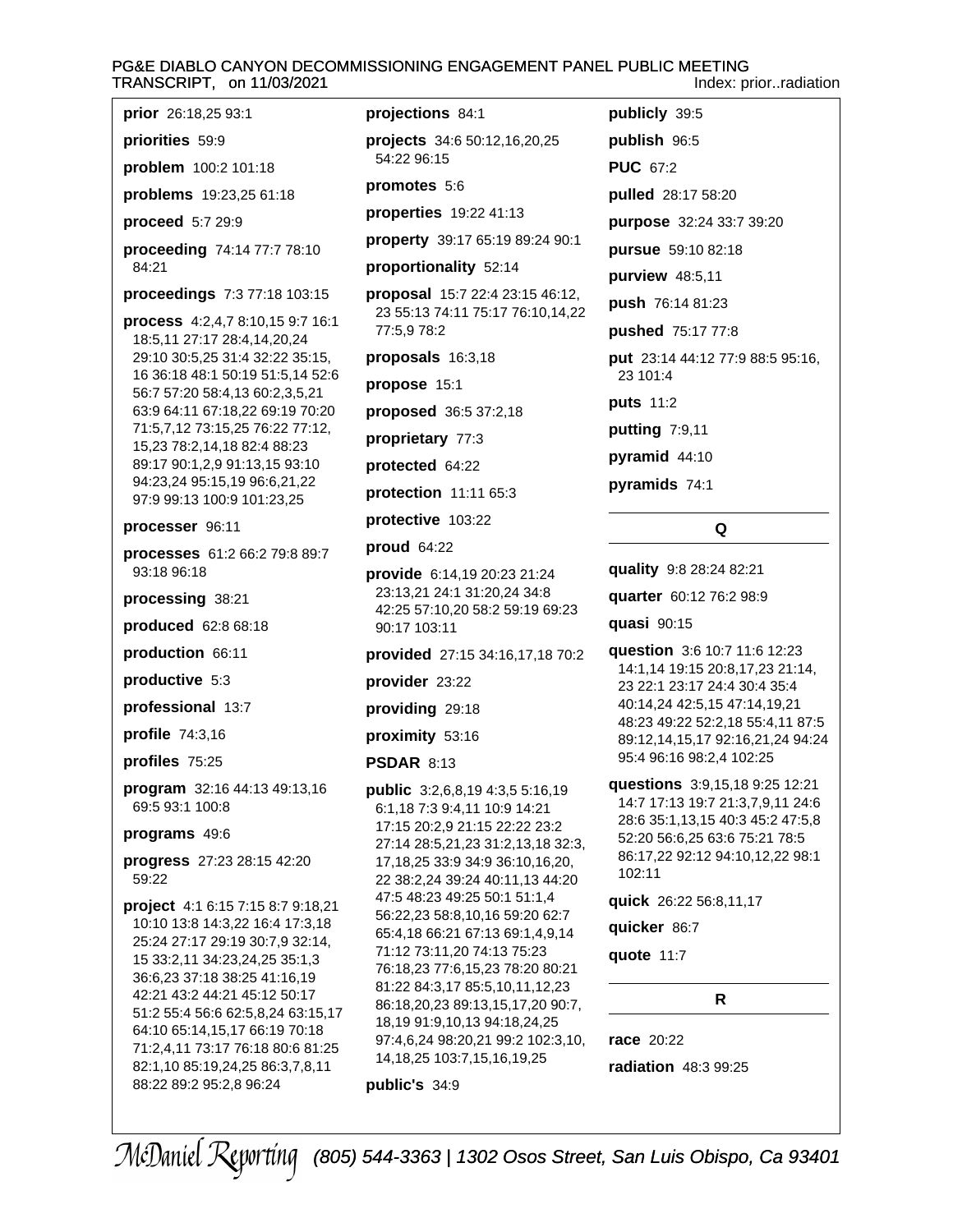#### PG&E DIABLO CANYON DECOMMISSIONING ENGAGEMENT PANEL PUBLIC MEETING TRANSCRIPT, on 11/03/2021 Index: radically..report

radically 16:10 98:25 99:2,5,8,11 100:7,10 101:16 radioactive 39:12 43:22 55:17 recommended 99:12,20,23  $60.9$ 100:23 101:7,22 radiological 12:5 49:12 recommending 100:16 rail 19:8,11 21:18 30:11 39:8,23 41:17 46:21,22 56:1,3 81:15 reconvene 56:16 railroad 53:17 record 3:7 5:20 84:21 rails  $56:3$ recorded 24:6 recreational 94:6 railway 45:25 46:6 raise 40:15,16 42:17 89:13,16 rectangles 71:20 91:22 97:25 red 52:21 77:10 raised 21:4 40:19 51:25 redesigned 69:24 **range 18:22** reduce 20:22 46:17 rate 14:8,9 84:12 **reduced** 36:6 86:6 **rates** 66:8 100:6 reduces 71:2 81:2,3 ratify  $52:16$ reduction 81:18 reaching 84:11 reef  $82:8$ reactor 7:19 8:18 53:13,19,24 refer 92:13 55:7 reference 13:2 42:18 read  $3:9$ referral 29:10 30:1 ready 39:4 45:19 102:5 referrals  $29:23$ real 47:9 49:14 70:5,6,10 81:23 referred 29:13 32:11 reason 39:20 40:7 42:12 43:3 referring 45:17 Rebel 49:4,11 refine  $67:25$ recapitalizing 83:7 refined 15:25 receive 4:1 64:2 67:10 74:19 refinement 84:1 received 8:1 29:7 32:6 55:23 58:9 64:18 refines  $64:12$ recent 16:17 19:9 74:12 Reform 84:6 recently 8:24 refuge  $93:2$ **recess** 56:13 refusal 69:7 reciprocate 25:19 regard 4:15 28:14 39:8 55:15 56:6 98:5 recognize 60:20 registered 3:11 recommend 100:6 regular 24:21 48:19 recommendation 7:1,12 59:13  $84.17$ regularly 24:20 64:11 recommendations 4:6 56:20 regulate 81:11 59:13,25 60:1,6,8,13,15,18,25 requlated 90:15 63:3,4,11 64:5,9,13 73:14 75:16 79:16 80:9 84:25 91:12 94:20 regulation  $8:17$  12:13

regulations 64:14 80:4 regulators 23:2 71:13 85:4 100:21 regulatory 8:12 9:9 11:20 37:10 57:21 60:24 64:4 73:20 76:11 77:17,18 86:5 96:18 regulatory-driven 85:24 related 20:16 57:19,22 70:18 relative 18:4 43:4.20.24 94:22 relaxed  $5.2$ release 39:5 70:22 released 45:18 51:6 58:21 releases 59:3 relevant 3:14 59:19 relieving 46:6 remain 7:15 54:10.25 remaining 75:8,11 **remediated** 24:15 52:5 70:25 remediation 25:16 37:9 remember 14:23 36:13 55:24 remind 5:10 16:1 25:9 56:21 64:8 66:24 89:12 90:19 removal 20:19,25 68:10 79:20 removals 16:19 remove 73:9 82:14 removed 73:6 removing 46:10 renewable 79:15 reorganization 69:8 90:12 **REP 49:15** repackage 100:3 101:10 repair  $100:3$ replace 43:13 replaced 23:1 87:6,7 replacement 23:4 50:15 55:25 report 8:14 11:15 20:3 30:7,16, 19,21 31:16 32:5 36:3,22 42:20 59:17 60:19 61:4,5 75:24 78:21 81:22 89:2,6 91:2 93:9,17 98:6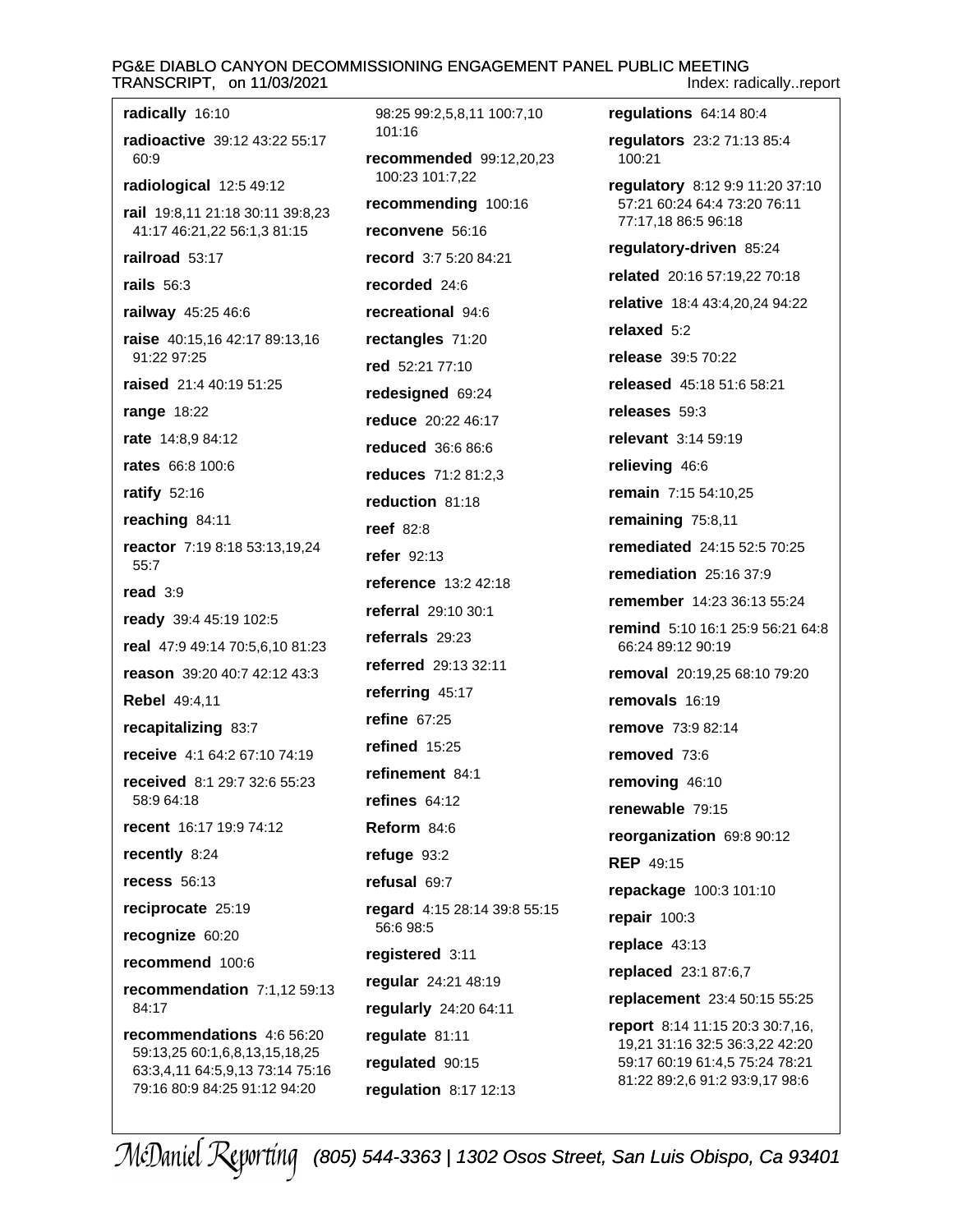# PG&E DIABLO CANYON DECOMMISSIONING ENGAGEMENT PANEL PUBLIC MEETING TRANSCRIPT, on 11/03/2021

Index: Reports..scope

| <b>Reports 50:18</b>                          | restor                    |
|-----------------------------------------------|---------------------------|
| representative 59:23                          | restric                   |
| representatives 16:25                         | result                    |
| repurpose 12:4 73:9                           | 91:8                      |
| repurposing 12:2 60:2 65:13                   | result                    |
| 66:18 68:4,14 69:1 76:18 80:10<br>94:3 101:19 | result:                   |
| request 16:14 75:17 76:9,21                   | retail                    |
| 77:5,9                                        | retain                    |
| requested 29:18                               | retenti                   |
| requests 16:2,17                              | retire                    |
| require 93:20                                 | retirec                   |
| required 8:17 23:21 30:13 37:9<br>50:17       | retriev<br>retrofi        |
| requirements 19:14 73:19 75:16<br>77:8        | reuse<br>41:4.8           |
| requires 8:17 68:10                           | reveal                    |
| rerefer $23:15$                               | review                    |
| rereleased 59:2                               | 89:25                     |
| <b>research</b> 65:8 99:15 100:24             | review                    |
| resemblance 18:15                             | revise                    |
| reservoirs 83:17                              | revisio                   |
| reshaped 86:2                                 | RFP <sub>1</sub><br>99:13 |
| residence 42:10 90:20                         | $rid$ 82                  |
| residential 19:22                             | rigoro                    |
| resolution 69:8 90:5                          | riprap                    |
| <b>resort</b> 23:22                           | risk 6                    |
| resource 5:15 79:3                            | 81:18                     |
| resources 25:18 60:16 82:19                   | road ·                    |
| respect 4:16 45:23                            | roadw                     |
| respectful 4:17 5:4 102:13                    | <b>Roble:</b>             |
| respond 3:13 50:11                            | robust                    |
| responded 29:17                               | role 3                    |
| response 32:6                                 | rolling                   |
| responses 29:25                               | Roma                      |
| responsibile 31:1                             | rosy 2                    |
| responsibility 22:16 84:8                     | <b>Rotary</b>             |
| responsible 30:14 32:20                       | rough                     |
|                                               |                           |

ation 37:11 **ted** 50:23 70:15 4:20 51:1 73:5 86:5 90:4 ed 52:9  $S$  69:13 72:6 7:16 15:12 **ion** 79:14 82:25  $24:19$  $J$  9:16 24:15 vable 100:1 **itting 83:7** 35:8 36:9,10 37:13,23 8 45:4,6,10,16 led 98:18 v 4:5 29:8 31:18,19 77:3 97:17 ved 30:1 d 59:2 96:6 **ons** 32:7 6:6 84:24 85:6 86:4 98:25  $:14$ **us** 65:7 72:18 6:12 74:3 75:22,23,24 77:4 ,21 86:4 19:13 46:17 **ays** 19:20 80:23 81:9  $$92:10$ t 62:17,20 74:23 92:23 0:15 55:20 69:15  $356:14$ n 62:19  $27:2$  $V 85:14$ 52:13

**route** 84:15 routes 54:16 74:25 rubblizing 82:11 rue 11:12 run 11:19 61:7,8,10,18 72:21 83:5,13,18 84:15 92:25 97:11 running 15:22 78:17 **runs** 71:23 rush 43:16 rushed 95:6,15  $\mathbf{s}$ safe 5:6 7:21 63:15 80:1 93:2 safety 4:12,15,24 5:1 47:23,25 48:3 96:19 sale 69:14 sales 7:10 salmon  $71:20$ salt 101:3 sample 44:3 Samuel 18:11,21 103:9 San 9:2 10:25 18:9 19:4,16 20:5, 16 23:24 24:20 25:1 28:2 30:7,21 50:2,23 74:18 84:7 88:11 102:22 **sand 87:22** 

Santa 39:13,14,15 92:10

Saturday 34:4

save 79:19

savings 86:6

scenario 16:23 27:2

scenic 65:3

schedule 25:13 39:2,4 54:11 95:6,20 96:5,8,9,14

scheduled 9:3 97:22 98:16

schedules 34:9

school 19:21 53:17,25

scientific 65:8

scope 9:15 13:8 15:21 16:7 33:1 35:23,24 49:6 62:5 81:24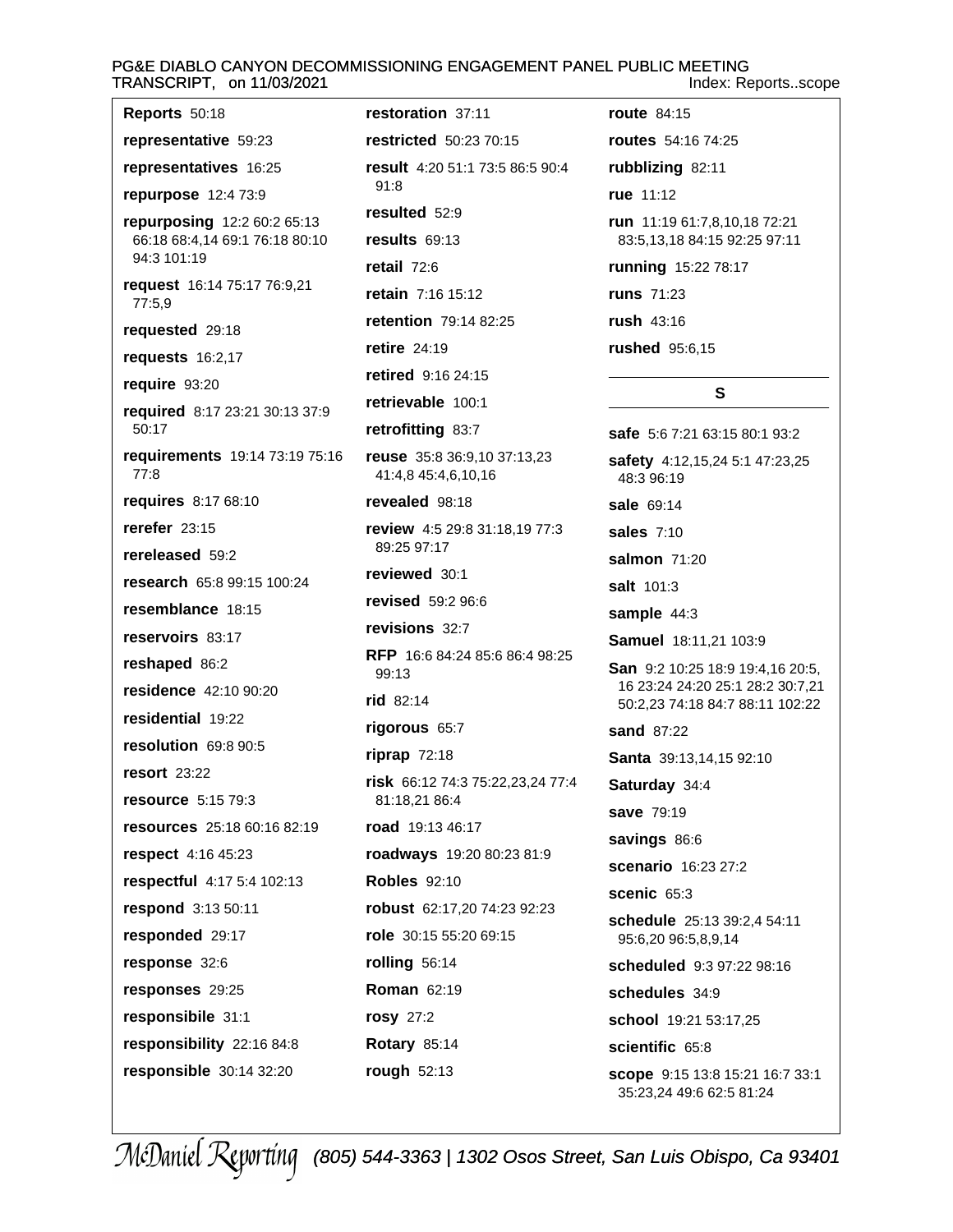#### PG&E DIABLO CANYON DECOMMISSIONING ENGAGEMENT PANEL PUBLIC MEETING TRANSCRIPT, on 11/03/2021 Index: scopes..slide

**scopes** 11:5 13:23 15:15,24 16:17 86:3 **scoping** 20:4 28:5,21 31:10,12, 15 33:4,5,7,14,16,17,18,24 34:7, 12,21 35:18,21 36:12 38:22,23 39:6 41:3 43:19 47:11 51:5 78:20 85:20,21 95:17 96:6 97:22 Scott 12:23,24 13:22,25 89:11,19 94:17 **Scott's 89:17** screen 68:2 **scroll** 38:17 scrolling 50:5 sea 44:8,9 **sealed** 92:14,23 season 25:7 seat 11:3 14:4 Secondarily 93:11 secondary 81:8 section 62:14 77:25 secure 10:14 securing 22:20 seek 68:24 88:1 Seeley 14:1,16 52:19 98:8,15 segment 95:24 segmentation 7:19 segmented 53:19,24 segments 53:13 seismic 99:17 seismically 99:18 **Senate 22:25** send 3:12 29:10 39:21 44:4 73:9 Senior 66:3 **sense 102:1** sensitive 64:20 sequence 21:14 series 73:12 serve 22:17 30:14 57:18 89:7 93:17

served 68:1 75:1 service 54:25 66:25 Services 19:17 serving 54:9,24 set 102:4 **sets 7:18** setting 4:22 settlement 84:11 90:8 setup 15:2,6 seven-mile 83:13 **SHAH** 21:8,20 24:5 26:4,12,16 47:8,22 48:22 49:18 102:12 **shape** 86:10 share 6:16 24:8 57:9 60:17 100:20 shared 61:24 70:7 shareholders 66:12 sharin'  $42:13$ sharing  $25:17$ **Sharon** 40:4.8 42:13 shaved 62:7 she'll 21:17 shelf 72:20 shifting 23:9,10 shipments 55:23 shipping 92:23 93:10 short 4:14 11:2 shot 88:19 show 45:14 62:18 67:12 79:10 showed 63:2 showing 72:25 98:24 shows 76:23 78:15,17 shrinking 22:13 shut 27:7 74:3 shutdown 8:14 76:5 sic 88:8 side 38:13 92:5

sign 13:4 38:10,18 signals 19:20 signed 13:15 significance 46:14 significant 17:4 19:20 30:19 32:12 33:13 78:3 81:19 82:14  $85.7$ silent 90:13 silhouette 72:15 similar 10:25 11:14,19 15:1,6,8 20:24 simple 23:16 81:11 86:13 88:8, 13 92:22 simpler 78:16 simply 3:16 4:25 18:6 80:2 94:25 95:14 simulator 50:14 siren 66:16 site 15:13,20 24:1,2,15 25:5,6 29:3,5 35:7,11 36:9 37:9,10,25 39:12,23 41:17 45:4,16,17 46:20, 21 50:4,13 55:9,16 65:25 68:22 71:1 72:7 82:11 92:20 96:25  $103:3$ site-specific 99:16 sites 19:11 21:18 24:12 sitting 101:1  $six$ -foot  $72:15$  $six$ -hour  $25:4$ size 48:9 74:21 75:13 **skill 7:18** skilled 15:14 **skip 99:20 slide** 28:18,25 30:4 31:3 32:21 33:7.16 34:20 35:20 36:11.24 37:12,14 38:2 57:15,24 58:6,15 59:4,15,25 60:7 62:10,25 64:16 66:1 67:11 68:3 69:18,20 71:16 72:9 73:12,24 75:3,15 76:3,21 77:24 78:13,15 79:12 80:8,11,12, 24 82:5,19 83:21,24 86:16 98:11

**Sierra** 92:11

99:6 100:8 101:21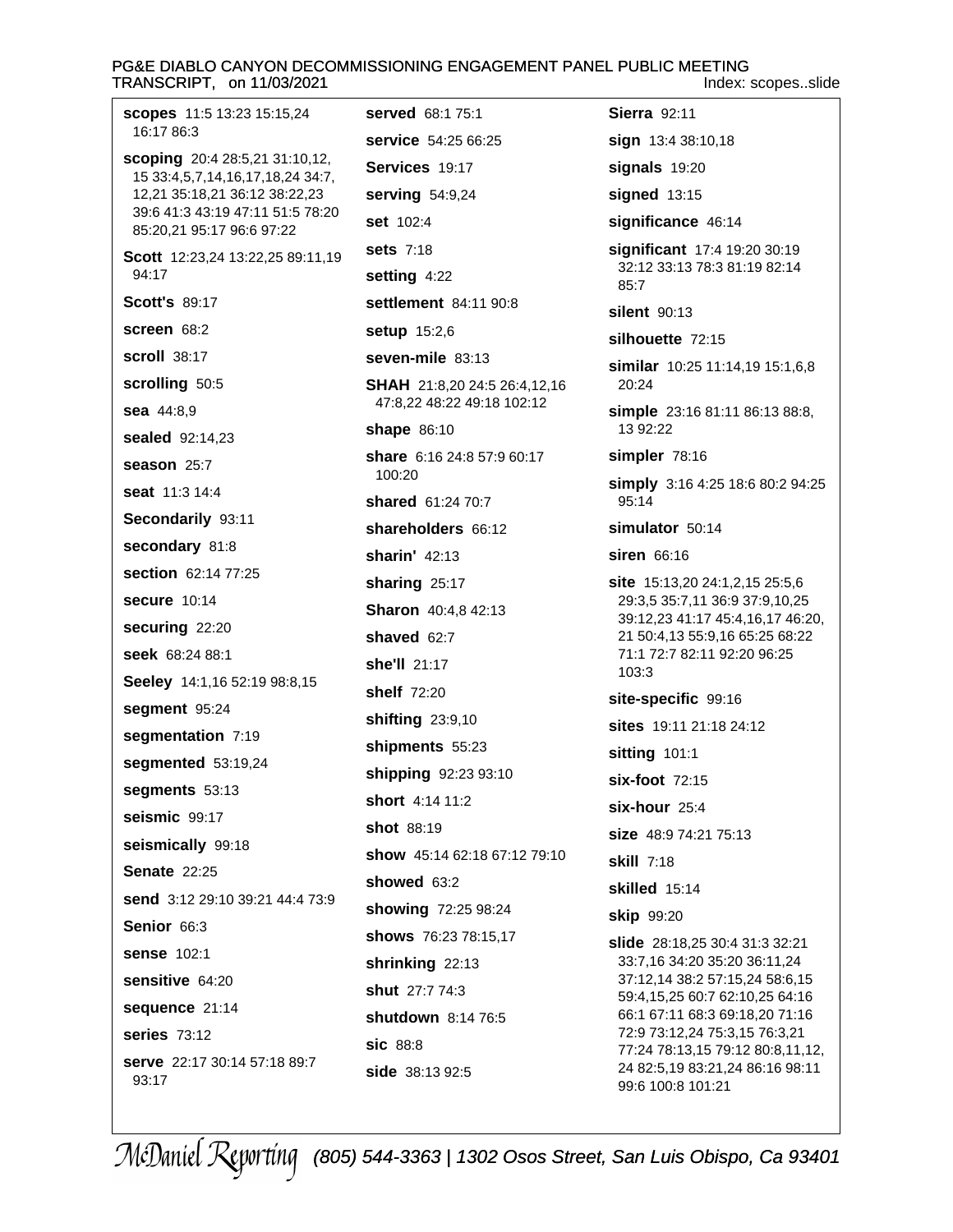#### PG&E DIABLO CANYON DECOMMISSIONING ENGAGEMENT PANEL PUBLIC MEETING TRANSCRIPT, on 11/03/2021 Index: slide's..summer

slide's 72:11 slides 61:7.8.13 small 52:20 80:6 smaller 81:7 **snuck 92:1** sobering 43:20 soil 37:8 sold 69:7 solely 60:25 solicit 16:3 solicits 32:25 songs  $24:7$ sooner 65:22.24 sort 14:18 18:10 57:3 71:1.6 sought 23:4 sound 6:2 26:11,12,18 sounds 21:20 26:19 47:9 sources 54:14 south 71:19 83:13 87:20 Southern 23:24 25:2 103:23 speak 17:16 48:25 61:11 68:16 85:14 103:8 speaking 53:15 specific 3:5 11:8 specifically 33:11 55:17 specification 76:16 speed 95:19 97:16 spent 25:12 50:14 60:8 74:8 75:3,10 76:4,6 99:8,10 101:9,10,  $12$ spikes 44:5 spoken 3:9 spot 95:23 spur 56:1 square 19:18 70:2 squares 71:20 staff 3:7,10,13 15:11 102:14 staffing  $74:4,6$ 

stakeholders 6:25 8:2 57:22 64:3 78:11 standards 63:20 **standing 72:16 97:9** standpoint 22:9 29:1 81:2 start 6:1 93:5 started 42:3 69:4 78:2 85:19 starting 22:14 25:14 45:7 69:21 73:22 starts 31:18 45:4 state 8:16 12:9 22:22 23:9 30:9 41:23 42:9 48:4 60:23 68:9,15,19 73:10 89:4 90:5,20 93:15,22 state's 23:18 stated 39:10 55:17 **Statement** 11:14 32:11 **statements** 58:7 59:6 states 7:6 15:18 24:13 81:11 station 72:5 status 24:14 56:20 83:1 85:1 98:5 stay 14:4,13 50:9 92:4 96:7 101:17 staying  $54:12$ steam 50:15 87:7,16 stem 4:24,25 step 31:4 32:19,22 93:21 steps 28:5 36:11 61:22 83:21 stewards 7:15 stewardship 7:9 64:18 stimulated 56:3 storage 47:24 48:6,7,17 50:13 54:22 68:23 70:16,18 76:3 80:4 96:23 97:3 98:19 99:8,15,24 store 63:15 80:1 **Strachan** 8:10 28:10 40:5,7 41:7, 14 42:1.5 45:8.20 46:12 47:13 48:2 49:2 54:2 55:3 65:21 97:21 straight 88:19 97:6 strategic 4:6 7:25 17:18 56:9,19 57:4,9,11 58:8,19,24 59:5,15

18 75:24 strategy 8:22 10:8,12 16:15 62:13,23 63:4,15,21 64:25 78:8 80:1 84:2 **stress** 100:17 stressful 101:4 strong 7:16 16:24 81:23 82:4 85:16 structure 59:5 60:4 72:21 79:2 88:2.9.16 94:1 100:20 studies 75:23 86:4 study 75:22 77:4 80:20 stuff 46:10 subcontractors 10:15 subject 93:13 101:2 submit 5:16,18 51:12 59:3 submitted 31:25 81:25 submitting 7:1 subs 11:4 13:18 subsequent 68:17 substation 52:23.24 53:17 succeed 64:24 successes 18:17 successful 7:21 11:1 62:3 71:15 73:10 successfully 24:15 71:5 94:5 succession 94:3 successor 64:23 65:6,19 71:4,7  $83:3$ **Suez** 83:18,20 suggest 52:7 suggested 35:22 68:14 suggestion  $18.624:7$ suggestions 86:17 summarize 63:10 **summer** 16:14

61:22 62:16 64:12 67:20 76:7

strategies 7:6,11 10:20 16:4,5,

84:2.19 98:5 99:5.11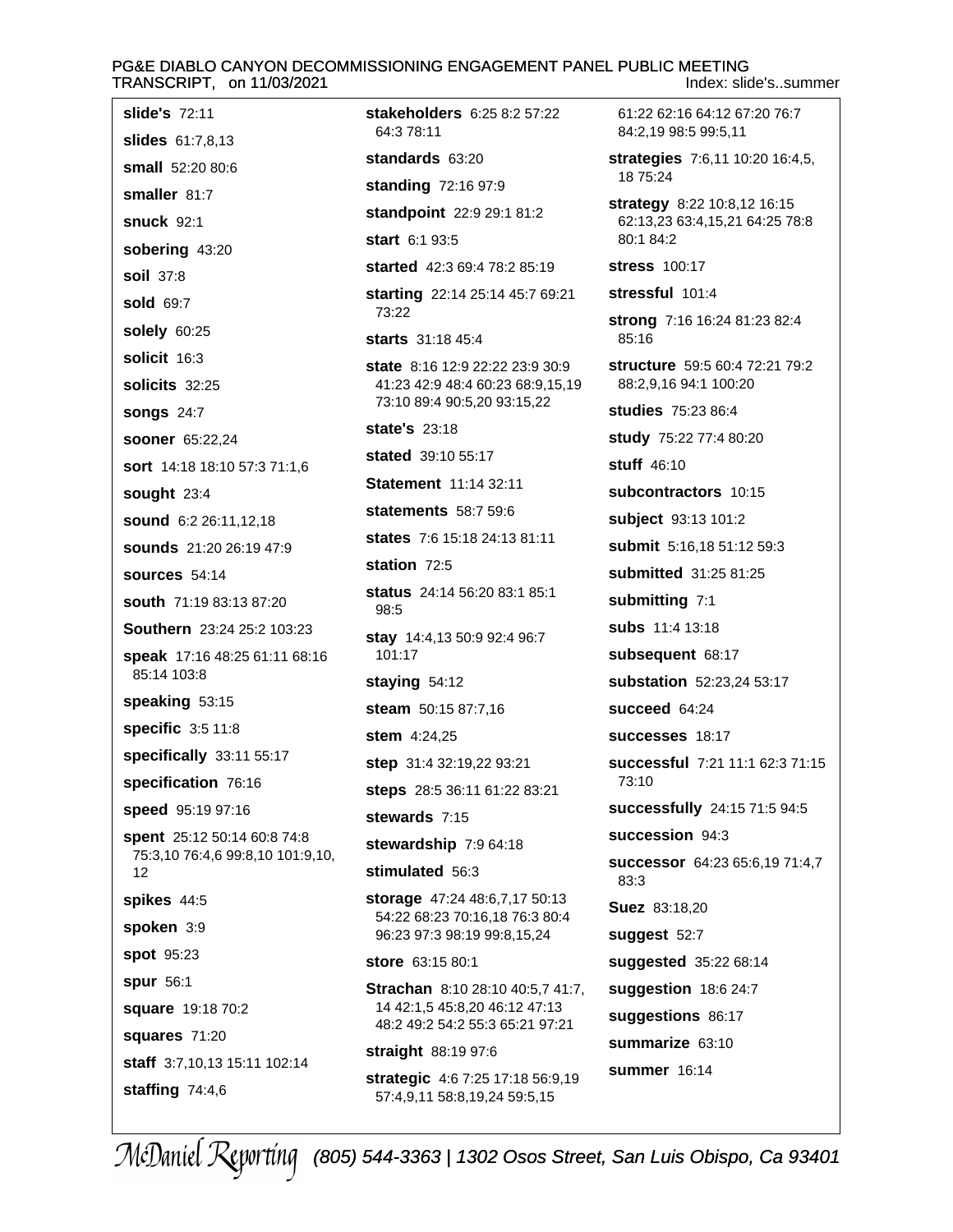#### PG&E DIABLO CANYON DECOMMISSIONING ENGAGEMENT PANEL PUBLIC MEETING TRANSCRIPT, on 11/03/2021 Index: Supervisors..total

**Supervisors** 42:19 48:16 67:6 talks 78:19 ticket 66:8 95:8 97:1 tidal  $83:1$ targeted 72:2 Supervisors' 95:10 team 9:18 25:25 34:22 69:21 tide 78:24 79:3 supplement 29:18 technical 17:12 76:10,15 supplies 83:14 technology 61:17 supply 72:7 teed 75:5 support 56:4 66:6 72:2,3 77:12 ten 24:13 25:8 63:12,21,25 79:14 ten-year  $63:19$ supported 66:13 **tended** 101:6 supports 55:21 tens 80:18 surface 88:17 tentative 53:3 surprise 97:22 terminology 14:23 terms 21:15 34:12.19 36:15 37:2 38:2,21 49:3 55:12 103:12 territory 66:25 test 67:12 tested  $51:20$ testimony 14:22 16:24 84:10 tests 66:17 thankful 18:24 Thanksgiving 33:20,22 thereof 43:1,17 thing 16:13 36:13 43:16,18 44:8, 11 45:21 48:22 53:10 79:18 89:24 system 23:3 71:9 75:7,17 76:16 77:16,17 98:19 99:17,21,24 100:5 **things** 4:11 7:19 8:4 9:15 15:20 16:18 28:13 33:12,14 35:21 38:14 39:1 43:5 47:12 62:5 63:22 66:17 67:19 68:8 69:1 70:19 73:1 86:3 T. 87:17 97:11 102:15 103:12 thingy  $68:11$ table 46:4 55:4 thinking 53:18 86:2,4 91:11 98:17 thoroughness 95:19,22 97:16 taking 50:1 91:10 94:18 thought  $102:21$ talk 28:19,20 31:14 32:21 33:9 thoughts 102:9

three-year 85:22

threshold 90:9,14

Thursday 80:18

thrilled 30:24

tie 88:7 tied 10:16 37:15 tight 72:11 92:15 Tim  $4:125:9$ time 3:1,4,20 5:17 19:3 20:9 21:14 25:6 28:15 32:15 36:14 37:3,16 40:14 45:10,14 46:3 47:9, 15 49:14 55:5 56:8,25 59:16 63:19,24 65:25 78:16 79:20 80:7, 23 83:9 87:23 98:18 99:10 101:5 timeline 25:9 27:4 28:21 42:16, 17 43:10 45:3 times 59:2 79:18 80:13 82:17 timing  $43:6$  $tires 88:10$ **Title 11:8** today 8:20 15:11 16:10 28:19 55:20 56:4 62:11,12 65:25 76:16 78:5 79:22 83:6 Today's  $4:15$ toes 101:17 told 101:23 Tom 6:2 8:5 10:7 11:6 12:25 14:18 17:13 21:10 25:22,24 27:4 48:12 49:2 51:25 53:6 54:2 61:4,8 86:22 87:5 89:23 91:2 95:5,23,25 98:5,24 100:14 103:19

tonight 3:4,12 4:12 8:9 20:6 28:1 57:7 60:20 61:5 66:25 78:24 85:13.98:23.101:24

tonight's  $3:3$ 

tons 72:16 73:4 81:7,11

tool 57:10

top 63:10 88:4,17 102:15

**topic** 3:3 4:5 17:16 18:7 27:19 56:9 86:9 89:14

topics 3:5,14,25 11:22 17:17 40:12 58:4,17 98:7

total 58:1 87:24

# (805) 544-3363 | 1302 Osos Street, San Luis Obispo, Ca 93401

surrounding 41:13 surveys 37:9 **Susan** 8:10 21:15 28:1,9 40:5,6, 10,23,24 42:5,8,13,19 45:2 47:8, 10 48:15 49:24 50:11 51:20 52:12,19 55:19 65:21 70:13 91:19,25 92:6,9 94:9 95:5,23,25 96:4 97:20 **Susan's 21:17 78:15** suspended 8:19 switch 54:3,6 switchyard 71:25 switchyards 70:17 71:21 79:14

systems 99:15

tadpoles 73:1

takes 43:11 67:18 76:17 84:4

36:3 54:3 65:21 78:23 80:12 98:23

talked 37:14 63:9 69:19 74:12 79:17 83:22 85:10 99:22

talking 10:1 52:1 87:8,25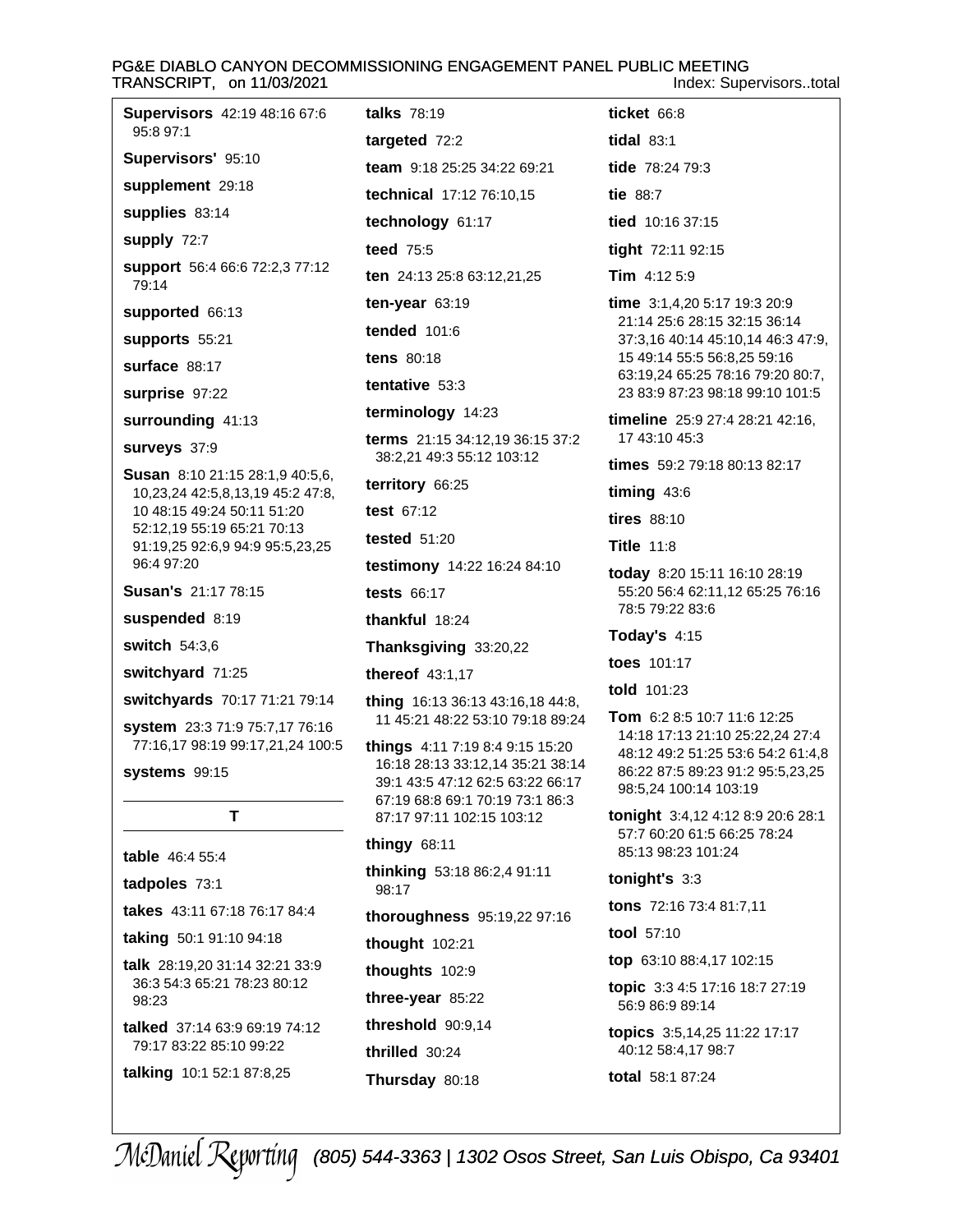# PG&E DIABLO CANYON DECOMMISSIONING ENGAGEMENT PANEL PUBLIC MEETING

|  | Index: touchvirtual |
|--|---------------------|

| RANSCRIPT, on 11/03/2021                                                |          |
|-------------------------------------------------------------------------|----------|
| touch $79:3$                                                            | tr       |
| tour 70:1 103:5,20                                                      | tr       |
| touring $102:23$                                                        | ts       |
| town 51:17                                                              | Τ        |
| toy 72:15                                                               | tı       |
| track 18:14 19:19                                                       | tι       |
| <b>tracks</b> 18:15                                                     | tι       |
| tractor $88:10$                                                         | tι       |
| traffic 12:9,10 19:20 80:13,20                                          |          |
| Trail 50:24 65:7                                                        | tv       |
| training 50:14 56:3 74:14                                               | ty       |
| transfer 7:10 19:9,11,18 25:12<br>64:19                                 | ty<br>ty |
| transition $22:574:1$                                                   |          |
| transmission 22:17 54:7 55:21<br>68:25                                  | Ù        |
| transport 46:15 53:11                                                   | U        |
| transportation 46:13 55:6 60:9<br>73:13,16 81:17,18 93:10 94:2<br>100:4 | ul<br>ul |
| transported 53:14 55:7,14,18<br>92:15                                   | i<br>u   |
| traveling 25:1                                                          | u        |
| Trevor 8:9 21:16 27:18,19,21<br>28:10 49:4,7                            | u        |
| trials $84:16$                                                          |          |
| triangle 54:17                                                          | u        |
| tribal 69:5                                                             | u        |
| tribar $72:14$                                                          | u        |
| Triennial 7:2                                                           | U        |
| trillion 43:21                                                          | u        |
| trip 102:22                                                             | u        |
| trips 81:3,12                                                           | u        |
| trouble $61:14$                                                         | u        |
| truck 46:16,19,21 55:9 81:3,10,                                         | u        |

12.15

trucked 46:18

trucking 46:21 trucks 46:17 51:16 73:5 81:16 82:14

**ue** 10:13 ustee 31:1 32:20 s**unami** 74:25 uesday 34:1  $10e<sub>0</sub>$  96:7  $$  $$ **urn** 4:11 8:5 26:5 28:3,9 84:6 98:3 vo-track 79:11 pe 55:14 64:24 pes 55:5 pically 33:18 81:9 84:4

# $\mathbf{U}$

**S.** 31:25 34:18 44:7 CLA 75:23 77:4 81:21 **Itimate** 76:5 79:10 Itimately 48:16 52:15 84:17 88:21 nclear 45:5.9.22 nderstand 13:21 42:5 43:11 90:16 nderstanding 4:19 24:24 43:17 46:2 52:25 nderstood 43:16 100:14 nincorporated 39:14  $nions 8:2$ nited 7:6 15:18 24:13 niversity 71:9 nmatched 85:25 **nmute** 17:24 nregulated 69:10 90:14 nrestricted 12:6 unsure 45:3 upcoming 98:9 update 4:1,12 5:23 6:19 8:3,7,11, 20 9:10 19:4 28:13,25 56:9,20 61:21,24 62:11 75:7 83:25 84:1,

25 85:7 96:4

updated 6:20 99:21

updates 4:6.8 6:14 9:24 64:12 85:5

upgrades 19:20

uphold 65:2 78:12

upper 44:10 70:16 79:5

upsets  $65:15$ 

user 38:7 82:24

utilities 7:4 18:9,20 23:2 66:21 67:13,23 69:2,4,9,14 74:13 77:6 78:1 84:3,14,18,21 90:7

utility 18:13 54:23 55:20 56:4 61:23 63:11 64:13 68:16,18 69:9, 23 70:14 83:5 84:6 85:14 90:14 97:12 103:5

utility-encumbered 90:11

# $\mathbf v$

validation 14:8 vast 67:4 87:15 vegetation 55:22 vendors 7:17 77:4 venues 26:3 verbal 34:16 verbally 32:1 version 8:15 versus 13:11 44:15 vessel 7:19 53:13,19,24 55:7 94:6 vessels 93:3 **viable 76:10 Vice 66:3** video 5:11 6:7 17:8,10 18:1 49:9 56:14 61:7,14 92:3 view 14:13 18:10,22 71:13,19 78:14 **views** 70:9 vin 12:12 virtual 33:5,24 70:1